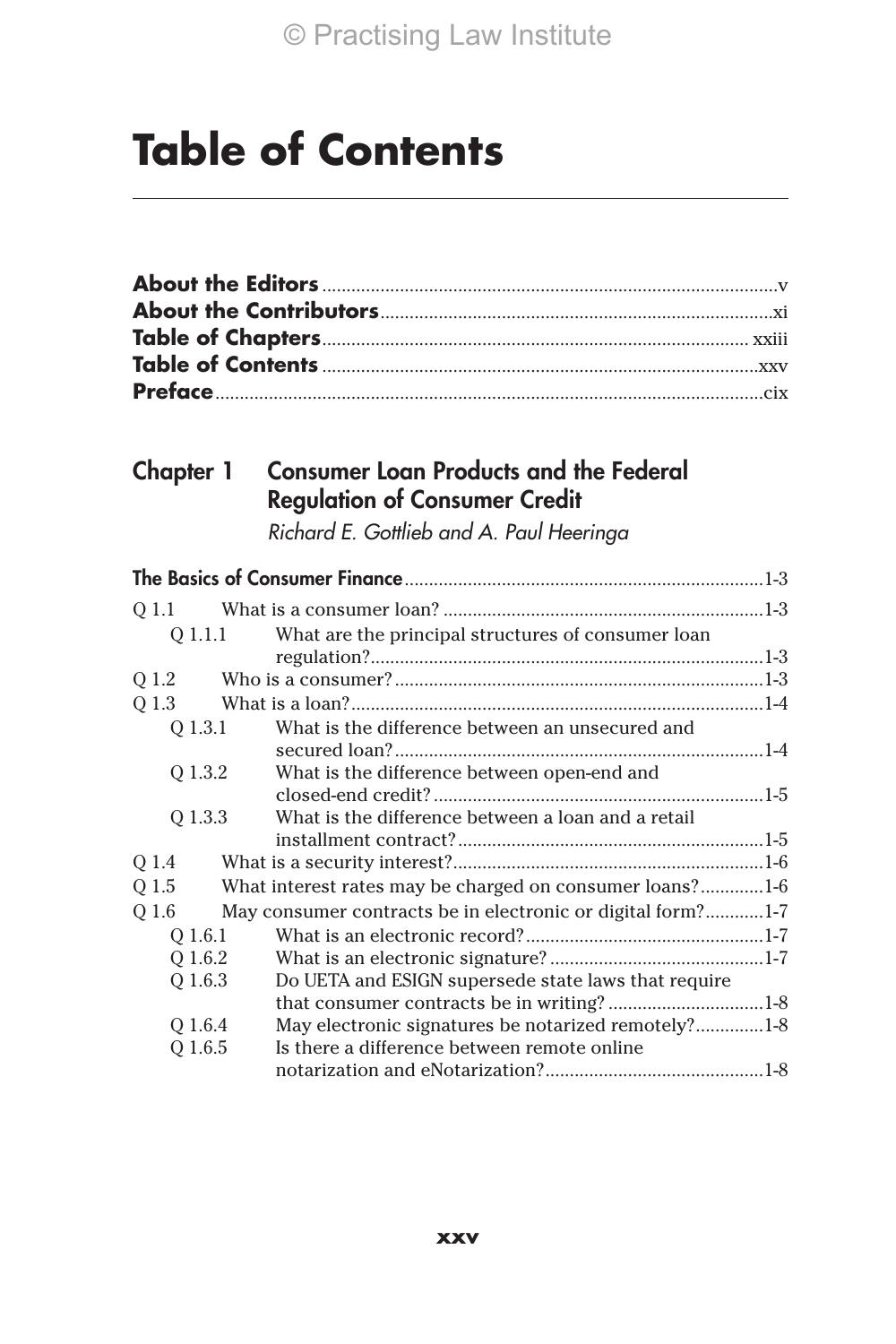| Q 1.7    | What are the basic types of consumer loan products?1-9 |  |
|----------|--------------------------------------------------------|--|
| Q 1.8    |                                                        |  |
| Q 1.9    |                                                        |  |
| Q 1.10   |                                                        |  |
| Q 1.10.1 |                                                        |  |
| Q 1.10.2 |                                                        |  |
| Q 1.10.3 | On a mortgage loan, is the only obligation to repay    |  |
|          |                                                        |  |
| Q 1.10.4 | Are there differences between residential and          |  |
|          |                                                        |  |
| Q 1.10.5 |                                                        |  |
| Q 1.10.6 |                                                        |  |
| Q 1.10.7 |                                                        |  |
| Q 1.10.8 |                                                        |  |
| Q 1.10.9 |                                                        |  |
| Q 1.11   |                                                        |  |
| 0 1.11.1 |                                                        |  |
| Q 1.11.2 |                                                        |  |
| Q 1.11.3 |                                                        |  |
| Q 1.12   |                                                        |  |
| Q 1.12.1 | How do student loan repayments vary from               |  |
|          |                                                        |  |
| Q 1.12.2 | Is a student loan technically a "consumer loan"? 1-16  |  |
| Q 1.12.3 | How does a student loan differ from an educational     |  |
|          |                                                        |  |
|          |                                                        |  |
| Q 1.13   | What protections are afforded lenders and consumers    |  |
|          |                                                        |  |
| 0 1.13.1 |                                                        |  |
| Q 1.13.2 |                                                        |  |
| Q 1.13.3 | May a consumer file for Chapter 11 bankruptcy?1-18     |  |
|          |                                                        |  |
| Q 1.14   |                                                        |  |
| Q 1.15   |                                                        |  |
| Q 1.15.1 |                                                        |  |
| Q 1.16   |                                                        |  |
| Q 1.17   |                                                        |  |
| 0 1.18   |                                                        |  |
| Q 1.18.1 | Is there an SNPB charter for fintech companies? 1-20   |  |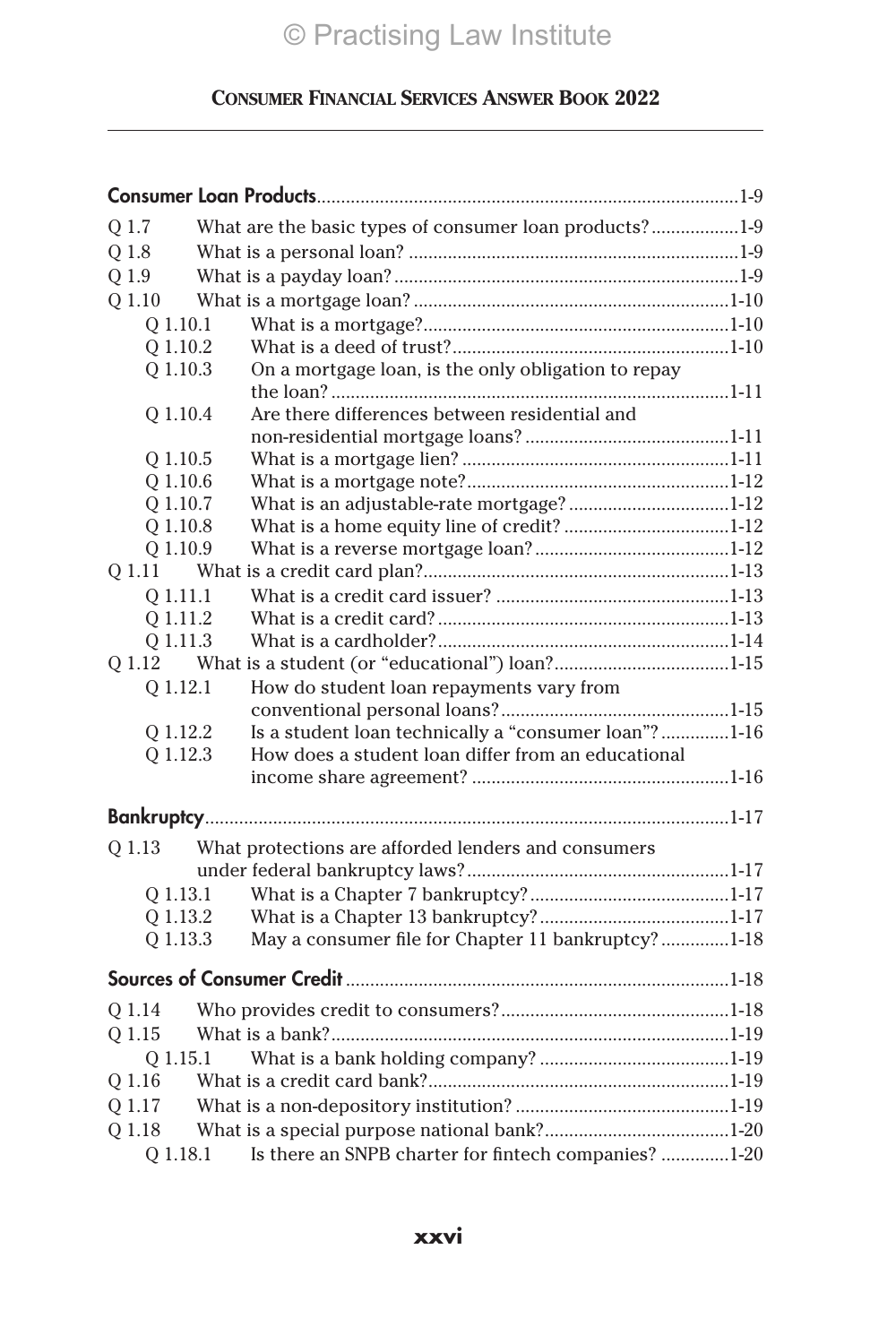| Q 1.19<br>What is a savings & loan association, and how does it<br>Q 1.20<br>Q 1.21<br>Q 1.22<br>Q 1.22.1                      |  |
|--------------------------------------------------------------------------------------------------------------------------------|--|
|                                                                                                                                |  |
|                                                                                                                                |  |
|                                                                                                                                |  |
|                                                                                                                                |  |
|                                                                                                                                |  |
| Q 1.22.2                                                                                                                       |  |
| Q 1.22.3<br>What is the difference between a mortgage banker                                                                   |  |
|                                                                                                                                |  |
| Q 1.23                                                                                                                         |  |
| Q 1.23.1                                                                                                                       |  |
| What is a captive auto finance company?1-24<br>Q 1.23.2                                                                        |  |
| Are fintechs considered consumer lenders? 1-25<br>Q 1.24                                                                       |  |
| 0 1.24.1                                                                                                                       |  |
| Q 1.24.2                                                                                                                       |  |
| Q 1.24.3                                                                                                                       |  |
| What is a government-sponsored enterprise?1-26<br>Q 1.25                                                                       |  |
| What are Fannie Mae and Freddie Mac?1-26<br>Q 1.25.1                                                                           |  |
| Q 1.25.2<br>Do Fannie Mae and Freddie Mac make loans                                                                           |  |
|                                                                                                                                |  |
| What is the role of the Federal Housing Finance<br>Q 1.25.3                                                                    |  |
| Agency in the operations of Fannie Mae and                                                                                     |  |
|                                                                                                                                |  |
| Is there a GSE for the Federal Housing<br>Q 1.25.4                                                                             |  |
| Administration and Department of Veterans                                                                                      |  |
| Affairs Home Loan Program for Veterans?1-27                                                                                    |  |
| Q 1.25.5                                                                                                                       |  |
| Q 1.26                                                                                                                         |  |
| Q 1.26.1                                                                                                                       |  |
| Q 1.26.2                                                                                                                       |  |
| Are retailers covered by consumer finance laws? 1-28<br>0 1.27                                                                 |  |
|                                                                                                                                |  |
| What federal agencies regulate consumer lending? 1-29<br>Q 1.28                                                                |  |
|                                                                                                                                |  |
| Q 1.29                                                                                                                         |  |
| What role do other federal regulators play?1-29<br>Q 1.30                                                                      |  |
| What is the Office of the Comptroller of the Currency?1-30<br>Q 1.30.1                                                         |  |
| Q 1.30.2                                                                                                                       |  |
| What is the Federal Deposit Insurance Corporation? 1-30<br>Q 1.30.3<br>What is the Farm Credit Administration?1-31<br>Q 1.30.4 |  |
| Q 1.30.5<br>What is the National Credit Union Administration? 1-31                                                             |  |
| Q 1.30.6<br>Is there formal coordination among the federal                                                                     |  |
|                                                                                                                                |  |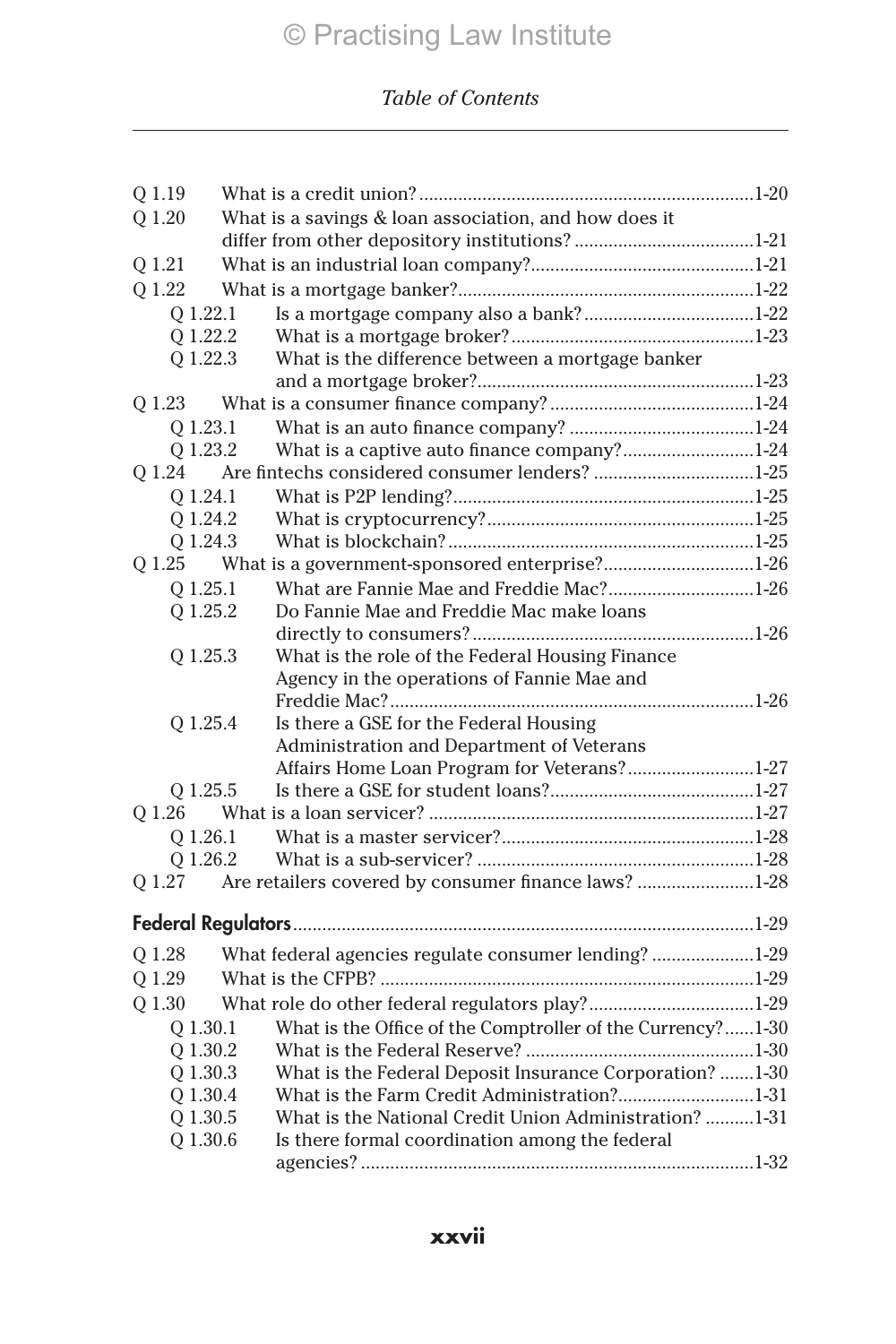| 0 1.31   |                                                             |  |
|----------|-------------------------------------------------------------|--|
| Q 1.31.1 | Does the Federal Reserve exercise any authority             |  |
|          |                                                             |  |
| Q 1.32   |                                                             |  |
| Q 1.33   |                                                             |  |
| Q 1.34   |                                                             |  |
| Q 1.35   | What is the scope of the CFPB's supervision authority? 1-35 |  |
| Q 1.35.1 | What is the CFPB's authority with respect to                |  |
|          |                                                             |  |
| Q 1.35.2 | Which entities are excluded from rulemaking,                |  |
|          |                                                             |  |
| 0 1.35.3 | What statutes does the CFPB administer?1-37                 |  |
| Q 1.35.4 | In connection with the above laws, what regulations         |  |
|          | have been promulgated by the CFPB?1-38                      |  |
| Q 1.35.5 | In addition to the statutes it regulates, are there         |  |
|          | any statutes that the CFPB may likewise enforce? 1-39       |  |
| Q 1.36   | Before engaging in rulemaking, what must the CFPB           |  |
|          |                                                             |  |
| Q 1.36.1 | What action has the CFPB taken in regard to its             |  |
| Q 1.37   |                                                             |  |
| Q 1.37.1 | May a supervised entity appeal a supervisory                |  |
|          |                                                             |  |
| Q 1.38   |                                                             |  |
| Q 1.39   | What is the CFPB's rulemaking authority regarding unfair,   |  |
|          |                                                             |  |
| Q 1.39.1 | Is the CFPB restricted in regard to activities it deems     |  |
|          |                                                             |  |
| Q 1.39.2 | What limitations are placed on the CFPB in                  |  |
|          | determining that an act or practice is abusive?1-44         |  |
| Q 1.39.3 | Has the CFPB issued any rulemaking or guidance on           |  |
|          |                                                             |  |
| O 1.40   | What is the scope of the CFPB's enforcement authority?1-45  |  |
|          |                                                             |  |
| Q 1.41   | What is the Consumer Credit Protection Act?1-46             |  |
| Q 1.42   | What federal laws apply to lenders at the time the loan is  |  |
|          |                                                             |  |
| 0 1.43   |                                                             |  |
| Q 1.43.1 |                                                             |  |
|          |                                                             |  |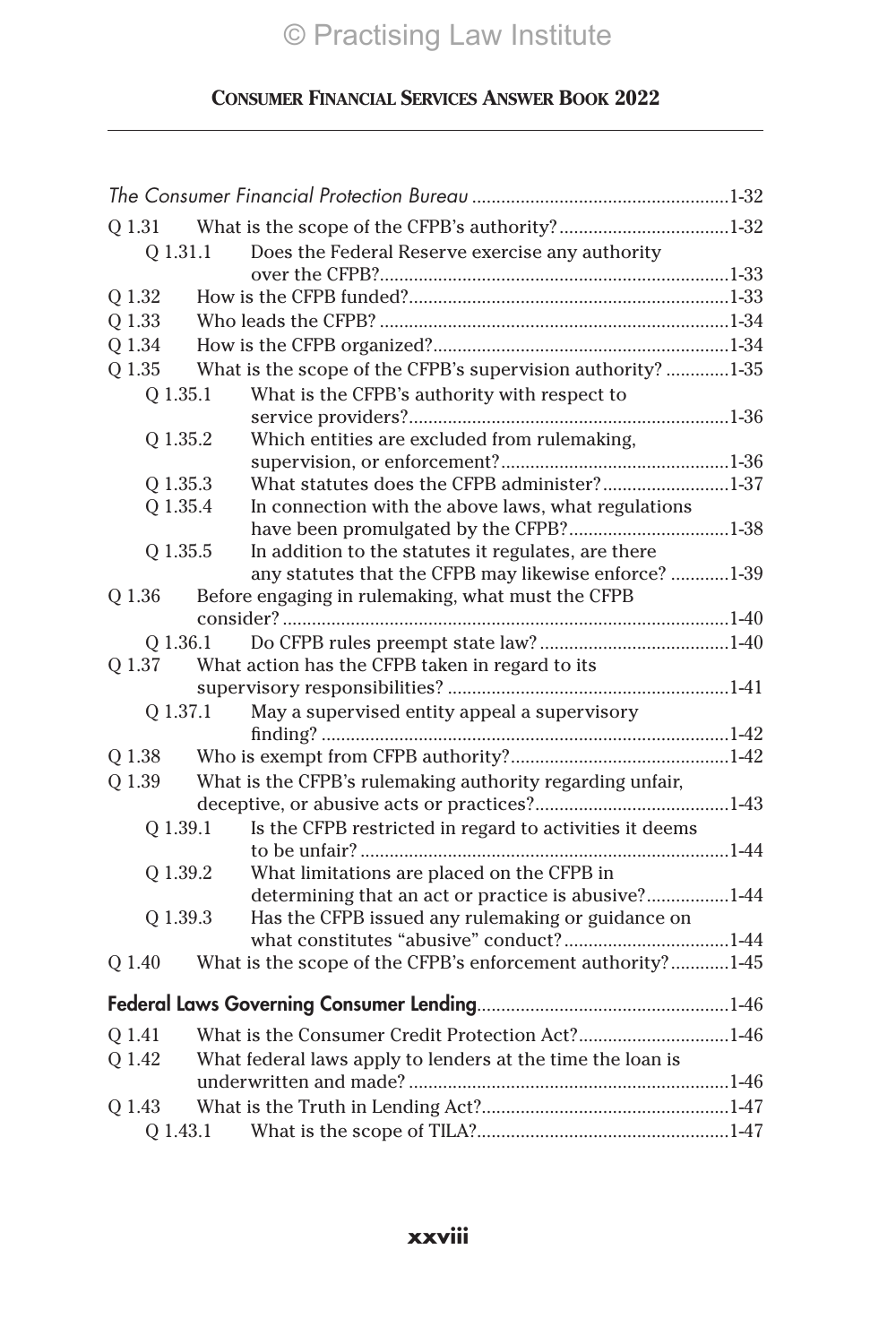| Q 1.43.2 |                                                             |  |
|----------|-------------------------------------------------------------|--|
| Q 1.43.3 | Are retail installment sales covered by TILA? 1-48          |  |
| Q 1.43.4 | Are there any state laws that supplement or                 |  |
|          |                                                             |  |
| Q 1.43.5 | Is there a private right of action under TILA? 1-49         |  |
| Q 1.44   |                                                             |  |
| Q 1.45   |                                                             |  |
| O 1.45.1 | Does the CFPB have regulatory authority with                |  |
|          |                                                             |  |
| Q 1.46   |                                                             |  |
| O 1.46.1 |                                                             |  |
| Q 1.46.2 |                                                             |  |
| Q 1.46.3 | Does ECOA address issues other than fair lending?1-51       |  |
| Q 1.46.4 | Which regulators investigate claims of mortgage             |  |
|          |                                                             |  |
| Q 1.46.5 | Is there a private right of action under the FHA and        |  |
|          |                                                             |  |
| Q 1.47   | What is the Community Reinvestment Act? 1-52                |  |
| Q 1.48   |                                                             |  |
| Q 1.48.1 |                                                             |  |
| Q 1.48.2 | What is a consumer reporting agency?1-53                    |  |
| Q 1.48.3 | Who has regulatory and enforcement authority                |  |
|          |                                                             |  |
| Q 1.48.4 | Is there a private right of action under FCRA? 1-53         |  |
| Q 1.48.5 | What is the Fair and Accurate Credit Transactions           |  |
|          |                                                             |  |
| O 1.49   |                                                             |  |
| Q 1.49.1 | Are there any exceptions to the FTC Holder Rule?1-54        |  |
| Q 1.49.2 | Is an assignee or purchaser liable for disclosure           |  |
|          | errors that are not apparent on the face of the loan?1-55   |  |
| Q 1.50   |                                                             |  |
| Q 1.50.1 | What contract provisions are prohibited under the           |  |
|          |                                                             |  |
| Q 1.50.2 | What restrictions apply to co-signers on credit             |  |
|          |                                                             |  |
| Q 1.50.3 | Does the Credit Practices Rule address late charges? 1-56   |  |
|          | Federal Laws Specific to Mortgage Lending and Servicing1-56 |  |
| Q 1.51   | What federal laws specifically apply just to mortgage       |  |
|          |                                                             |  |
| Q 1.52   | What is the Mortgage Reform and Anti-Predatory              |  |
|          |                                                             |  |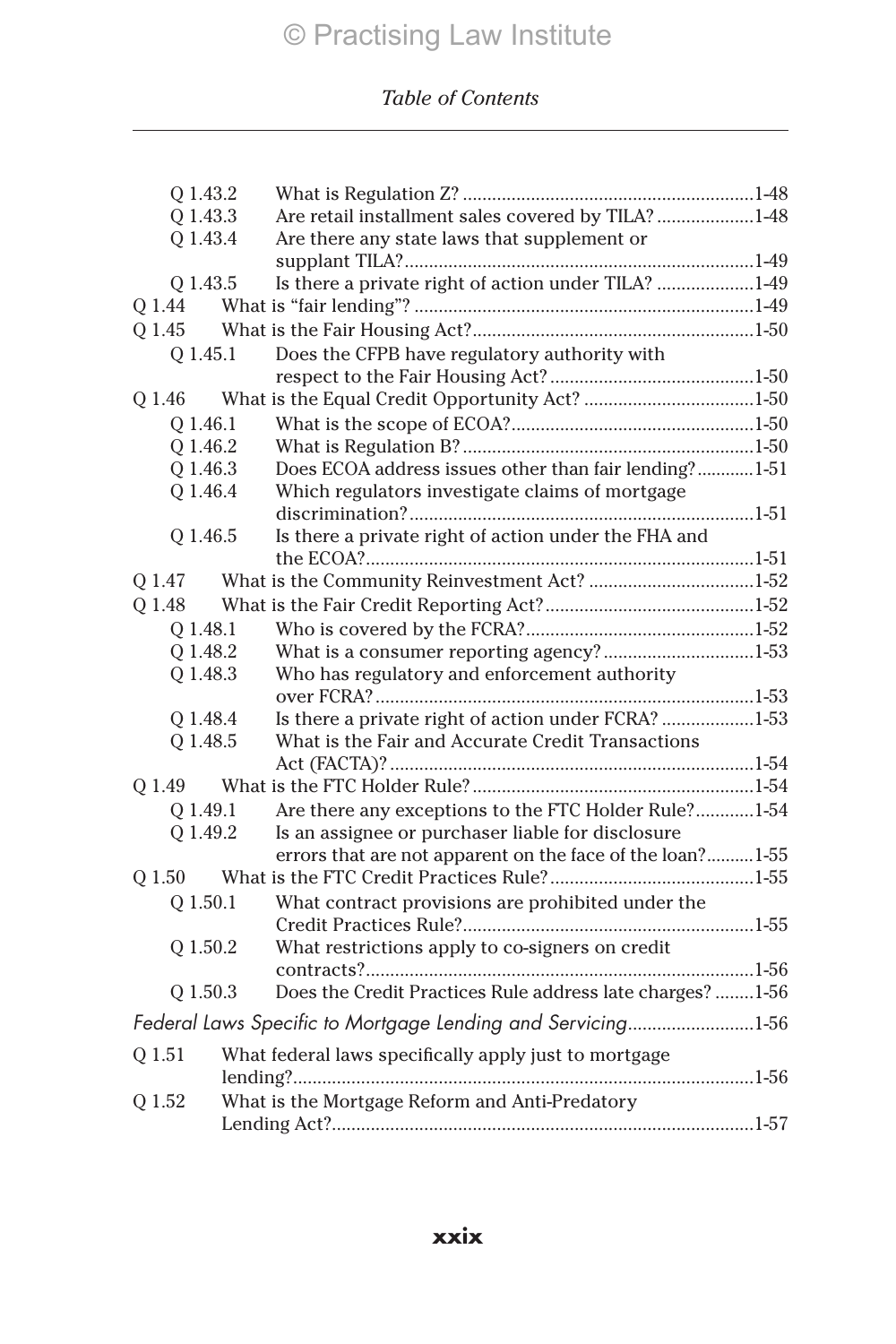|           | Q 1.53 What is the Homeowners Protection Act? 1-57                                                       |  |
|-----------|----------------------------------------------------------------------------------------------------------|--|
| Q 1.53.1  |                                                                                                          |  |
| Q 1.54    | What is the Home Mortgage Disclosure Act? 1-58                                                           |  |
| Q 1.54.1  | What federal regulations implement HMDA?1-58                                                             |  |
| Q 1.54.2  | What is the Real Estate Settlement Procedures                                                            |  |
|           |                                                                                                          |  |
| Q 1.54.3  | What federal regulations implement RESPA?1-59                                                            |  |
| Q 1.54.4  | Does RESPA require special disclosures for consumer<br>credit transactions secured by real property?1-59 |  |
| Q 1.54.5  |                                                                                                          |  |
| Q 1.55    |                                                                                                          |  |
| Q 1.56    |                                                                                                          |  |
| Q 1.57    | What is the Alternative Mortgage Transactions Parity Act?1-61                                            |  |
|           | Federal Laws Governing the Purchase or Lease of Motor Vehicles1-61                                       |  |
| Q 1.58    | Does TILA apply to consumers that buy or lease a car or                                                  |  |
|           |                                                                                                          |  |
| $Q\;1.59$ | What is the scope of the Consumer Leasing Act?1-62                                                       |  |
| Q 1.59.1  | What entities are covered by the Consumer                                                                |  |
|           |                                                                                                          |  |
| O 1.59.2  | What federal regulations implement the Consumer                                                          |  |
|           |                                                                                                          |  |
|           | Consumer Financial Laws Governing the Military and Their                                                 |  |
|           |                                                                                                          |  |
| $Q$ 1.60  | Are there are any special protections for the military and                                               |  |
|           |                                                                                                          |  |
| Q 1.61    | What is the Military Lending Act and how does it differ                                                  |  |
|           |                                                                                                          |  |
| O 1.61.1  | Who is a covered borrower under the MLA?1-64                                                             |  |
| Q 1.61.2  | Is there a private right of action under the MLA?1-64                                                    |  |
| Q 1.62    | What is the Servicemembers Civil Relief Act?1-64                                                         |  |
| Q 1.62.1  |                                                                                                          |  |
| Q 1.62.2  | Does the SCRA provide relief against foreclosures? 1-65                                                  |  |
| Q 1.62.3  | In the event of alleged violations of the SCRA,                                                          |  |
|           |                                                                                                          |  |
|           | Federal Laws Governing the Electronic Transfer of Funds1-66                                              |  |
| Q 1.63    |                                                                                                          |  |
| Q 1.64    | What federal regulations implement the EFTA? 1-67                                                        |  |
| Q 1.64.1  | Does the CFPB also regulate money transfers to                                                           |  |
|           |                                                                                                          |  |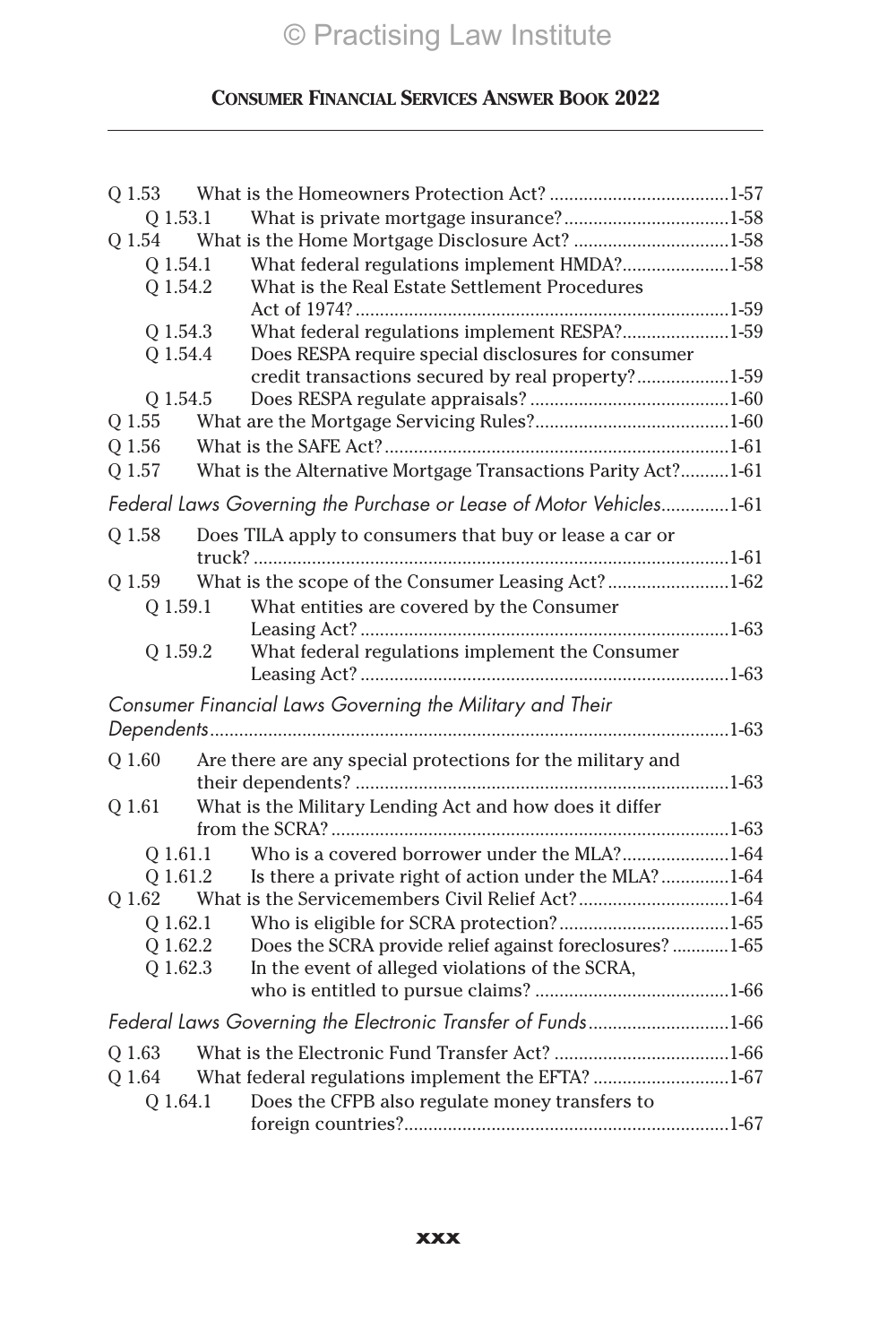| O 1.65   | Do TILA and Regulation Z apply to credit cards?1-67           |  |
|----------|---------------------------------------------------------------|--|
| Q 1.66   | What is the Credit Card Accountability, Responsibility and    |  |
|          |                                                               |  |
| O 1.67   |                                                               |  |
| O 1.68   |                                                               |  |
|          |                                                               |  |
| O 1.69   | What state laws apply to consumer finance transactions?  1-69 |  |
|          |                                                               |  |
| Q 1.70   | What federal laws govern the privacy of a consumer's          |  |
|          |                                                               |  |
| O 1.71   |                                                               |  |
| Q 1.71.1 |                                                               |  |
| Q 1.72   |                                                               |  |
| Q 1.73   |                                                               |  |
| Q 1.74   | What other federal or state statutes directly address         |  |
|          |                                                               |  |
| Q 1.74.1 |                                                               |  |
| Q 1.74.2 | What is the scope of the automated dialer definition?1-72     |  |
| Q 1.74.3 |                                                               |  |
| O 1.74.4 | Given its heavy regulation of commercial speech,              |  |
|          |                                                               |  |
| Q 1.75   |                                                               |  |
| Q 1.76   |                                                               |  |
| O 1.77   |                                                               |  |
| O 1.78   |                                                               |  |
| Q 1.79   |                                                               |  |
| O 1.80   | What is the California Consumer Privacy Act?1-76              |  |
| Q 1.80.1 | Is there a private right of action under the CCPA?1-77        |  |
| O 1.81   |                                                               |  |
| Q 1.82   | Have any other states passed laws that mirror the CCPA?1-77   |  |
| Q 1.83   | Do any states protect biometric information? 1-78             |  |
| Q 1.84   |                                                               |  |
| Q 1.84.1 | What about consumer privacy statutes in                       |  |
|          |                                                               |  |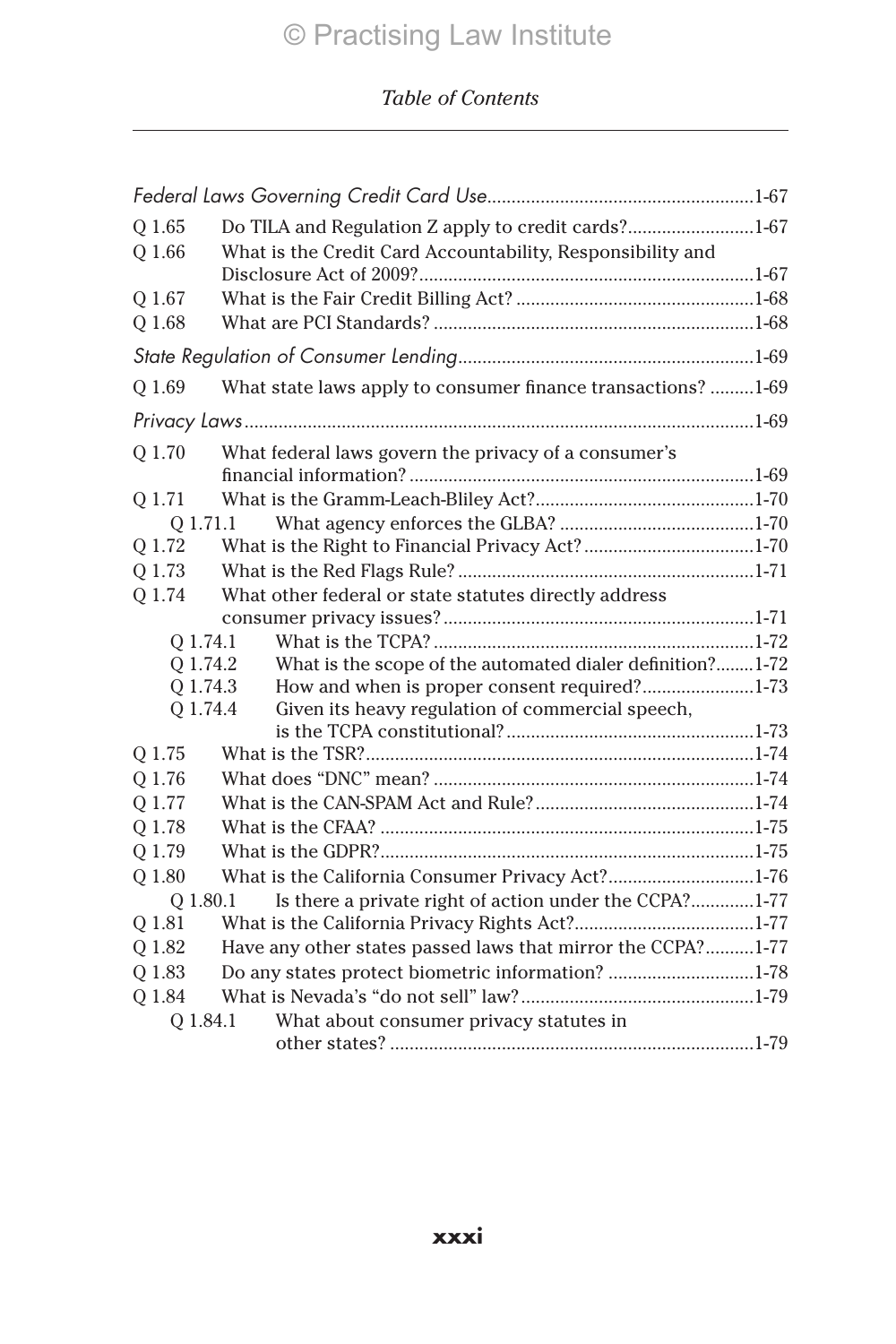|          | Q 1.85 At what point are consumers in "default" on their loan |  |
|----------|---------------------------------------------------------------|--|
|          |                                                               |  |
|          |                                                               |  |
|          | Q 1.85.2 At what point may the lender foreclose on a          |  |
|          |                                                               |  |
| Q 1.86   | What federal laws apply to consumers who are delinquent       |  |
|          |                                                               |  |
| O 1.87   | What is the Fair Debt Collection Practices Act?1-81           |  |
| 0 1.87.1 | Was the FDCPA enacted strictly to benefit                     |  |
|          |                                                               |  |
| O 1.87.2 | Is a loan servicer considered a third-party debt              |  |
|          |                                                               |  |
| 0 1.87.3 | Is a debt buyer considered a debt collector under             |  |
|          |                                                               |  |
| O 1.87.4 | Are there any regulations that supplement                     |  |
|          |                                                               |  |
|          | Q 1.88 What is the Credit Repair Organizations Act? 1-83      |  |
| 0 1.88.1 |                                                               |  |

# Chapter 2 Truth in Lending Act

*Charles E. Washburn, Jr. and John A. Kimble*

| O 2.1 |                                                             |  |
|-------|-------------------------------------------------------------|--|
| O 2.2 |                                                             |  |
| O 2.3 | What kinds of transactions are subject to TILA              |  |
|       |                                                             |  |
|       | Q 2.4 What disclosure requirements are mandated by TILA?2-7 |  |
|       |                                                             |  |
| O 2.5 |                                                             |  |
| O 2.6 | What are the required disclosures for closed-end            |  |
|       |                                                             |  |
| O 2.7 | Must these disclosures be made in a specific manner?2-12    |  |
| Q 2.8 |                                                             |  |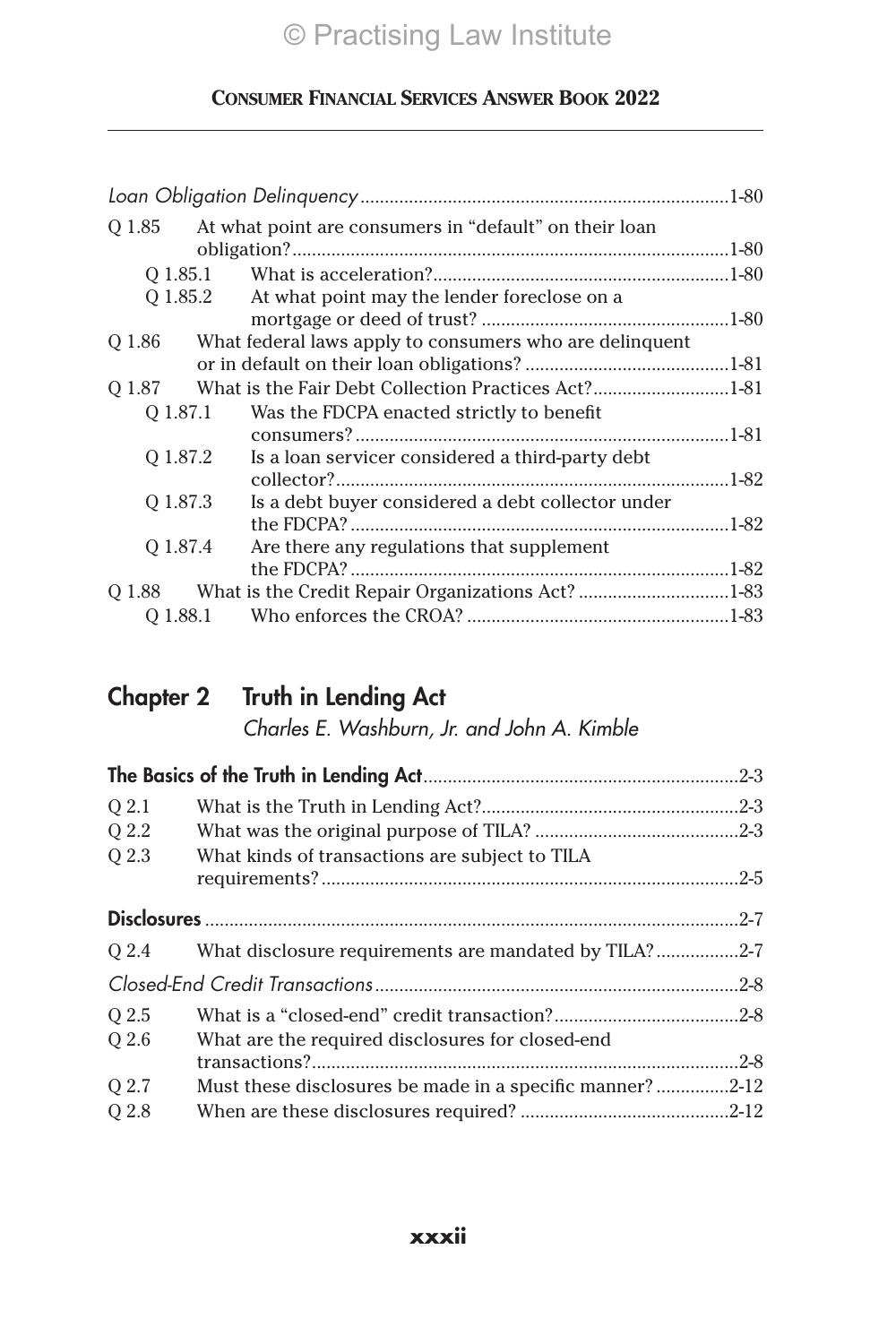| Q2.9     |                                                              |  |
|----------|--------------------------------------------------------------|--|
| O 2.9.1  | What are the finance charge disclosure                       |  |
|          |                                                              |  |
| Q 2.10   | Are there any post-consummation requirements                 |  |
|          |                                                              |  |
| Q 2.11   | Does TILA require periodic statements for closed-end         |  |
|          |                                                              |  |
| 0 2.11.1 | What must the periodic statements contain?2-16               |  |
| Q 2.11.2 | Are there any exceptions to the periodic statement           |  |
|          |                                                              |  |
| Q 2.12   | What post-consummation notices must be provided for          |  |
|          |                                                              |  |
| Q 2.12.1 | What notice must be provided as a result of an               |  |
|          |                                                              |  |
| Q 2.12.2 | Are there any exceptions to the interest rate change         |  |
|          |                                                              |  |
| Q 2.12.3 | What notice is required if an interest rate change           |  |
| Q 2.12.4 | Are there any exceptions to the payment                      |  |
|          |                                                              |  |
| Q 2.13   | What information must be provided when an escrow             |  |
|          |                                                              |  |
| Q 2.13.1 | When must the Escrow Closing Notice be provided? 2-21        |  |
| Q 2.14   | Does TILA impose any requirements on how payments            |  |
|          |                                                              |  |
|          |                                                              |  |
|          |                                                              |  |
| Q 2.15   | What must be disclosed for open-end credit transactions?2-22 |  |
| Q 2.16   | What disclosures are required before opening an open-end     |  |
|          |                                                              |  |
| Q 2.17   | What disclosures must be made at the end of each billing     |  |
|          |                                                              |  |
| Q 2.18   | Must the disclosures be made in a certain manner?2-27        |  |
| Q 2.19   | Are there special disclosures required for home-equity       |  |
|          |                                                              |  |
|          |                                                              |  |
|          |                                                              |  |
| O 2.20   | What is the Home Ownership and Equity Protection Act?2-28    |  |
| Q 2.21   |                                                              |  |
| Q 2.22   | What are the disclosure obligations for HOEPA loans?2-29     |  |
| Q 2.23   | What restrictions does HOEPA impose on its loan terms?2-30   |  |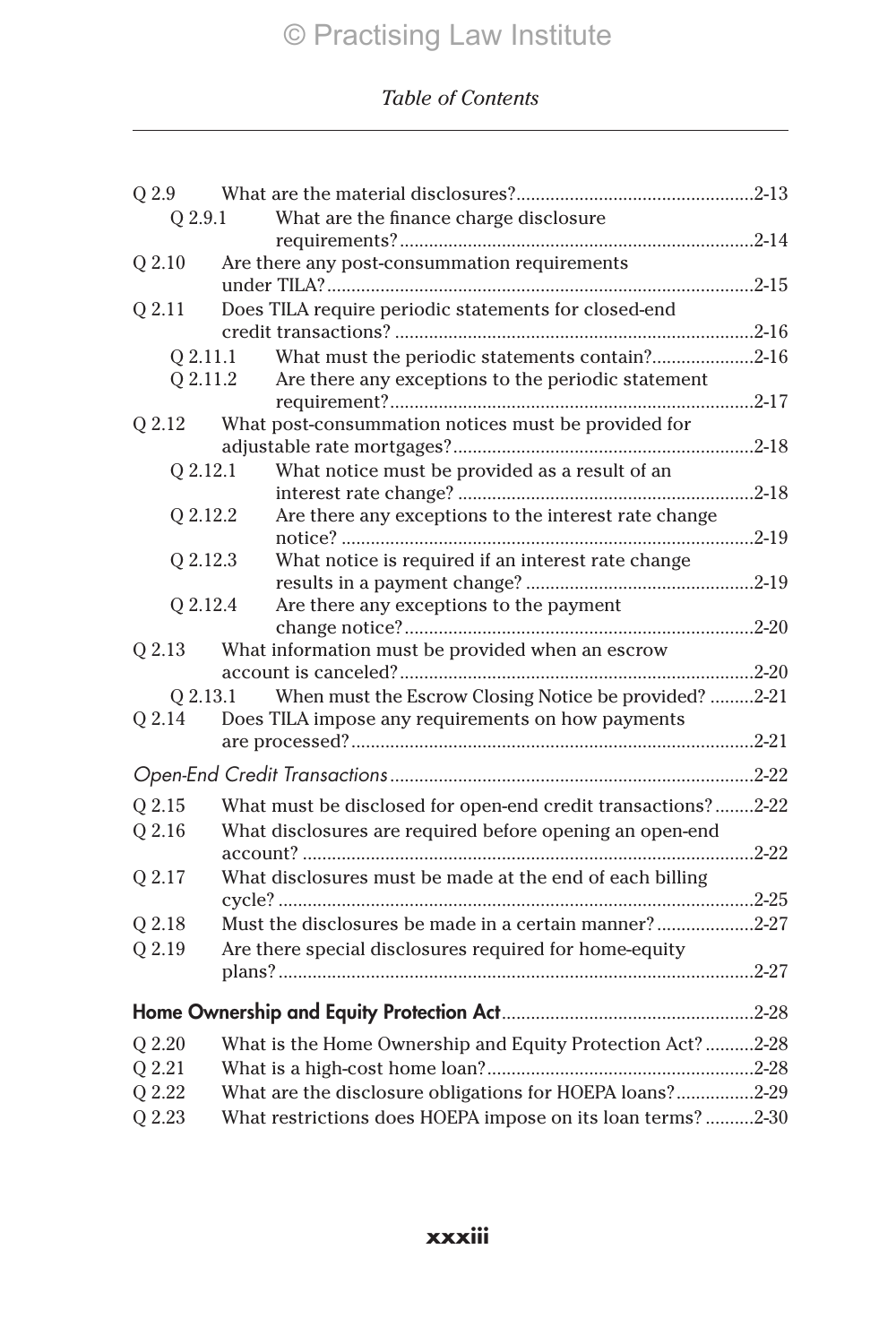| Q 2.24          |                                                                                                               |  |
|-----------------|---------------------------------------------------------------------------------------------------------------|--|
| $\mbox{Q}$ 2.25 | What restrictions and requirements are imposed on                                                             |  |
|                 |                                                                                                               |  |
|                 |                                                                                                               |  |
| Q 2.26          | What is the scope of the valuation independence rule?2-33                                                     |  |
| Q 2.27          | What conduct is prohibited under the valuation                                                                |  |
|                 |                                                                                                               |  |
| Q 2.28          |                                                                                                               |  |
| 0 2.28.1        | What are "customary and reasonable" fees?2-35                                                                 |  |
|                 | Loan Originator Qualifications, Compensation, and Restrictions 2-36                                           |  |
| Q 2.29          |                                                                                                               |  |
| Q 2.30          | What transactions are covered by the loan originator                                                          |  |
|                 |                                                                                                               |  |
| Q 2.31          | May loan originator compensation be based on loan terms? 2-37                                                 |  |
| Q 2.31.1        | What is compensation under the rule? 2-38                                                                     |  |
|                 | Q 2.31.2<br>Are there exceptions to the prohibition against                                                   |  |
|                 | compensating loan originators based on loan terms?2-38                                                        |  |
| Q 2.32          | May a loan originator receive compensation from the<br>creditor and the consumer on the same transaction?2-39 |  |
| Q 2.33          | May a loan originator direct a consumer to a particular                                                       |  |
|                 | transaction that will result in greater compensation to the                                                   |  |
|                 |                                                                                                               |  |
| 0 2.33.1        | Is there a safe harbor for the anti-steering rule?2-40                                                        |  |
| Q 2.34          | What are the loan originator qualification requirements                                                       |  |
|                 |                                                                                                               |  |
| O 2.34.1        | Are there any identification requirements for loan                                                            |  |
| Q 2.35          | What restrictions apply to arbitration clauses, waivers, and                                                  |  |
|                 | the financing of credit insurance under Regulation Z?2-41                                                     |  |
|                 |                                                                                                               |  |
| Q 2.36          |                                                                                                               |  |
| Q 2.37          |                                                                                                               |  |
| Q 2.38          | What is the general ability-to-repay standard?2-42                                                            |  |
| Q 2.38.1        | Is the creditor's acknowledgment of a                                                                         |  |
|                 | successor-in-interest as obligor subject to                                                                   |  |
|                 |                                                                                                               |  |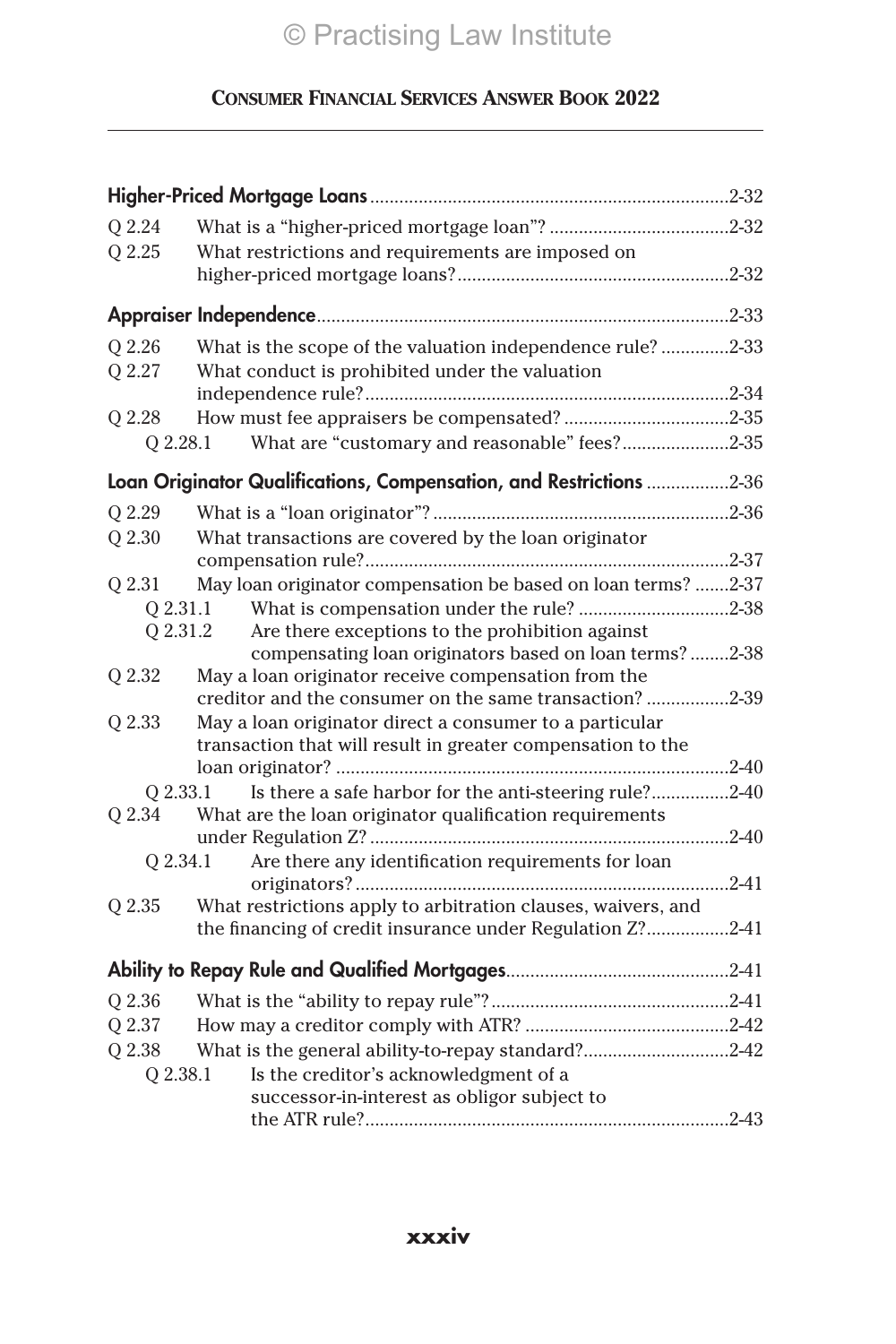| O 2.39 | What protections does "qualified mortgage" status                     |  |
|--------|-----------------------------------------------------------------------|--|
|        |                                                                       |  |
|        | What are the different types of "qualified mortgage"?2-44<br>O 2.39.1 |  |
| O 2.40 |                                                                       |  |
|        |                                                                       |  |
| Q 2.41 |                                                                       |  |
| O 2.42 |                                                                       |  |
| Q 2.43 | What type of disclosures are required for the right of                |  |
|        |                                                                       |  |
| Q 2.44 |                                                                       |  |
| Q 2.45 |                                                                       |  |
| Q 2.46 |                                                                       |  |
|        |                                                                       |  |
| O 2.47 |                                                                       |  |
| O 2.48 |                                                                       |  |
|        | 0 2.48.1                                                              |  |
|        | 0 2.48.2<br>May actual damages also be collected? 2-54                |  |
|        | Q 2.48.3<br>May a borrower use TILA as a defense on                   |  |
|        |                                                                       |  |
| Q 2.49 | What is the statute of limitations for TILA claims?2-55               |  |
| Q 2.50 |                                                                       |  |

# Chapter 3 Real Estate Settlement Procedures Act, Mortgage Servicing Rules, and TRID

*Thomas M. Hanson and Brett J. Natarelli*

| 0 3.1 |                                                            |  |
|-------|------------------------------------------------------------|--|
| Q 3.2 |                                                            |  |
| Q 3.3 |                                                            |  |
| Q 3.4 | Does RESPA cover all real estate mortgage transactions?3-5 |  |
| Q 3.5 |                                                            |  |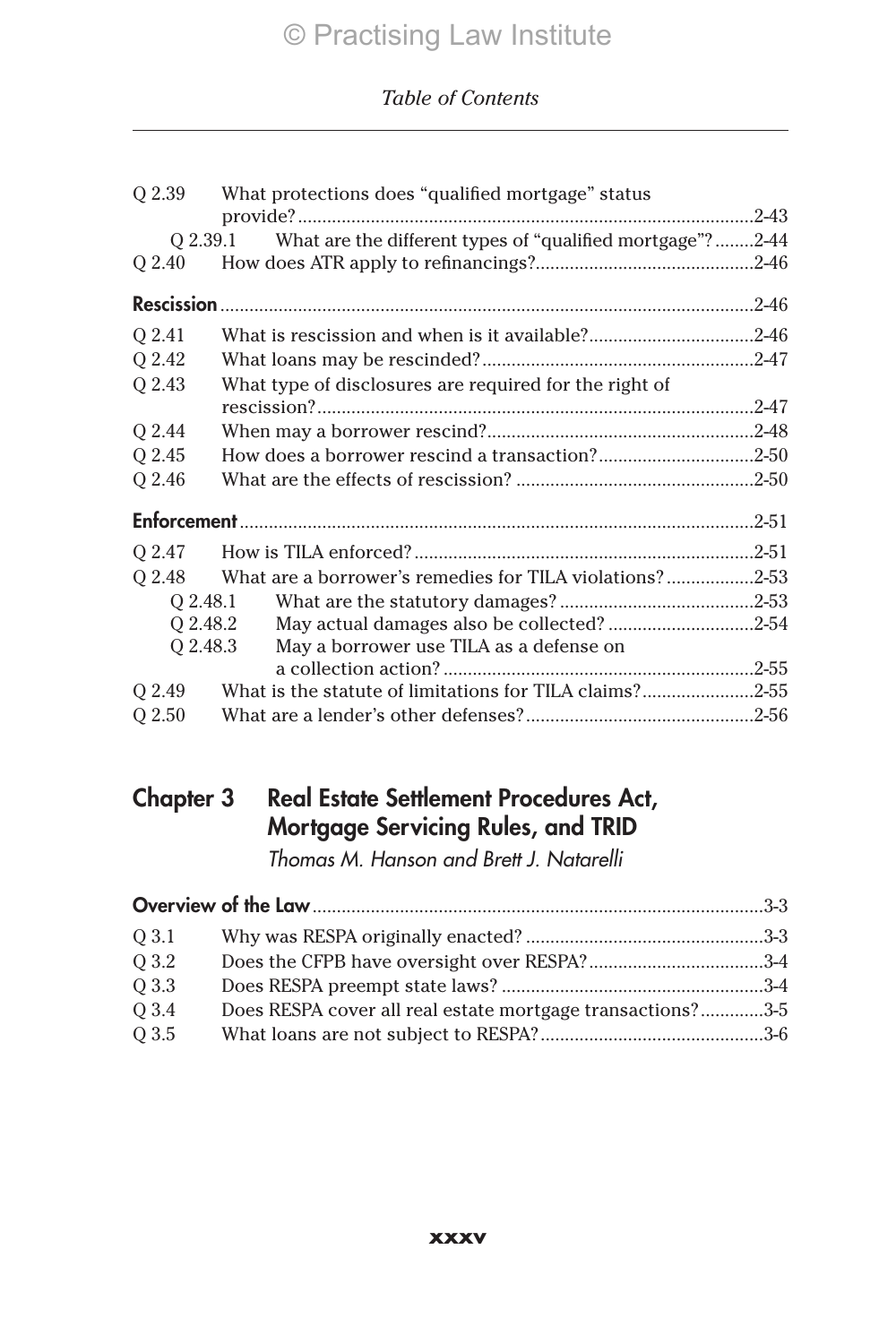| Q 3.6    |          |                                                                                                  |  |
|----------|----------|--------------------------------------------------------------------------------------------------|--|
|          |          |                                                                                                  |  |
| Q 3.7    |          | What disclosure changes became effective on October 3,                                           |  |
|          |          |                                                                                                  |  |
| O 3.7.1  |          | Does TRID apply to all mortgage loans?3-8                                                        |  |
| Q 3.7.2  |          | What triggers the requirement to provide a Loan                                                  |  |
| Q 3.7.3  |          | What information must be provided in a Loan                                                      |  |
| Q 3.7.4  |          | May any fees be imposed prior to providing a Loan                                                |  |
| Q 3.7.5  |          | Is a creditor bound by the estimated closing costs                                               |  |
|          |          |                                                                                                  |  |
| Q 3.7.6  |          | What information must be provided in a Closing                                                   |  |
|          |          |                                                                                                  |  |
| Q 3.7.7  |          | When must an amended Closing Disclosure be                                                       |  |
| Q 3.7.8  |          | Does use of the CFPB's model forms provide a safe                                                |  |
|          |          |                                                                                                  |  |
| Q 3.7.9  |          | Does use of the TRID model forms satisfy disclosure<br>requirements for loans not covered by the |  |
|          |          |                                                                                                  |  |
| Q 3.7.10 |          | In what circumstances are TRID disclosures                                                       |  |
|          |          |                                                                                                  |  |
|          |          | Initial Disclosures for Loans Not Subject to the TRID Rule3-13                                   |  |
| Q 3.8    |          |                                                                                                  |  |
| Q 3.9    |          | What is the Special Information Booklet and when must                                            |  |
|          |          |                                                                                                  |  |
| Q 3.10   |          | What is a Good Faith Estimate and when must it be                                                |  |
|          |          |                                                                                                  |  |
| Q3.10.1  |          | What fees may be charged prior to providing a GFE?3-15                                           |  |
|          | Q 3.10.2 | To what extent is an originator bound by the                                                     |  |
|          |          |                                                                                                  |  |
| Q 3.10.3 |          |                                                                                                  |  |
|          | Q 3.10.4 | Does the GFE commit the loan originator to make                                                  |  |
|          |          |                                                                                                  |  |
| Q 3.11   |          | What is an affiliated business arrangement disclosure and                                        |  |
|          |          |                                                                                                  |  |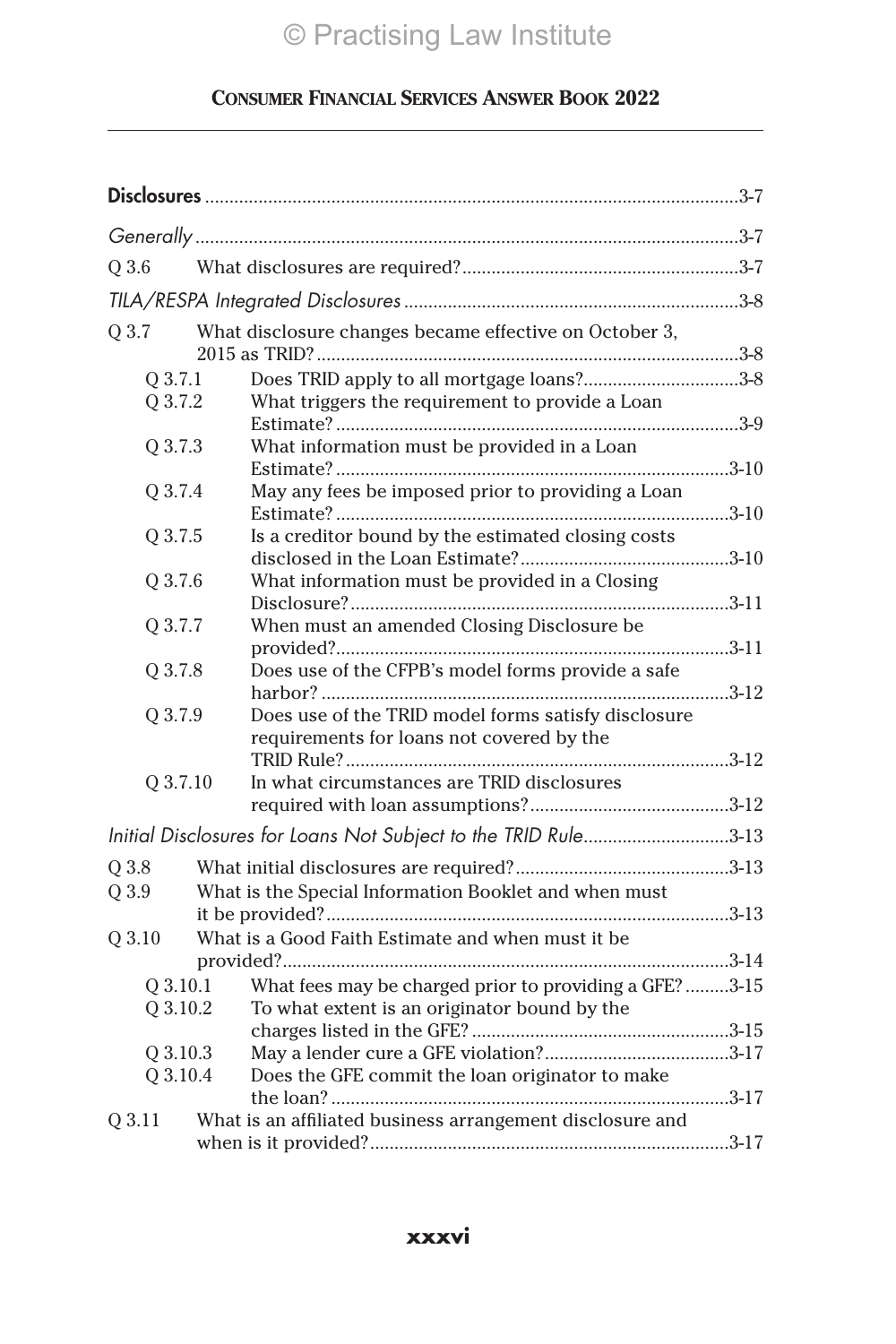|          | Q 3.12 What is a homeownership counseling organization list and                                           |  |
|----------|-----------------------------------------------------------------------------------------------------------|--|
| Q 3.12.1 | What exemptions are available from the<br>homeownership counseling organization list                      |  |
|          |                                                                                                           |  |
| Q 3.12.2 | What particular information must be disclosed with<br>the homeownership counseling organization list?3-20 |  |
|          |                                                                                                           |  |
| Q 3.13   | What disclosures must be made in connection with                                                          |  |
|          | Q 3.14 What is the Uniform Settlement Statement?3-21                                                      |  |
|          | What are the settlement agent's responsibilities?3-22<br>0 3.14.1                                         |  |
|          | Q 3.14.2 What are the lender's record-keeping responsibilities?3-22                                       |  |
| O 3.15   | What is the Initial Escrow Account Statement?3-23                                                         |  |
|          |                                                                                                           |  |
| Q 3.16   | What disclosures must be made post-closing? 3-23                                                          |  |
|          |                                                                                                           |  |
| Q 3.17   | What fees may be charged for preparing federal                                                            |  |
|          |                                                                                                           |  |
|          |                                                                                                           |  |
| O 3.18   |                                                                                                           |  |
|          | 0 3.18.1                                                                                                  |  |
|          | Q 3.18.2                                                                                                  |  |
|          |                                                                                                           |  |
|          |                                                                                                           |  |
|          | Q 3.19 What is the RESPA section 8 "safe harbor"? 3-29                                                    |  |
|          |                                                                                                           |  |
|          | Have courts addressed co-marketing RESPA claims?3-34<br>Q 3.20.1                                          |  |
|          |                                                                                                           |  |
| Q 3.21   | What limitations are placed on the seller's selection of                                                  |  |
|          |                                                                                                           |  |
|          |                                                                                                           |  |
|          |                                                                                                           |  |
| Q 3.22   | What does RESPA generally require with regard to escrow                                                   |  |
|          |                                                                                                           |  |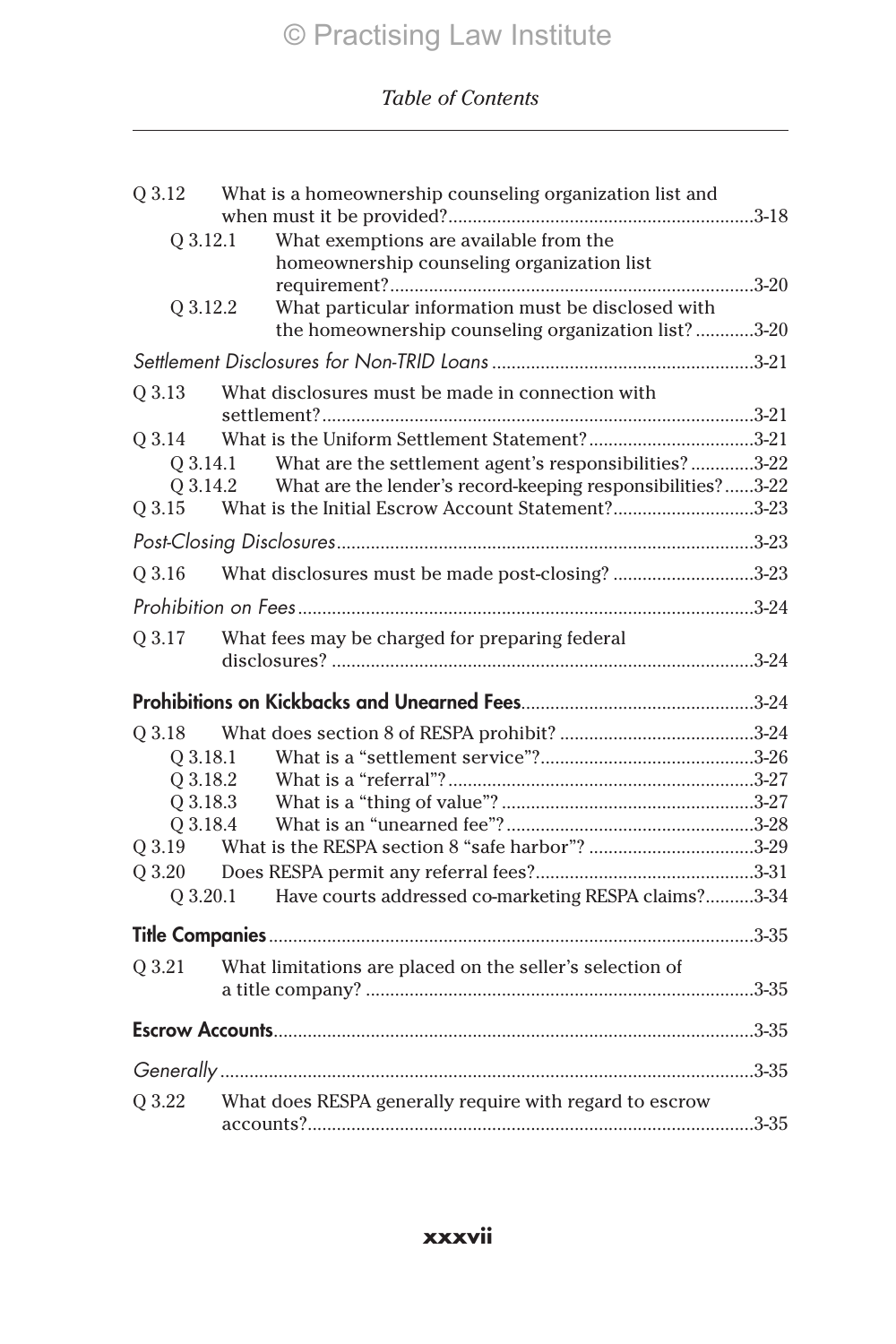| Q 3.23   | What is an Annual Escrow Account Statement?3-37           |  |
|----------|-----------------------------------------------------------|--|
| Q 3.24   | What specific contents must be included in an Annual      |  |
|          |                                                           |  |
| Q 3.25   | Must an Annual Escrow Account Disclosure Statement        |  |
|          | be provided when the loan is in default, foreclosure, or  |  |
|          |                                                           |  |
| Q 3.26   | May the Annual Escrow Account Disclosure Statement be     |  |
| Q 3.27   | How may a servicer change the escrow account              |  |
|          |                                                           |  |
|          |                                                           |  |
| Q 3.28   | What requirements apply to servicers' payment of escrow   |  |
|          |                                                           |  |
| Q 3.29   | What treatment must be afforded to borrowers'             |  |
|          |                                                           |  |
| Q 3.30   | What requirements apply to escrow accounts when           |  |
|          |                                                           |  |
|          |                                                           |  |
|          |                                                           |  |
| Q 3.31   | To which loans do the requirements and limitations of the |  |
|          |                                                           |  |
| Q 3.32   | What exemptions from the Mortgage Servicing Rules are     |  |
|          |                                                           |  |
| Q 3.32.1 |                                                           |  |
| Q 3.32.2 | When may a servicer determine its qualification for       |  |
| Q 3.32.3 | Does a servicer lose its small servicer status if it      |  |
|          |                                                           |  |
|          |                                                           |  |
| 0 3.33   | What general requirements apply to disclosures required   |  |
|          |                                                           |  |
| Q 3.33.1 | Do the Mortgage Servicing Rules require periodic          |  |
|          |                                                           |  |
| Q 3.33.2 | Are there exemptions to the periodic statement            |  |
| Q 3.33.3 | What are the interest-rate adjustment notice              |  |
|          |                                                           |  |
|          |                                                           |  |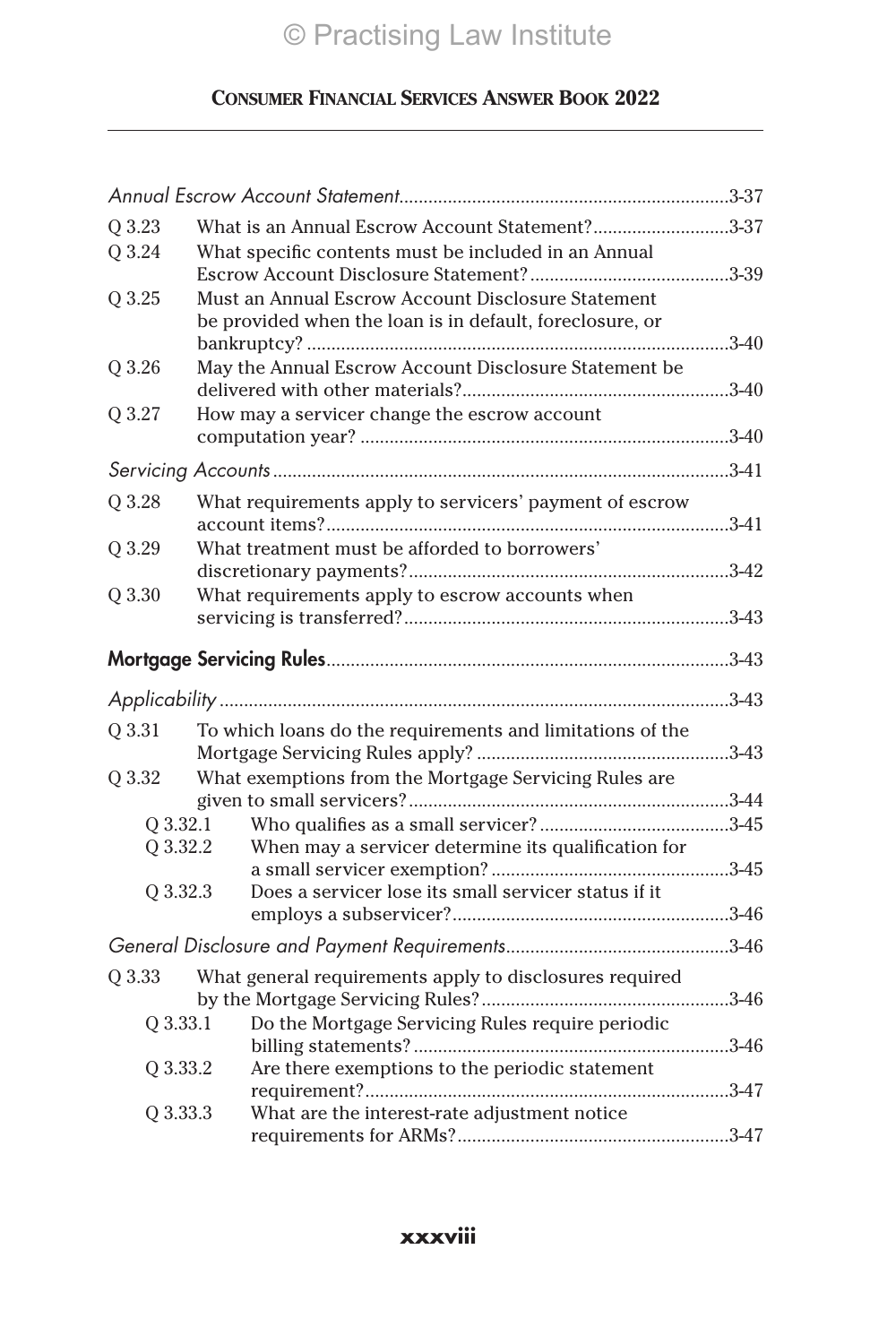| Q 3.33.4 | Do the rules require prompt payment crediting and           | $.3 - 48$ |
|----------|-------------------------------------------------------------|-----------|
| Q 3.33.5 | What obligations apply to crediting payments for            |           |
|          |                                                             |           |
| O 3.33.6 | What are "reasonable requirements for payments"?3-48        |           |
| Q 3.34   | What are a servicer's disclosure obligations to a successor |           |
|          |                                                             |           |
| Q 3.35   | What requirements apply to mortgage servicing transfers     |           |
| Q 3.36   | What requirements apply to payments received after a        |           |
| Q 3.37   | What disclosure requirements apply to transfers of          |           |
|          |                                                             |           |
| O 3.37.1 | What is a Servicing Disclosure Statement and when           |           |
|          |                                                             |           |
| Q 3.37.2 | What are notices of transfer of loan servicing and          |           |
|          |                                                             |           |
| Q 3.38   | What requirements under the Mortgage Servicing Rules        |           |
|          |                                                             |           |
| Q 3.39   | What requirements apply to a servicer's payment of          |           |
|          |                                                             |           |
| Q 3.40   | What requirements apply to a servicer's treatment of        |           |
|          | escrow balances after a mortgage loan is paid in full?3-53  |           |
|          |                                                             |           |
| Q 3.41   | What error resolution and information request procedures    |           |
|          | are prescribed by the Mortgage Servicing Rules? 3-54        |           |
| Q 3.42   |                                                             |           |
| Q 3.43   | What is an information request and what format and          |           |
|          |                                                             |           |
| Q 3.44   |                                                             |           |
| Q 3.45   | What must a servicer do in response to a valid notice       |           |
|          |                                                             |           |
| Q 3.46   |                                                             |           |
| Q 3.47   | Are there any exceptions to the notice of error             |           |
|          |                                                             |           |
| Q 3.48   | Is there a time limit to conclude an investigation in       |           |
|          |                                                             |           |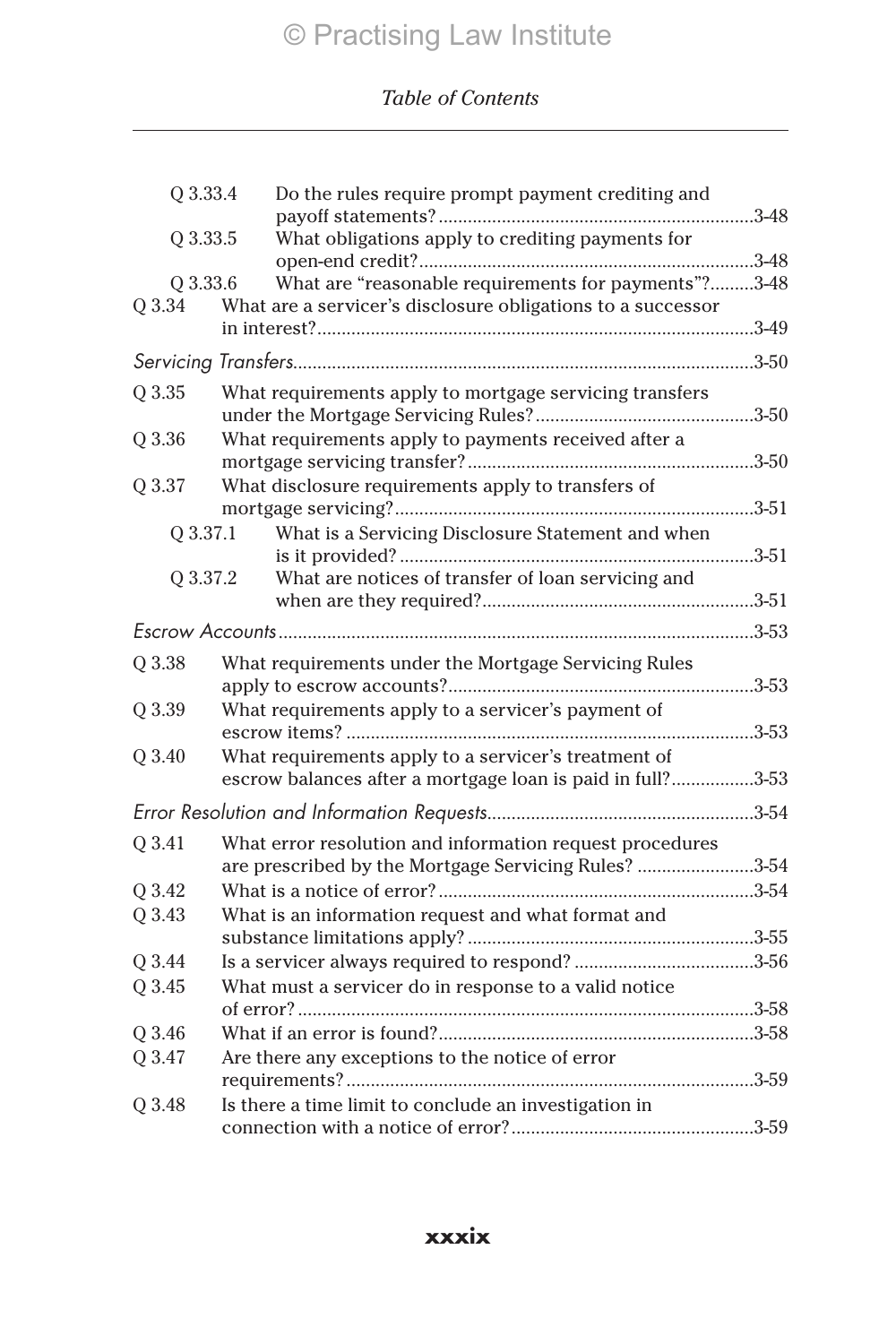| Q 3.49                            |                                                                                                                                                      |  |
|-----------------------------------|------------------------------------------------------------------------------------------------------------------------------------------------------|--|
| Q 3.50                            | What must a servicer do in response to a valid information                                                                                           |  |
| Q 3.51                            | What if the servicer does not maintain the information                                                                                               |  |
| $Q$ 3.52                          | Can a servicer charge a fee for a notice of error                                                                                                    |  |
|                                   |                                                                                                                                                      |  |
| Q 3.53                            | What general requirements apply with respect to                                                                                                      |  |
| Q 3.54                            | What limitations apply to the amount of force-placed<br>insurance charges that may be assessed to a borrower?3-63                                    |  |
| Q 3.55                            | What disclosure requirements are imposed in connection<br>with the initial placement of force-placed insurance?3-63                                  |  |
| Q 3.56                            | What actions must a servicer take if it receives evidence of<br>adequate borrower-purchased hazard insurance coverage                                |  |
| Q 3.57                            | What is required for a servicer to charge a borrower for<br>renewing or replacing existing force-placed insurance?3-66                               |  |
|                                   |                                                                                                                                                      |  |
| Q 3.58                            | What servicing policies and procedures must servicers                                                                                                |  |
|                                   |                                                                                                                                                      |  |
| Q 3.59<br>Q 3.59.1                | What is the early intervention requirement?3-69<br>Are there any COVID-19-specific rules regarding the                                               |  |
| $Q$ 3.60<br>Q3.60.1<br>$Q$ 3.60.2 | What is the continuity of contact requirement?3-71<br>What is required under continuity of contact?3-71<br>What must servicer personnel provide to a |  |
|                                   | delinquent borrower under the continuity of                                                                                                          |  |
|                                   |                                                                                                                                                      |  |
| Q 3.61                            | What do the loss mitigation rules generally require?3-72                                                                                             |  |
| Q 3.62                            | What are a servicer's obligations to review loss mitigation                                                                                          |  |
| Q 3.63                            | What if the loss mitigation application is incomplete? 3-73                                                                                          |  |
| Q 3.64                            | May a servicer evaluate an incomplete loss mitigation<br>application to discharge its obligation to evaluate a                                       |  |
|                                   |                                                                                                                                                      |  |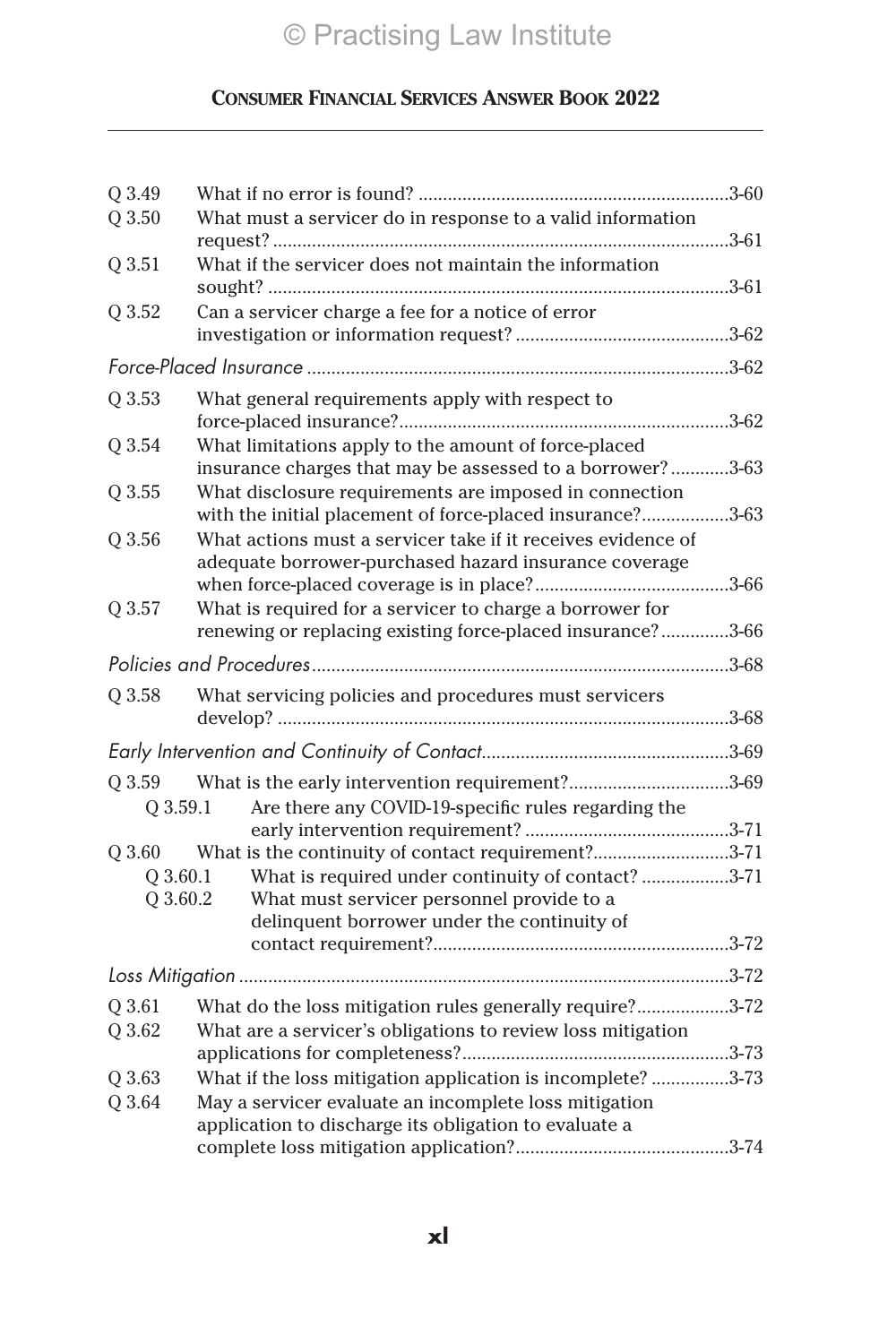| Q 3.65 | What if the borrower submits a complete loss mitigation                                                                                                                              |           |
|--------|--------------------------------------------------------------------------------------------------------------------------------------------------------------------------------------|-----------|
| O 3.66 | What if a servicer discovers additional information is<br>needed to complete a loss mitigation application when the<br>application previously was considered facially complete? 3-76 |           |
| O 3.67 | How may a borrower appeal denial of a loss mitigation                                                                                                                                |           |
| Q 3.68 | How do these rules impact the foreclosure process? 3-78                                                                                                                              |           |
| Q 3.69 | Can a borrower privately enforce the loss mitigation                                                                                                                                 | $.3 - 80$ |
| O 3.70 | Do these rules require a servicer to offer specific loss                                                                                                                             |           |
| O 3.71 | How does a servicing transfer affect a pending loss                                                                                                                                  |           |
|        |                                                                                                                                                                                      |           |
| Q 3.72 |                                                                                                                                                                                      | $.3 - 83$ |
| O 3.73 | What are the remedies available for violations of RESPA?                                                                                                                             | .3-83     |
| O 3.74 | Might the originating lender ever be vicariously liable for                                                                                                                          |           |
| O 3.75 | What are the statute of limitations periods for claims                                                                                                                               | .3-87     |

# Chapter 4 Fair Credit Reporting Act

*Gregg D. Stevens and Joseph A. Apatov*

|       | Q 4.1 Which agencies have regulatory and enforcement authority |  |
|-------|----------------------------------------------------------------|--|
|       |                                                                |  |
| Q 4.2 |                                                                |  |
| Q 4.3 |                                                                |  |
| Q 4.4 |                                                                |  |
|       | Q 4.4.1 What are the obligations of "users" of consumer        |  |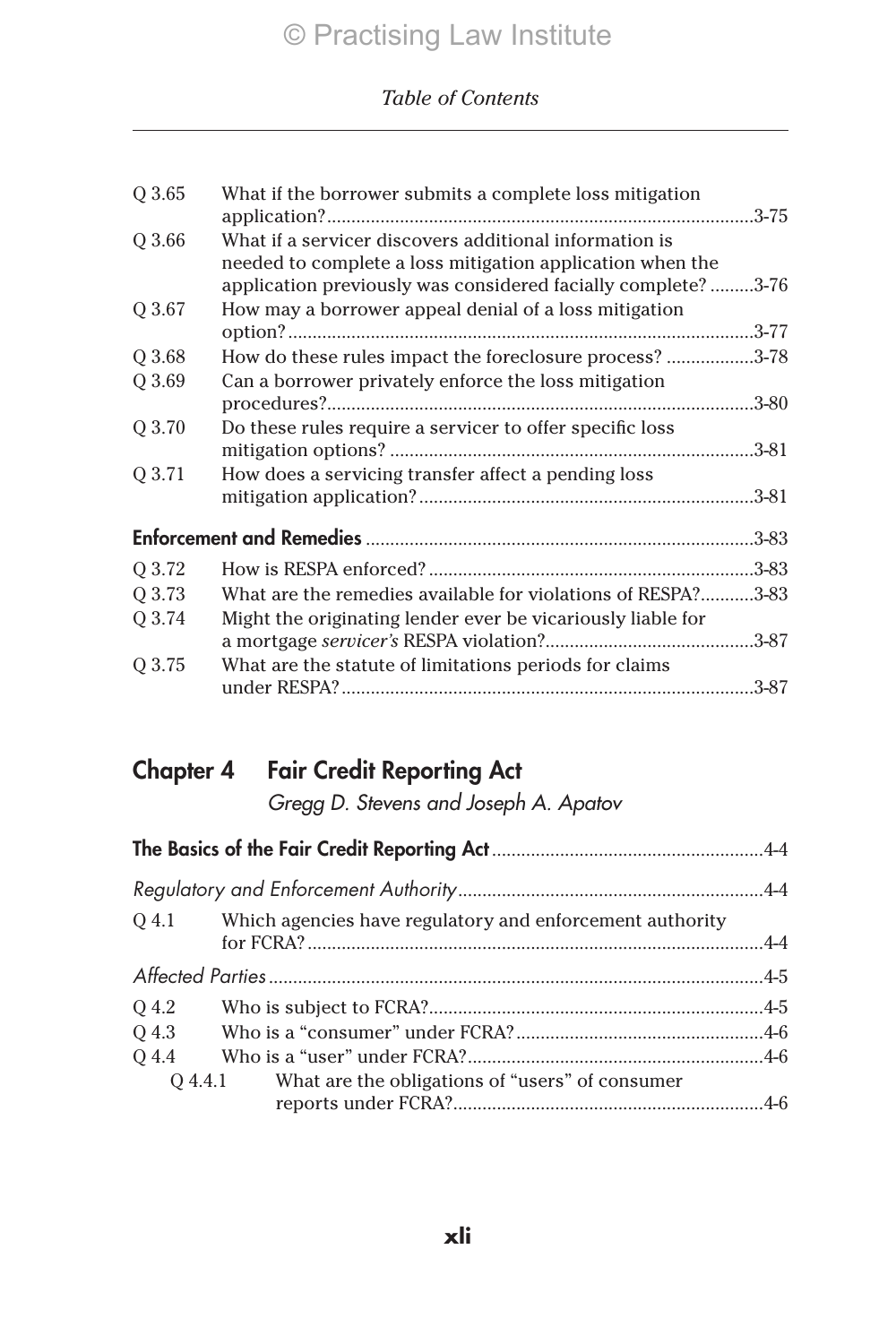| Q 4.5.1  | Are some entities that otherwise "furnish"          |                                                                                                           |
|----------|-----------------------------------------------------|-----------------------------------------------------------------------------------------------------------|
|          |                                                     | information excluded from the Regulation V                                                                |
|          |                                                     |                                                                                                           |
| Q 4.5.2  |                                                     | What are the obligations of companies that furnish                                                        |
|          |                                                     |                                                                                                           |
| Q 4.5.3  |                                                     | What requirements does FCRA impose for a furnisher<br>to establish policies and procedures related to the |
|          |                                                     |                                                                                                           |
| O 4.6    |                                                     |                                                                                                           |
|          |                                                     |                                                                                                           |
|          |                                                     |                                                                                                           |
| Q 4.7    |                                                     |                                                                                                           |
| Q 4.8    |                                                     | What is an "investigative consumer report"?4-11                                                           |
|          |                                                     | Permissible Purposes to Obtain and Use Consumer Reports4-12                                               |
| Q 4.9    |                                                     | What are the "permissible purposes" for a CRA to furnish,                                                 |
|          |                                                     | and a user to obtain or use, a consumer report?4-12                                                       |
| Q 4.10   |                                                     | What certifications must a user make to the CRA before it                                                 |
|          |                                                     |                                                                                                           |
|          |                                                     |                                                                                                           |
| Q 4.11   |                                                     | What is a prescreened offer of credit or insurance?4-14                                                   |
| Q 4.12   |                                                     | What are the conditions for making prescreened offers of                                                  |
|          |                                                     |                                                                                                           |
| 0 4.12.1 |                                                     | What consumer information is contained in a CRA's                                                         |
|          |                                                     | report provided as a result of a "prescreening"? 4-15                                                     |
| Q 4.13   |                                                     | What disclosures must be made in prescreened offers of                                                    |
|          |                                                     |                                                                                                           |
| 0 4.13.1 |                                                     | May consumers opt out of receiving firm offers of                                                         |
|          |                                                     |                                                                                                           |
|          |                                                     |                                                                                                           |
| Q 4.14   | May creditors obtain medical information for credit |                                                                                                           |
|          |                                                     |                                                                                                           |
| Q 4.15   |                                                     | How does FCRA restrict a person who receives medical                                                      |
|          | information from a CRA from using or sharing the    |                                                                                                           |
|          |                                                     |                                                                                                           |
|          |                                                     |                                                                                                           |
| Q 4.16   |                                                     | What are a user's obligations with respect to investigative                                               |
|          |                                                     |                                                                                                           |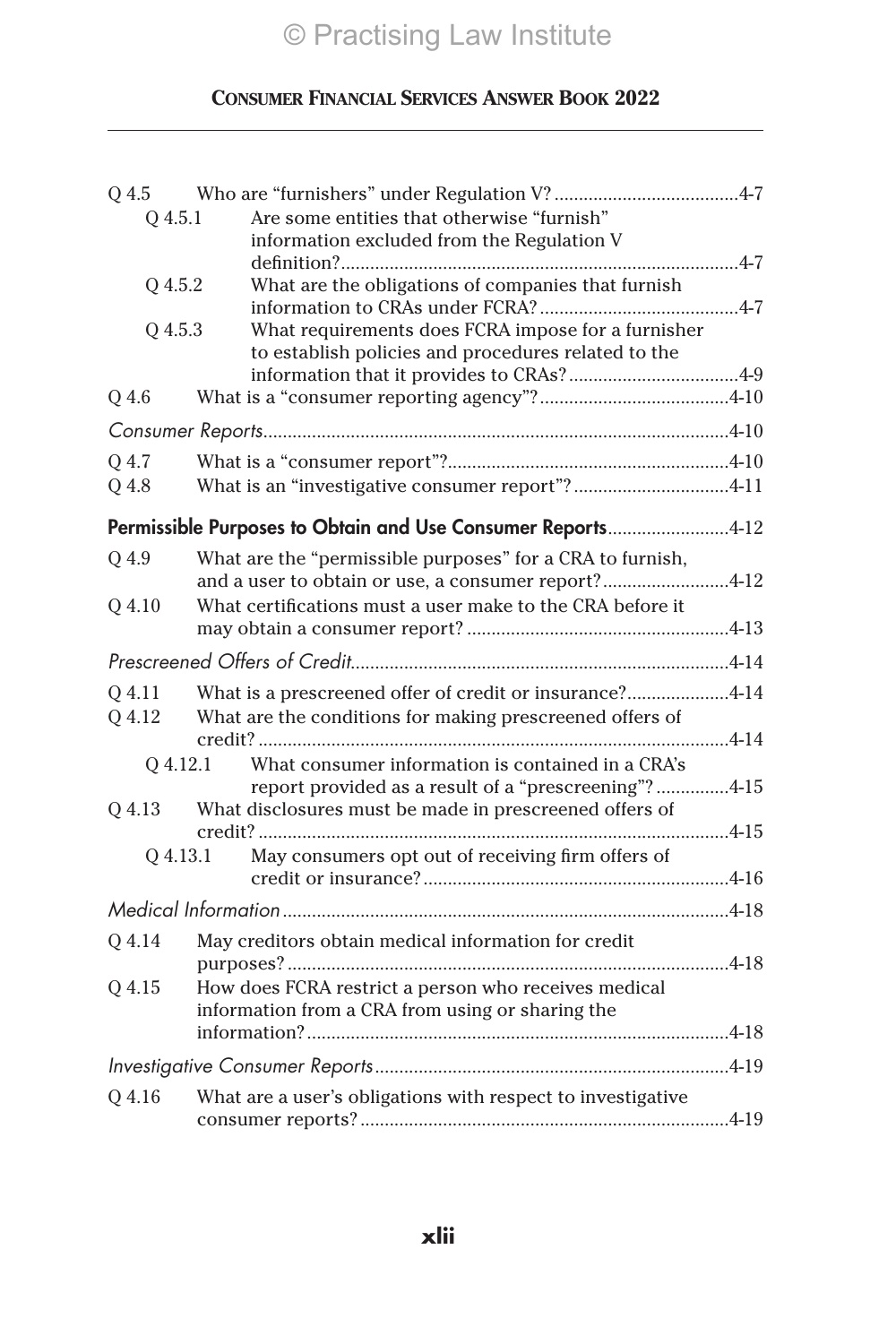| Q 4.17   | Must a person who obtains a consumer report on an<br>individual provide a copy of the report to the individual?4-20 |
|----------|---------------------------------------------------------------------------------------------------------------------|
|          |                                                                                                                     |
| Q 4.18   | May a company share financial information about<br>consumers with affiliated and nonaffiliated companies?4-20       |
| O 4.19   | May a company use financial information about a customer                                                            |
| 0.4.19.1 |                                                                                                                     |
|          | Employers and Their Employees' Credit Information 4-22                                                              |
| O 4.20   | Is an employer permitted to access its employees' credit                                                            |
| Q 4.20.1 | What special conditions apply for a person to procure a<br>consumer report for employment purposes? 4-22            |
| Q 4.20.2 | What conditions must be met before a CRA may<br>furnish a consumer report for employment                            |
| Q 4.20.3 | What are an employer's obligations to a job applicant                                                               |
|          | or employee before it takes "adverse action"?4-23                                                                   |
|          |                                                                                                                     |
| 0.4.21   | How does FCRA address identity theft issues? 4-23                                                                   |
| Q 4.21.1 | What are a fraud alert, an active duty alert, and                                                                   |
|          |                                                                                                                     |
| Q 4.21.2 | What are the user's responsibilities if a consumer's                                                                |
| Q 4.21.3 |                                                                                                                     |
| Q 4.21.4 | What requirements apply to CRAs and third parties                                                                   |
| Q 4.21.5 | What requirements apply to any business entity<br>that has dealt with an alleged identity thief?4-25                |
| Q 4.21.6 | What must a debit or credit card issuer do to<br>address the risk of identity theft arising from a                  |
| Q 4.21.7 | What requirements apply to information printed                                                                      |
| Q 4.21.8 | What is an Identity Theft Prevention ("Red Flags")                                                                  |
| Q 4.21.9 | What are the responsibilities of financial services<br>companies with regard to <i>disposal</i> of consumer         |
|          |                                                                                                                     |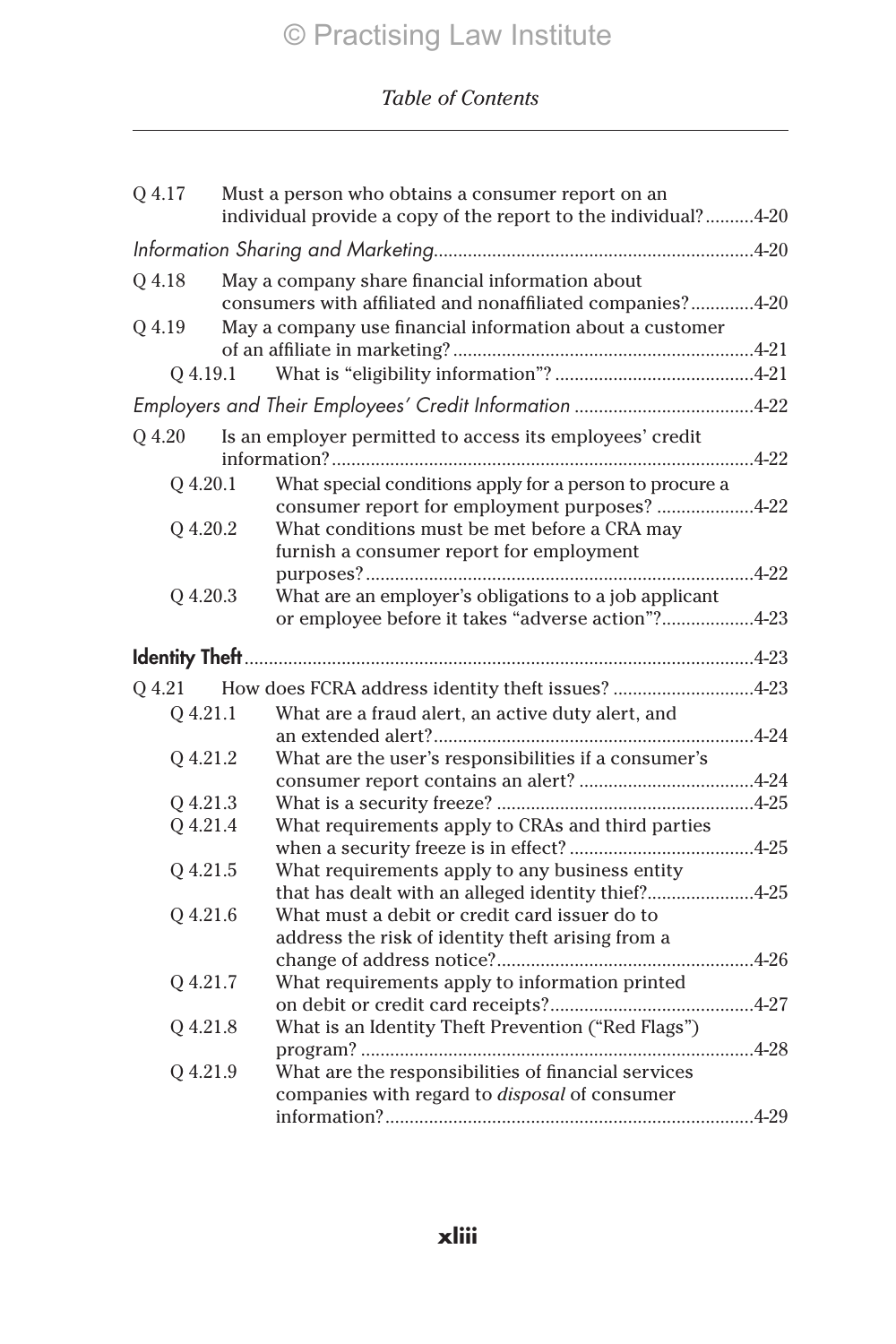| Q 4.22   |                                                                                                                                                                          |  |
|----------|--------------------------------------------------------------------------------------------------------------------------------------------------------------------------|--|
| Q 4.23   | What information must be provided to a consumer if<br>adverse action is taken in connection with a consumer                                                              |  |
| Q 4.23.1 | Is there a different rule for adverse action based on<br>information obtained from third parties that are not                                                            |  |
|          |                                                                                                                                                                          |  |
|          |                                                                                                                                                                          |  |
| Q 4.24   | What are the disclosure obligations of a person who<br>makes or arranges mortgage loans and uses a consumer<br>credit score in connection with a request for credit by a |  |
| Q 4.25   | Who must comply with the risk-based pricing notice                                                                                                                       |  |
| Q 4.26   | Is there a particular form that must be used to provide<br>risk-based pricing notices and exception notices?4-35                                                         |  |
| Q 4.27   | What content must be included in a risk-based pricing                                                                                                                    |  |
| Q 4.28   | When are risk-based pricing notices required?4-36                                                                                                                        |  |
| Q 4.28.1 | What is the Direct Comparison Method?4-37                                                                                                                                |  |
|          | Q 4.28.2<br>What is the Credit Score Proxy Method? 4-37                                                                                                                  |  |
|          | Q 4.28.3                                                                                                                                                                 |  |
| Q 4.29   | Are there any circumstances where a risk-based pricing                                                                                                                   |  |
| Q 4.30   |                                                                                                                                                                          |  |
| Q 4.31   | What are a person's responsibilities under the risk-based<br>pricing notice requirements when a credit score is not                                                      |  |
|          |                                                                                                                                                                          |  |
|          |                                                                                                                                                                          |  |
| Q 4.32   | How does a consumer dispute information in his or her                                                                                                                    |  |
| Q 4.33   | What are a CRA's responsibilities if a consumer disputes                                                                                                                 |  |
| Q 4.33.1 | What are the CRA's responsibilities if it determines<br>that the consumer dispute is lacking in merit?4-42                                                               |  |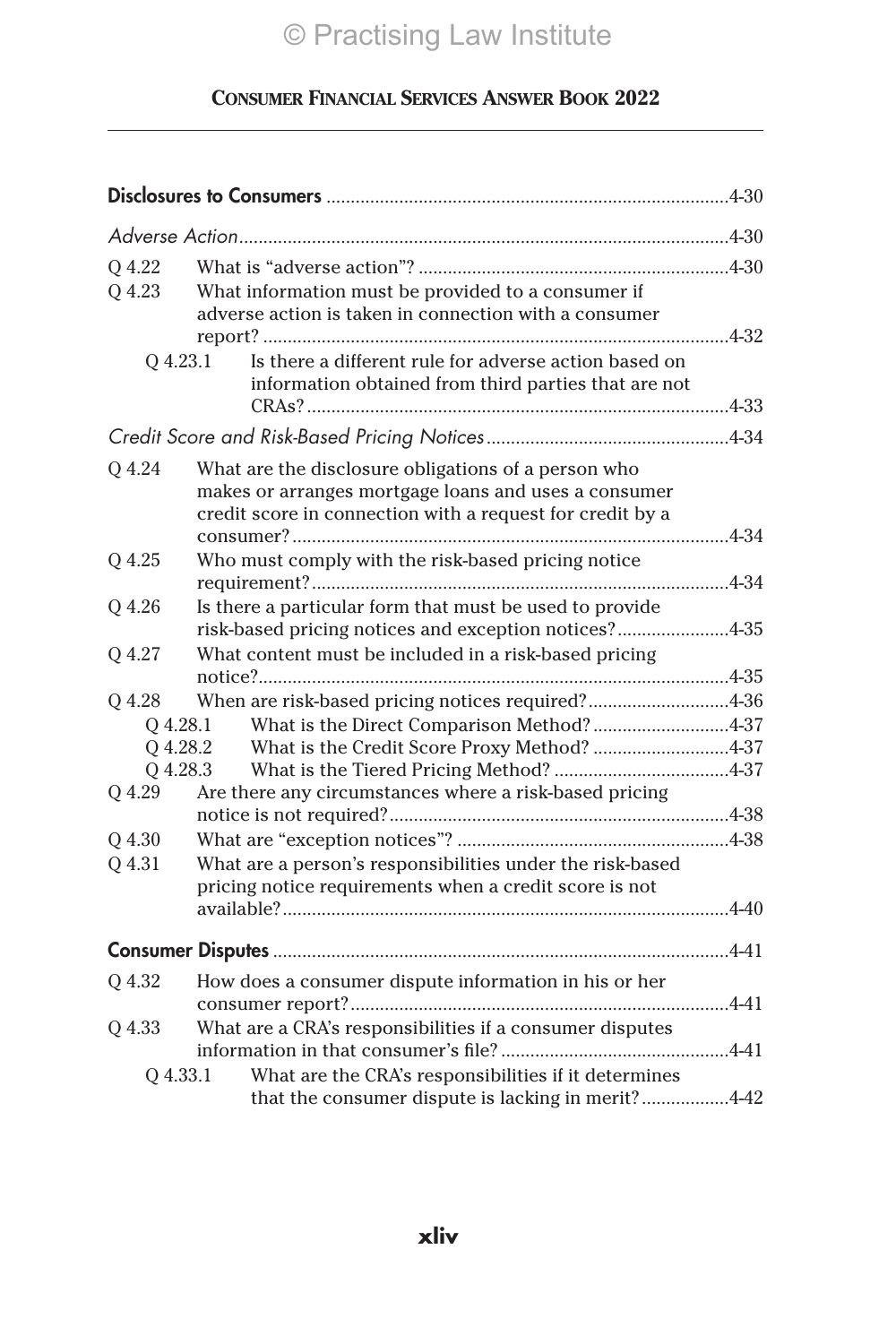| O 4.34 | What are a furnisher's responsibilities if a CRA notifies it<br>that the consumer has disputed information reported by |  |
|--------|------------------------------------------------------------------------------------------------------------------------|--|
|        |                                                                                                                        |  |
| 04.35  | What are a furnisher's responsibilities if a consumer                                                                  |  |
|        | directly disputes (to such furnisher) any information                                                                  |  |
|        |                                                                                                                        |  |
|        | Are there any circumstances where a reasonable<br>Q 4.35.1                                                             |  |
|        |                                                                                                                        |  |
|        |                                                                                                                        |  |
| O 4.36 | What obligations does FCRA impose on CRAs to maintain                                                                  |  |
|        | reasonable procedures to ensure compliance?4-47                                                                        |  |
| 04.37  | How does FCRA limit the information that a CRA may                                                                     |  |
|        |                                                                                                                        |  |
|        |                                                                                                                        |  |
| 04.38  | What changes did the CARES Act have on the FCRA?4-49                                                                   |  |
| O 4.39 |                                                                                                                        |  |
| Q 4.40 |                                                                                                                        |  |
| O 4.41 | How is a furnisher required to report the account of                                                                   |  |
|        | a consumer that received an accommodation and is                                                                       |  |
|        |                                                                                                                        |  |
|        |                                                                                                                        |  |
| 04.42  |                                                                                                                        |  |
|        | Do consumers have a cause of action for violation<br>0 4.42.1                                                          |  |
|        |                                                                                                                        |  |
| 0 4.43 | What are the statutory penalties for violating FCRA? 4-53                                                              |  |
|        |                                                                                                                        |  |

## Chapter 5 Data Privacy and Security

*Donna L. Wilson, Brandon Reilly, and Matthew M.K. Stein*

| 0.5.1 | What federal laws govern the privacy and security of |  |
|-------|------------------------------------------------------|--|
|       |                                                      |  |
| Q 5.2 |                                                      |  |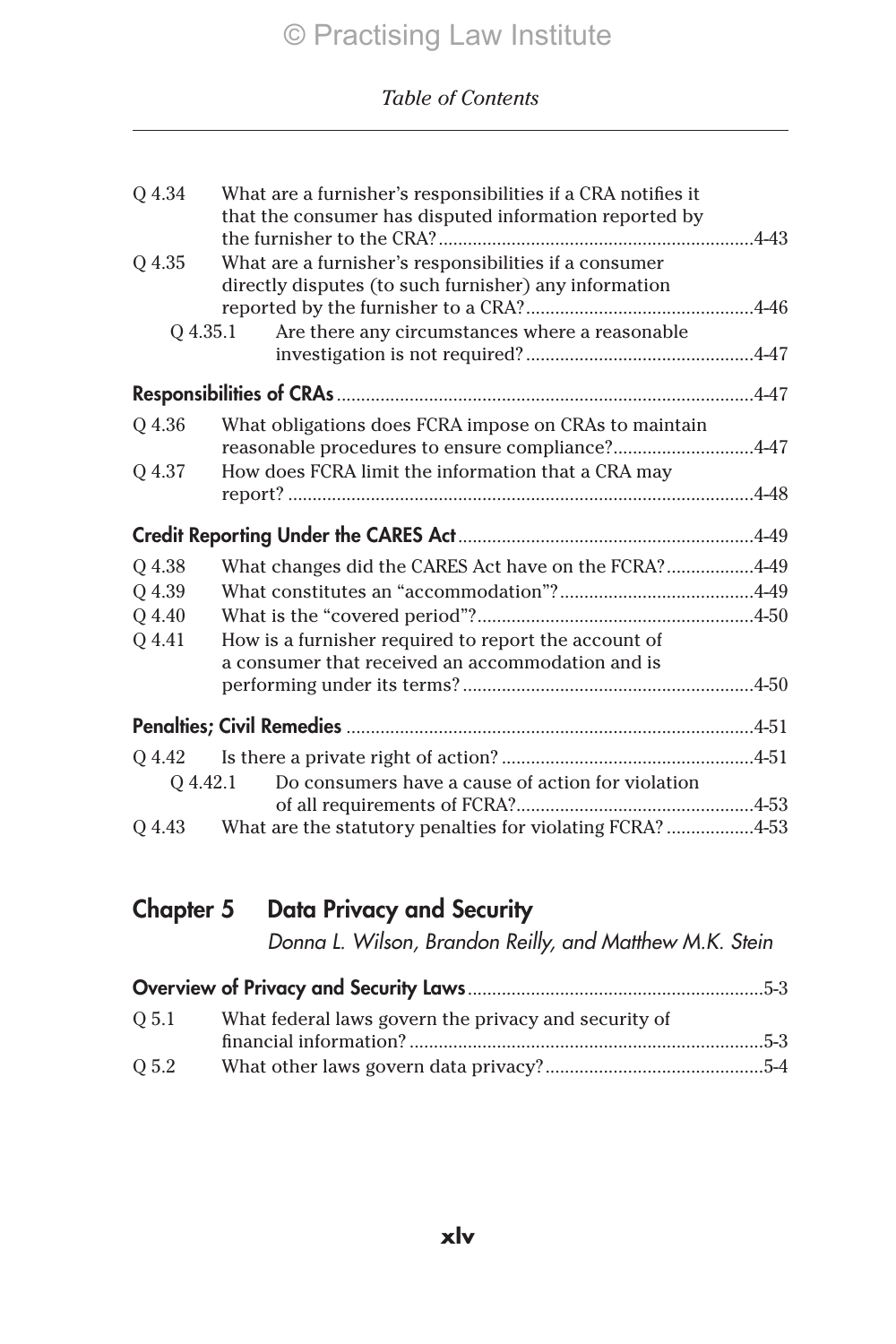|                    | Federal Regulatory Authority for Privacy and Security5-5                                               |  |  |
|--------------------|--------------------------------------------------------------------------------------------------------|--|--|
| O 5.3              | How is Regulatory Authority over the Primary Privacy and                                               |  |  |
|                    |                                                                                                        |  |  |
|                    |                                                                                                        |  |  |
| 0 5.4.1            |                                                                                                        |  |  |
|                    | What privacy interest does GLBA protect?5-7<br>Q 5.4.2                                                 |  |  |
|                    |                                                                                                        |  |  |
|                    |                                                                                                        |  |  |
| Q 5.6.1            | What does "significantly engaged in financial                                                          |  |  |
|                    | activities" mean, and why does it matter?5-8                                                           |  |  |
| Q5.7               | What activities are restricted under GLBA privacy                                                      |  |  |
|                    |                                                                                                        |  |  |
| Q 5.7.1<br>Q 5.7.2 | Are there instances when a financial institution may                                                   |  |  |
|                    | share NPI without notice and a chance to opt-out?5-10                                                  |  |  |
|                    |                                                                                                        |  |  |
| O 5.8              | What notices or disclosures are required under GLBA?5-12                                               |  |  |
| O 5.8.1            | Do the disclosure requirements differ for                                                              |  |  |
|                    |                                                                                                        |  |  |
| Q 5.8.2            | What is the legal distinction between a customer                                                       |  |  |
|                    |                                                                                                        |  |  |
| Q 5.8.3            | What privacy notices are required for customers?5-14                                                   |  |  |
| Q 5.8.4            | Are there lesser privacy notice requirements for                                                       |  |  |
|                    |                                                                                                        |  |  |
| O 5.9              | What information must be included in a privacy notice?5-15                                             |  |  |
| Q 5.10             | How may an institution comply with the notice and                                                      |  |  |
| Q 5.11             | Are there requirements for the delivery of privacy notices?5-17                                        |  |  |
|                    |                                                                                                        |  |  |
|                    |                                                                                                        |  |  |
| Q 5.12             | What steps must a financial institution take under GLBA to                                             |  |  |
| Q 5.13             | Are there restrictions on the manner in which an<br>institution disposes of consumer information? 5-19 |  |  |
|                    |                                                                                                        |  |  |
| Q 5.14             | Are there requirements for financial institutions in                                                   |  |  |
|                    | addressing incidents of unauthorized access to customer                                                |  |  |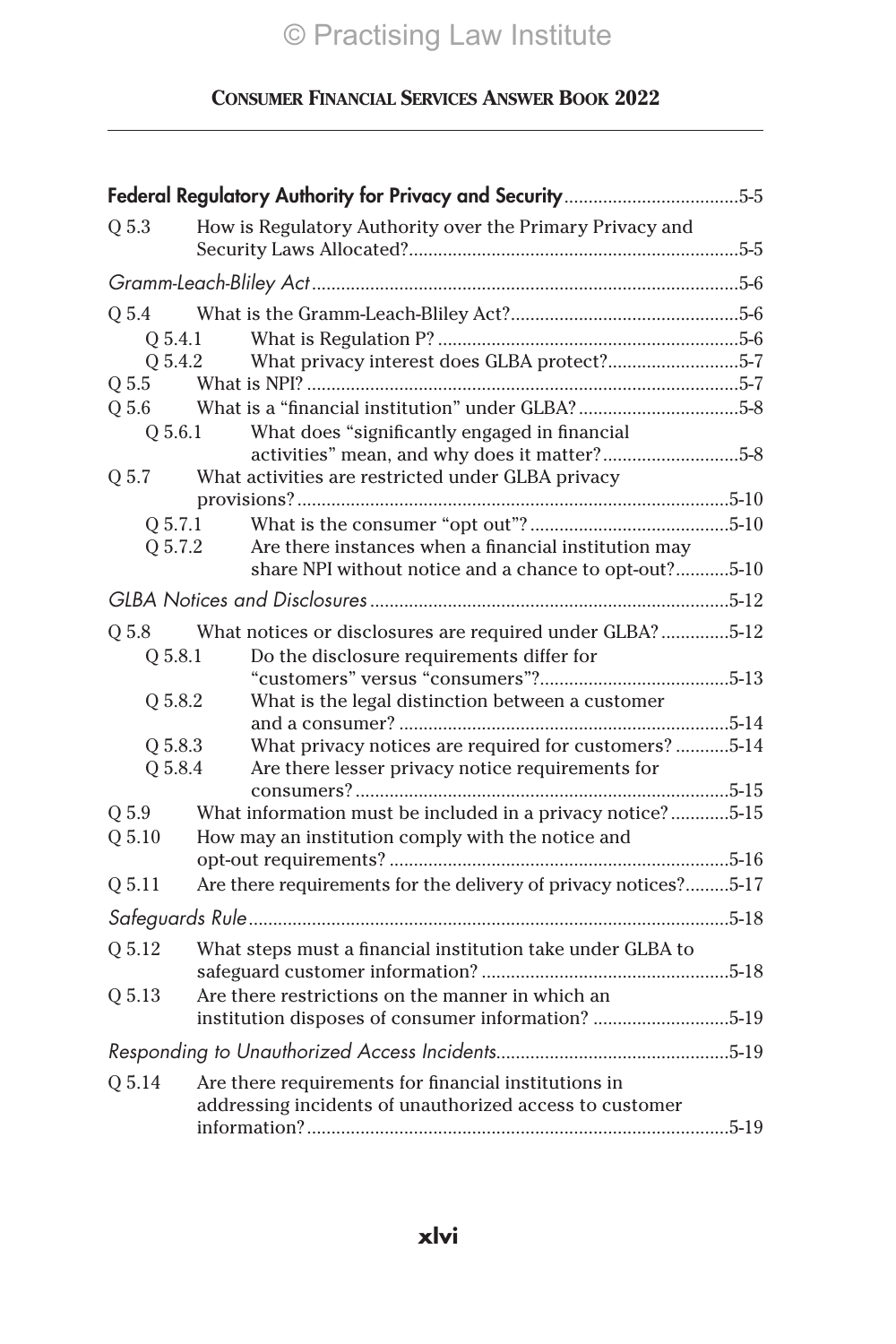| 0 5.15   | Are there content requirements for customer notice of                                                               |  |
|----------|---------------------------------------------------------------------------------------------------------------------|--|
|          | incidents of unauthorized access to personal information?5-21                                                       |  |
| Q 5.16   | Is notice required for other security incidents?5-22                                                                |  |
| Q 5.16.1 | What is a "computer-security incident"? 5-23                                                                        |  |
|          |                                                                                                                     |  |
| Q 5.17   | How are privacy and security laws enforced?5-23                                                                     |  |
| O 5.18   | What types of privacy and security enforcement actions<br>have regulators taken under GLBA and outside of GLBA?5-24 |  |
| Q 5.19   | Is there a private right of action under GLBA?5-27                                                                  |  |
|          |                                                                                                                     |  |
| Q 5.20   |                                                                                                                     |  |
|          |                                                                                                                     |  |
| 0.5.21   |                                                                                                                     |  |
| 0 5.21.1 |                                                                                                                     |  |
| Q 5.21.2 |                                                                                                                     |  |
| Q 5.22   | What are the restrictions on a financial institution's                                                              |  |
|          | release of a customer's financial information and records?5-29                                                      |  |
| Q 5.22.1 | Under what circumstances may financial information                                                                  |  |
|          |                                                                                                                     |  |
| Q 5.22.2 | How should a financial institution provide financial                                                                |  |
| Q 5.23   | information when it is appropriate to do so?5-30<br>What penalties does a financial institution risk for            |  |
|          |                                                                                                                     |  |
|          |                                                                                                                     |  |
|          |                                                                                                                     |  |
| Q 5.24   | Does FCRA impose privacy requirements beyond those                                                                  |  |
|          |                                                                                                                     |  |
| Q 5.25   | What is the FTC Consumer Information Disposal Rule? 5-32                                                            |  |
|          |                                                                                                                     |  |
| Q 5.26   | Are there any special rules governing identity theft?5-33                                                           |  |
| Q 5.27   |                                                                                                                     |  |
| Q 5.28   |                                                                                                                     |  |
| Q 5.29   | What does the Red Flags Rule generally require?5-34                                                                 |  |
| Q 5.29.1 | Who is a "creditor" under the Red Flags Rule? 5-34                                                                  |  |
| Q 5.29.2 |                                                                                                                     |  |
| Q 5.29.3 |                                                                                                                     |  |
| Q 5.29.4 | What types of "accounts" are covered? 5-36                                                                          |  |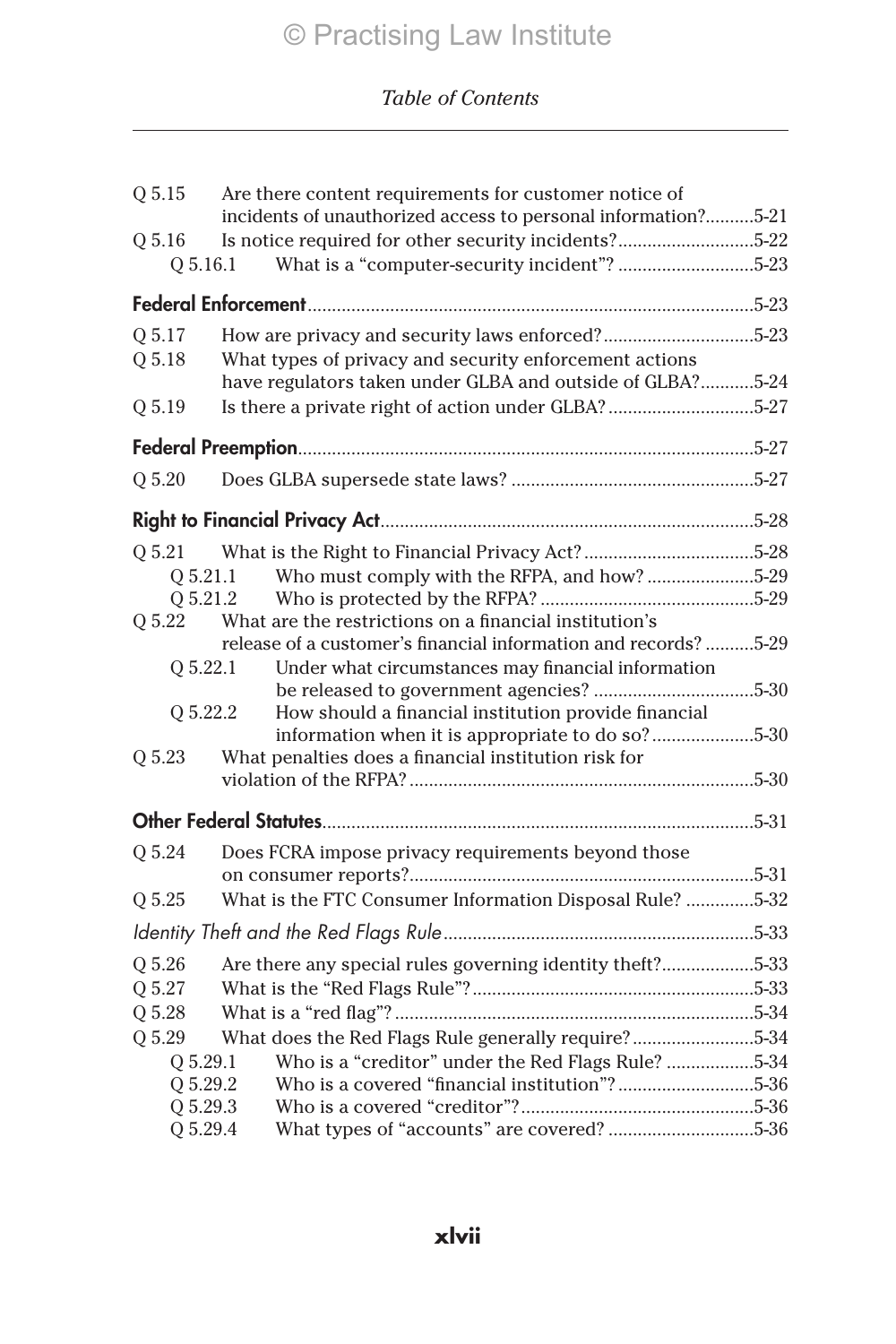| Q 5.30   | Are there Red Flags Rule requirements regarding the          |  |
|----------|--------------------------------------------------------------|--|
|          | administration of the Identity Theft Prevention Program?5-37 |  |
| Q 5.30.1 | What are the elements of an effective identity theft         |  |
|          | prevention program under the Red Flags Rule?5-38             |  |
| O 5.30.2 |                                                              |  |
| Q 5.30.3 | What categories of Red Flags does the program                |  |
|          |                                                              |  |
| Q 5.30.4 | Should the program address methods for detecting             |  |
| Q 5.30.5 | How should identity theft be mitigated?5-39                  |  |
| Q 5.30.6 | How often does the program need to be updated? 5-40          |  |
|          |                                                              |  |
| Q 5.31   | What are the penalties for non-compliance with the Red       |  |
|          |                                                              |  |
|          |                                                              |  |
|          |                                                              |  |
| Q 5.32   | What is the General Data Protection Regulation?5-41          |  |
| Q 5.33   | Why should a U.S.-based entity bother to comply with         |  |
|          |                                                              |  |
| Q 5.34   | In light of Brexit, does the GDPR govern in                  |  |
|          |                                                              |  |
| Q 5.35   |                                                              |  |
| Q 5.35.1 | Who are "controllers" and "processors"?5-42                  |  |
| Q 5.35.2 |                                                              |  |
| Q 5.35.3 |                                                              |  |
| Q 5.35.4 |                                                              |  |
| Q 5.35.5 |                                                              |  |
| Q5.35.6  | What is compliance with a legal obligation?5-44              |  |
| Q 5.35.7 | Does the GDPR impose breach notification                     |  |
|          |                                                              |  |
| Q 5.35.8 | What are the penalties for violating the GDPR? 5-44          |  |
|          |                                                              |  |
|          |                                                              |  |
| Q 5.36   |                                                              |  |
| Q 5.37   |                                                              |  |
| Q 5.37.1 |                                                              |  |
| Q 5.37.2 | Are financial institutions exempt from the CCPA? 5-47        |  |
| Q 5.37.3 | Are there other exemptions from the CCPA that                |  |
|          |                                                              |  |
|          |                                                              |  |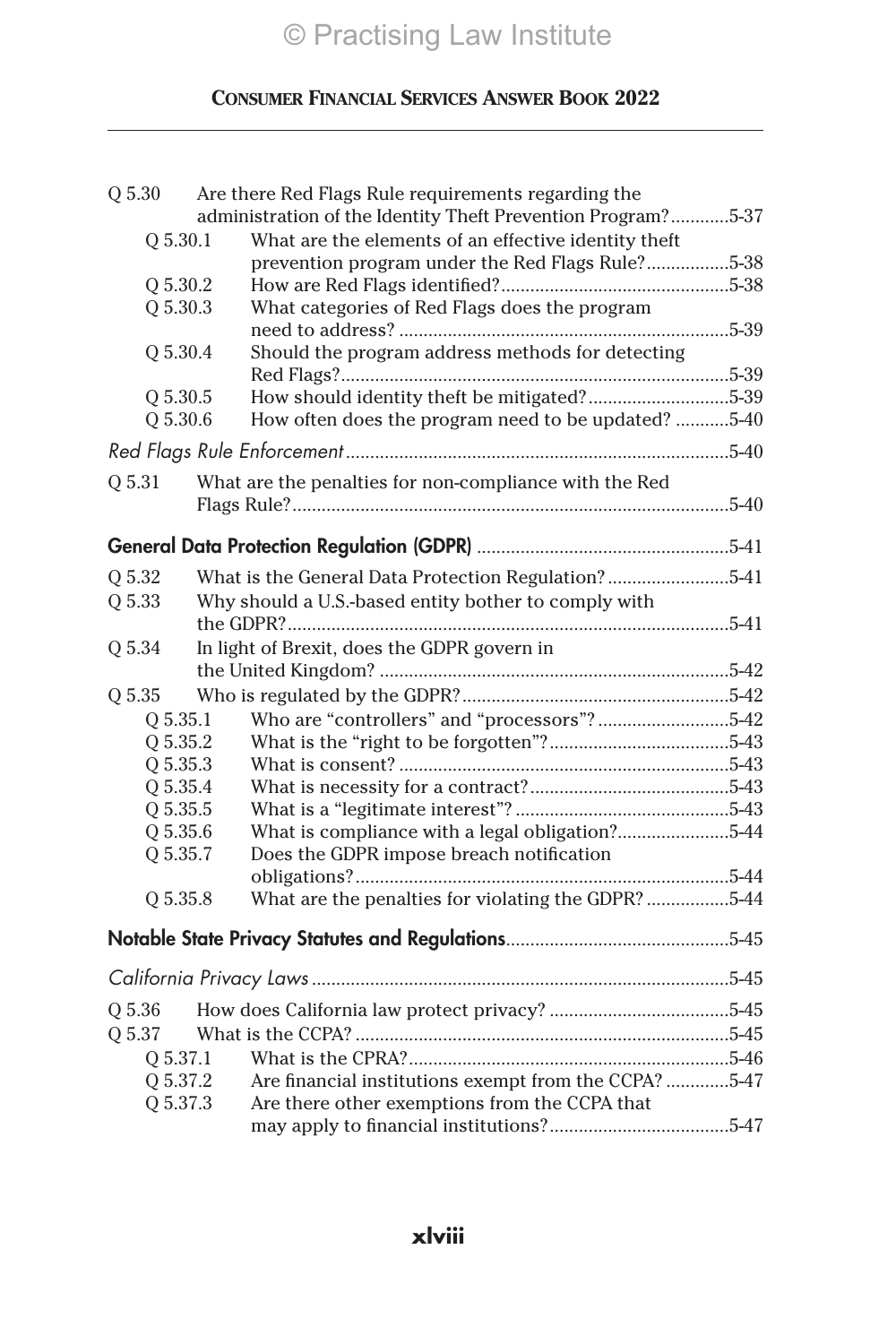| O 5.38 | What are the New York DFS Cybersecurity Requirements |  |  |
|--------|------------------------------------------------------|--|--|
|        |                                                      |  |  |
| 0 5.39 |                                                      |  |  |
| O 5.40 |                                                      |  |  |
| O 5.41 | What is Virginia's Consumer Data Privacy Act? 5-50   |  |  |
|        |                                                      |  |  |

| Chapter 6 | <b>Electronic Signatures and Records</b>                |
|-----------|---------------------------------------------------------|
|           | Arthur Rotatori, Emily J. Honsa Hicks, Jeremy J. Rzepka |

| and Douglas Charnas |  |  |
|---------------------|--|--|
|                     |  |  |

| O 6.1   |                                                               |
|---------|---------------------------------------------------------------|
| Q 6.2   | What are the primary laws that authorize the use of           |
|         | electronic records and signatures in consumer financial       |
|         |                                                               |
| O 6.2.1 |                                                               |
|         | 0 6.2.2                                                       |
| O 6.3   |                                                               |
| Q 6.4   | Do eCommerce Laws supersede laws that require                 |
|         |                                                               |
| O 6.4.1 | What is a covered "transaction" for UETA purposes?6-7         |
| 0 6.4.2 | What is a covered "transaction" for ESIGN purposes?6-7        |
| O 6.5   |                                                               |
| Q6.6    | Do the eCommerce Laws change existing laws and                |
|         | regulations that require written documents and traditional,   |
|         |                                                               |
| Q 6.7   | Does the federal ESIGN preempt a state's adopted version      |
|         |                                                               |
| O 6.8   | Do either ESIGN or UETA create a private right of action?6-11 |
| Q 6.9   | Does a violation of ESIGN support federal question            |
|         |                                                               |
|         |                                                               |
| Q 6.10  | What are the important exceptions to the eCommerce            |
|         |                                                               |
| 06.10.1 | Even if a transaction is excluded by UETA, does               |
|         | UETA cover any aspect of an excluded transaction? 6-14        |
|         | Q 6.10.2                                                      |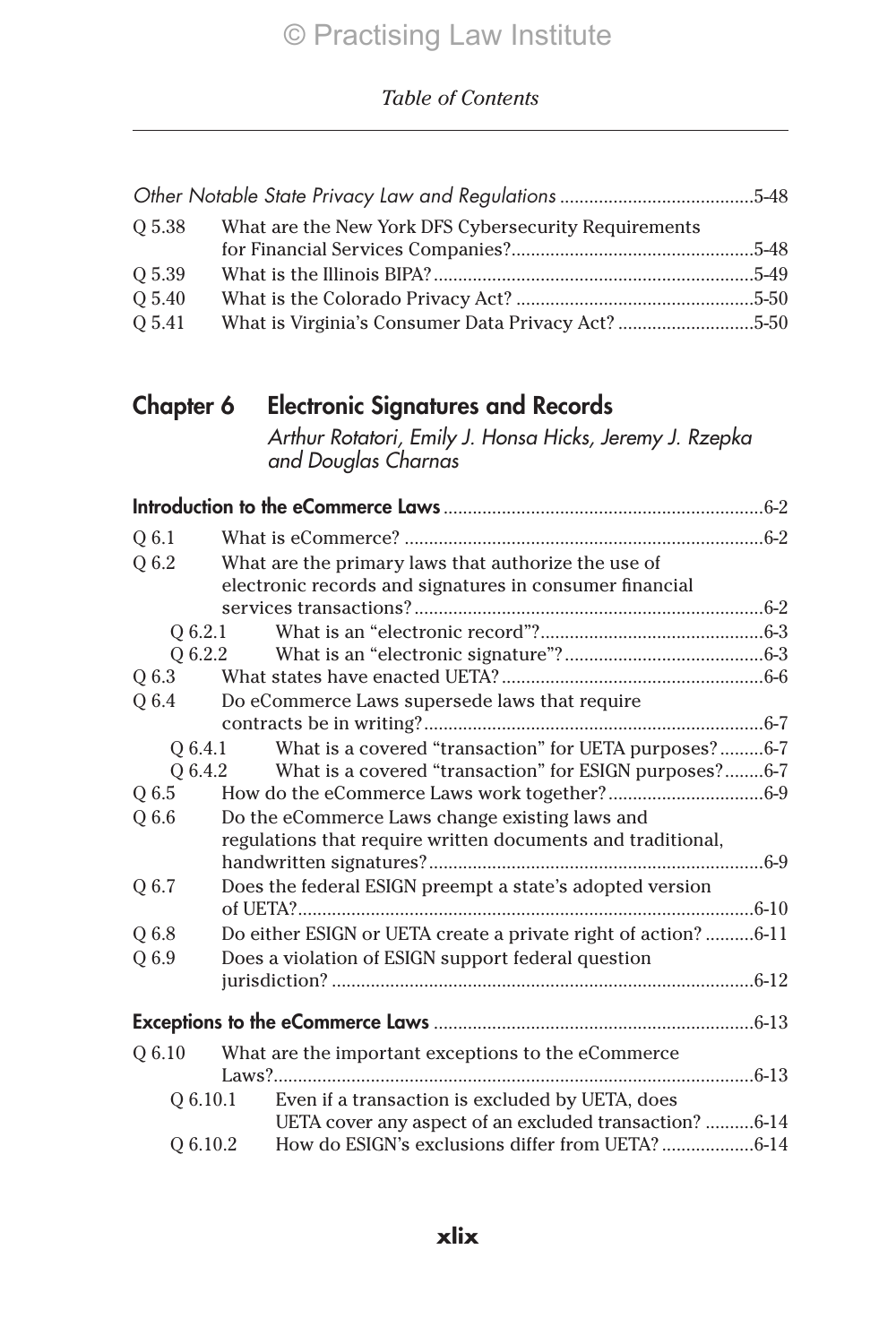| Q 6.11               | Are there industry standards, or guidance from             |  |
|----------------------|------------------------------------------------------------|--|
|                      | government agencies, that also affect the use of           |  |
|                      |                                                            |  |
| 0 6.11.1             |                                                            |  |
| Q 6.11.2             | Do the government-sponsored enterprises address            |  |
|                      |                                                            |  |
| Q 6.11.3             |                                                            |  |
| Q 6.11.4             | Has the Consumer Financial Protection Bureau               |  |
|                      |                                                            |  |
| Q 6.11.5             | Has the CFPB provided any guidance on making               |  |
|                      | Do IRS rules allow electronic records and signatures?6-20  |  |
| Q 6.11.6<br>Q 6.11.7 |                                                            |  |
|                      | Are there rules or regulations affecting retirement        |  |
| Q 6.11.8             | Are there issues surrounding odometer disclosures?6-23     |  |
| Q 6.11.9             | May the Annual Privacy Notice required by                  |  |
|                      | Regulation P be delivered electronically?6-24              |  |
|                      |                                                            |  |
|                      |                                                            |  |
| Q 6.12               | Must parties first agree to use electronic records and     |  |
|                      | signatures instead of written documents and traditional    |  |
|                      |                                                            |  |
| 0 6.12.1             | May a party be forced to consent to the use of             |  |
|                      | electronic records as a condition for doing business?6-26  |  |
| Q 6.12.2             | Are there circumstances where no express consent           |  |
|                      |                                                            |  |
| Q 6.12.3             | Are there any special rules for obtaining consent          |  |
|                      |                                                            |  |
| Q 6.12.4             | What pre-consent disclosures must be made to               |  |
|                      |                                                            |  |
|                      |                                                            |  |
| 06.13                | Are there specific rules governing the presentation of     |  |
|                      |                                                            |  |
| 0 6.13.1             | Have courts provided any guidance on how webpage           |  |
|                      | design can impact the enforceability of a contract? 6-28   |  |
| Q 6.14               | Are there specific rules governing retention of electronic |  |
|                      |                                                            |  |
| 0 6.14.1             | Is there a retention rule that applies generally to all    |  |
|                      |                                                            |  |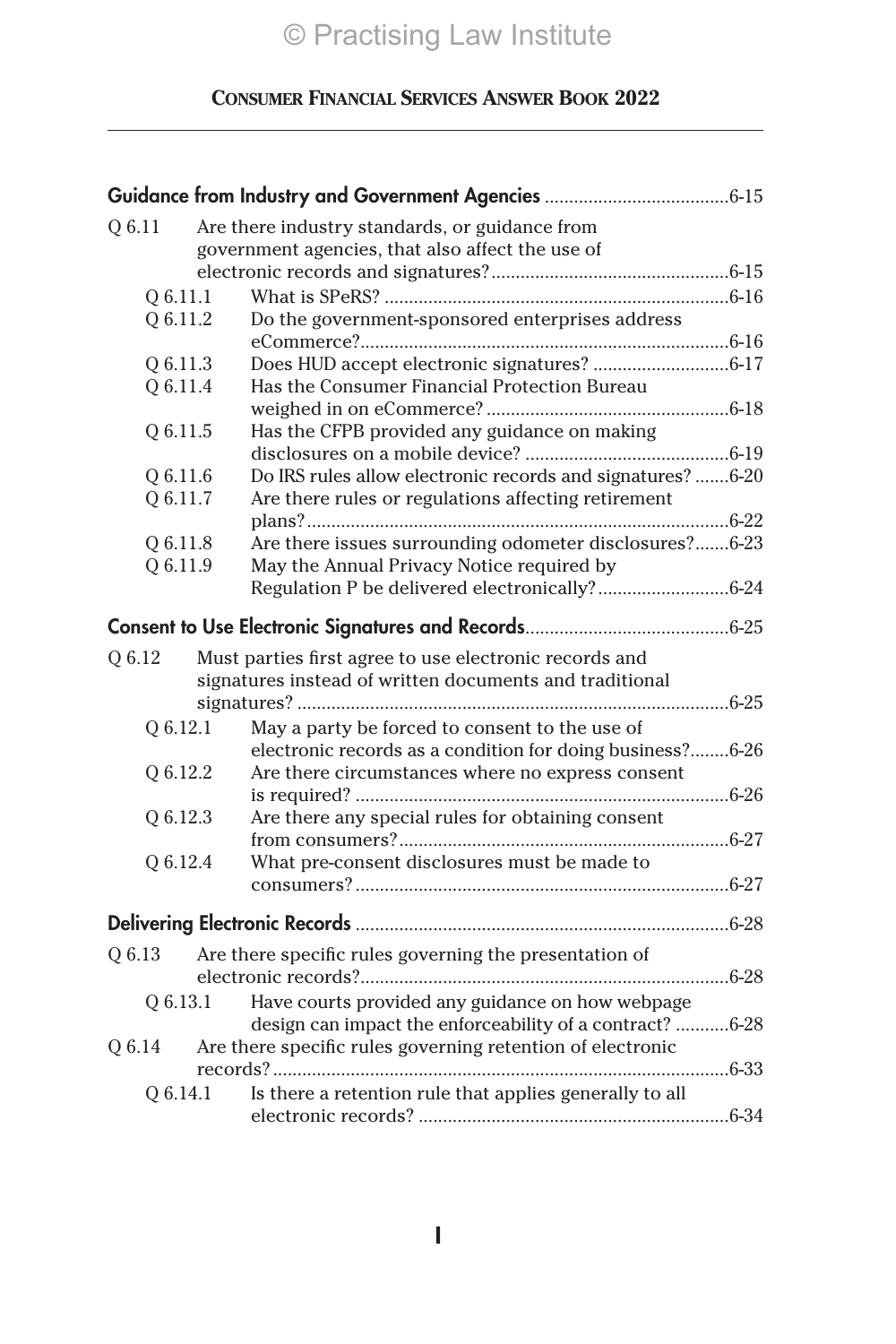| Q 6.14.2            |  | Must the "original" of an electronic document be                                                                         |  |
|---------------------|--|--------------------------------------------------------------------------------------------------------------------------|--|
|                     |  |                                                                                                                          |  |
| Q 6.14.3            |  | Must the electronic record be capable of being                                                                           |  |
|                     |  |                                                                                                                          |  |
| Q 6.15              |  | May a properly retained document be used as evidence in                                                                  |  |
|                     |  |                                                                                                                          |  |
| Q 6.16              |  | Are there any rules governing sending and receipt of                                                                     |  |
|                     |  |                                                                                                                          |  |
| Q 6.16.1            |  | When is an electronic record deemed to be "sent"? 6-37                                                                   |  |
| Q 6.16.2            |  | How does one determine when there is "receipt" of                                                                        |  |
|                     |  |                                                                                                                          |  |
| Q 6.16.3            |  | Given that a party may access documents in any                                                                           |  |
|                     |  | geographic location, how is it determined at which                                                                       |  |
|                     |  | location an electronic record is deemed to have been                                                                     |  |
| Q 6.16.4            |  | What happens if one of the parties is aware that                                                                         |  |
|                     |  | the electronic record was not actually sent and/or                                                                       |  |
|                     |  |                                                                                                                          |  |
| Q 6.16.5            |  | If a state law specifically requires that a document                                                                     |  |
|                     |  | be delivered in a different method than permitted                                                                        |  |
|                     |  | by the eCommerce Laws, do the eCommerce Laws                                                                             |  |
|                     |  |                                                                                                                          |  |
|                     |  |                                                                                                                          |  |
| O 6.17              |  |                                                                                                                          |  |
|                     |  |                                                                                                                          |  |
| Q 6.18              |  | Must public agencies, such as county recorders, accept<br>electronic records for filing and other purposes?6-41          |  |
|                     |  |                                                                                                                          |  |
| O 6.19              |  | What is the difference between electronic notarization and<br>remote online notarization, and what states allow it? 6-42 |  |
|                     |  |                                                                                                                          |  |
|                     |  |                                                                                                                          |  |
| Q 6.20              |  | Are there special rules that permit an electronic record to                                                              |  |
|                     |  |                                                                                                                          |  |
| O <sub>6.20.1</sub> |  | What are the conditions under which an electronic                                                                        |  |
|                     |  | record may serve as a negotiable promissory note?6-44                                                                    |  |
| Q 6.20.2            |  |                                                                                                                          |  |
| Q 6.20.3            |  | How does a party establish that it is "in control" of                                                                    |  |
|                     |  |                                                                                                                          |  |
| 06.20.4             |  | What rights does the holder of a transferable record                                                                     |  |
|                     |  |                                                                                                                          |  |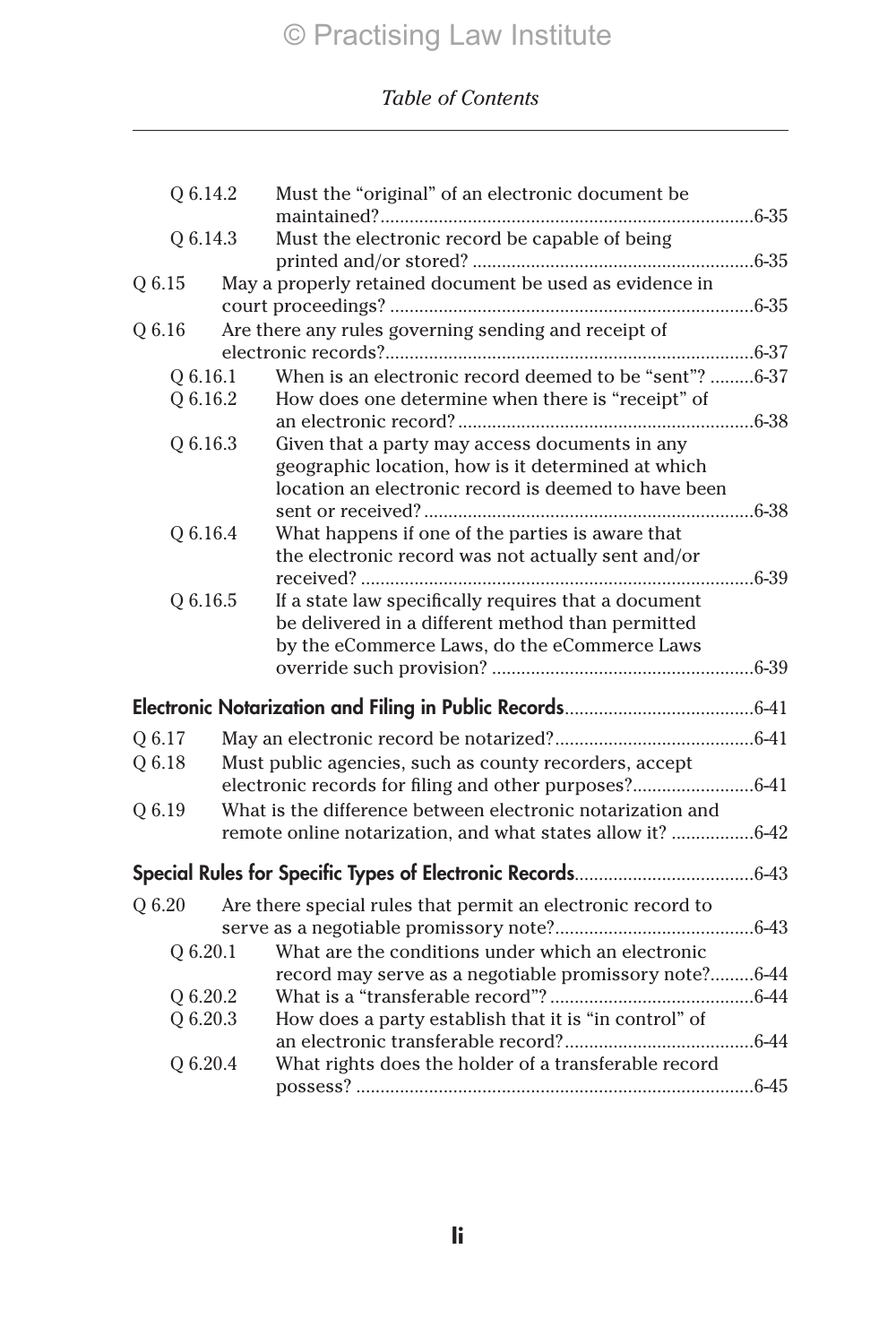| O 6.21   |          | Are there special rules that permit an electronic record to |  |
|----------|----------|-------------------------------------------------------------|--|
|          |          | serve as a security agreement covering personal property.   |  |
|          |          | and as the functional equivalent of chattel paper?6-46      |  |
|          | 0 6.21.1 | What is an "authenticated electronic security               |  |
|          |          |                                                             |  |
| O 6.22   |          | May a party "perfect" a security agreement that is in the   |  |
|          |          |                                                             |  |
| 0 6.22.1 |          | Does the law recognize "electronic" chattel paper?6-47      |  |
| Q 6.22.2 |          | How does a party assert "control" over electronic           |  |
|          |          |                                                             |  |

# Chapter 7 Preemption

*Jeffrey Jamison and Joseph J. Reilly*

| Q 7.1 |                                                           |  |
|-------|-----------------------------------------------------------|--|
| Q 7.2 |                                                           |  |
| Q 7.3 | Has the doctrine of federal preemption been applied to    |  |
|       | banking and consumer financial services laws? 7-3         |  |
| Q 7.4 | What financial institutions are covered by federal        |  |
|       |                                                           |  |
|       | What is preempted by section 501 of DIDMCA?7-4<br>O 7.4.1 |  |
|       |                                                           |  |
|       |                                                           |  |
| Q 7.5 | Does the Dodd-Frank Act affect federal preemption of      |  |
|       | national banking laws and regulations on state consumer   |  |
|       |                                                           |  |
| Q 7.6 | How did the Dodd-Frank Act affect preemption under        |  |
|       |                                                           |  |
|       |                                                           |  |
| Q 7.7 | Does the field preemption standard apply to national      |  |
|       | banks and federal savings associations following the      |  |
|       |                                                           |  |
|       |                                                           |  |
| Q 7.8 | Are operating subsidiaries of national banks and federal  |  |
|       | savings associations entitled to federal preemption       |  |
|       | protections under the NBA or HOLA following the           |  |
|       |                                                           |  |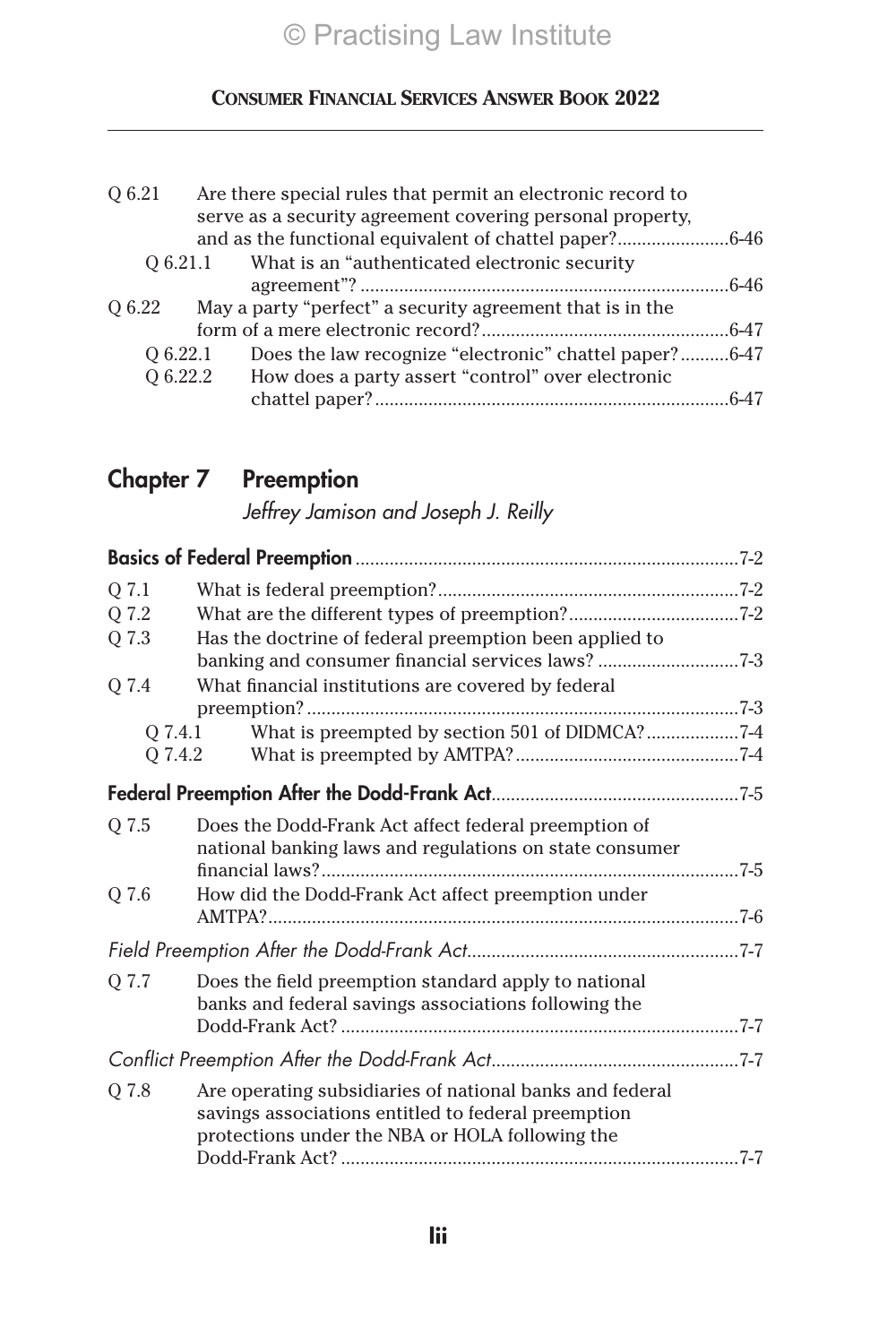| Q 7.9   | Did the Dodd-Frank Act change the conflict preemption<br>standard for national banks (and now federal savings      |  |
|---------|--------------------------------------------------------------------------------------------------------------------|--|
| 0 7.9.1 | What is the conflict preemption standard for                                                                       |  |
|         | national banks and federal savings associations                                                                    |  |
| Q 7.10  | Does the Dodd-Frank preemption standard apply                                                                      |  |
|         | retroactively to conduct that occurred prior to the                                                                |  |
|         |                                                                                                                    |  |
|         |                                                                                                                    |  |
|         |                                                                                                                    |  |
| Q 7.11  | What federal consumer financial laws provide a basis for                                                           |  |
|         |                                                                                                                    |  |
|         | May a request be directed to the CFPB to determine<br>0 7.11.1<br>whether a state law is preempted by TILA, RESPA, |  |
|         | and other federal consumer financial laws?7-14                                                                     |  |
| Q 7.12  | Are state laws governing interest rates preempted?7-15                                                             |  |
| Q 7.13  | What constitutes an "interest rate" under the Most Favored                                                         |  |
|         | Lender/Interest Rate Exportation doctrines?7-15                                                                    |  |
| Q 7.14  | How does the Dodd-Frank Act affect the Most Favored                                                                |  |
|         | Administrative Determinations That Federal Laws Preempt State Laws 7-18                                            |  |
| O 7.15  | What steps must the OCC take with respect to preemption                                                            |  |
|         |                                                                                                                    |  |
| O 7.16  | What is the standard for judicial review of OCC's                                                                  |  |
|         | preemption determinations under the Dodd-Frank Act? 7-19                                                           |  |
| Q 7.17  | What state laws had the OCC identified as preempted                                                                |  |
|         |                                                                                                                    |  |
| Q 7.18  | What is the impact of the Dodd-Frank Act on the 2004                                                               |  |
| Q 7.19  | What did the OCC mean when it deemed preempted those                                                               |  |
|         | laws that obstruct, impair, or condition a national bank's                                                         |  |
|         | ability to fully exercise its real estate lending powers? 7-22                                                     |  |
| Q 7.20  | What state laws have the OCC declared to be preempted                                                              |  |
|         |                                                                                                                    |  |
|         | What state laws have the OCC concluded are not<br>Q 7.20.1                                                         |  |
|         | preempted under the new Dodd-Frank standard?7-26                                                                   |  |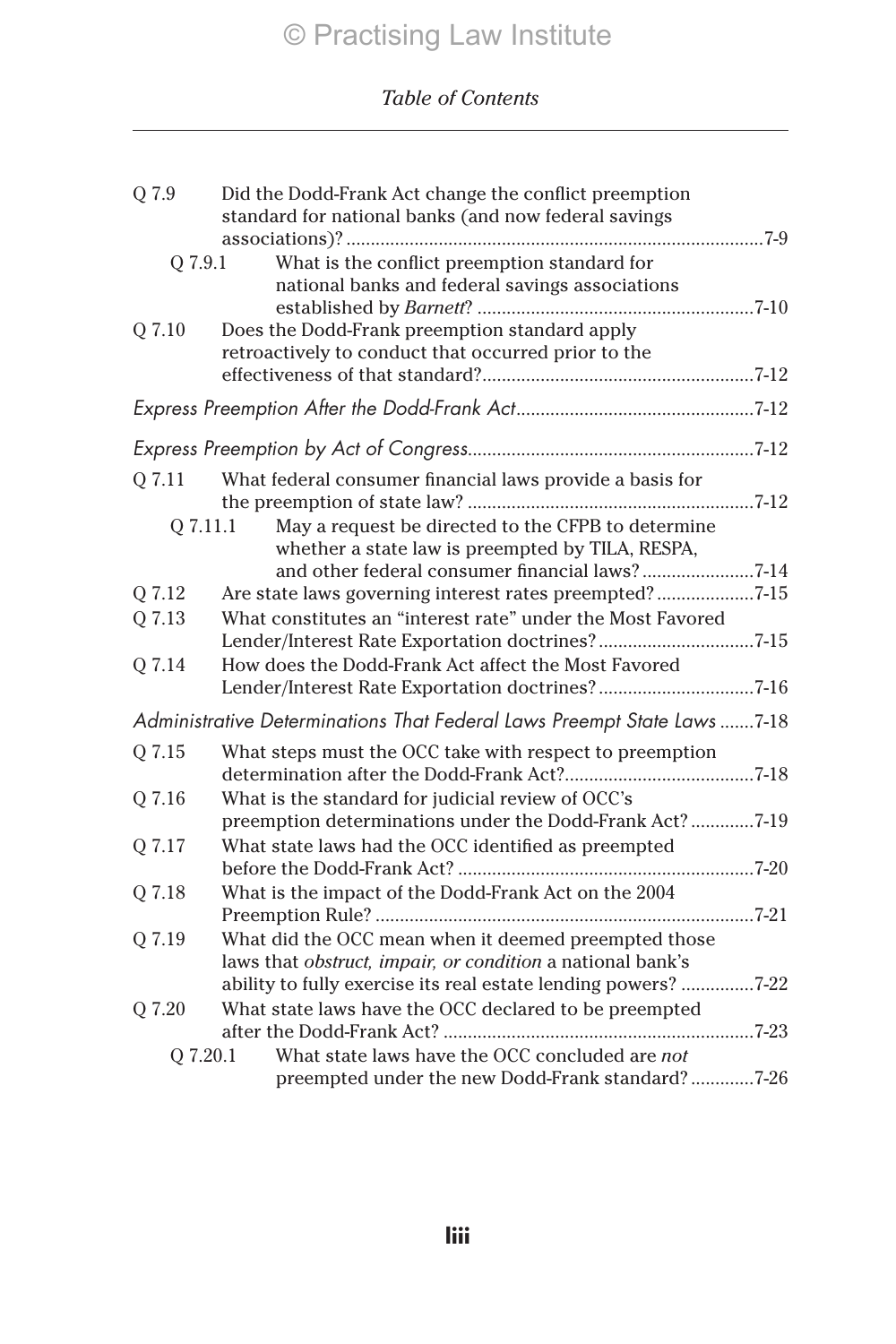| Q 7.21 | Have courts reversed any of the OCC's preemption                                                                 |  |
|--------|------------------------------------------------------------------------------------------------------------------|--|
|        |                                                                                                                  |  |
|        | Are state consumer protection or Unfair and<br>0 7.21.1                                                          |  |
|        | Deceptive Acts and Practices laws preempted under                                                                |  |
|        |                                                                                                                  |  |
|        |                                                                                                                  |  |
| O 7.22 | What is the Federal Arbitration Act and how does it relate<br>to preemption and consumer financial services?7-29 |  |
| O 7.23 | Does the FAA preempt state laws prohibiting class action                                                         |  |

## Chapter 8 Electronic Fund Transfer Act and Regulation E *Arthur B. Axelson*

| O 8.1   | What is the Electronic Fund Transfer Act and what is its  |  |
|---------|-----------------------------------------------------------|--|
|         |                                                           |  |
| Q 8.2   | Which financial institutions are covered by the EFTA?8-2  |  |
| 0 8.3   |                                                           |  |
| Q 8.4   |                                                           |  |
| O 8.5   |                                                           |  |
| O 8.5.1 | Under what circumstances may an access device             |  |
| O 8.6   | Are financial institutions and others subject to          |  |
|         |                                                           |  |
| Q 8.7   | What is a preauthorized electronic fund transfer and are  |  |
| 08.8    |                                                           |  |
| Q 8.9   | What notices are required by the financial institution in |  |
| Q 8.10  | May a consumer stop payment of a preauthorized EFT?8-8    |  |
| Q 8.11  |                                                           |  |
| Q 8.12  | May a lender require that loan payments be made using     |  |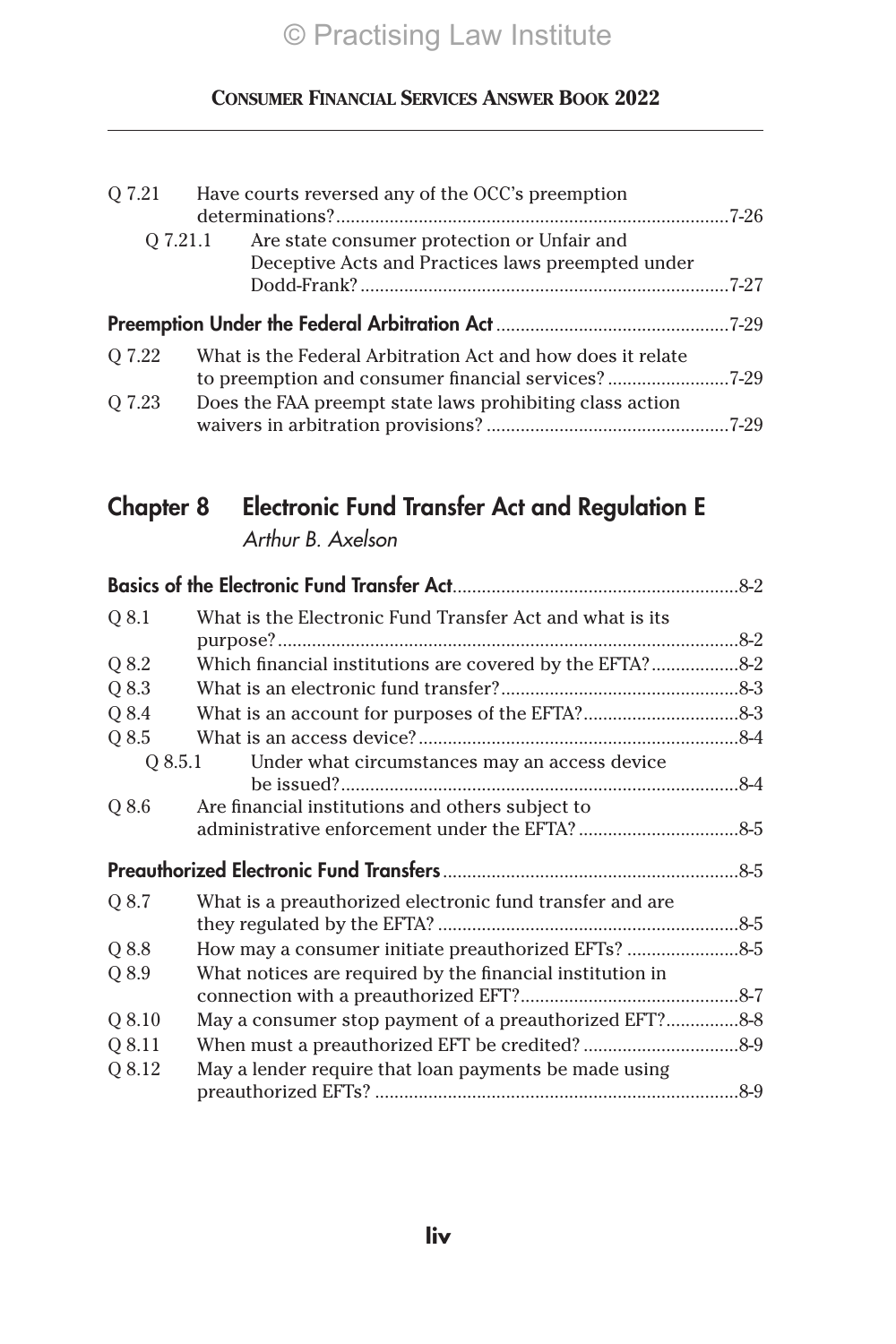| To what degree are the consumer and the financial<br>Q 8.13 |                                                                 |  |  |
|-------------------------------------------------------------|-----------------------------------------------------------------|--|--|
|                                                             |                                                                 |  |  |
| Q 8.14                                                      |                                                                 |  |  |
| Q 8.15                                                      | What is a consumer's liability for an unauthorized EFT?8-10     |  |  |
| O 8.15.1                                                    | What is a consumer's liability upon loss or theft of            |  |  |
|                                                             |                                                                 |  |  |
| Q 8.15.2                                                    | What is a consumer's liability for unauthorized EFTs            |  |  |
|                                                             | How must a consumer notify the financial                        |  |  |
| Q 8.15.3                                                    |                                                                 |  |  |
|                                                             |                                                                 |  |  |
| <b>Errors</b>                                               |                                                                 |  |  |
| Q 8.16                                                      | Are there procedures that a financial institution must          |  |  |
|                                                             |                                                                 |  |  |
| O 8.17                                                      | What is an error for purposes of the EFTA and Regulation E?8-12 |  |  |
| Q 8.18                                                      | What must a consumer's notice contain in order to trigger       |  |  |
|                                                             |                                                                 |  |  |
| Q 8.19                                                      | What are the financial institution's responsibilities           |  |  |
|                                                             |                                                                 |  |  |
|                                                             |                                                                 |  |  |
| Q 8.20                                                      | Does the EFTA require any disclosures to consumers?8-16         |  |  |
| Q 8.21                                                      |                                                                 |  |  |
| Q 8.22                                                      | What are the periodic statement requirements under the          |  |  |
|                                                             |                                                                 |  |  |
| Q 8.23                                                      | What is an error resolution notice and when must it be          |  |  |
|                                                             |                                                                 |  |  |
| O 8.24                                                      | What is required if a financial institution changes any of      |  |  |
|                                                             |                                                                 |  |  |
| Q 8.25                                                      | What does the EFTA require in connection with EFTs at           |  |  |
|                                                             |                                                                 |  |  |
| Q 8.26                                                      | Are disclosure requirements imposed on operators                |  |  |
|                                                             |                                                                 |  |  |
|                                                             |                                                                 |  |  |
| O 8.27                                                      | Does the EFTA impose restrictions on overdraft services?8-22    |  |  |
| Q 8.28                                                      |                                                                 |  |  |
| Q 8.29                                                      | When may a financial institution impose a fee in                |  |  |
|                                                             |                                                                 |  |  |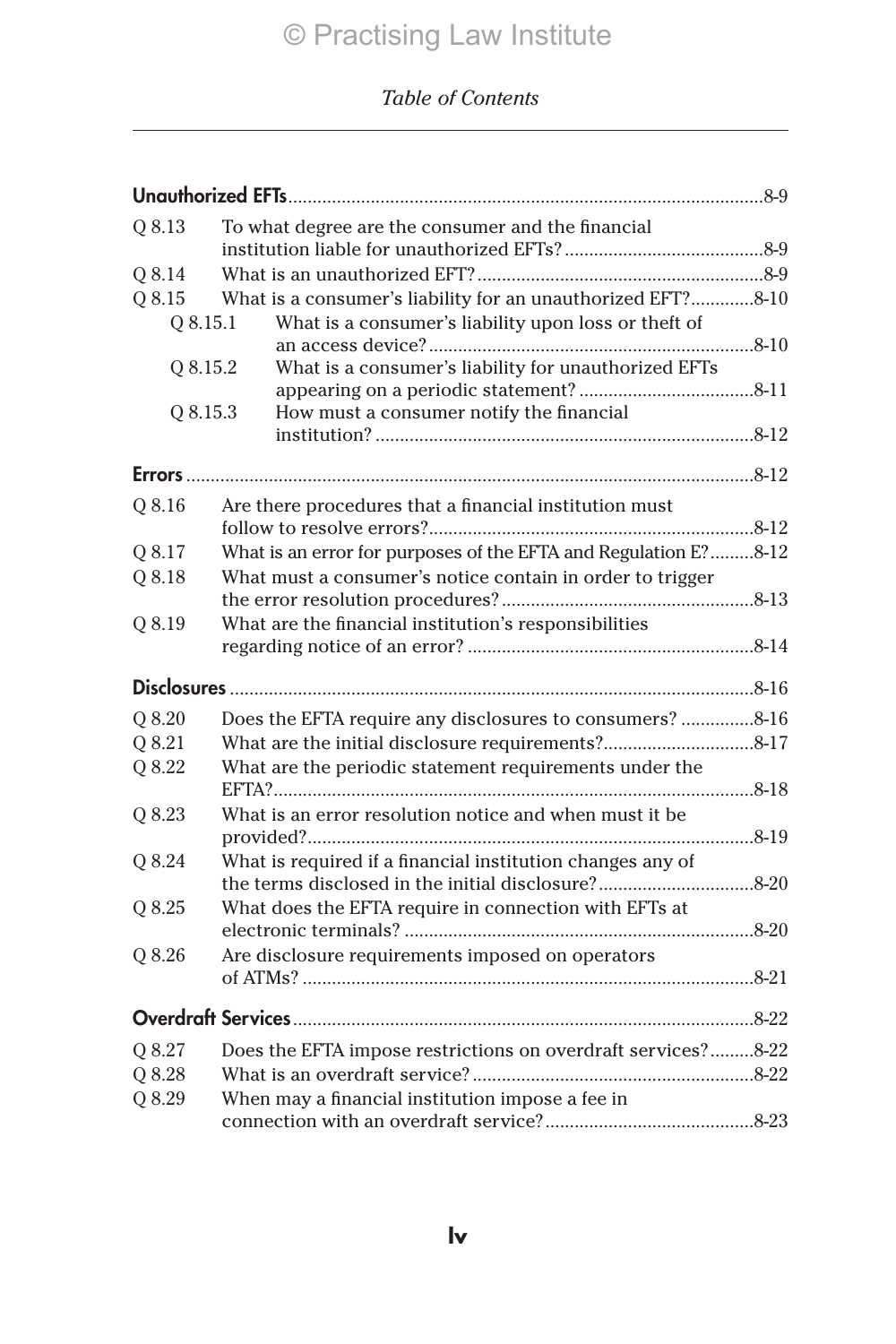| Q 8.30   | Are there additional rules regarding the consumer's right                                                          |  |  |  |  |
|----------|--------------------------------------------------------------------------------------------------------------------|--|--|--|--|
|          |                                                                                                                    |  |  |  |  |
| Q 8.31   | Are gift cards, gift certificates, or similar prepaid devices                                                      |  |  |  |  |
| Q 8.32   | What types of gift or prepaid devices are regulated under                                                          |  |  |  |  |
| 0 8.32.1 |                                                                                                                    |  |  |  |  |
| Q 8.32.2 |                                                                                                                    |  |  |  |  |
| Q 8.32.3 |                                                                                                                    |  |  |  |  |
| Q 8.32.4 | What is a loyalty, award, or promotional gift card?8-26                                                            |  |  |  |  |
| Q 8.33   | Are disclosures required in connection with these devices?8-27                                                     |  |  |  |  |
| Q 8.33.1 | What disclosures must be made prior to purchase?8-27                                                               |  |  |  |  |
| Q 8.33.2 | What disclosures must be made on the certificate or                                                                |  |  |  |  |
|          |                                                                                                                    |  |  |  |  |
| Q 8.34   | What are the restrictions on the imposition of fees in                                                             |  |  |  |  |
|          |                                                                                                                    |  |  |  |  |
| Q 8.35   | May a gift certificate or card have an expiration date?8-30                                                        |  |  |  |  |
|          |                                                                                                                    |  |  |  |  |
| Q 8.36   |                                                                                                                    |  |  |  |  |
| Q 8.37   | What disclosures must be provided before a consumer                                                                |  |  |  |  |
|          |                                                                                                                    |  |  |  |  |
| Q 8.38   | What disclosures must be provided regarding a consumer's                                                           |  |  |  |  |
| Q 8.39   | Are there form requirements for the disclosures?8-34                                                               |  |  |  |  |
|          |                                                                                                                    |  |  |  |  |
| Q 8.40   | Are the liability provisions for prepaid accounts the same                                                         |  |  |  |  |
| Q 8.41   | Have the error resolution procedures been modified for                                                             |  |  |  |  |
| Q 8.42   | Are there any separate requirements pertaining to hybrid                                                           |  |  |  |  |
|          |                                                                                                                    |  |  |  |  |
| Q 8.43   | Are there any requirements to submit prepaid account<br>agreements to the Bureau and to post copies of the prepaid |  |  |  |  |
|          |                                                                                                                    |  |  |  |  |
|          |                                                                                                                    |  |  |  |  |
| O 8.44   |                                                                                                                    |  |  |  |  |
| Q 8.45   | What must be disclosed in connection with a remittance                                                             |  |  |  |  |
|          |                                                                                                                    |  |  |  |  |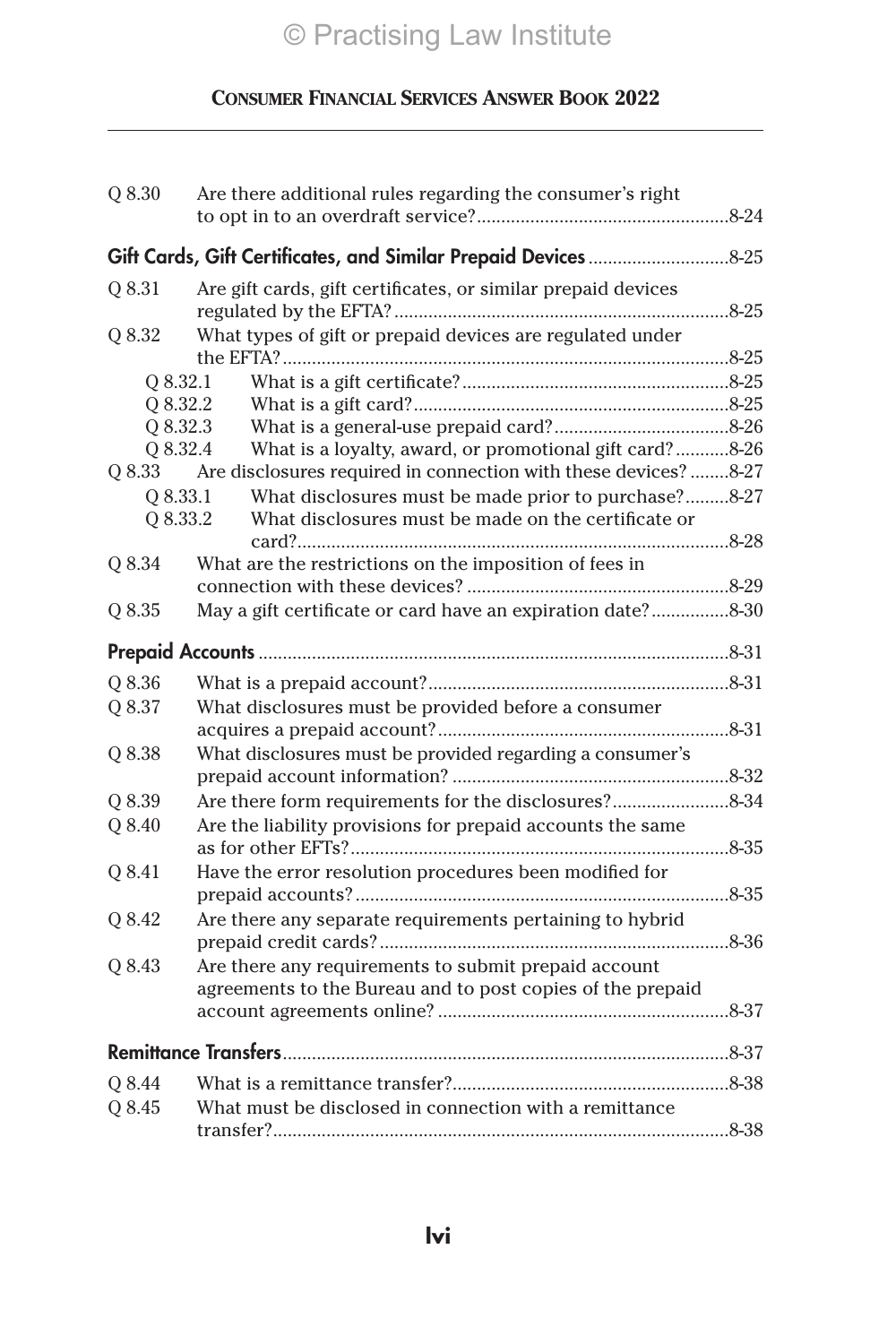| O 8.45.1 | What must a pre-payment disclosure contain?8-38             |           |
|----------|-------------------------------------------------------------|-----------|
| Q 8.45.2 |                                                             |           |
| Q 8.45.3 | May the pre-payment disclosure and receipt be.              |           |
|          |                                                             |           |
| Q 8.45.4 | What information must the error resolution and              |           |
|          |                                                             |           |
| Q 8.46   | Are there procedures that a remittance transfer provider    |           |
|          |                                                             |           |
| Q 8.46.1 | What is an error in regard to remittance transfers?8-42     |           |
| Q 8.46.2 | What type of notice triggers the error resolution           |           |
|          |                                                             |           |
| O 8.46.3 | What actions must a remittance transfer provider            |           |
|          |                                                             |           |
| Q 8.47   | May a sender cancel a remittance transfer and obtain a      |           |
|          |                                                             | $.8 - 46$ |
| Q 8.48   | May a sender schedule a remittance transfer in advance of   |           |
|          |                                                             |           |
| 0 8.48.1 | What initial disclosures are required for transfers         |           |
|          |                                                             |           |
| 0 8.48.2 | What disclosures are required in regard to each             |           |
|          | subsequent preauthorized remittance transfer? 8-48          |           |
|          |                                                             |           |
| O 8.49   | Is there a private right of action for EFTA violations?8-49 |           |
| 0 8.49.1 | May the financial institution recover its attorneys'        |           |
|          |                                                             |           |
| Q8.50    |                                                             |           |
| Q8.50.1  | Are financial institutions liable for "acts of God" or      |           |
|          |                                                             |           |
| Q 8.50.2 |                                                             |           |
| Q8.50.3  | Is a financial institution liable for violations where      |           |
|          | it relies on CFPB or Federal Reserve Board formal           |           |
|          |                                                             |           |
| O 8.51   |                                                             |           |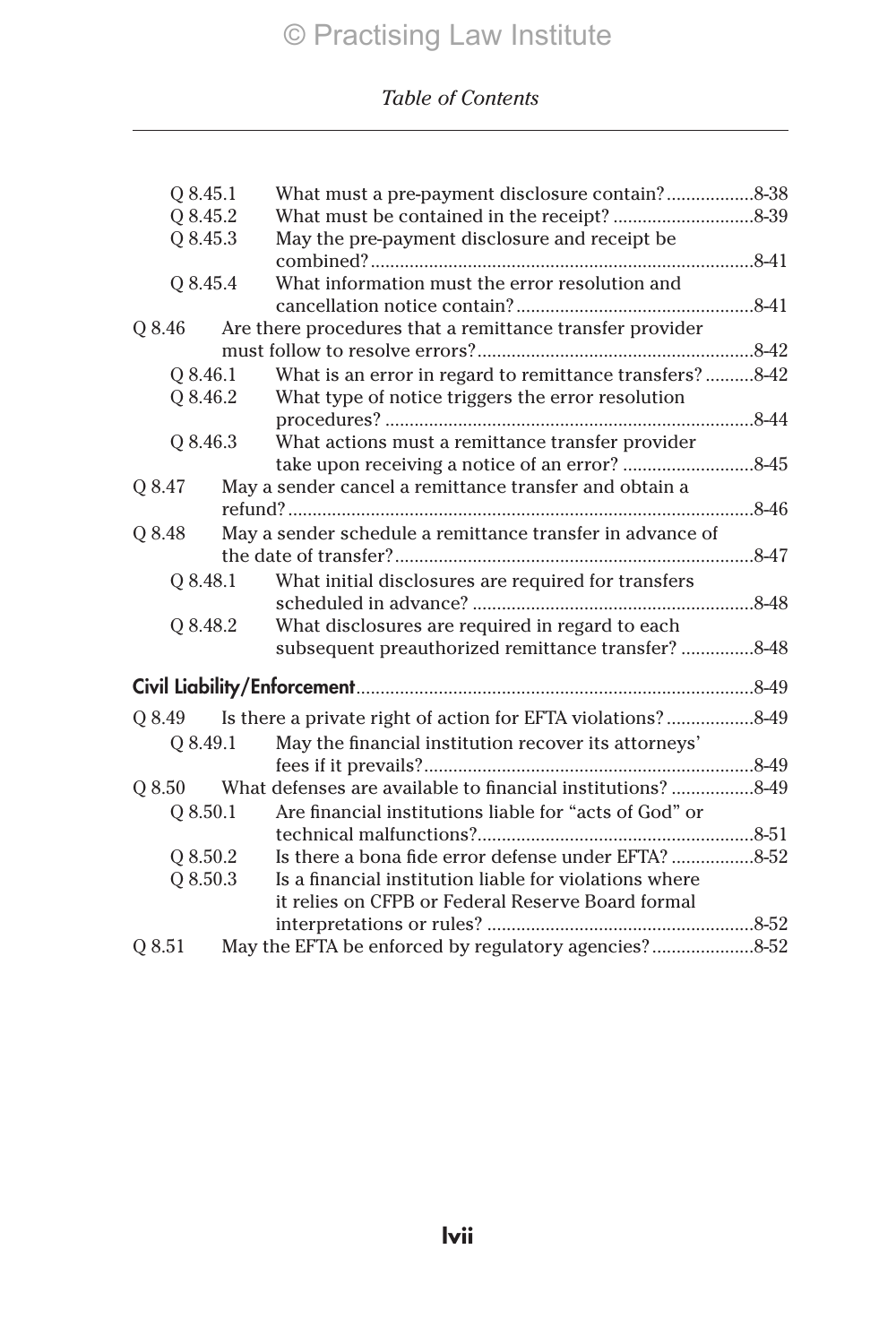# Chapter 9 Fair Lending/Non-Discrimination *John L. Ropiequet*

| O 9.1   |                                                                                                           |  |
|---------|-----------------------------------------------------------------------------------------------------------|--|
| Q 9.1.1 | What are the principal federal statutes that address<br>fair lending and non-discrimination in connection |  |
|         |                                                                                                           |  |
| Q 9.1.2 | How does fair lending differ from responsible lending?9-4                                                 |  |
| Q 9.1.3 | How do the concepts of fair lending and responsible                                                       |  |
|         |                                                                                                           |  |
|         |                                                                                                           |  |
| Q 9.2   |                                                                                                           |  |
| Q 9.2.1 |                                                                                                           |  |
| Q 9.2.2 | Are disparate impact claims available under the FHA? 9-10                                                 |  |
| Q 9.2.3 | What is the HUD disparate impact rule?9-16                                                                |  |
| Q 9.2.4 | What legal challenges were made to HUD's disparate                                                        |  |
|         |                                                                                                           |  |
|         |                                                                                                           |  |
| Q 9.3   |                                                                                                           |  |
|         |                                                                                                           |  |
| Q 9.4   |                                                                                                           |  |
| Q 9.5   | What is the statute of limitations for FHA claims?9-20                                                    |  |
|         |                                                                                                           |  |
|         |                                                                                                           |  |
| Q 9.6   | What transactions are subject to the Equal Credit                                                         |  |
| Q 9.7   | What types of discrimination are prohibited by the ECOA?9-21                                              |  |
| Q 9.8   | What types of discrimination claims may be made under                                                     |  |
| Q 9.8.1 |                                                                                                           |  |
|         | What must a plaintiff establish under the overt                                                           |  |
| Q 9.8.2 | What must a plaintiff establish under the disparate                                                       |  |
|         |                                                                                                           |  |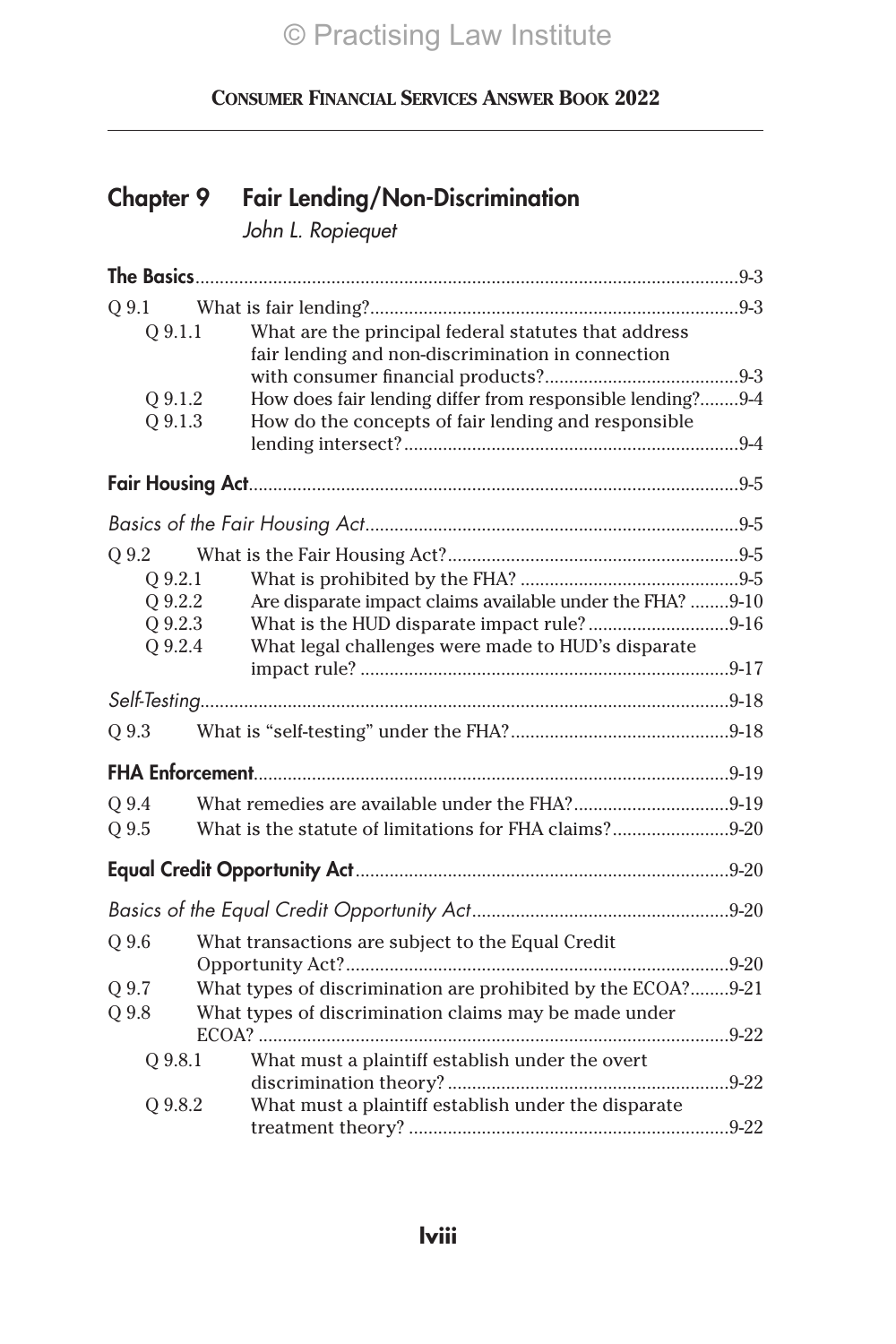| Q 9.8.3            | Has there been a final determination in the courts<br>on whether disparate impact is a recognized theory |  |
|--------------------|----------------------------------------------------------------------------------------------------------|--|
|                    |                                                                                                          |  |
|                    |                                                                                                          |  |
| Q 9.9              | What are the ECOA rules regarding marketing and loan                                                     |  |
|                    |                                                                                                          |  |
| Q 9.10             | Are creditors prohibited from requesting certain types of                                                |  |
| Q 9.11             | Are there limitations on requesting information about a                                                  |  |
| Q 9.12             | What are the other limitations on requesting applicant                                                   |  |
|                    |                                                                                                          |  |
| 0 9.13             | What are the ECOA limitations on evaluating applications?9-27                                            |  |
|                    |                                                                                                          |  |
| O 9.14<br>O 9.15   | What are the ECOA restrictions on extending credit?9-28                                                  |  |
| Q 9.15.1           | What disclosures pertaining to action taken on<br>an application are required under the ECOA?9-29        |  |
| Q 9.16<br>Q 9.17   | What government monitoring information must be<br>requested of applicants for credit for the purchase or |  |
| Q 9.18             | When may a creditor collect protected information about                                                  |  |
| Q 9.19             | What are the ECOA's record retention requirements?9-32                                                   |  |
|                    |                                                                                                          |  |
| Q 9.20<br>Q 9.20.1 | Have there been any changes in CFPB enforcement<br>of the fair lending laws under the Trump and Biden    |  |
| Q 9.21             | What is the statute of limitations for ECOA claims?9-35                                                  |  |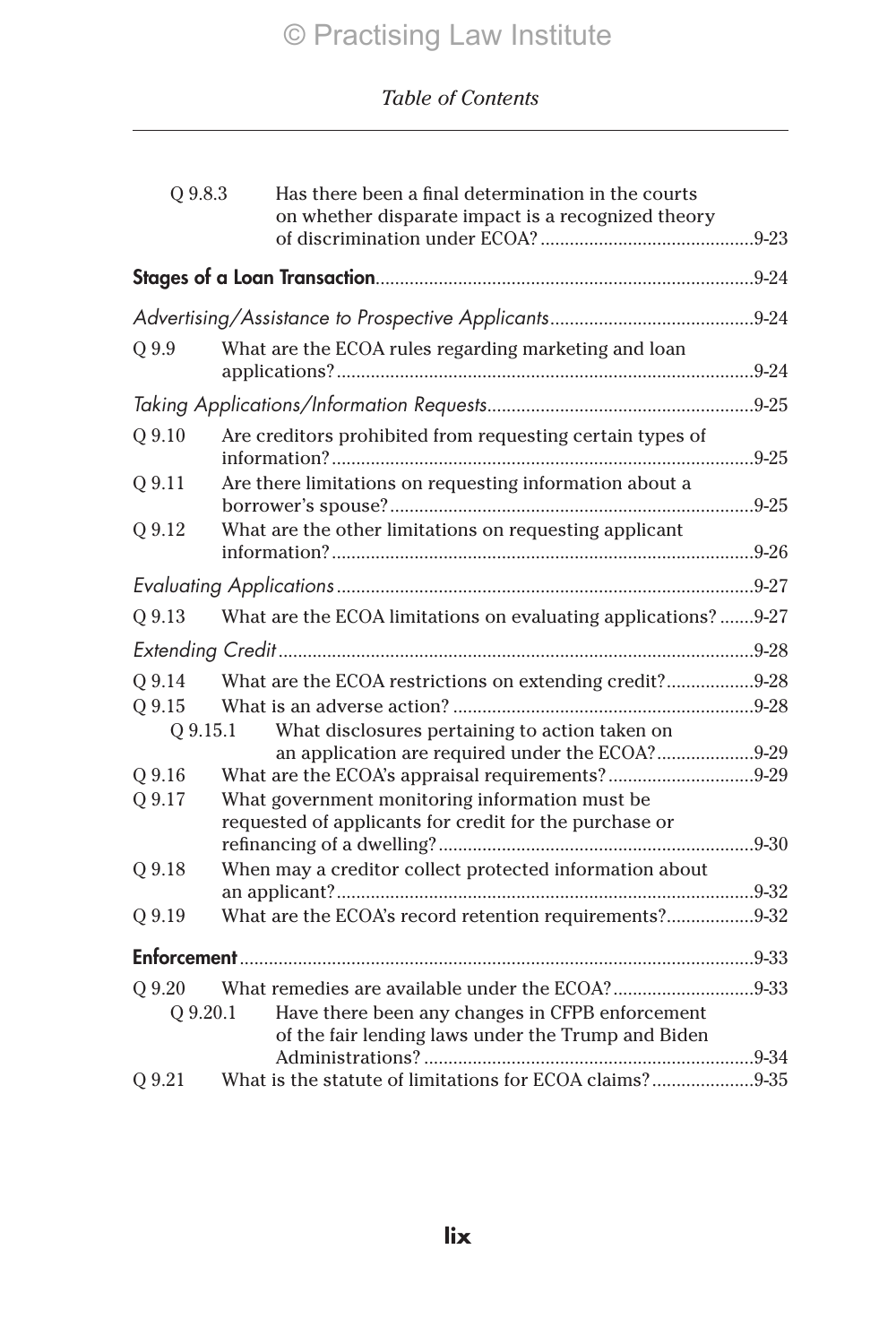|          |                                                                 | $.9 - 36$ |
|----------|-----------------------------------------------------------------|-----------|
| Q 9.22   |                                                                 |           |
| Q 9.23   | How do CRA evaluation standards differ by asset size and        |           |
|          |                                                                 |           |
| Q 9.24   | What are the CRA rating system and the criteria for rating?9-38 |           |
| O 9.25   | How is the assessment area determined under the CRA? 9-39       |           |
| Q 9.26   | What lending activities are eligible for CRA consideration?9-41 |           |
| Q 9.27   | What investment activities are eligible for CRA                 |           |
|          |                                                                 |           |
| Q 9.28   | What service activities are eligible for CRA consideration?9-42 |           |
| Q 9.29   | What are the technical requirements under the CRA?9-42          |           |
| Q 9.30   | Are there any penalties or rights of action under the CRA?9-43  |           |
|          |                                                                 |           |
| O 9.31   |                                                                 |           |
| 0 9.32   |                                                                 |           |
| O 9.32.1 | Are there any partial exemptions from reporting                 |           |
|          |                                                                 |           |
| Q 9.33   | What are the reporting obligations under the HMDA?9-46          |           |
| Q 9.34   |                                                                 |           |
| 0 9.35   | Are there any penalties or rights of action under HMDA?9-49     |           |
| Q 9.36   | Are there any consequences from an HMDA report that             |           |
|          |                                                                 |           |

# Chapter 10 Federal Telemarketing Laws and Regulations

*Richard E. Gottlieb and Kristin Haule*

| O 10.1   |                                                         |  |
|----------|---------------------------------------------------------|--|
| O 10.2   |                                                         |  |
| Q 10.3   |                                                         |  |
| O 10.4   |                                                         |  |
| Q 10.5   | What are some of the similarities between the TCPA and  |  |
| $O$ 10.6 | What are some of the basic differences between the TCPA |  |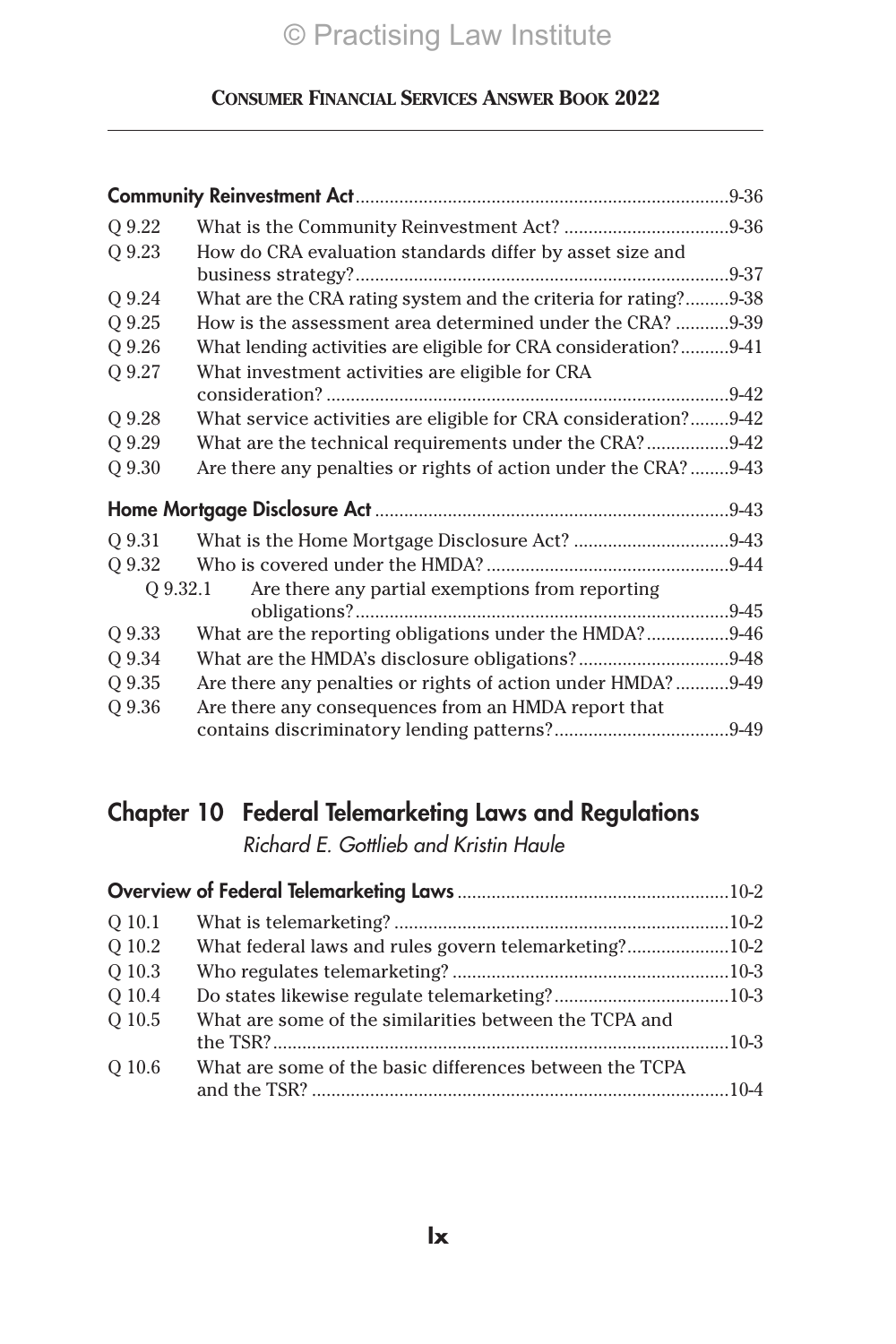| O 10.7                                                              |  |
|---------------------------------------------------------------------|--|
| What constitutes advertising for TCPA purposes?10-5<br>O 10.7.1     |  |
|                                                                     |  |
|                                                                     |  |
|                                                                     |  |
| Q 10.8.1 What constitutes "prior express written consent"? 10-7     |  |
|                                                                     |  |
| Q 10.9.1 What is the Reassigned Numbers Database?10-8               |  |
| Q 10.10 What is an established business relationship? 10-9          |  |
| Are short message service (SMS) text messages to<br>Q 10.10.1       |  |
| cell phones considered "calls" under the TCPA? 10-9                 |  |
| Does the TCPA apply to debt collection calls?10-9<br>Q 10.11        |  |
| Q 10.12                                                             |  |
| Are any types of telephone solicitation exempted?10-10<br>Q 10.13   |  |
| Are any other calls or messages exempt from the<br>Q 10.13.1        |  |
| What constitutes "emergency purposes" under the<br>O 10.13.2        |  |
|                                                                     |  |
|                                                                     |  |
| Q 10.14 What prohibitions apply specifically to calls using an      |  |
| automated telephone dialing system and prerecorded                  |  |
|                                                                     |  |
| What is an "automatic telephone dialing system"? 10-11<br>Q 10.14.1 |  |
| Q 10.14.2<br>Are predictive dialers included in the definition of   |  |
| "automatic telephone dialing system"?10-11                          |  |
| Q 10.14.3<br>What specific restrictions apply to permitted          |  |
| auto-dialed calls with artificial or prerecorded                    |  |
|                                                                     |  |
| Is there an "established business relationship" (EBR)<br>Q 10.15    |  |
| exemption for prerecorded telemarketing calls to                    |  |
| Q 10.16<br>Are telemarketers liable if a prior landline number has  |  |
| been ported to a wireless number without the caller's               |  |
|                                                                     |  |
| $O$ 10.16.1<br>May persons or entities ever contact a landline      |  |
| using a prerecorded voice for a commercial                          |  |
|                                                                     |  |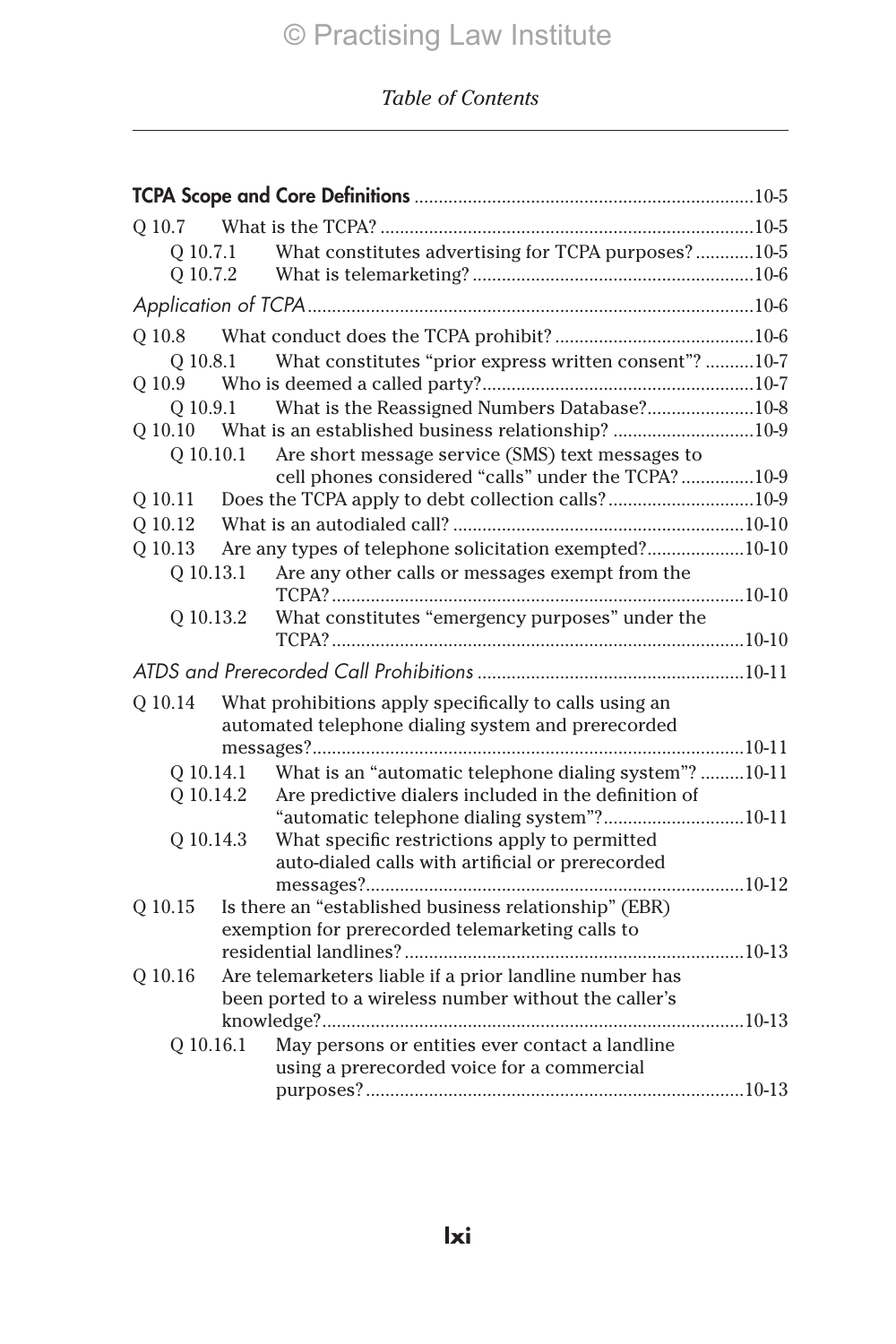| O 10.17   | May a telemarketer conceal the source of the call? 10-14                                                |  |
|-----------|---------------------------------------------------------------------------------------------------------|--|
| Q 10.18   | Does the TCPA address abandoned telephone calls?10-14                                                   |  |
| Q 10.19   |                                                                                                         |  |
| Q 10.19.1 | Who is a "sender" of a facsimile under the TCPA?10-15                                                   |  |
| Q 10.20   |                                                                                                         |  |
|           |                                                                                                         |  |
| Q 10.21   | What type of consent is required to place an autodialed                                                 |  |
|           | call or text to consumers on their mobile phones with a                                                 |  |
|           |                                                                                                         |  |
| Q 10.21.1 | May consent be provided electronically?10-16                                                            |  |
| Q 10.21.2 | Does providing a telephone number at which the                                                          |  |
|           | called party may be reached satisfy the express                                                         |  |
|           |                                                                                                         |  |
| Q 10.21.3 | What if the consent to receive a call is attached to<br>a cellular phone number that is reassigned to a |  |
|           |                                                                                                         |  |
| Q 10.21.4 | Are there any recordkeeping requirements for                                                            |  |
|           |                                                                                                         |  |
| Q 10.22   | Who bears the burden of establishing consent?10-17                                                      |  |
| Q 10.23   | Are there any exceptions for one-time text messages sent                                                |  |
|           |                                                                                                         |  |
| Q 10.24   | Are consumers permitted to revoke consent? 10-19                                                        |  |
|           |                                                                                                         |  |
| Q 10.25   |                                                                                                         |  |
| Q 10.26   | Is there a private right of action under the TCPA?10-20                                                 |  |
| Q 10.27   | What are the penalties for failing to comply with the TCPA?10-20                                        |  |
| O 10.27.1 | What constitutes a "knowing and willful" violation                                                      |  |
|           |                                                                                                         |  |
| Q 10.28   | May an entity's employee or officer placing the prohibited                                              |  |
|           | call be held personally liable under the TCPA?10-21                                                     |  |
| Q 10.29   | May a defendant be held vicariously liable under                                                        |  |
|           |                                                                                                         |  |
| Q 10.30   |                                                                                                         |  |
| Q 10.31   | Does general liability insurance provide coverage for                                                   |  |
|           |                                                                                                         |  |
| Q 10.32   |                                                                                                         |  |
| Q 10.33   | What is the statute of limitations for TCPA claims?10-22                                                |  |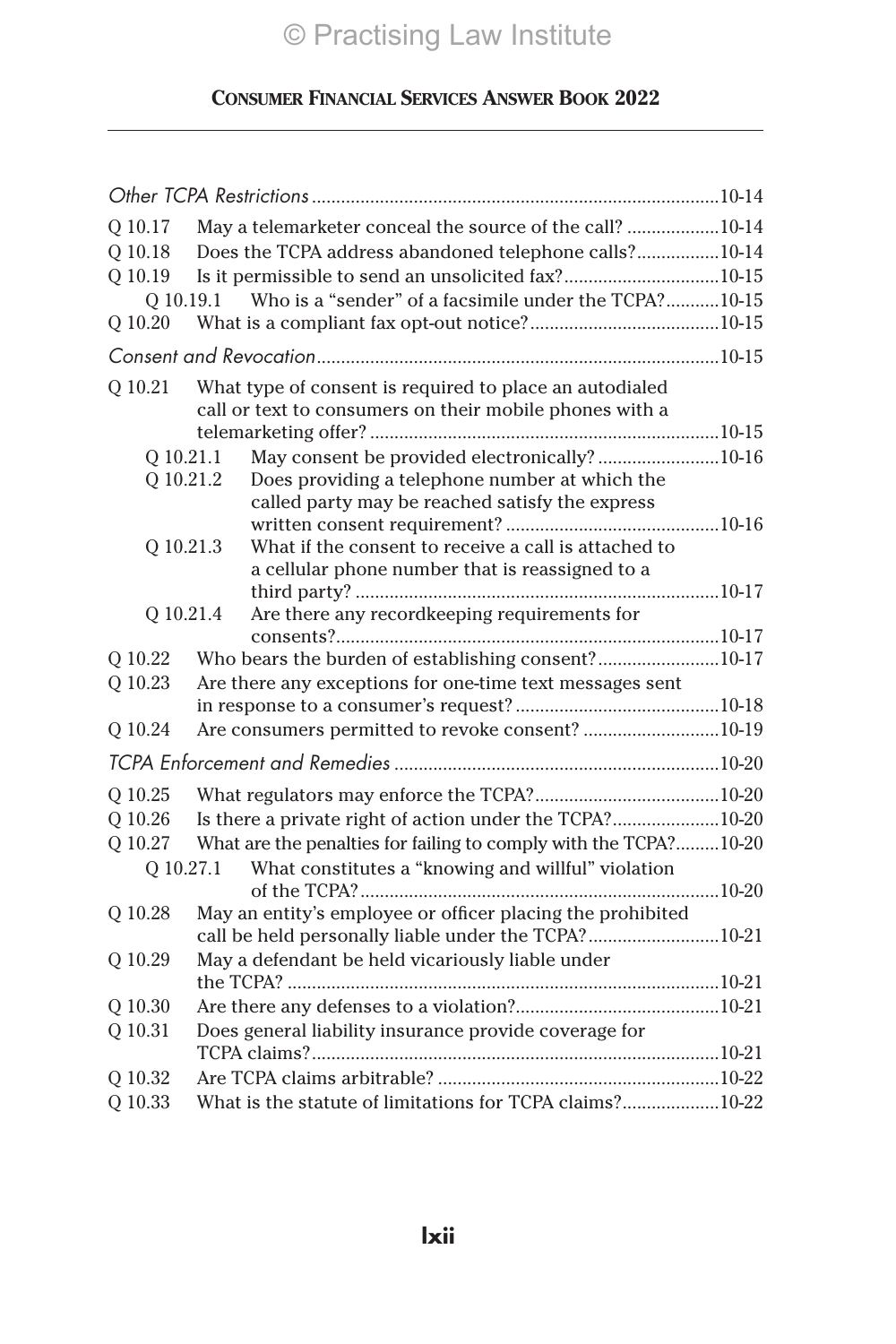| Q 10.34           |                                                                  |  |
|-------------------|------------------------------------------------------------------|--|
| Q 10.35           | Have there been any significant class action settlements? 10-23  |  |
| Q 10.36           |                                                                  |  |
| Q 10.37           | Given its extraordinarily broad reach, is the TCPA               |  |
|                   |                                                                  |  |
| $\mathbf Q$ 10.38 | Do TCPA violations cause "concrete harm" such that a             |  |
|                   |                                                                  |  |
| Q 10.39           | May a defendant moot a plaintiff's claim merely by               |  |
|                   |                                                                  |  |
|                   |                                                                  |  |
| Q 10.40           |                                                                  |  |
| Q 10.41           | What is "telemarketing" for purposes of the TSR?10-26            |  |
|                   | Is any form of telemarketing excluded? 10-26<br>O 10.41.1        |  |
| Q 10.42           |                                                                  |  |
|                   | Are persons who merely assist sellers or<br>O 10.42.1            |  |
|                   |                                                                  |  |
| Q 10.43           |                                                                  |  |
| Q 10.44           | What information must sellers and telemarketers disclose?10-27   |  |
|                   | When must "material information" be given to<br>Q 10.44.1        |  |
|                   |                                                                  |  |
| Q 10.45           | Does the TSR require telemarketers to disclose the total         |  |
|                   |                                                                  |  |
| Q 10.46           | How does the TSR address abusive telemarketing?10-29             |  |
|                   | May a telemarketer request or receive advance<br>O 10.46.1       |  |
|                   |                                                                  |  |
|                   | Are there any prohibitions relating to debt relief<br>Q 10.46.2  |  |
|                   |                                                                  |  |
|                   | May a telemarketer submit bills for payment without<br>Q 10.46.3 |  |
|                   |                                                                  |  |
| Q 10.47           | Does the TSR prohibit any specific payment methods               |  |
|                   |                                                                  |  |
| Q 10.48           | What disclosures must be made about these                        |  |
|                   | O 10.48.1                                                        |  |
| Q 10.49           | How must material restrictions, limitations or conditions        |  |
|                   |                                                                  |  |
| Q 10.50           | Are there disclosure rules regarding refund policies?10-32       |  |
| Q 10.51           | What disclosures must be made for credit card loss               |  |
|                   |                                                                  |  |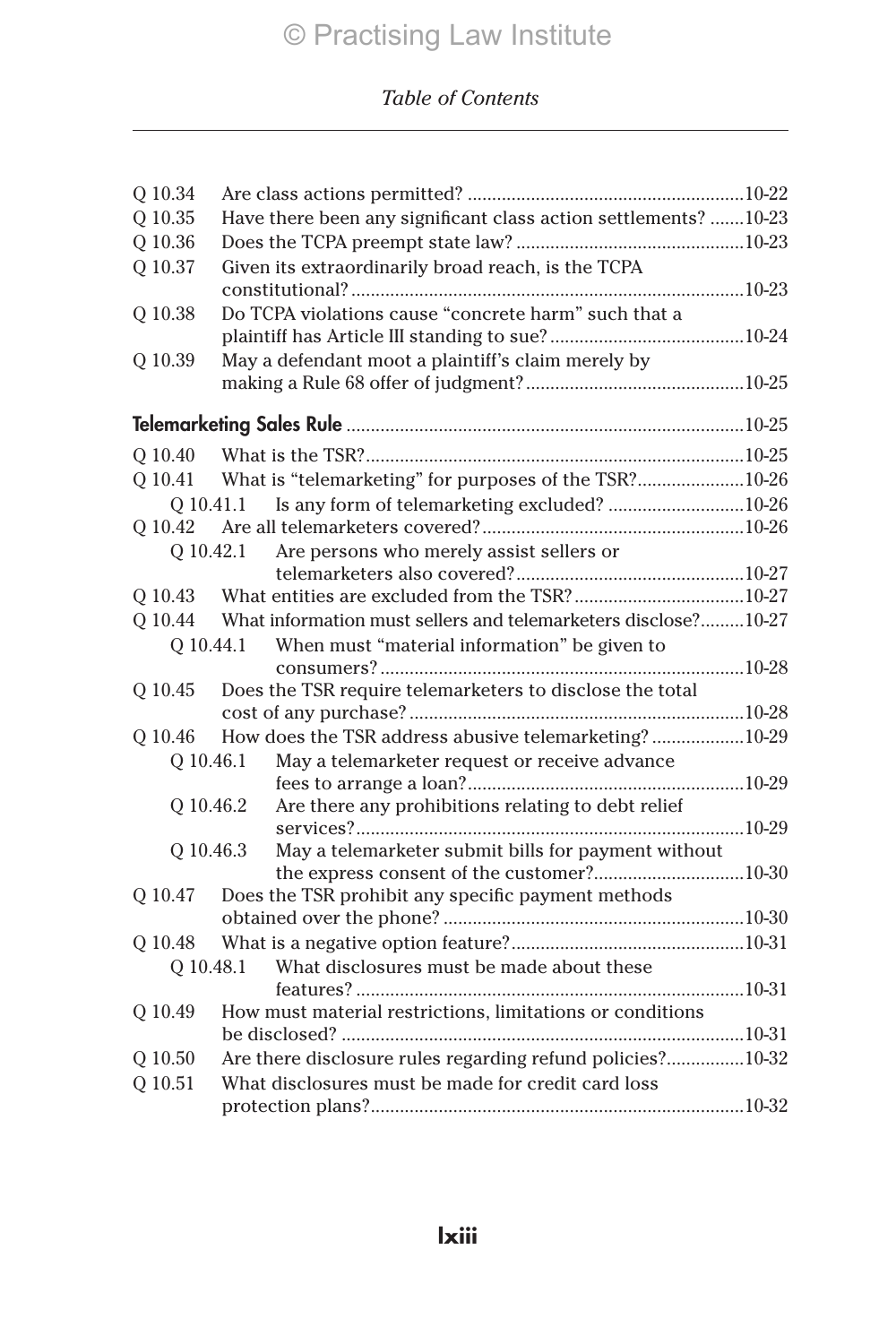|                    | Charging Customers Using Pre-Acquired Account Information10-33                                                        |  |
|--------------------|-----------------------------------------------------------------------------------------------------------------------|--|
| Q 10.52<br>Q 10.53 | What requirements apply to using pre-acquired                                                                         |  |
|                    | information when there is a free-to-pay offer? 10-33                                                                  |  |
|                    |                                                                                                                       |  |
| Q 10.54            |                                                                                                                       |  |
| Q 10.55            | Have there been any significant TSR enforcement actions?10-34                                                         |  |
|                    |                                                                                                                       |  |
| O 10.56            |                                                                                                                       |  |
| Q 10.57            | What calls are covered by the DNC provisions?10-36                                                                    |  |
| Q 10.58            | Are any types of calls excluded from the national DNC                                                                 |  |
| Q 10.59            | Who may access the National DNC Registry?10-36                                                                        |  |
| Q 10.60            | How is the National DNC Registry accessed and what                                                                    |  |
|                    |                                                                                                                       |  |
| Q 10.61            | May the National DNC Registry be used for any purpose                                                                 |  |
|                    |                                                                                                                       |  |
| Q 10.62            | How often must sellers and telemarketers update their                                                                 |  |
| Q 10.63            |                                                                                                                       |  |
| Q 10.64            | Are separate divisions of a company considered a single                                                               |  |
|                    | "seller" or "telemarketer" for purposes of the Internal                                                               |  |
|                    |                                                                                                                       |  |
| Q 10.65            | Does the TCPA also restrict contact with a consumer who<br>has registered his or her name on the National Registry or |  |
|                    |                                                                                                                       |  |
| O 10.65.1          | What are the entity-specific DNC provisions?10-39                                                                     |  |
|                    | Q 10.65.2 Does the TCPA have a safe harbor provision?10-39                                                            |  |
|                    | Exceptions Allowing Calls to Persons on the National DNC Registry 10-39                                               |  |
| Q 10.66            |                                                                                                                       |  |
| Q 10.67            | What is the "express agreement" exception? 10-40                                                                      |  |
| Q 10.68            | Are charities and tax-exempt organizations bound by these                                                             |  |
|                    |                                                                                                                       |  |
|                    |                                                                                                                       |  |
| Q 10.69            | Have there been any significant enforcement actions?10-41                                                             |  |
| Q 10.70            |                                                                                                                       |  |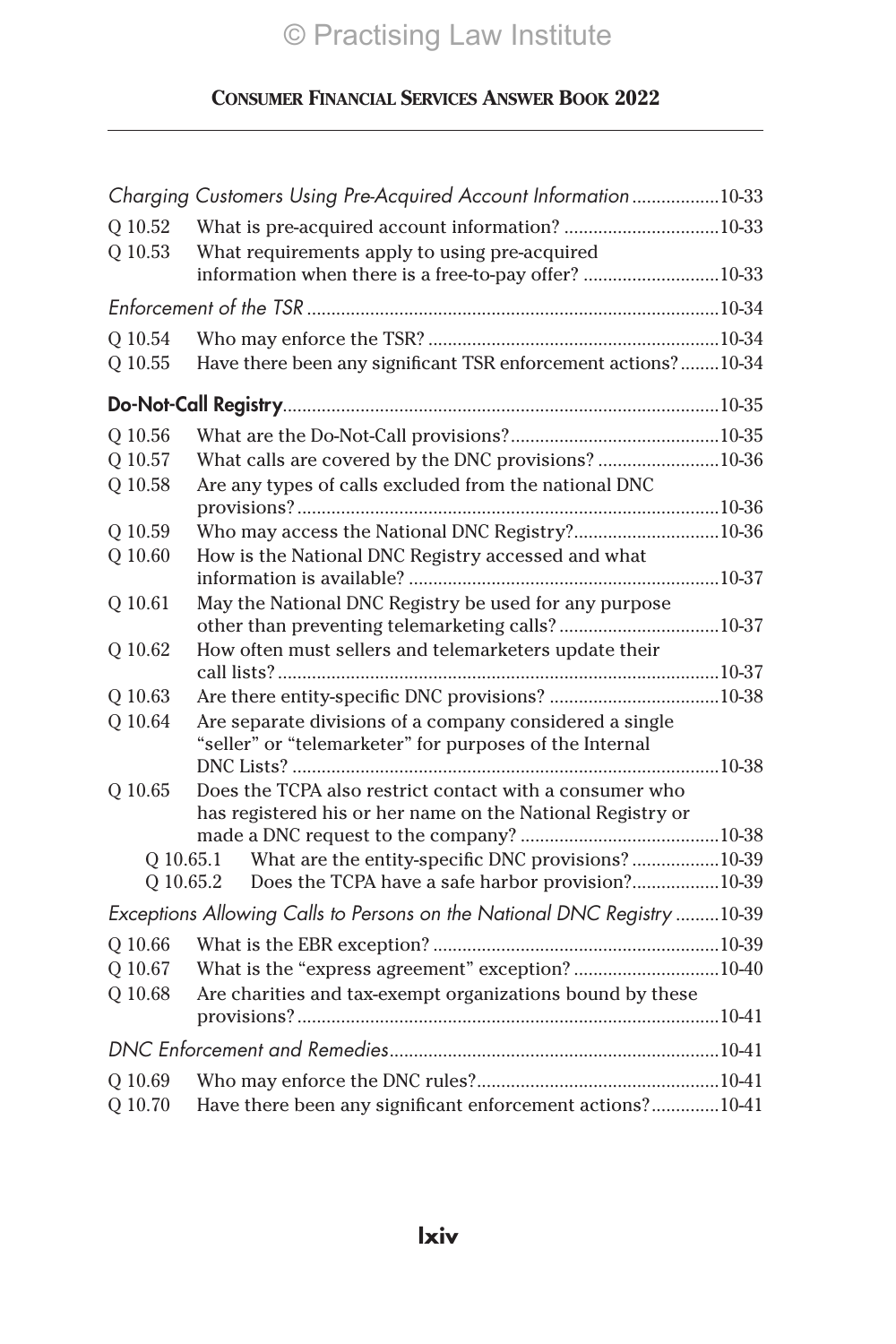| O 10.71 | Is there a private right of action for persons receiving |  |
|---------|----------------------------------------------------------|--|
|         | calls on numbers that are on either the National DNC     |  |
|         |                                                          |  |

# Chapter 11 State Licensing

*Haydn J. Richards, Jr.*

| 0 11.1   |                                                              |  |
|----------|--------------------------------------------------------------|--|
| O 11.2   | What products and services are subject to licensing?11-5     |  |
| 0 11.2.1 |                                                              |  |
| O 11.2.2 |                                                              |  |
| Q 11.2.3 |                                                              |  |
| O 11.2.4 | What is a debt collector or debt collection agency?11-6      |  |
| Q 11.2.5 | What activities potentially might require our                |  |
|          | company to obtain a money transmitter license? 11-7          |  |
| Q 11.2.6 | What activities typically require an entity to be            |  |
|          |                                                              |  |
| Q 11.2.7 | What is a payday loan or short-term, small-dollar            |  |
|          |                                                              |  |
| O 11.2.8 |                                                              |  |
| Q 11.2.9 |                                                              |  |
| Q 11.3   | What entities are typically exempt from licensing?11-10      |  |
| O 11.4   | What is the interplay between licensing and usury laws?11-10 |  |
| Q 11.5   | What is the jurisdictional basis for a state to require      |  |
|          |                                                              |  |
| Q 11.6   | Do the states cooperate when licensing entities?11-11        |  |
|          |                                                              |  |
|          |                                                              |  |
| O 11.7.1 | What types of licenses are issued through the                |  |
|          |                                                              |  |
|          | 0 11.7.2                                                     |  |
|          | What is the NMLS Consumer Access website?11-13<br>Q 11.7.3   |  |
|          |                                                              |  |
| O 11.8   |                                                              |  |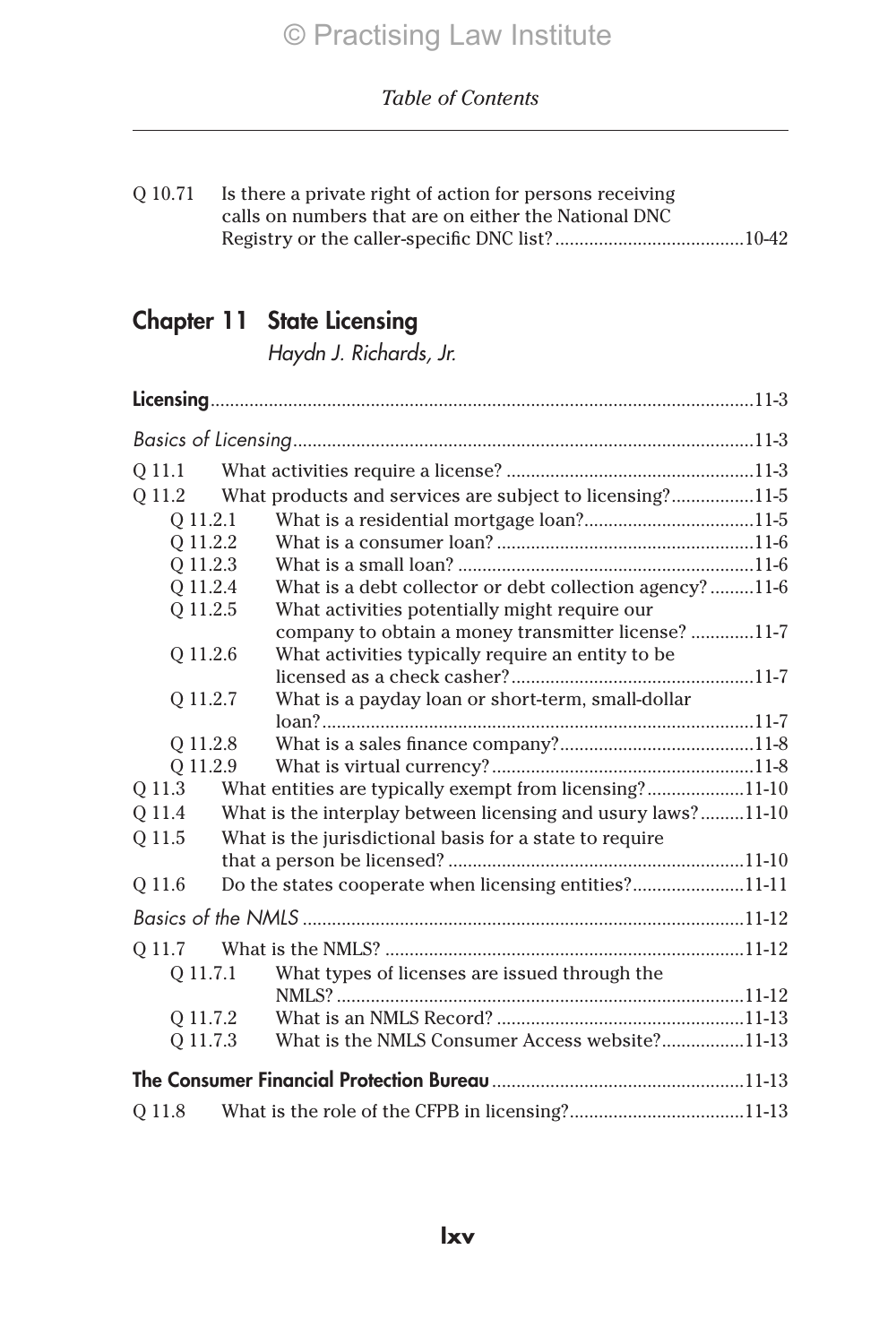| Q 11.9    |                                                                                                            |  |
|-----------|------------------------------------------------------------------------------------------------------------|--|
| Q 11.9.1  | Is a license required in order to make residential                                                         |  |
|           |                                                                                                            |  |
| Q 11.9.2  | Is a license required in order to broker residential                                                       |  |
|           |                                                                                                            |  |
| Q 11.9.3  | Is a license required in order to service residential                                                      |  |
|           |                                                                                                            |  |
| Q 11.9.4  | Is a license required in order to process or                                                               |  |
|           | underwrite residential mortgage loans for third                                                            |  |
|           |                                                                                                            |  |
| Q 11.9.5  | Is a license required in order to buy, sell, or hold                                                       |  |
|           | already-funded and closed residential mortgage                                                             |  |
| Q 11.9.6  | Is a license required in order to conduct lead                                                             |  |
|           |                                                                                                            |  |
| Q 11.10   | Is a license required in order to service student loans? 11-16                                             |  |
| Q 11.11   | What are the ramifications of conducting business without                                                  |  |
|           |                                                                                                            |  |
| Q 11.12   | Can entities or branch locations that are outside the                                                      |  |
|           | United States be licensed to conduct financial services                                                    |  |
|           |                                                                                                            |  |
|           | Secure and Fair Enforcement for Mortgage Licensing Act of 2008                                             |  |
|           |                                                                                                            |  |
|           |                                                                                                            |  |
| Q 11.13   |                                                                                                            |  |
| Q 11.13.1 | Pursuant to the SAFE Act, who is permitted to                                                              |  |
|           | register as a Mortgage Loan Originator?11-18                                                               |  |
| Q 11.13.2 | What requirements must an individual meet in order<br>to be registered as a Mortgage Loan Originator?11-18 |  |
| Q 11.13.3 | Pursuant to the SAFE Act, who is required to be                                                            |  |
|           | licensed as a Mortgage Loan Originator?11-19                                                               |  |
| Q 11.13.4 | Are there any individuals who are exempt from                                                              |  |
|           | registration or licensing requirements under the                                                           |  |
|           |                                                                                                            |  |
| Q 11.13.5 | What are "administrative or clerical tasks" for                                                            |  |
|           |                                                                                                            |  |
| Q 11.13.6 | What requirements must an individual meet in order                                                         |  |
|           | to be licensed as a Mortgage Loan Originator?11-20                                                         |  |
| Q 11.13.7 |                                                                                                            |  |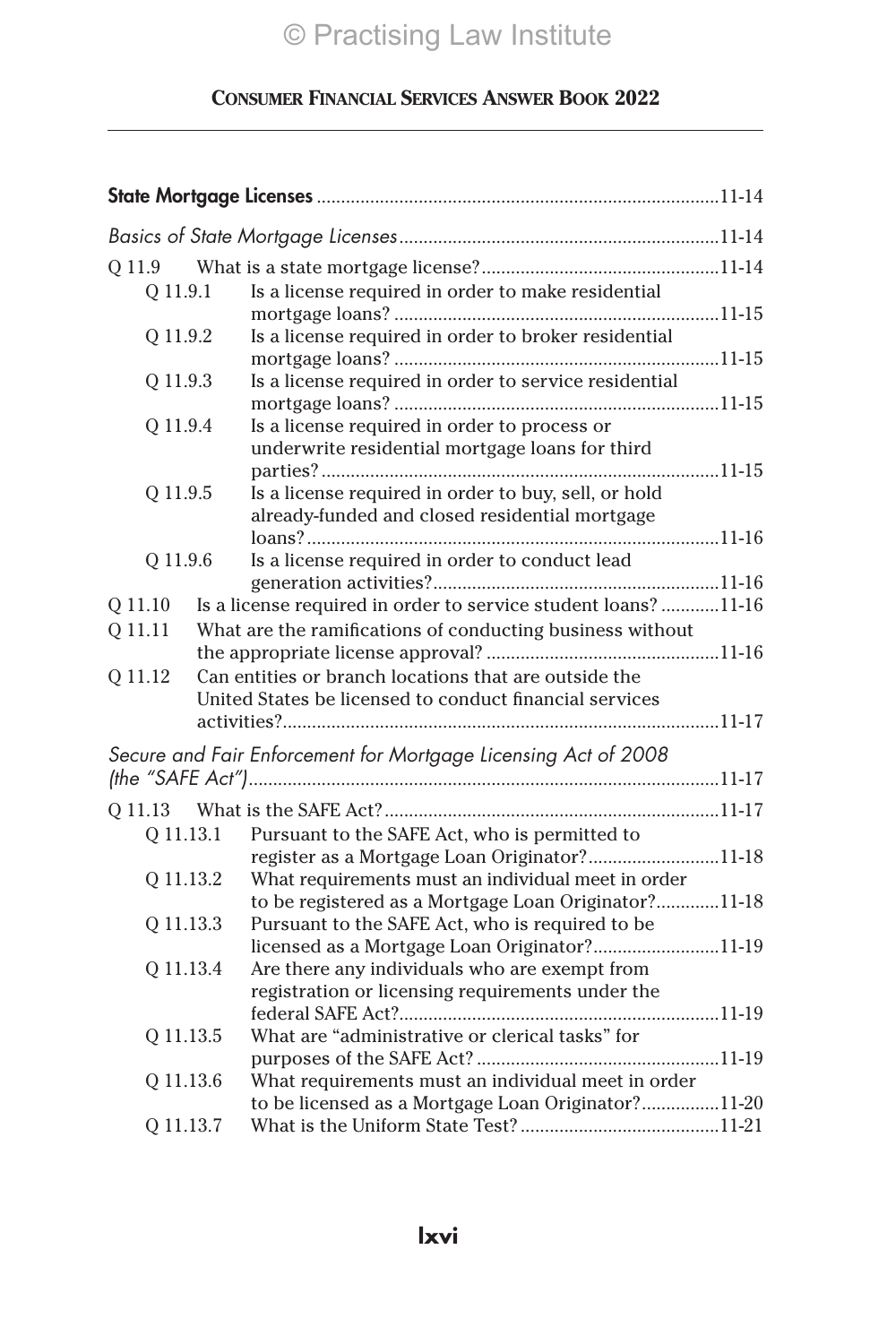| Q 11.13.8  | After an individual holds a state mortgage loan                       |
|------------|-----------------------------------------------------------------------|
|            | originator license, is he or she required to complete                 |
|            | any continuing education requirements? 11-22                          |
| Q 11.13.9  | Does the SAFE Act require loan processors and                         |
|            | underwriters to be individually licensed as mortgage                  |
|            |                                                                       |
| Q 11.13.10 | Does the SAFE Act require individuals who engage                      |
|            | in loss mitigation and loan modification activities                   |
|            | on behalf of their mortgage servicer employer to be                   |
|            |                                                                       |
| Q 11.13.11 | What does it mean for a mortgage loan originator to                   |
|            | have temporary authority to conduct business in a                     |
|            |                                                                       |
| Q 11.13.12 | Which mortgage loan originators are eligible to                       |
|            |                                                                       |
| Q 11.13.13 | If a mortgage loan originator has temporary                           |
|            | authority in a state, when will that authority end?11-24              |
| Q 11.13.14 | When did temporary authority first go into effect?11-24               |
| 0 11.13.15 | What is an individual's Unique Identifier?11-24                       |
| Q 11.13.16 | Why did states pass their own versions of the                         |
|            |                                                                       |
| Q 11.13.17 | Are there differences between the federal SAFE Act                    |
|            | and the state versions of the SAFE Act?11-25                          |
| Q 11.13.18 | What is the primary difference between the federal                    |
|            | SAFE Act and the state versions of the SAFE Act?11-25                 |
| Q 11.13.19 | What agencies are responsible for oversight of the                    |
|            |                                                                       |
| Q 11.13.20 | Are there regulations that have been promulgated                      |
|            |                                                                       |
|            |                                                                       |
|            | Obligations of State Licensed Mortgage Companies and Individuals11-27 |
| Q 11.14    | What obligations arise by holding a state mortgage license? 11-27     |
| Q 11.15    |                                                                       |
| Q 11.16    | Which regulatory agencies have authority to examine                   |
|            |                                                                       |
| Q 11.16.1  | What is a Multi-State Mortgage Examination?11-28                      |
| Q 11.16.2  | What resources should be consulted to prepare for                     |
|            |                                                                       |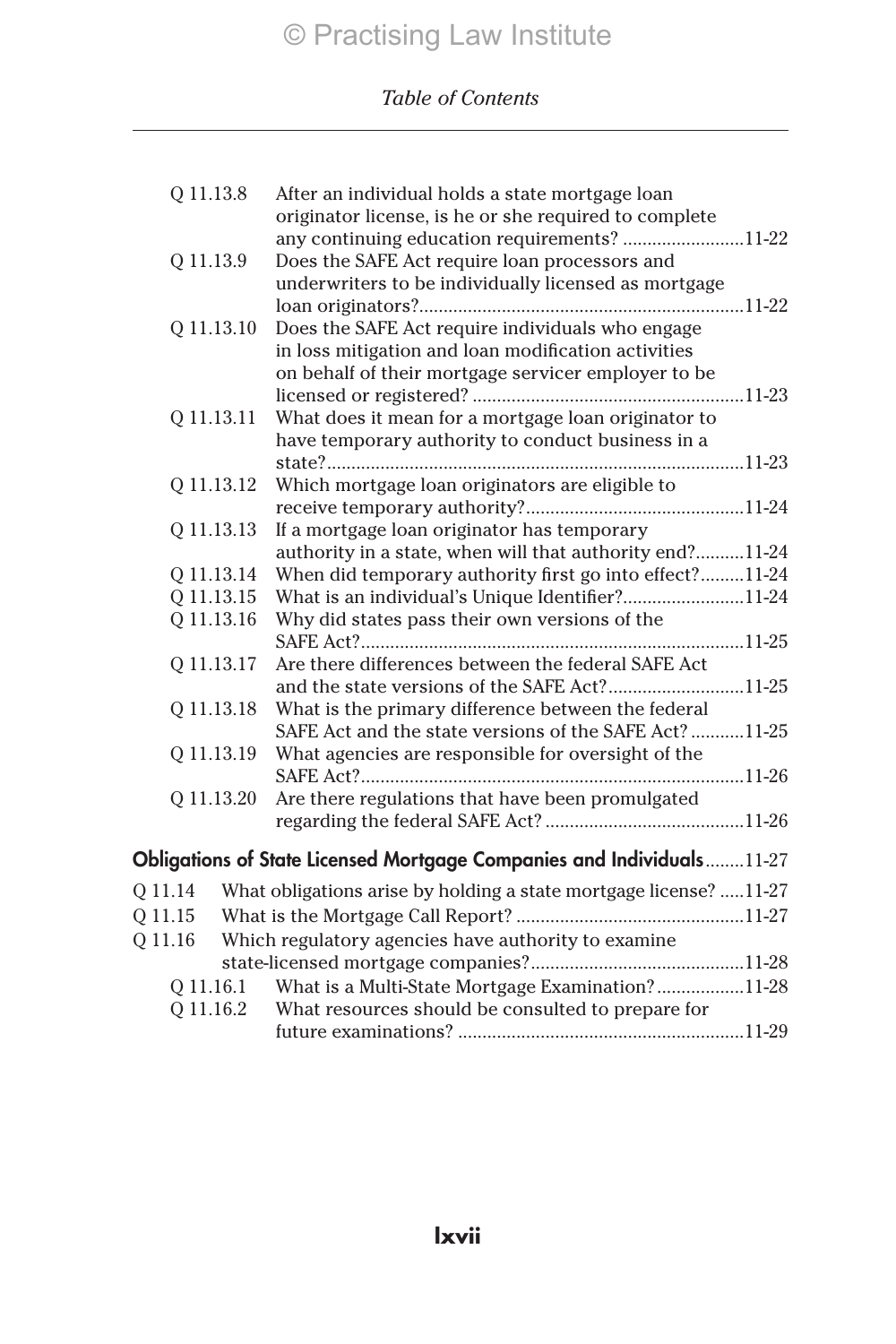| Chapter 12 Consumer Automotive Finance Law |
|--------------------------------------------|
| Ashley R. Fickel                           |

| Q 12.1.1 | What are the most common purchase and lease            |  |
|----------|--------------------------------------------------------|--|
|          |                                                        |  |
| Q 12.1.2 |                                                        |  |
| Q 12.1.3 |                                                        |  |
| Q 12.1.4 |                                                        |  |
| Q 12.1.5 |                                                        |  |
| Q 12.1.6 |                                                        |  |
|          |                                                        |  |
| O 12.2   | Who regulates the automotive finance industry? 12-5    |  |
| Q 12.2.1 | With respect to auto finance, what specific            |  |
|          | companies are supervised by the CFPB?12-6              |  |
| Q 12.2.2 | How has the CFPB defined "larger participant" in       |  |
|          |                                                        |  |
| Q 12.2.3 | What is included in the definition of automobile       |  |
|          |                                                        |  |
| Q 12.2.4 | How is "automobile" defined under the rule?12-7        |  |
| Q 12.2.5 | How does the rule address asset-backed securities?12-7 |  |
| Q 12.2.6 | Are automotive dealers regulated by the CFPB?12-7      |  |
| Q 12.2.7 | Does the FTC Credit Practices Rule apply to motor      |  |
|          |                                                        |  |
| Q 12.3   |                                                        |  |
|          |                                                        |  |
| 0 12.4   |                                                        |  |
| O 12.4.1 | What areas of automotive finance are of particular     |  |
|          | interest from a fair lending perspective?12-9          |  |
| Q 12.4.2 | What type(s) of discrimination does the CFPB           |  |
|          |                                                        |  |
| Q 12.4.3 | Has the CFPB issued any guidance on fair lending       |  |
|          | with respect to automotive finance transactions?12-9   |  |
|          |                                                        |  |
|          |                                                        |  |
|          |                                                        |  |
|          |                                                        |  |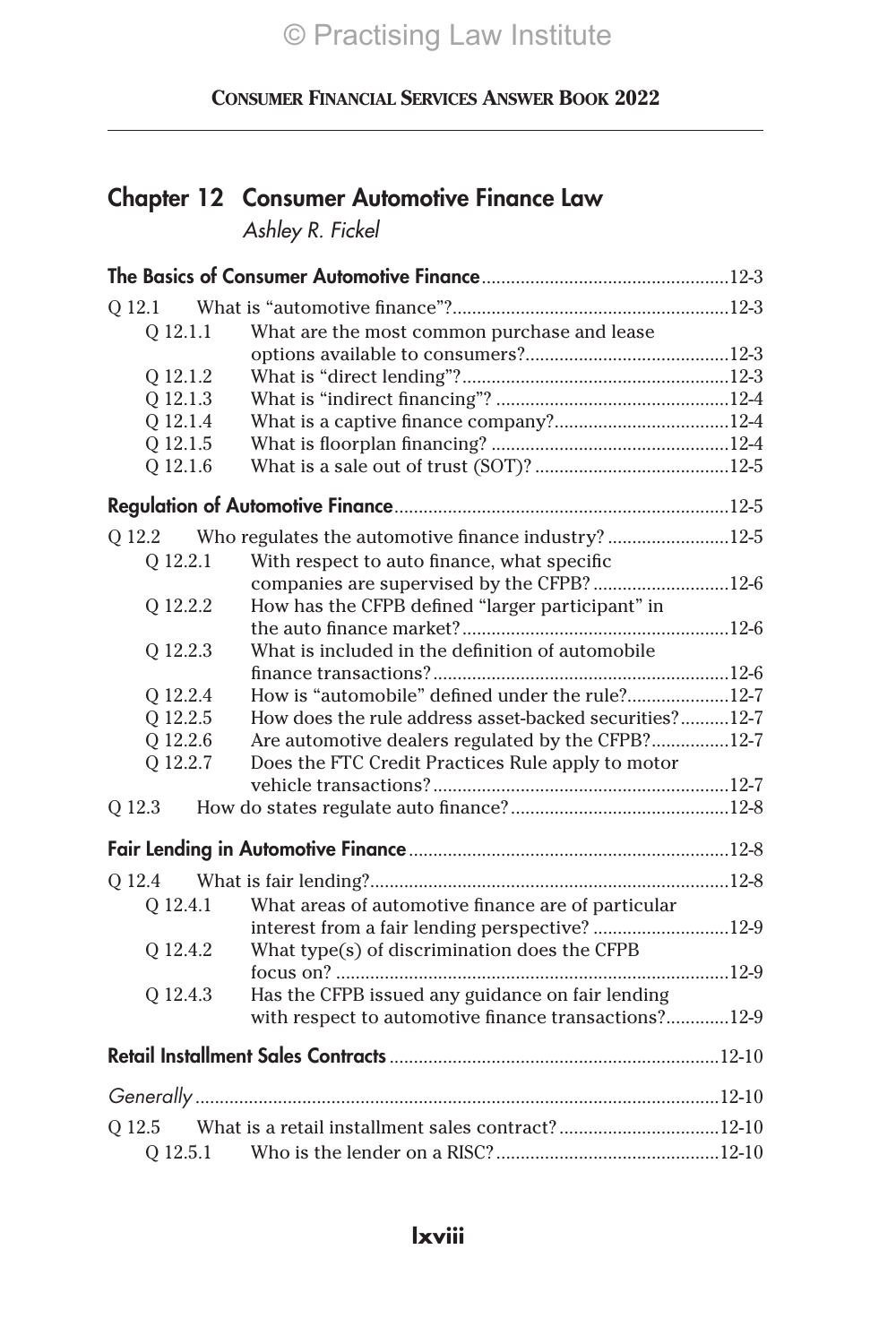| 0 12.5.2<br>Q 12.5.3 | What are the limits to the Holder Rule?12-12              |  |
|----------------------|-----------------------------------------------------------|--|
|                      |                                                           |  |
| Q 12.6               | What laws govern the form and content of RISCs?12-13      |  |
|                      |                                                           |  |
| Q 12.6.1<br>Q 12.6.2 | What is the relationship between the Holder Rule          |  |
| Q 12.6.3             | What is a "spot delivery agreement"? 12-14                |  |
| Q 12.6.4             | Does TILA apply to automotive advertising? 12-16          |  |
|                      |                                                           |  |
| Q 12.6.5             | Are there any laws prohibiting discrimination in          |  |
|                      |                                                           |  |
| Q 12.6.6             | Does FCRA apply to automotive finance                     |  |
|                      |                                                           |  |
| O 12.6.7             | What state laws regulate the form and content of          |  |
|                      |                                                           |  |
| $Q$ 12.6.8           | Do ability-to-repay principles apply to RISCs? 12-19      |  |
|                      |                                                           |  |
| O 12.6.9             | What is the Uniform Consumer Credit Code and              |  |
|                      |                                                           |  |
|                      | Q 12.7 What are consumer leases of motor vehicles?12-21   |  |
| Q 12.7.1             | Who are the parties to a consumer motor vehicle           |  |
| Q 12.7.2             | Does the FTC Holder Rule apply to leases?12-22            |  |
|                      | Q 12.8 What does the Consumer Leasing Act require? 12-22  |  |
| Q 12.8.1             | What are the general disclosure requirements under        |  |
| Q 12.8.2             | What must be included in the Consumer Leasing Act         |  |
|                      | Figure 12-1 Federal Consumer Leasing Act Disclosures12-24 |  |
| Q 12.8.3             | What if the transaction involves more than one lessor     |  |
|                      |                                                           |  |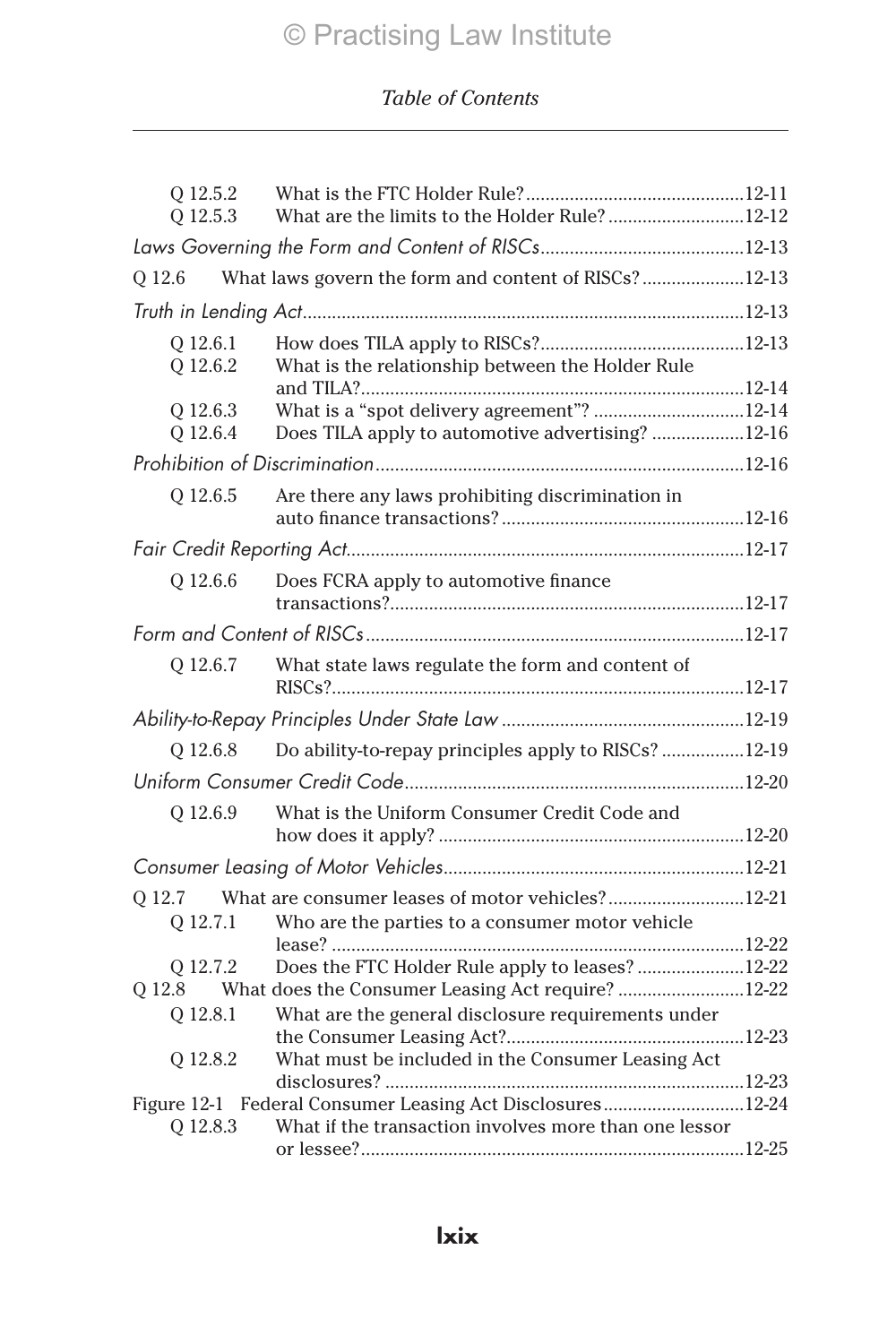| Q 12.8.4  | What if the lease is renegotiated, extended, or              |  |
|-----------|--------------------------------------------------------------|--|
| Q 12.8.5  | Does the CLA regulate the amount of late fees that           |  |
|           |                                                              |  |
| Q 12.8.6  | What if state law is inconsistent with the CLA and           |  |
|           |                                                              |  |
| Q 12.8.7  | What do the CLA and Regulation M advertising                 |  |
|           |                                                              |  |
| Q 12.9    | Do state laws regulate the form and content of consumer      |  |
|           |                                                              |  |
|           |                                                              |  |
|           |                                                              |  |
|           |                                                              |  |
| O 12.10.1 | Have regulators taken any position on ancillary              |  |
|           |                                                              |  |
|           |                                                              |  |
|           |                                                              |  |
| 0 12.11.1 |                                                              |  |
| Q 12.11.2 | How are pre-paid maintenance plans different than            |  |
|           |                                                              |  |
|           | Q 12.12 What is "GAP Insurance" or a "GAP waiver"? 12-35     |  |
| 0 12.12.1 | Does TILA require certain disclosures for GAP                |  |
|           |                                                              |  |
| 0 12.12.2 | Do state laws regulate GAP agreements?12-37                  |  |
|           |                                                              |  |
| Q 12.13   |                                                              |  |
| 0 12.13.1 | How do states regulate the sale of consumer credit           |  |
|           |                                                              |  |
|           |                                                              |  |
| O 12.14   |                                                              |  |
|           |                                                              |  |
| Q 12.15   | What is the Federal Trade Commission's "Used Car Rule"?12-40 |  |
| Q 12.15.1 | How does the FTC define a "used car"?12-41                   |  |
| O 12.15.2 |                                                              |  |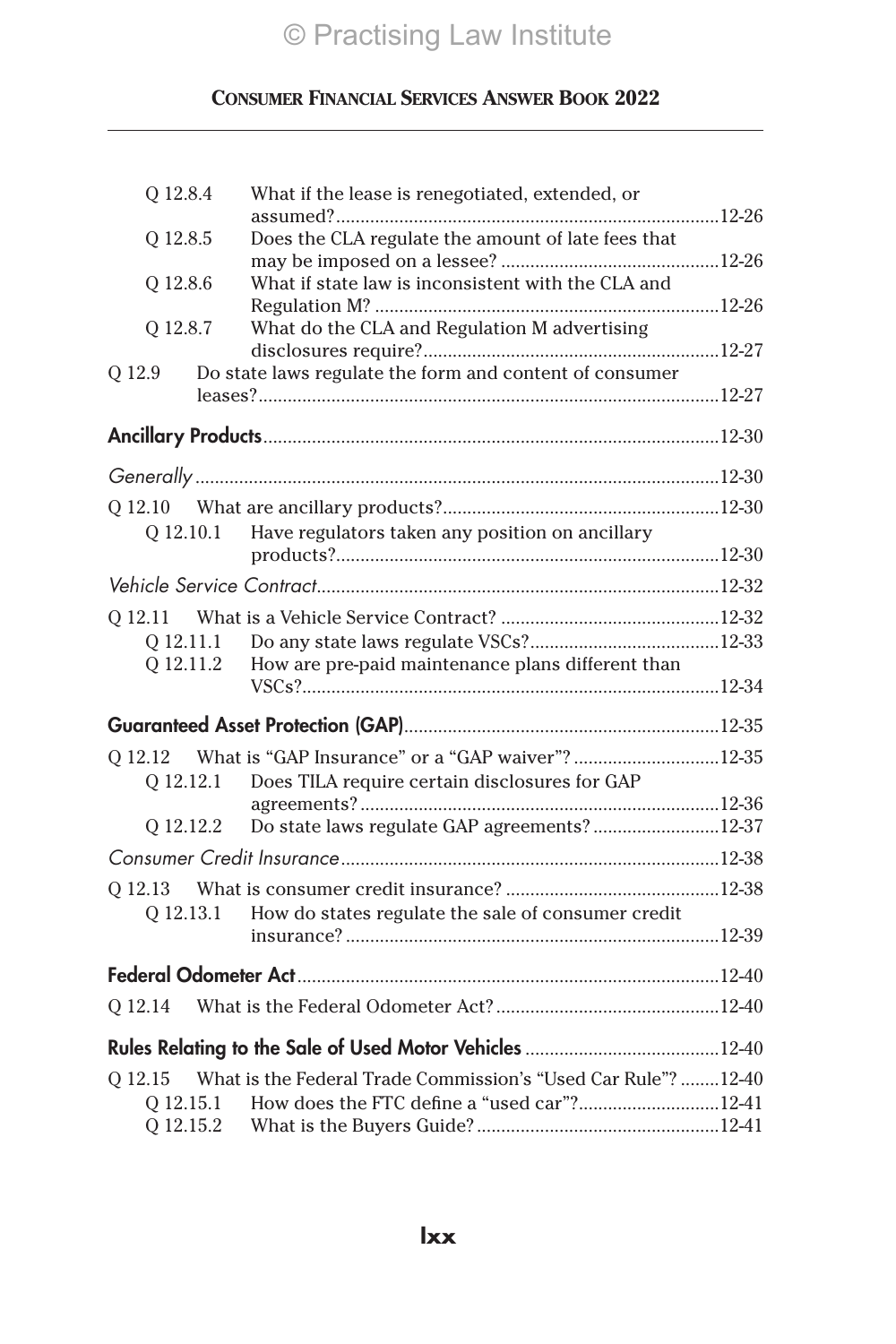| Q 12.15.3 |           | What do the terms "full warranty" and "limited                      |  |
|-----------|-----------|---------------------------------------------------------------------|--|
|           |           | warranty" mean in the Buyers Guide?12-45                            |  |
| Q 12.15.4 |           | How does the Used Car Rule impact the use of                        |  |
|           |           |                                                                     |  |
| Q 12.15.5 |           | What are the penalties for noncompliance with the                   |  |
|           |           |                                                                     |  |
|           |           |                                                                     |  |
|           |           | <b>Rules Relating to Termination of Consumer Automotive Finance</b> |  |
|           |           |                                                                     |  |
| O 12.16   |           | What happens if the consumer pays off the contract early?12-47      |  |
| Q 12.16.1 |           | Are consumers entitled to a refund of GAP                           |  |
|           |           | agreement or credit insurance premiums if they                      |  |
|           |           |                                                                     |  |
| Q 12.16.2 |           | What is the Rule of 78's financing method? 12-50                    |  |
| O 12.16.3 |           | What is the actuarial financing method?12-50                        |  |
| O 12.17   |           | May a lessor impose penalties or other charges for early            |  |
|           |           |                                                                     |  |
|           |           |                                                                     |  |
|           |           |                                                                     |  |
|           |           |                                                                     |  |
|           | 0 12.18.1 | May a creditor engage in "self-help" repossession? 12-53            |  |
| Q 12.18.2 |           | Are there any laws that regulate the procedure for                  |  |
|           |           |                                                                     |  |
| Q 12.19   |           | What are the notice requirements for RISCs? Is the creditor         |  |
|           |           | required to give notice before repossessing the vehicle?12-54       |  |
| O 12.19.1 |           | Is the creditor required to give notice after                       |  |
|           |           |                                                                     |  |
| Q 12.19.2 |           | Does UCC Article 9 allow a consumer to waive the                    |  |
|           |           | right to receive notice of disposition of collateral?12-58          |  |
| Q 12.19.3 |           | May a consumer redeem the vehicle before sale?12-58                 |  |
| Q 12.19.4 |           |                                                                     |  |
| Q 12.19.5 |           |                                                                     |  |
| Q 12.19.6 |           | What are the consequences of noncompliance with                     |  |
|           |           |                                                                     |  |
| Q 12.20   |           | What are the requirements for repossessions involving               |  |
|           |           |                                                                     |  |
| O 12.21   |           | Does a lender have to automatically return a repossessed            |  |
|           |           | vehicle if the customer files for bankruptcy? 12-63                 |  |
|           |           |                                                                     |  |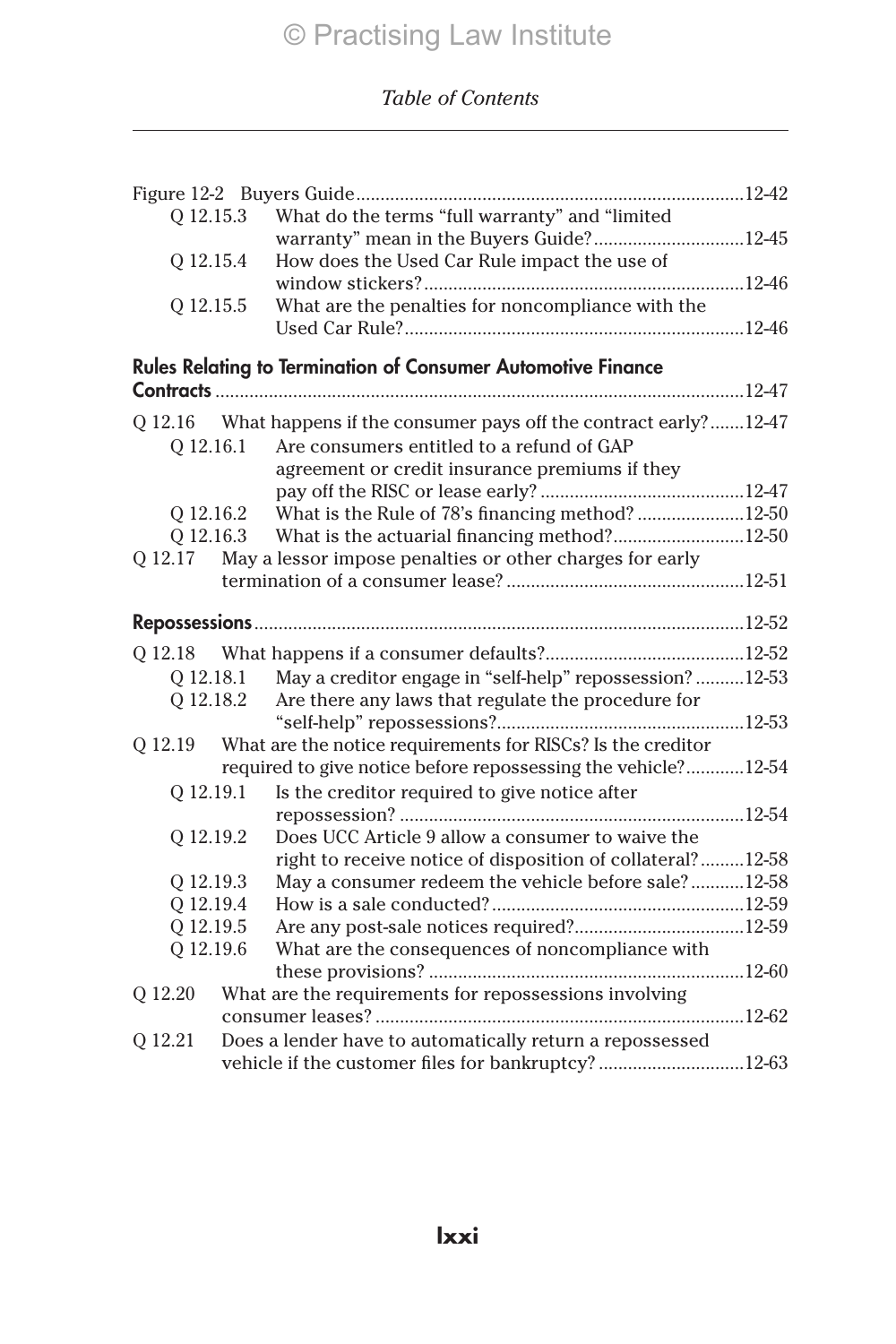## Chapter 13 Credit Cards

*Gregg D. Stevens and Joseph A. Apatov*

| O 13.1    |           |                                                                 |  |
|-----------|-----------|-----------------------------------------------------------------|--|
| Q 13.2    |           |                                                                 |  |
| Q 13.3    |           |                                                                 |  |
| Q 13.4    |           | Who are the parties involved in a credit card transaction? 13-5 |  |
| Q 13.5    |           |                                                                 |  |
| Q 13.5.1  |           | Do debit cards use the same networks as credit                  |  |
|           |           |                                                                 |  |
| Q 13.6    |           | What is a credit card issuer and who are they? 13-6             |  |
| O 13.7    |           |                                                                 |  |
| Q 13.8    |           |                                                                 |  |
| Q 13.9    |           |                                                                 |  |
|           |           |                                                                 |  |
| O 13.10   |           |                                                                 |  |
| O 13.10.1 |           |                                                                 |  |
|           | O 13.10.2 | Do retail installment sales acts apply to issuers?13-8          |  |
| 0 13.11   |           | May a bank "export" its home interest rate?13-8                 |  |
| Q 13.11.1 |           | May retailers or merchants "export" their home                  |  |
|           |           |                                                                 |  |
| O 13.12   |           | What industry standards affect credit cards?13-9                |  |
| Q 13.13   |           | What are the principal federal laws that apply to credit        |  |
|           |           |                                                                 |  |
| Q 13.13.1 |           |                                                                 |  |
| Q 13.13.2 | Q 13.13.3 |                                                                 |  |
| Q 13.14   |           | Does the Consumer Financial Protection Bureau regulate          |  |
|           |           |                                                                 |  |
| Q 13.14.1 |           | Are issuers subject to the CFPB's rulemaking and                |  |
|           |           | enforcement authority regarding unfair, deceptive,              |  |
|           |           |                                                                 |  |
| Q 13.14.2 |           | What constitutes unfair, deceptive, or abusive acts             |  |
|           |           |                                                                 |  |
|           |           |                                                                 |  |
| Q 13.15   |           | May an issuer send an unsolicited credit card?13-13             |  |
| Q 13.16   |           | May an issuer obtain consumer information from credit           |  |
|           |           |                                                                 |  |
|           |           |                                                                 |  |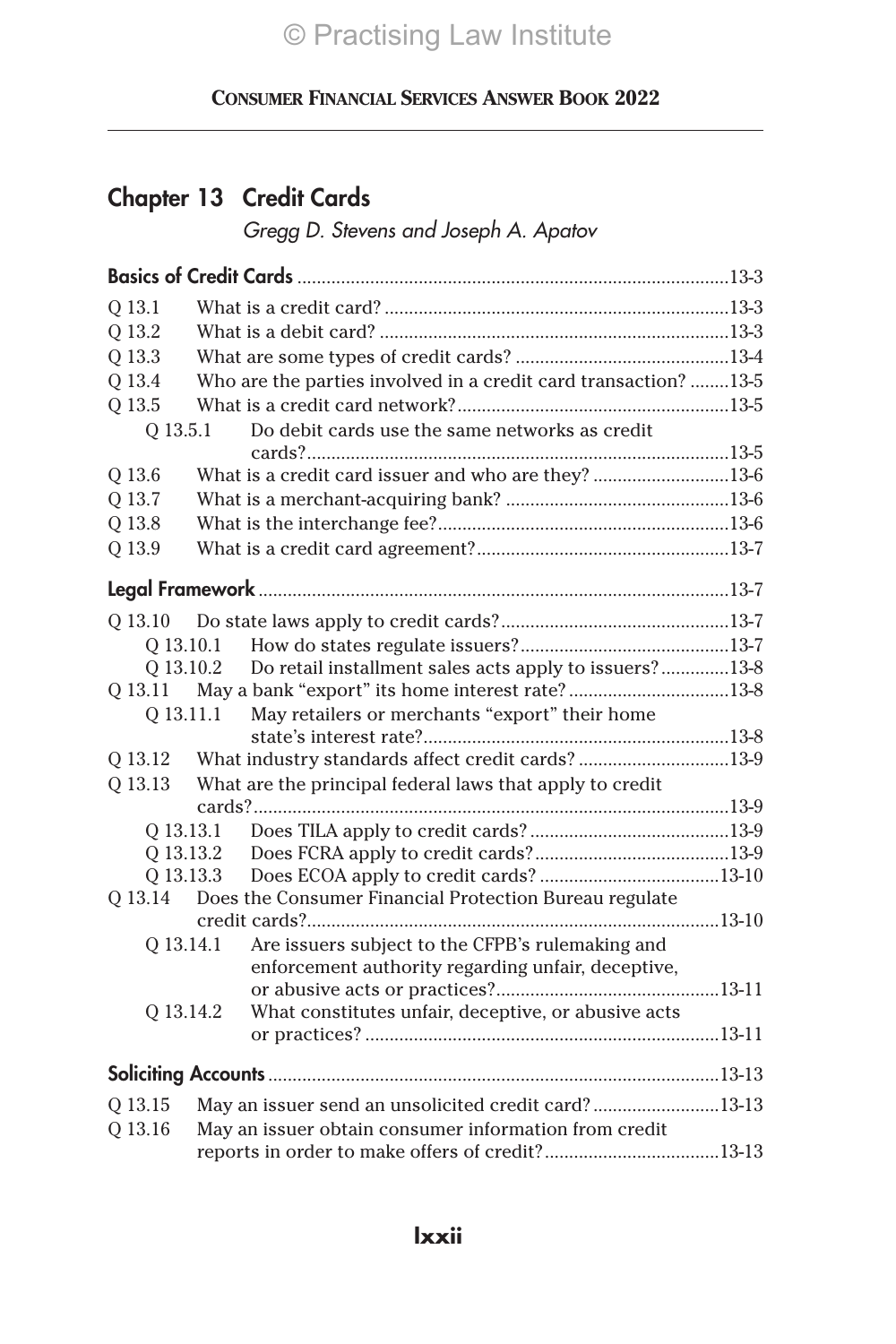| Q 13.17            |           | May an issuer give college students gifts (such as Frisbees)                                                        |  |
|--------------------|-----------|---------------------------------------------------------------------------------------------------------------------|--|
|                    |           |                                                                                                                     |  |
| 0 13.18            |           | Do some advertising terms trigger additional disclosures?13-14                                                      |  |
| 0 13.18.1          |           | Must a radio or television advertisement include                                                                    |  |
|                    |           |                                                                                                                     |  |
| 0 13.18.2          |           | Do minimum payment advertisements trigger                                                                           |  |
|                    |           |                                                                                                                     |  |
| Q 13.19<br>Q 13.20 |           | May an advertisement refer to a fixed rate as "fixed"?13-15<br>Are there special requirements for promotional rates |  |
|                    |           |                                                                                                                     |  |
| Q 13.21            |           | Do special requirements apply to deferred interest offers? 13-16                                                    |  |
|                    |           |                                                                                                                     |  |
| O 13.22            |           | Are there any required disclosures for credit card                                                                  |  |
|                    |           |                                                                                                                     |  |
| 0 13.22.1          |           | Must issuers provide the required disclosures over                                                                  |  |
|                    |           |                                                                                                                     |  |
|                    | Q 13.22.2 | Are the same disclosures required on a "take-one"                                                                   |  |
|                    |           |                                                                                                                     |  |
| Q 13.23            |           | What disclosures must be given when a consumer applies                                                              |  |
|                    |           |                                                                                                                     |  |
| Q 13.24            |           | May an issuer open an account based solely on                                                                       |  |
|                    |           |                                                                                                                     |  |
| Q 13.25            |           | Does the issuer have ECOA notice obligations if it                                                                  |  |
|                    |           |                                                                                                                     |  |
| Q 13.26            |           | Does the issuer have FCRA disclosure obligations if it                                                              |  |
|                    |           |                                                                                                                     |  |
| Q 13.27            |           | Are there situations other than denial of credit when the                                                           |  |
|                    |           | issuer has ECOA and FCRA adverse action obligations? 13-24                                                          |  |
|                    |           | The Credit Card Agreement and Account-Opening Requirements13-24                                                     |  |
| Q 13.28            |           | Is the issuer required to make disclosures before the                                                               |  |
|                    |           |                                                                                                                     |  |
| Q 13.29            |           |                                                                                                                     |  |
| Q 13.30            |           | Is the issuer required to make additional copies of the                                                             |  |
|                    |           | card agreement available to the cardholder?13-25                                                                    |  |
|                    | 0 13.30.1 | Is the issuer required to publicize the card                                                                        |  |
|                    |           |                                                                                                                     |  |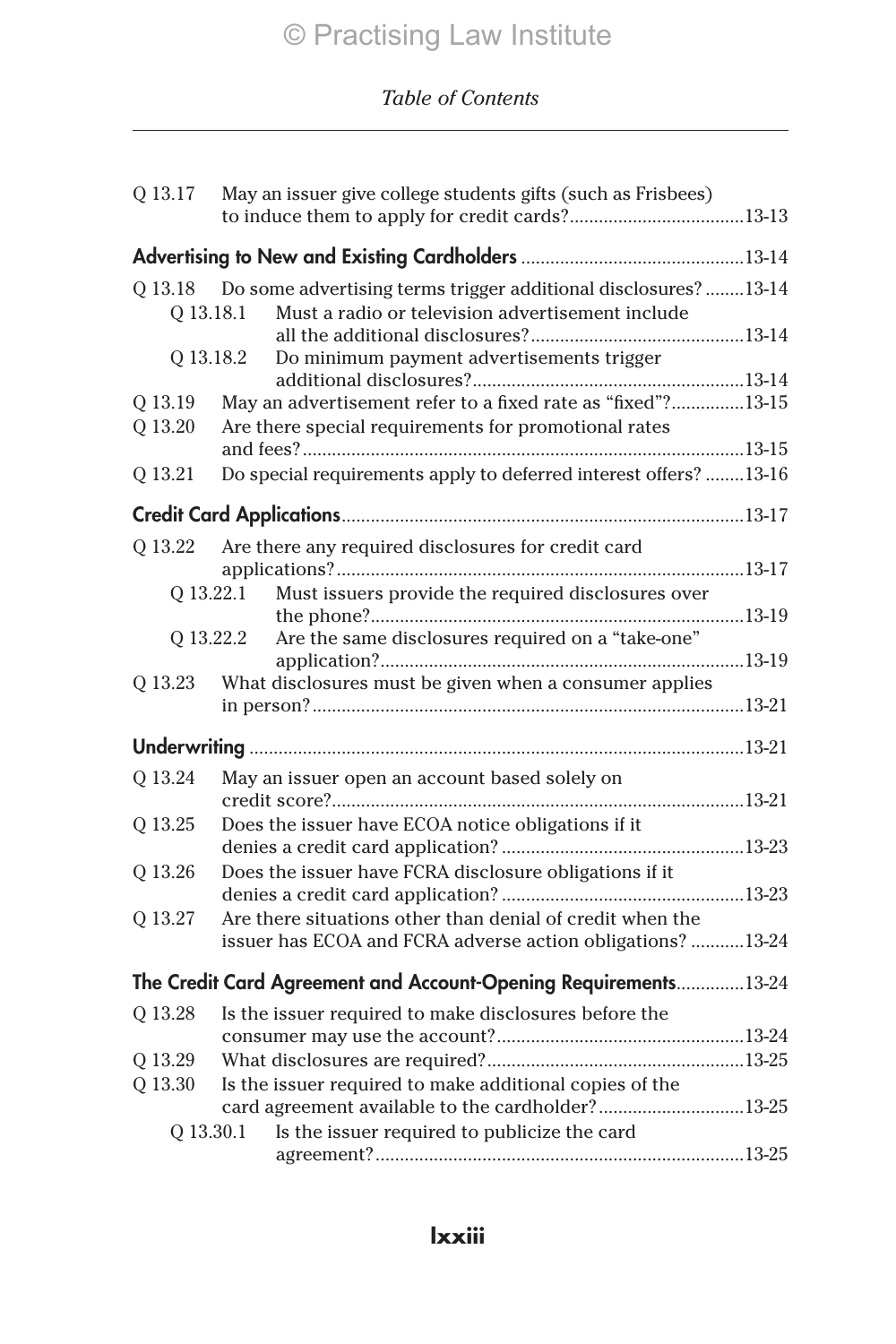| Q 13.31   |           | Are there additional disclosure requirements for cash              |  |
|-----------|-----------|--------------------------------------------------------------------|--|
|           |           |                                                                    |  |
| Q 13.32   |           | Is an issuer required to send a billing statement? 13-28           |  |
| Q 13.33   |           | Is there a timing requirement for statements? 13-28                |  |
| Q 13.34   |           | Is there any content that must be in each billing statement? 13-28 |  |
| Q 13.35   |           | Is an issuer required to give a billing rights statement? 13-28    |  |
|           |           |                                                                    |  |
| O 13.36   |           | Are there specific identity theft protections that apply to        |  |
| Q 13.37   |           | Is it permissible to display the cardholder's full credit card     |  |
|           |           |                                                                    |  |
| Q 13.38   |           | Must the disclosed Annual Percentage Rate be accurate?  13-29      |  |
| Q 13.39   |           | Are there limits on an issuer's ability to increase rates and      |  |
|           |           |                                                                    |  |
| Q 13.39.1 |           | May an issuer increase rates and fees at the end of                |  |
|           |           |                                                                    |  |
| Q 13.39.2 |           | May an issuer increase an APR if it is a                           |  |
|           |           |                                                                    |  |
|           | Q 13.39.3 | May an issuer increase rates and fees via a                        |  |
|           | Q 13.39.4 | May an issuer increase rates on an existing balance                |  |
|           |           |                                                                    |  |
| Q 13.39.5 |           | May an issuer increase rates and fees after a workout              |  |
|           |           | or temporary hardship arrangement ends? 13-31                      |  |
|           | Q 13.39.6 | May an issuer increase rates and fees on an account                |  |
|           |           | that no longer qualifies for a Servicemembers Civil                |  |
|           |           |                                                                    |  |
| O 13.40   |           | Are there dollar amount limits on late and other                   |  |
|           |           |                                                                    |  |
|           | Q 13.40.1 | Are there additional restrictions on over-the-limit                |  |
|           |           |                                                                    |  |
|           |           | Q 13.40.2 Are there any over-the-limit practices that are          |  |
| Q 13.41   |           | Is there a maximum on the total amount of fees that an             |  |
|           |           | issuer may charge during the first year an account is open?13-34   |  |
|           |           |                                                                    |  |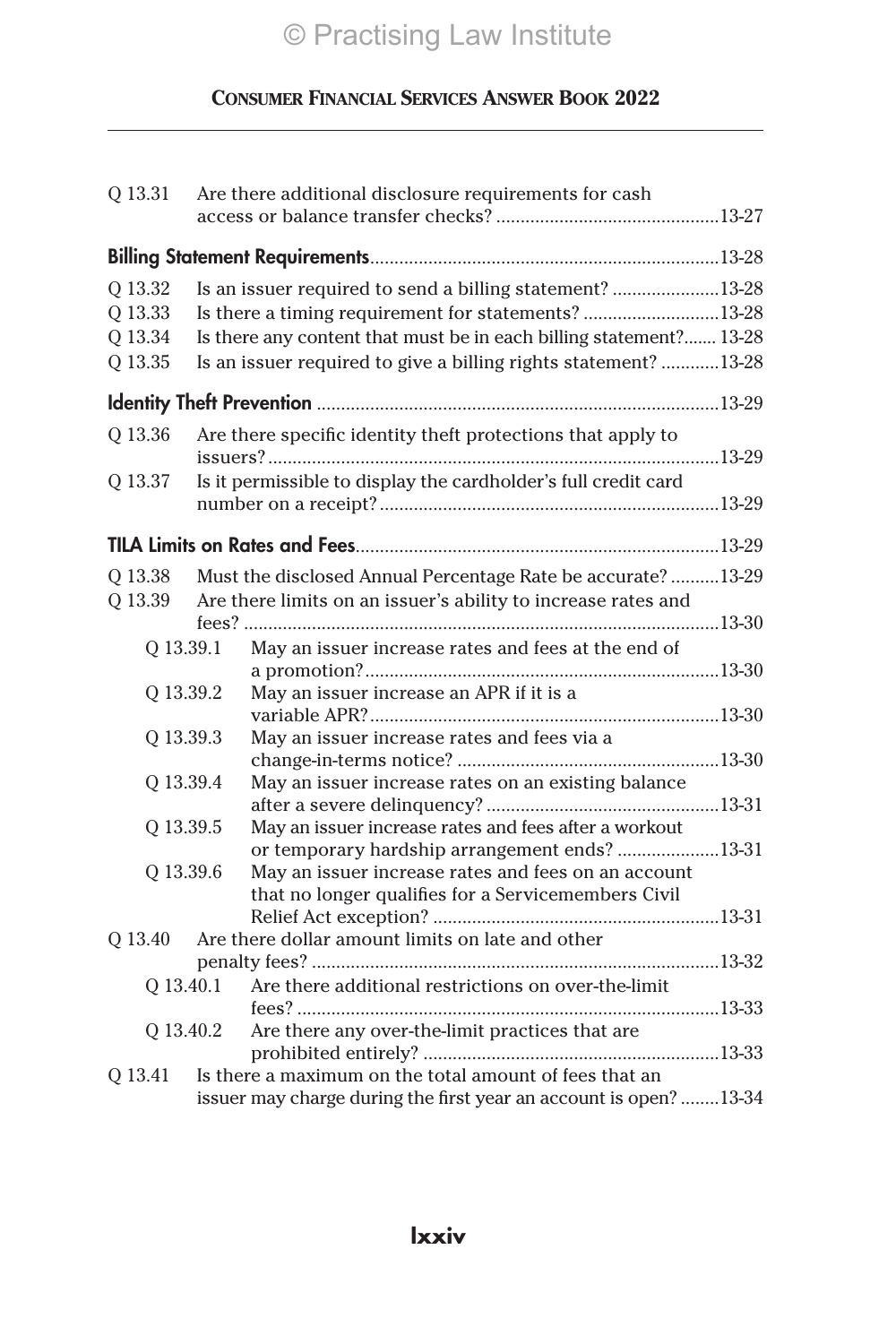| Q 13.42   | Is advance notice required before a significant change?  13-35                                                  |  |
|-----------|-----------------------------------------------------------------------------------------------------------------|--|
| Q 13.43   | Does the issuer have ECOA or FCRA "adverse action"                                                              |  |
|           |                                                                                                                 |  |
| Q 13.44   |                                                                                                                 |  |
| Q 13.45   | If a consumer rejects a change, may the issuer make the                                                         |  |
|           | consumer repay the entire balance immediately?13-36                                                             |  |
| Q 13.46   | Is notice required if an issuer decreases a credit limit?13-36                                                  |  |
| Q 13.47   | Is notice required if the consumer agrees to a change?13-36                                                     |  |
| Q 13.48   | Does an issuer need to notify a consumer when it makes                                                          |  |
|           | a change that is not considered significant?13-37                                                               |  |
| Q 13.49   | Are disclosures required at card renewal? 13-37                                                                 |  |
| Q 13.50   | Are disclosures required when an issuer increases rates<br>due to delinquency or default, or as a penalty?13-37 |  |
| Q 13.51   | Are there limits on an issuer's right to terminate                                                              |  |
|           |                                                                                                                 |  |
| Q 13.52   | Must the issuer periodically reevaluate its rate increases? 13-38                                               |  |
|           | When does the rate review requirement end? 13-39<br>Q 13.52.1                                                   |  |
|           | Must an issuer reevaluate rates for acquired<br>Q 13.52.2                                                       |  |
|           |                                                                                                                 |  |
|           |                                                                                                                 |  |
| Q 13.53   | Are there timing rules for crediting payments?13-39                                                             |  |
| Q 13.54   |                                                                                                                 |  |
| Q 13.55   | Is an issuer permitted to allocate payments to low interest                                                     |  |
|           |                                                                                                                 |  |
| Q 13.56   | Is a credit required to refund a credit balance? 13-40                                                          |  |
|           |                                                                                                                 |  |
| Q 13.57   |                                                                                                                 |  |
| Q 13.58   |                                                                                                                 |  |
|           |                                                                                                                 |  |
|           |                                                                                                                 |  |
| Q 13.59   | How does the FCBA regulate dispute resolution                                                                   |  |
|           | procedures in connection with consumer credit?13-42                                                             |  |
| Q 13.60   |                                                                                                                 |  |
| Q 13.60.1 | What types of errors are not "billing errors"                                                                   |  |
|           |                                                                                                                 |  |
| Q 13.61   | How must a cardholder notify a creditor of a billing error? 13-43                                               |  |
| Q 13.62   | What is the deadline if the creditor fails to send the                                                          |  |
|           | billing statement, and thereafter mails the statement?13-45                                                     |  |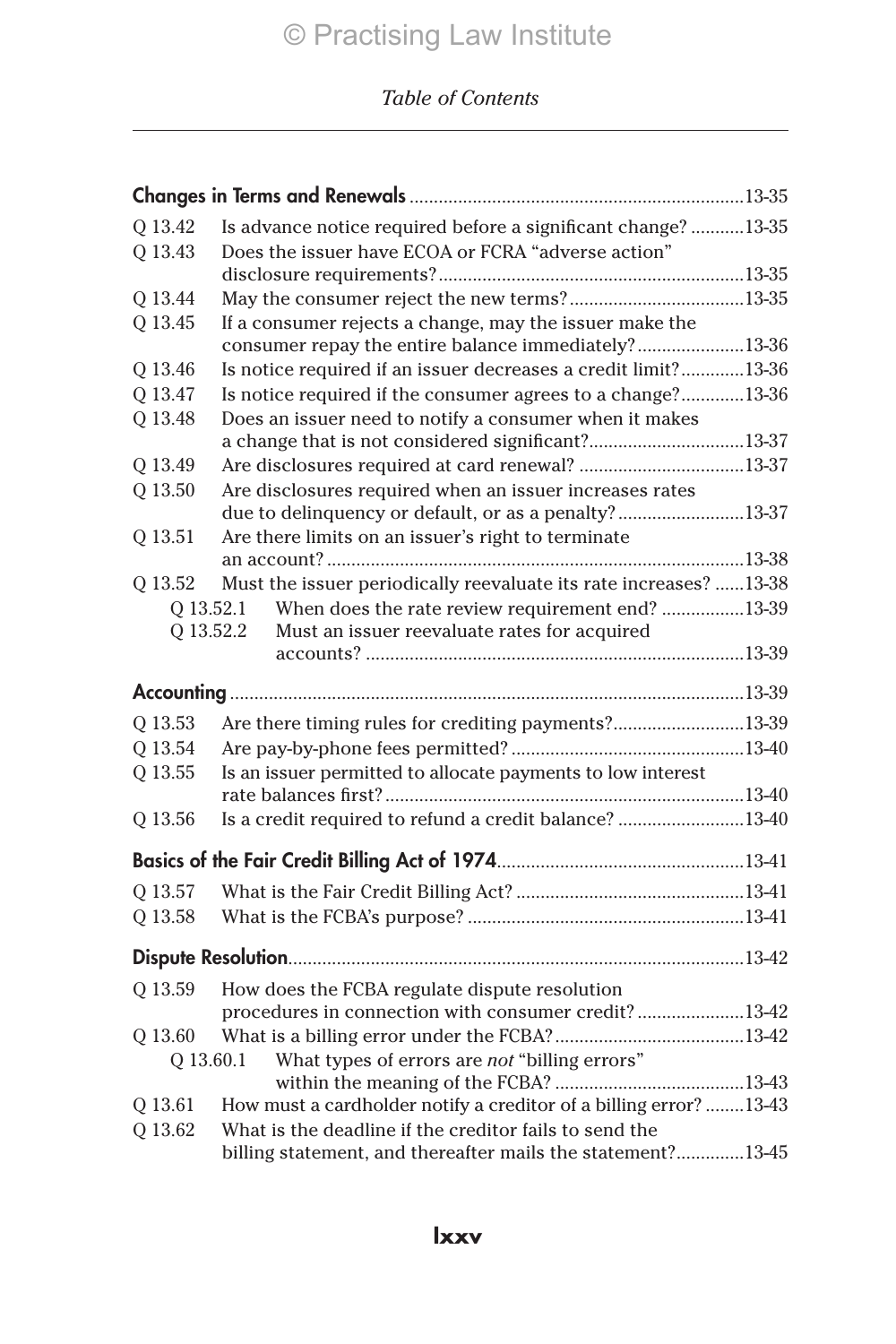| O 13.63 | What are the creditor's obligations after receiving                                                           |  |
|---------|---------------------------------------------------------------------------------------------------------------|--|
|         |                                                                                                               |  |
| O 13.64 | Is the creditor required to investigate the billing error?13-46                                               |  |
| Q 13.65 |                                                                                                               |  |
| Q 13.66 | What restrictions apply when a billing error is pending?13-47                                                 |  |
|         |                                                                                                               |  |
| O 13.67 | What agency is responsible for supervising, enforcing,                                                        |  |
|         |                                                                                                               |  |
| O 13.68 | What is the penalty for non-compliance with the FCBA?13-48                                                    |  |
| Q 13.69 | Is there a private right of action under the FCBA?13-49                                                       |  |
|         |                                                                                                               |  |
| O 13.70 | What are the creditor's obligations regarding billing                                                         |  |
| Q 13.71 | What are the creditor's obligations regarding limits on<br>interest rates, fees, and finance charge increases |  |
|         |                                                                                                               |  |
|         |                                                                                                               |  |
| O 13.72 | Is the card issuer subject to the cardholder's claims and                                                     |  |
|         |                                                                                                               |  |
| O 13.73 | May a card issuer offset the cardholder's indebtedness                                                        |  |
|         | against funds held on deposit with the card issuer?13-53                                                      |  |
|         |                                                                                                               |  |
| O 13.74 |                                                                                                               |  |
|         |                                                                                                               |  |
| Q 13.75 | What is the extent of a cardholder's liability for                                                            |  |
|         |                                                                                                               |  |
| Q 13.76 | May a cardholder assert claims or defenses against an                                                         |  |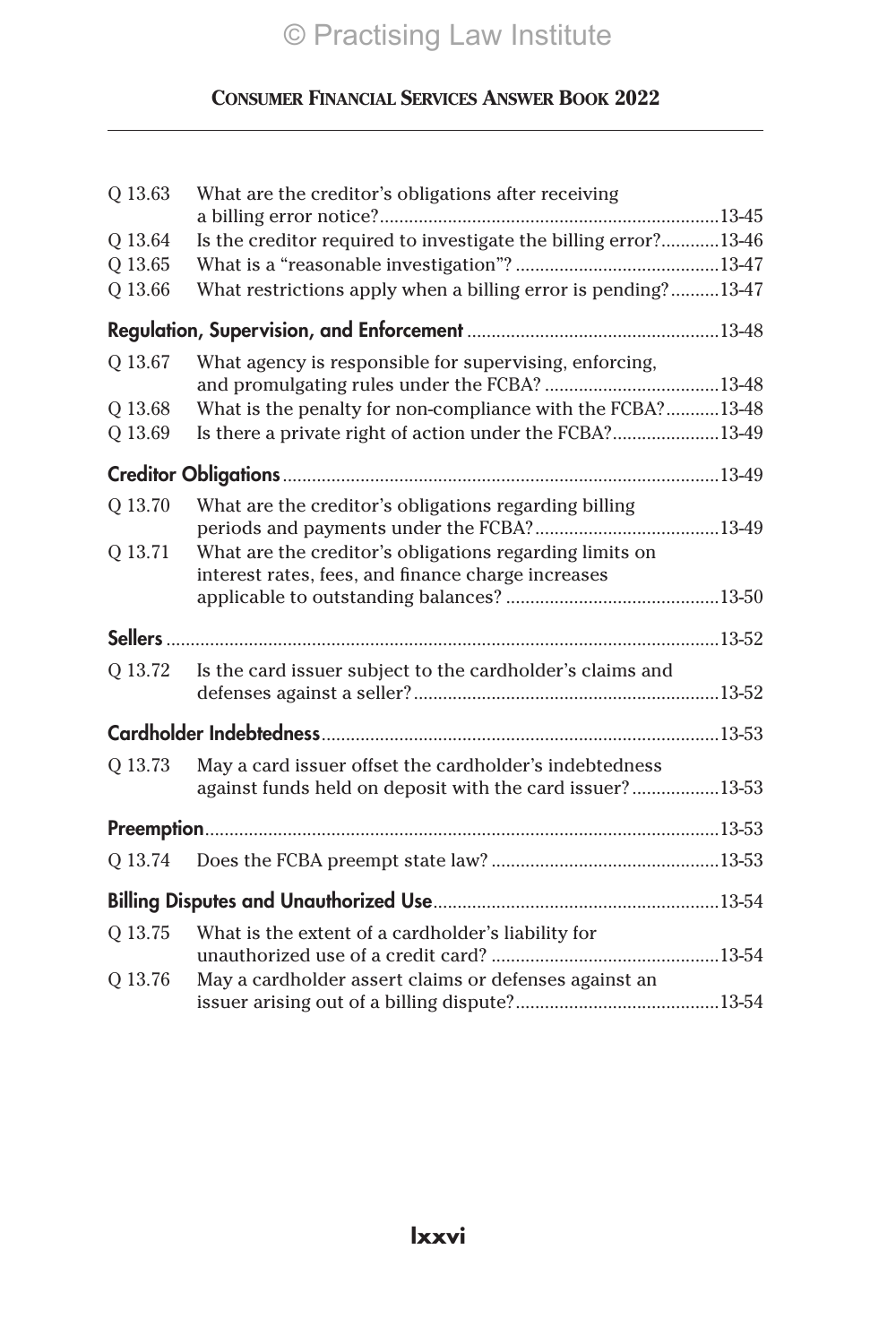## Chapter 14 Consumer Bankruptcy Law

*Stephen T. Masley*

| Q 14.1    |           |                                                               |  |
|-----------|-----------|---------------------------------------------------------------|--|
| Q 14.2    |           |                                                               |  |
| Q 14.3    |           | Why would a consumer debtor file a bankruptcy petition? 14-4  |  |
| Q 14.4    |           | How does a consumer debtor commence a bankruptcy              |  |
|           |           |                                                               |  |
| Q 14.5    |           | What occurs when the bankruptcy case is commenced?14-5        |  |
| Q 14.6    |           | What information must the debtor provide when                 |  |
|           |           |                                                               |  |
| O 14.6.1  |           | What information do the schedules contain?14-7                |  |
| Q 14.6.2  |           | What information does the statement of financial              |  |
|           |           |                                                               |  |
| Q 14.6.3  |           | What information does the statement of intention              |  |
|           |           |                                                               |  |
| Q 14.7    |           | Do creditors receive notice of filing of the bankruptcy?14-9  |  |
| Q 14.8    |           | What is a Section 341(a) meeting of creditors?14-10           |  |
| Q 14.9    |           | What are the different types of bankruptcy cases? 14-10       |  |
| O 14.9.1  |           |                                                               |  |
| O 14.9.2  |           |                                                               |  |
| O 14.9.3  |           | How do creditors' rights differ in a Chapter 7 versus         |  |
|           |           |                                                               |  |
| Q 14.9.4  |           |                                                               |  |
| Q 14.9.5  |           |                                                               |  |
| Q 14.10   |           | Who are the key participants in a consumer bankruptcy         |  |
|           |           |                                                               |  |
| O 14.10.1 |           | Which court presides over a bankruptcy case?14-14             |  |
| O 14.10.2 |           | What is the Office of the United States Trustee?14-14         |  |
| Q 14.10.3 |           | Who are the debtor and other fiduciaries of                   |  |
|           |           |                                                               |  |
| Q 14.10.4 |           |                                                               |  |
| Q 14.10.5 |           | In what ways are secured and unsecured creditors              |  |
| Q 14.10.6 |           | May a committee of creditors be appointed?14-16               |  |
|           |           |                                                               |  |
|           |           |                                                               |  |
| Q 14.11   |           | What are the initial steps creditors should take, or consider |  |
|           |           | taking, when a bankruptcy case is commenced?14-17             |  |
|           | 0 14.11.1 | Does the bankruptcy filing require cessation or               |  |
|           |           | modification of servicing activities?14-17                    |  |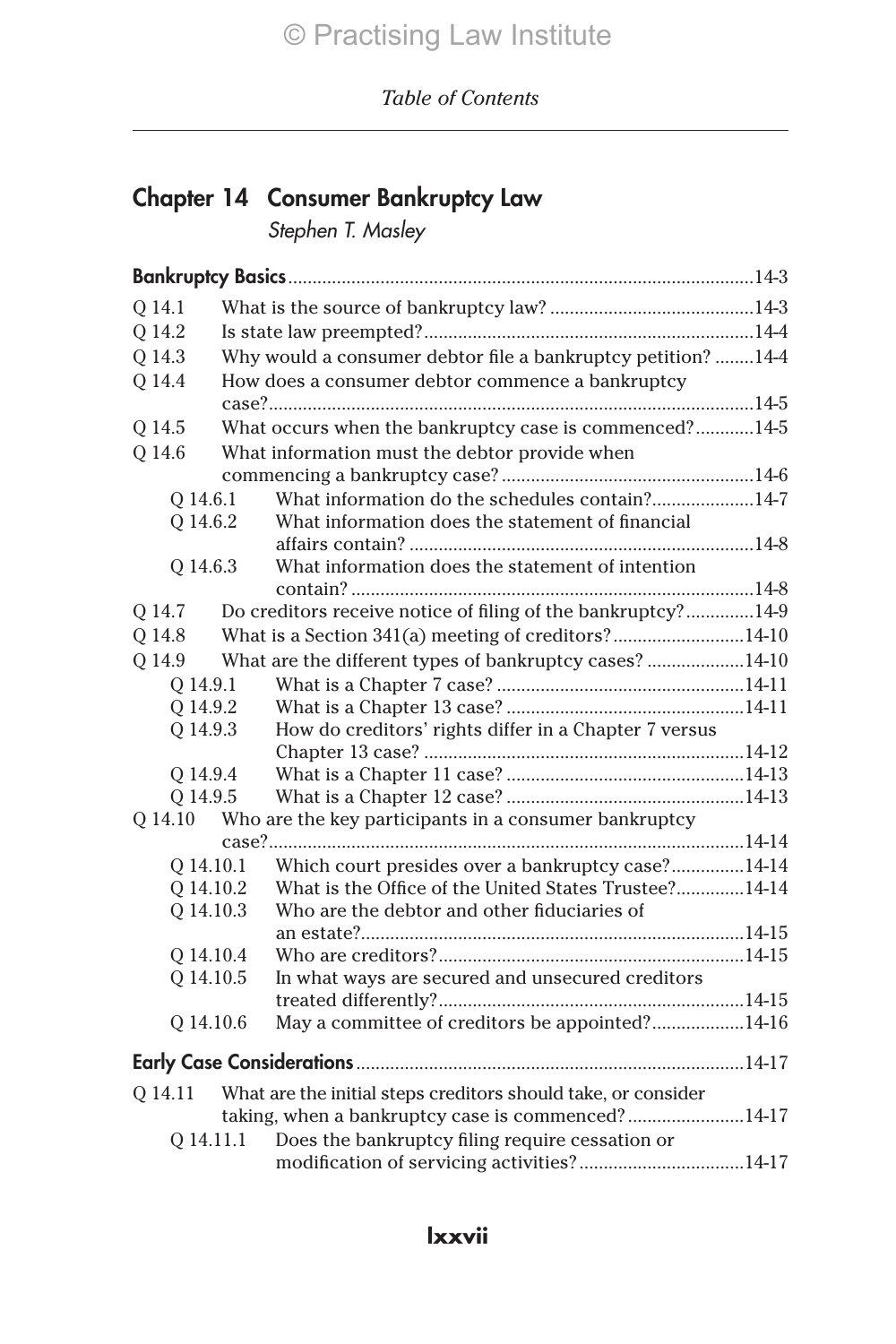|           | Q 14.11.2 Are there any special rules for mortgage servicers?14-17   |  |
|-----------|----------------------------------------------------------------------|--|
|           | Q 14.11.3<br>Should a servicer cease all collection activities?14-18 |  |
| Q 14.12   | What are the steps to consider taking during the                     |  |
|           |                                                                      |  |
| Q 14.13   | How does the bankruptcy filing impact credit reporting?14-20         |  |
|           |                                                                      |  |
|           |                                                                      |  |
| Q 14.14.1 | Is there an obligation to turn over property of the                  |  |
|           | What happens when a secured party has mere<br>Q 14.14.2              |  |
|           |                                                                      |  |
| 0 14.14.3 | Is a receiver required to turn over assets? 14-22                    |  |
| Q 14.15   | May a debtor exempt assets from the bankruptcy estate?14-22          |  |
| Q 14.16   | How does a trustee or other party seek abandonment of                |  |
|           |                                                                      |  |
| 0 14.16.1 | When do assets re-vest in a Chapter 11, Chapter 12,                  |  |
| 0 14.16.2 | When are assets abandoned in a Chapter 7 case?14-23                  |  |
| Q 14.17   | Should a creditor file a proof of claim to preserve its rights       |  |
|           |                                                                      |  |
|           |                                                                      |  |
|           |                                                                      |  |
| Q 14.18   | What happens when a consumer debtor or trustee seeks to              |  |
|           | continue business operations during a bankruptcy case?14-24          |  |
|           |                                                                      |  |
|           |                                                                      |  |
| Q 14.19   |                                                                      |  |
| Q 14.20   | What actions do not violate the automatic stay?14-26                 |  |
| Q 14.20.1 | Do loan modification discussions violate the                         |  |
|           |                                                                      |  |
| Q 14.20.2 | May an administrative freeze be placed on a bank                     |  |
|           |                                                                      |  |
| Q 14.20.3 | What rights do consumer lenders have when a                          |  |
|           | debtor fails to redeem or reaffirm personal property                 |  |
|           | within forty-five days of the Section 341(a) meeting? 14-28          |  |
|           |                                                                      |  |
| Q 14.21   | How does a creditor obtain relief from the automatic stay?14-28      |  |
| Q 14.22   | What happens to any deficiency claim after relief from               |  |
|           |                                                                      |  |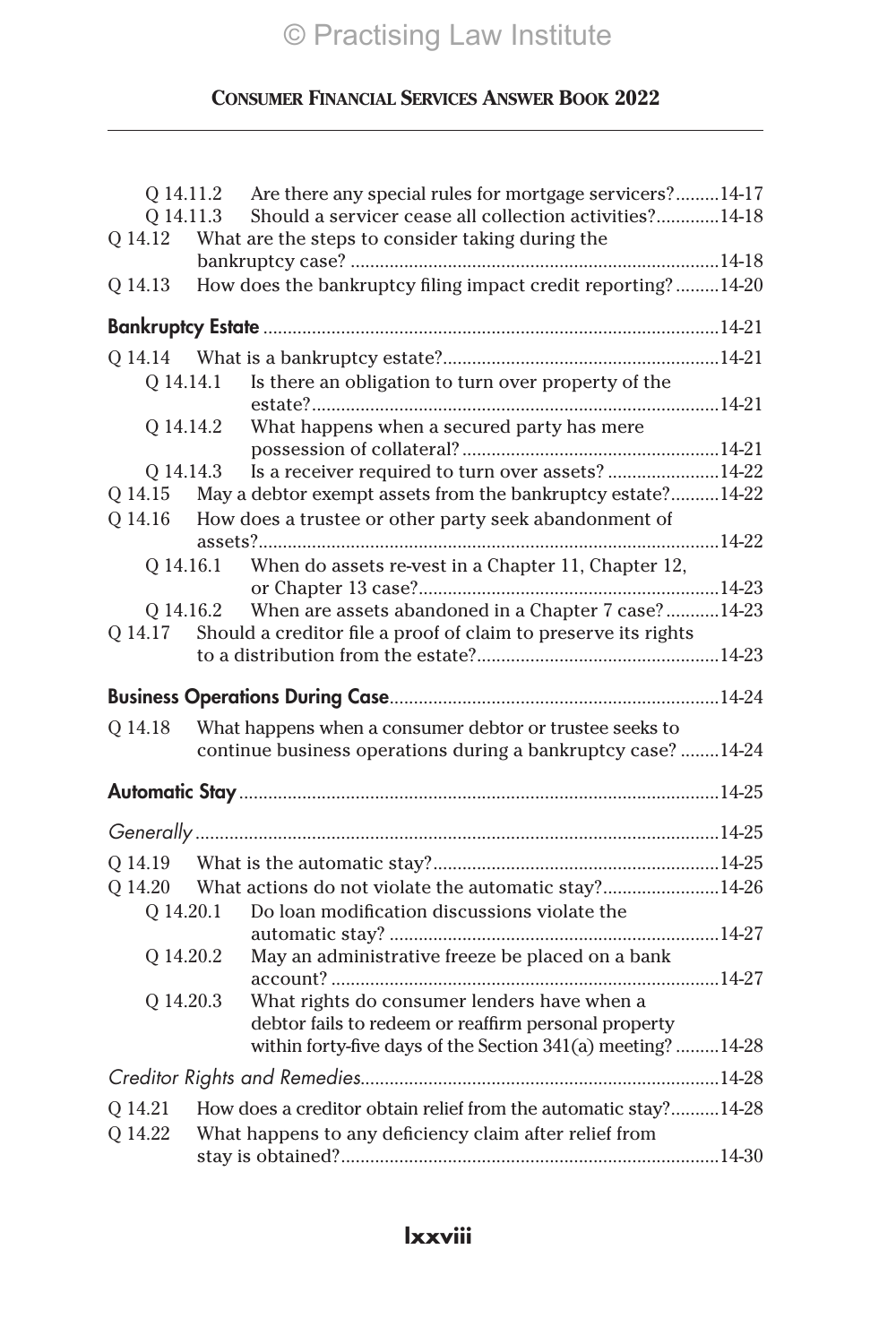| O 14.23   |                                                                                                                                      |  |
|-----------|--------------------------------------------------------------------------------------------------------------------------------------|--|
| Q 14.24   | May a creditor obtain extraordinary relief in the form of                                                                            |  |
|           | "in rem" or prospective relief in bad faith cases?14-31                                                                              |  |
| O 14.25   | When does the automatic stay not go into effect in                                                                                   |  |
|           |                                                                                                                                      |  |
|           |                                                                                                                                      |  |
| Q 14.26   | May the automatic stay be retroactively terminated to                                                                                |  |
| Q 14.27   | What happens when there is a willful violation of the                                                                                |  |
|           |                                                                                                                                      |  |
|           |                                                                                                                                      |  |
|           |                                                                                                                                      |  |
|           |                                                                                                                                      |  |
|           |                                                                                                                                      |  |
|           | Q 14.28.1 What is the process to confirm a Chapter 13 plan?14-32<br>Q 14.28.2 What is the process to confirm a Chapter 11 plan?14-33 |  |
| Q 14.29   | Are there particular protections for a mortgage loan                                                                                 |  |
|           |                                                                                                                                      |  |
|           |                                                                                                                                      |  |
| Q 14.30   |                                                                                                                                      |  |
| Q 14.31   | What is the future of the absolute priority rule?14-36                                                                               |  |
|           |                                                                                                                                      |  |
| Q 14.32   |                                                                                                                                      |  |
| Q 14.33   |                                                                                                                                      |  |
| Q 14.34   |                                                                                                                                      |  |
|           |                                                                                                                                      |  |
| O 14.35   |                                                                                                                                      |  |
|           |                                                                                                                                      |  |
|           |                                                                                                                                      |  |
| Q 14.36   |                                                                                                                                      |  |
| O 14.37   | What happens to the debtor's litigation claims?14-39                                                                                 |  |
| 0 14.37.1 | Does the debtor have standing to pursue its                                                                                          |  |
|           |                                                                                                                                      |  |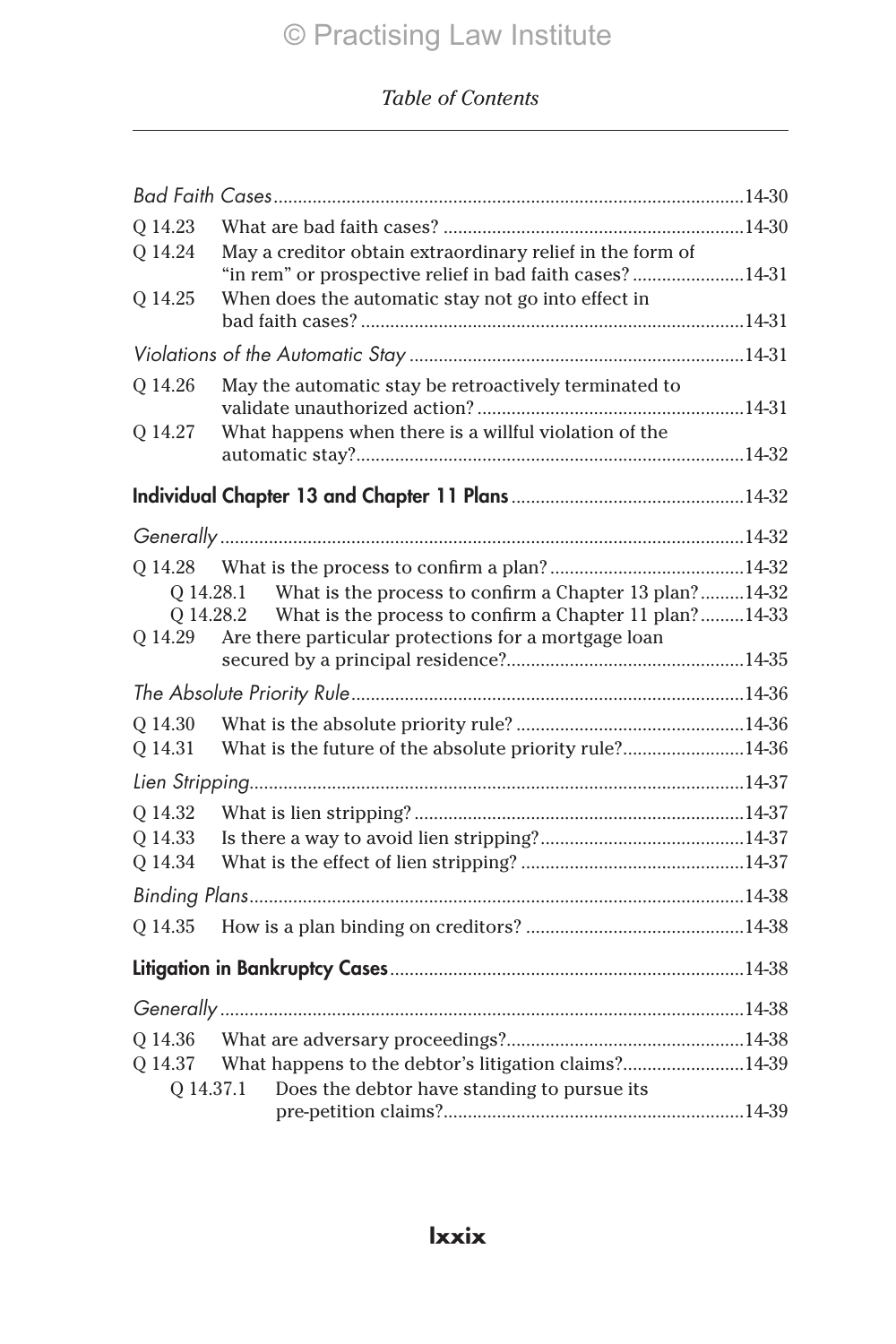| Q 14.38 | What are the forum options for pending state court               |  |
|---------|------------------------------------------------------------------|--|
|         |                                                                  |  |
|         |                                                                  |  |
| Q 14.39 |                                                                  |  |
| Q 14.40 | What are the particular claims asserted against mortgage         |  |
|         |                                                                  |  |
|         |                                                                  |  |
| O 14.41 |                                                                  |  |
|         |                                                                  |  |
| Q 14.42 | What debts are potentially excepted from discharge?14-44         |  |
| Q 14.43 | Does fraud and other misconduct lead to                          |  |
|         |                                                                  |  |
| O 14.44 |                                                                  |  |
| Q 14.45 | Is student loan debt dischargeable and is                        |  |
|         |                                                                  |  |
| Q 14.46 |                                                                  |  |
| Q 14.47 |                                                                  |  |
| Q 14.48 |                                                                  |  |
| Q 14.49 | Is a retail installment sales contract dischargeable?14-46       |  |
| Q 14.50 |                                                                  |  |
| Q 14.51 | May a debtor be denied discharge in its entirety?14-47           |  |
| Q 14.52 | Does a creditor have the right to challenge the                  |  |
|         | dischargeability of its debt or seek denial of discharge?14-47   |  |
| Q 14.53 | What happens to a judgment for fraud obtained prior              |  |
|         |                                                                  |  |
|         |                                                                  |  |
| Q 14.54 | What is a "reaffirmation" and why would it be sought?14-48       |  |
| Q 14.55 | What are the requirements for a valid reaffirmation              |  |
|         |                                                                  |  |
| Q 14.56 | May a debtor rescind a reaffirmation agreement?14-49             |  |
|         |                                                                  |  |
| Q 14.57 | What happens upon a violation of the discharge injunction? 14-50 |  |
|         |                                                                  |  |
| Q 14.58 |                                                                  |  |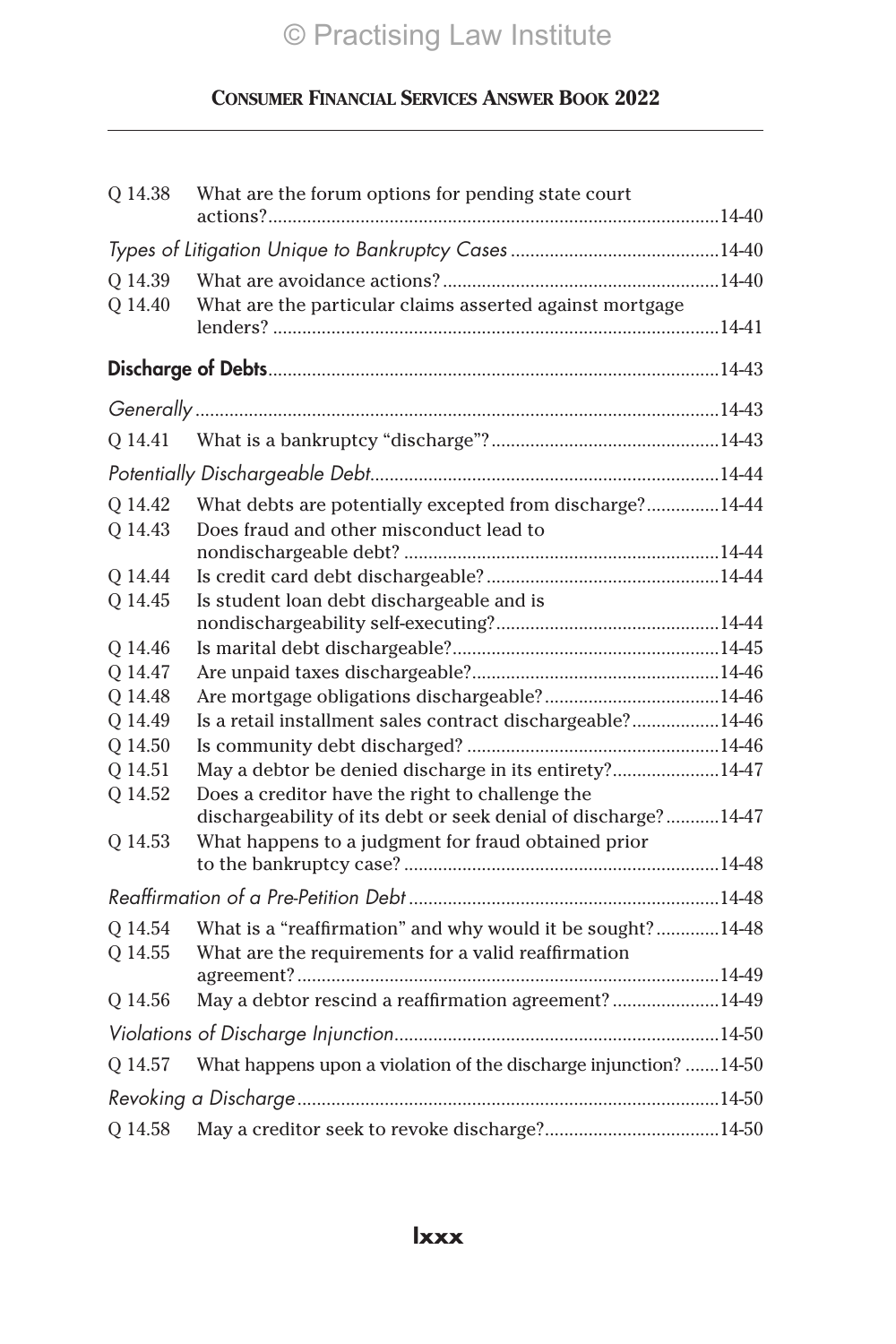| Q 14.59 What is the impact of COVID-19 and the CARES Act?14-51 |  |
|----------------------------------------------------------------|--|

## Chapter 15 Short-Term Lending

*Richard E. Gottlieb*

| Q 15.1   |                                                                  |  |
|----------|------------------------------------------------------------------|--|
| O 15.2   | What are the common features of payday loans?15-4                |  |
| Q 15.3   |                                                                  |  |
| Q 15.4   | What are the common eligibility requirements for a               |  |
|          |                                                                  |  |
| O 15.5   | What are the typical repayment features for a payday loan?15-5   |  |
| Q 15.6   | What are the common features of deposit advances?15-6            |  |
| O 15.6.1 | How are the costs of a deposit advance determined?15-6           |  |
| Q 15.6.2 | What are the eligibility requirements for a deposit              |  |
|          |                                                                  |  |
| O 15.6.3 | What are the credit limits on deposit advances?15-7              |  |
| O 15.6.4 | What are the repayment requirements for deposit                  |  |
| O 15.7   |                                                                  |  |
| O 15.7.1 |                                                                  |  |
|          |                                                                  |  |
|          | Federal Oversight of the Short-Term Lending Industry15-8         |  |
| Q 15.8   | What entities license and regulate short-term lending?15-8       |  |
| Q 15.9   | Do federal banking regulators have any authority to              |  |
|          | supervise banks that provide short-term loans?15-9               |  |
| Q 15.10  | Are banks permitted to offer short-term, small-dollar loans?15-9 |  |
| Q 15.11  | Does the CFPB have the authority to supervise and                |  |
|          | examine lenders that provide short-term loans?15-10              |  |
|          | Does CFPB authority extend to tribal short-term<br>0 15.11.1     |  |
|          |                                                                  |  |
| O 15.12  | What are the CFPB examination initiatives regarding              |  |
|          |                                                                  |  |
| O 15.13  | What are the CFPB's compliance management                        |  |
|          |                                                                  |  |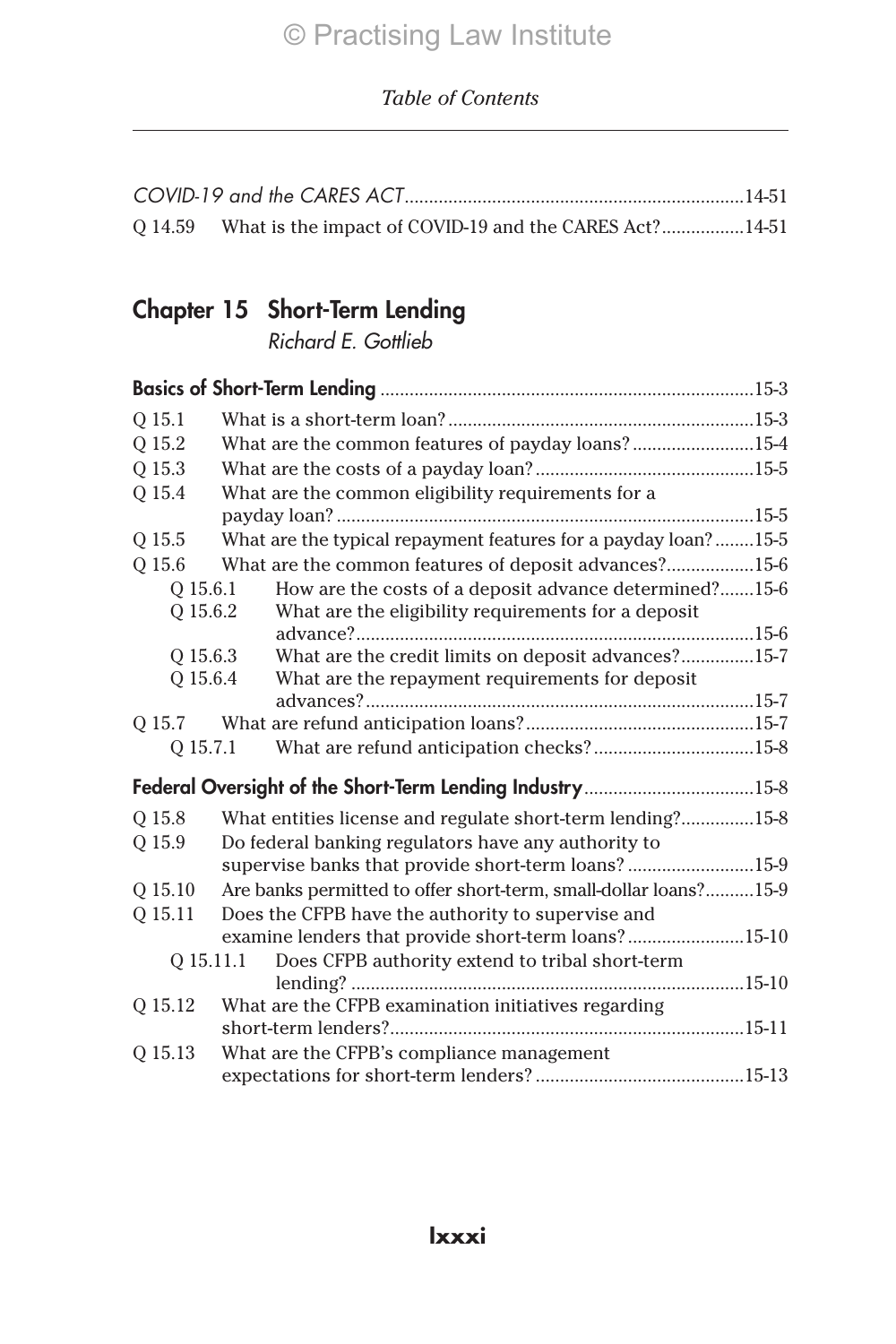|           | Compliance with Federal Consumer Financial Laws by                                         |  |
|-----------|--------------------------------------------------------------------------------------------|--|
| Q 15.14   | Which federal consumer financial laws are applicable to                                    |  |
| Q 15.15   | How does federal law calculate charges associated with                                     |  |
| Q 15.16   | Do any federal laws limit the interest a bank or credit                                    |  |
|           |                                                                                            |  |
|           |                                                                                            |  |
| Q 15.17.1 | What was the original 2017 Payday Lending Rule?15-16                                       |  |
| Q 15.17.2 | What happened to the original version of the                                               |  |
|           |                                                                                            |  |
| Q 15.17.3 | What changes did the CFPB make to the 2017                                                 |  |
| Q 15.18   | What does the current Payday Lending Rule address?15-18                                    |  |
| Q 15.19   | What types of loans are covered by the Payday                                              |  |
|           |                                                                                            |  |
| Q 15.19.1 | What is a "covered loan" under the Payday Lending                                          |  |
|           |                                                                                            |  |
| O 15.19.2 | What is a "covered short-term loan" within the                                             |  |
|           | meaning of the Payday Lending Rule?15-19                                                   |  |
| Q 15.19.3 | What is a "covered longer-term loan" within the                                            |  |
| Q 15.19.4 | meaning of the Payday Lending Rule?15-19<br>What is a "covered longer-term balloon payment |  |
|           | loan" within the meaning of the Payday Lending                                             |  |
|           |                                                                                            |  |
| Q 15.20   | How is APR calculated under the Payday Lending Rule?15-20                                  |  |
| Q 15.21   | Even if otherwise covered, what types of loans are                                         |  |
|           |                                                                                            |  |
| Q 15.22   | What is an exempted "no-cost" advance for purposes of                                      |  |
|           |                                                                                            |  |
| Q 15.23   | What is the Payday Alternative Loan program?15-22                                          |  |
| Q 15.24   | Does the Payday Lending Rule apply to banks and credit                                     |  |
|           |                                                                                            |  |
| Q 15.25   | Does the Payday Lending Rule impose any compliance                                         |  |
| Q 15.26   | What requirements has the Payday Lending Rule imposed                                      |  |
|           | regarding customer payment procedures?15-23                                                |  |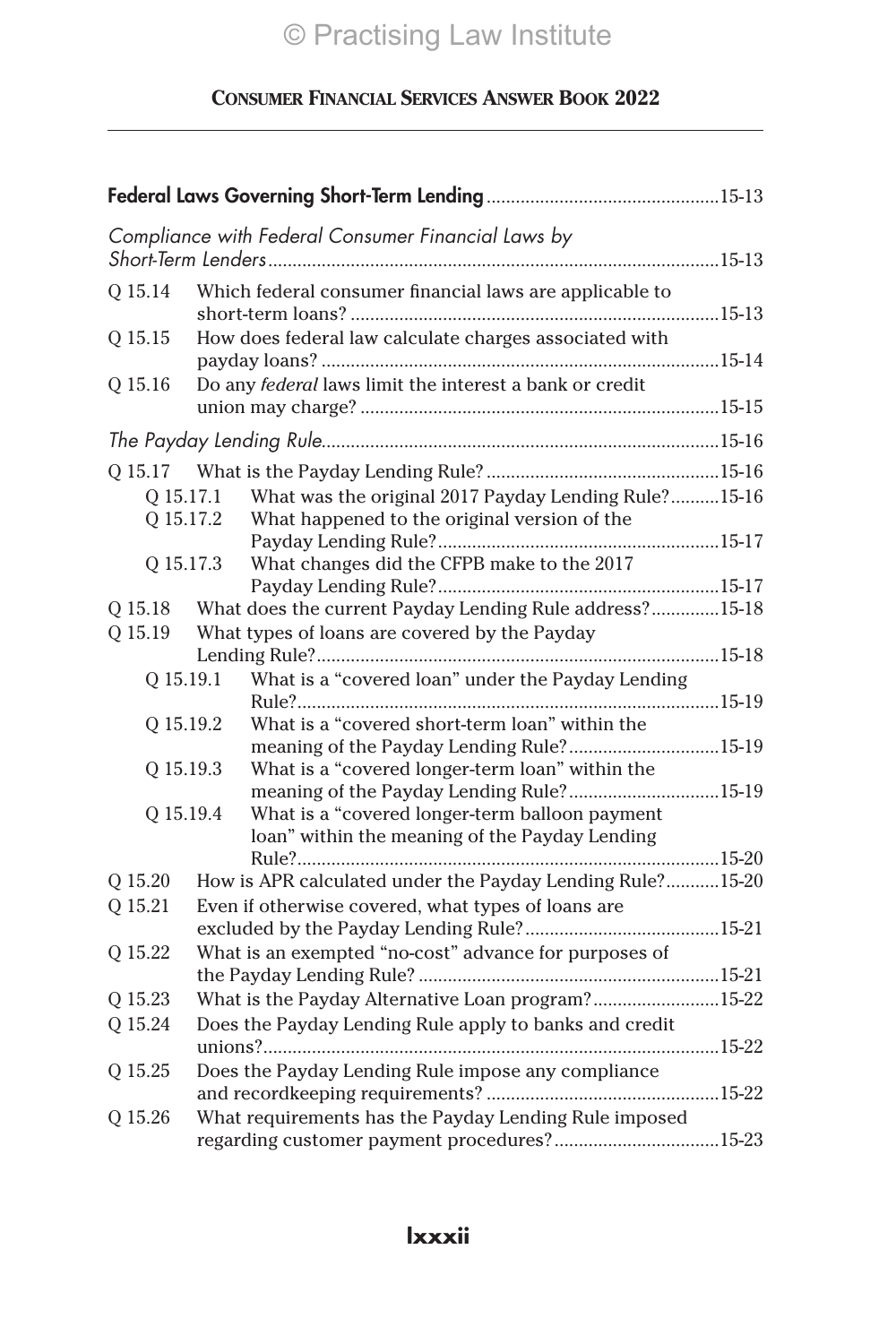|           |  | Q 15.27 What disclosures must the lender make to the customer |  |
|-----------|--|---------------------------------------------------------------|--|
| Q 15.27.1 |  | What is a "payment transfer" under the Payday                 |  |
|           |  |                                                               |  |
| Q 15.27.2 |  | Are there any special disclosure requirements if              |  |
|           |  | the payment varies from a scheduled payment? 15-25            |  |
| Q 15.27.3 |  | When is a payment transfer deemed to have failed?15-25        |  |
| Q 15.27.4 |  | Are there any special disclosure requirements after           |  |
|           |  | the lender has made two failed payment transfer               |  |
|           |  |                                                               |  |
| Q 15.27.5 |  | Are there any exclusions for the institution holding          |  |
|           |  |                                                               |  |
| Q 15.27.6 |  | What if the consumer initiates the payment                    |  |
|           |  |                                                               |  |
|           |  |                                                               |  |
| O 15.28   |  | What can a short-term lender do to prevent any unfair,        |  |
|           |  | deceptive, or abusive acts or practices with respect to       |  |
|           |  |                                                               |  |
|           |  |                                                               |  |
| Q 15.29   |  | What must a short-term lender do to facilitate compliance     |  |
|           |  | with the laws administered by the Office of Foreign Assets    |  |
|           |  |                                                               |  |
| Q 15.30   |  | Are there Bank Secrecy Act and Anti-Money Laundering          |  |
|           |  |                                                               |  |
| O 15.31   |  | Must a short-term lender comply with the USA                  |  |
|           |  |                                                               |  |
|           |  |                                                               |  |
|           |  |                                                               |  |
| Q 15.32   |  | Does state law impose requirements and restrictions on        |  |
|           |  |                                                               |  |
| 0 15.32.1 |  | What states have enacted limitations on the interest          |  |
|           |  |                                                               |  |
| 0 15.32.2 |  | Have any states adopted the 36% MAPR imposed                  |  |
|           |  |                                                               |  |
| Q 15.33   |  | How have states attempted to regulate lending terms           |  |
| Q 15.33.1 |  | Have any state laws attempted to address and                  |  |
|           |  | counteract the use of bank partnerships in                    |  |
|           |  |                                                               |  |
|           |  |                                                               |  |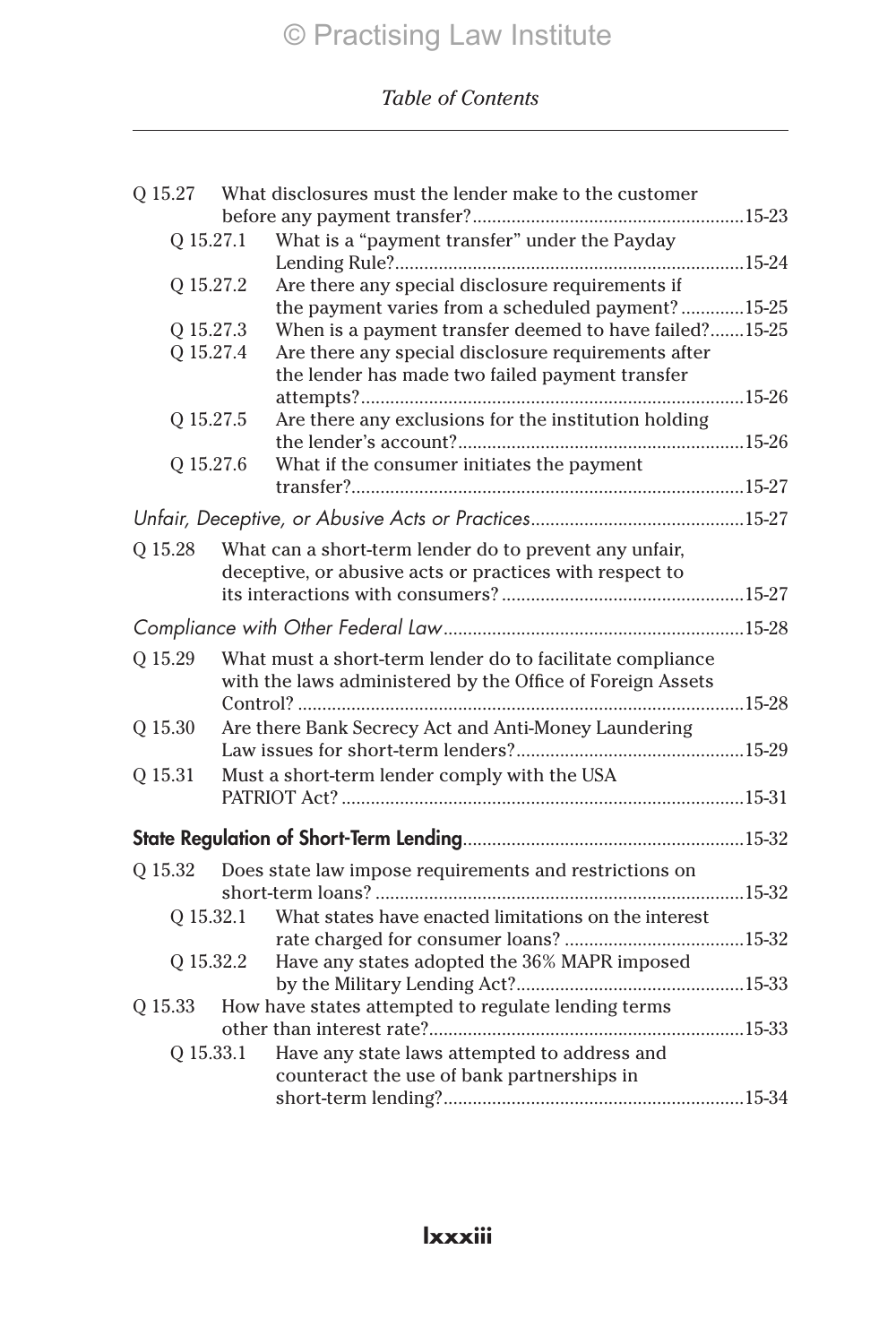| Q 15.34 Are short-term lenders prohibited from cashing a debtor's<br>check after they have filed a petition for relief under the |  |
|----------------------------------------------------------------------------------------------------------------------------------|--|

## Chapter 16 Student Lending

## *Jonathan Joshua and Madelaine Newcomb*

| O 16.1  |           |                                                              |  |
|---------|-----------|--------------------------------------------------------------|--|
| O 16.2  |           | Is a refinance of a student loan still a student loan?16-3   |  |
| Q 16.3  |           |                                                              |  |
| Q 16.4  |           | What is the difference between a federal and private         |  |
|         |           |                                                              |  |
|         |           |                                                              |  |
| O 16.5  |           | Are student loans subject to TILA and Regulation Z           |  |
|         |           |                                                              |  |
|         | O 16.5.1  | What is the Application and Solicitation Disclosure?16-5     |  |
|         | Q 16.5.2  |                                                              |  |
|         | Q 16.5.3  |                                                              |  |
|         | Q 16.5.4  | Does TILA require any other disclosures?16-7                 |  |
|         |           |                                                              |  |
| O 16.6  |           | What is the Public Service Loan Forgiveness (PSLF)           |  |
|         |           |                                                              |  |
| Q 16.7  |           | What payment plans are available for student loan            |  |
|         |           |                                                              |  |
|         |           |                                                              |  |
| O 16.8  |           | What debt collection tools are available for federal         |  |
|         |           |                                                              |  |
| Q 16.9  |           | What debt collection tools are available for private         |  |
|         |           |                                                              |  |
| O 16.10 |           | May defaulted student loans be rehabilitated? 16-9           |  |
|         |           |                                                              |  |
|         |           | Q 16.11 May student loans be discharged in bankruptcy? 16-10 |  |
|         | 0 16.11.1 | In what other circumstances may a student loan               |  |
|         |           |                                                              |  |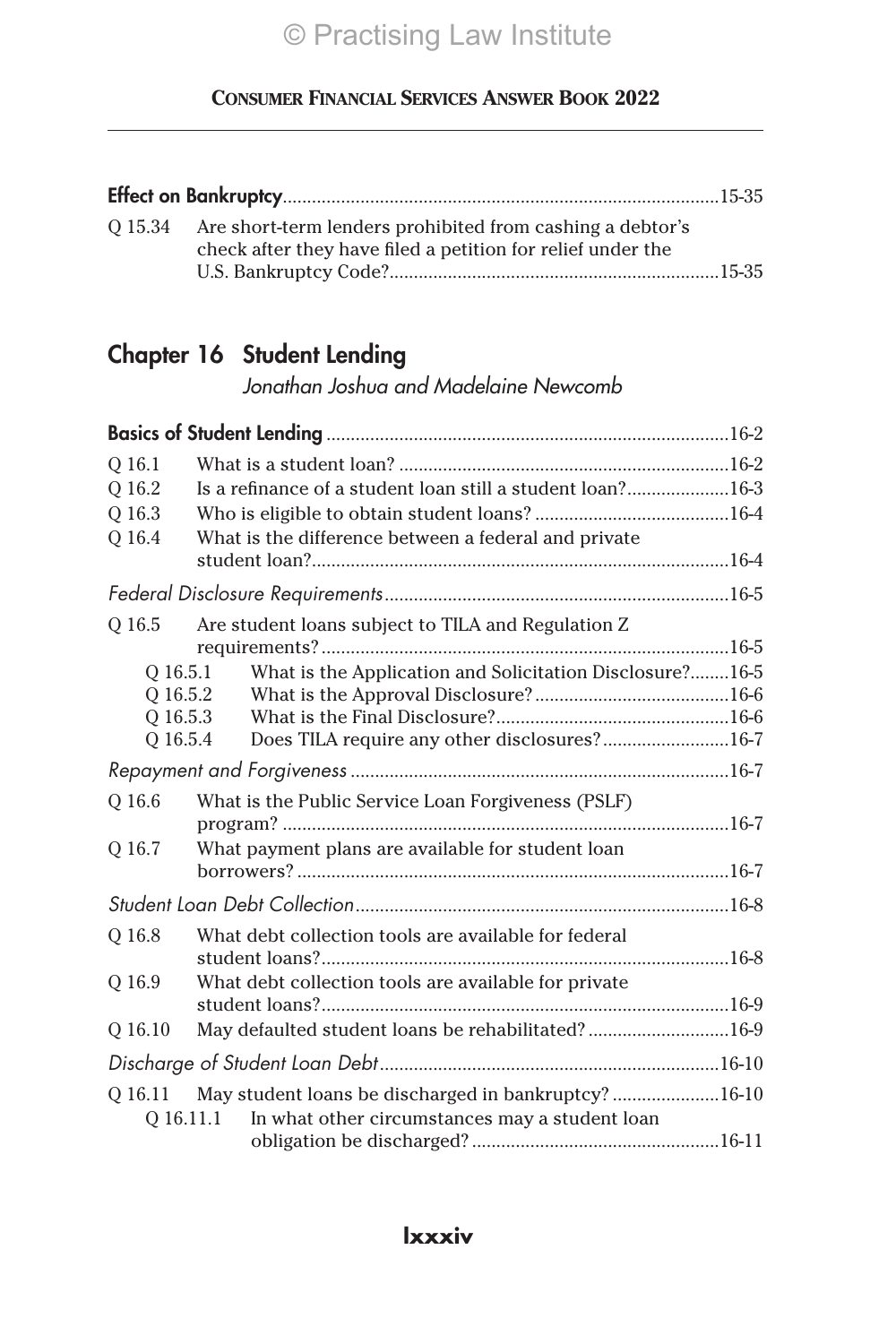|                    | Q 16.12 How do states typically regulate student loan servicers?16-11<br>0 16.12.1 What requirements do states impose on originating. |  |
|--------------------|---------------------------------------------------------------------------------------------------------------------------------------|--|
|                    | servicing, and collecting student loans?16-12<br>Q 16.12.2 Are student loan servicers required to be licensed?16-12                   |  |
|                    |                                                                                                                                       |  |
| 0 16.13<br>O 16.14 | Are there restrictions on the relationships between schools                                                                           |  |
| Q 16.15            |                                                                                                                                       |  |
|                    |                                                                                                                                       |  |
| O 16.16            | What types of claims are typically brought against                                                                                    |  |
|                    |                                                                                                                                       |  |
|                    | Q 16.17 What is an Educational Income Share Agreement?16-15                                                                           |  |

## Chapter 17 Military Lending and Loan Relief

*Richard E. Gottlieb, Brian Fink, and Brett J. Natarelli*

| O 17.1 | What are the primary federal consumer financial laws<br>impacting servicemembers and their families?17-3 |  |
|--------|----------------------------------------------------------------------------------------------------------|--|
| Q 17.2 |                                                                                                          |  |
| O 17.3 | Are there any state law versions of the SCRA?17-4                                                        |  |
| O 17.4 |                                                                                                          |  |
|        |                                                                                                          |  |
| O 17.5 |                                                                                                          |  |
| Q 17.6 | What role does the Consumer Financial Protection                                                         |  |
|        |                                                                                                          |  |
| O 17.7 | Which members of the full-time federal Military are eligible                                             |  |
| O 17.8 | Which members of the Military reserves are eligible for                                                  |  |
| O 17.9 | Which members of the National Guard are eligible for                                                     |  |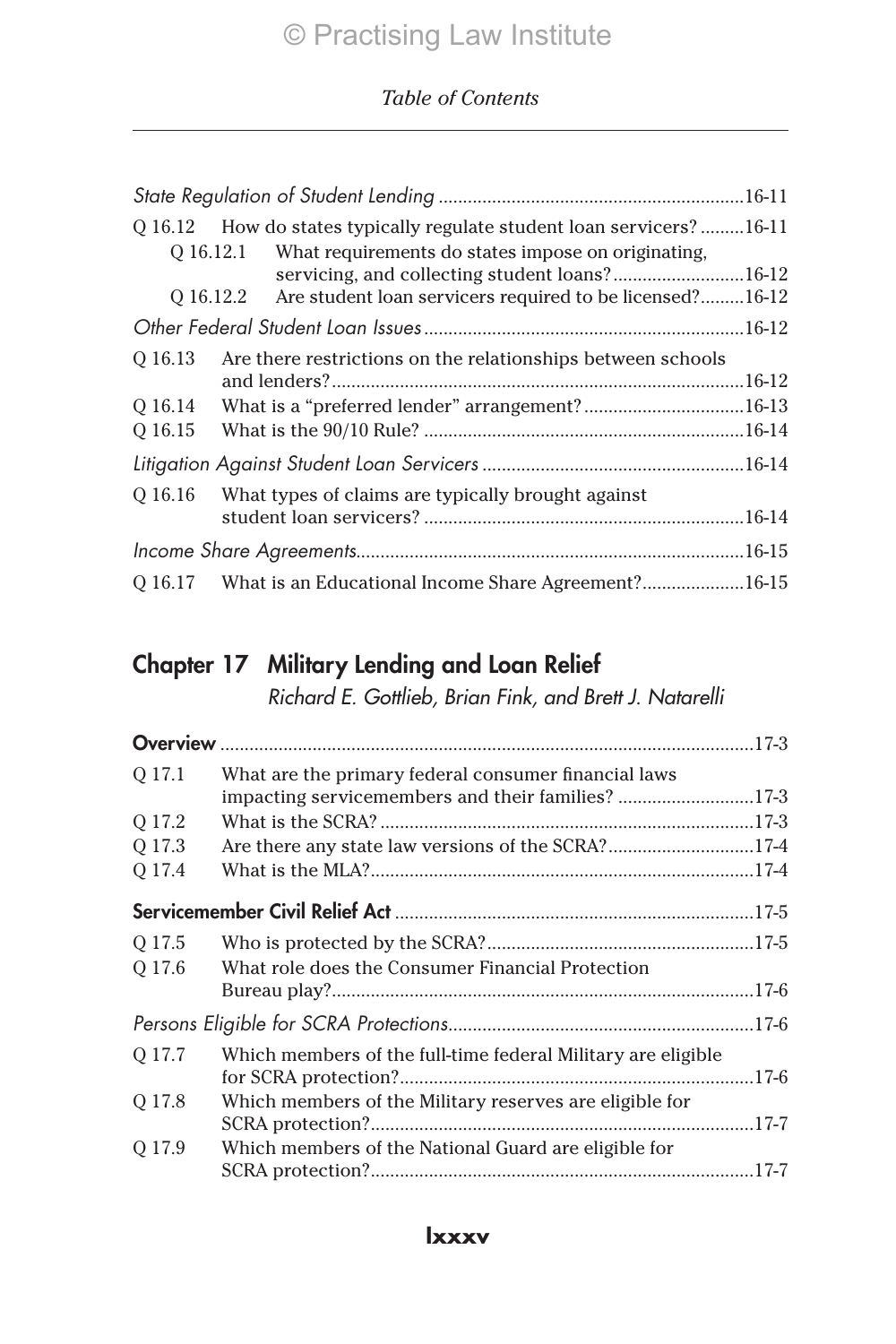| Q 17.10 |           | Which members of NOAA or PHS are eligible for SCRA           |  |
|---------|-----------|--------------------------------------------------------------|--|
| Q 17.11 |           | Are U.S. citizens in the military service of other countries |  |
|         |           |                                                              |  |
| Q 17.12 |           |                                                              |  |
| Q 17.13 |           | When does military service begin and end?17-9                |  |
| Q 17.14 |           |                                                              |  |
|         | Q 17.14.1 | Is a search result from the DMDC a "certificate"             |  |
|         |           |                                                              |  |
| Q 17.15 |           | May a servicemember waive the protections afforded           |  |
|         |           |                                                              |  |
|         |           |                                                              |  |
| Q 17.16 |           | What is the SCRA's default judgment protection?17-12         |  |
| Q 17.17 |           |                                                              |  |
|         | 0 17.17.1 | What actions may a court take after the filing of a          |  |
|         |           |                                                              |  |
| Q 17.18 |           | If a default judgment is entered against a servicemember,    |  |
|         |           | what effect does that have upon a servicemember?17-13        |  |
|         | 0 17.18.1 | If a default judgment is entered against a                   |  |
|         |           | servicemember, what effect does that have upon a             |  |
|         |           |                                                              |  |
|         |           |                                                              |  |
| Q 17.19 |           | If a servicemember does not have actual notice of a          |  |
|         |           | proceeding, how may a servicemember's attorney obtain a      |  |
|         |           |                                                              |  |
| Q 17.20 |           | If a servicemember has actual notice of a proceeding, how    |  |
|         |           | may the servicemember obtain a stay of proceedings?17-14     |  |
|         |           |                                                              |  |
| Q 17.21 |           | How does the SCRA affect a statute of limitations or a       |  |
|         |           |                                                              |  |
|         |           |                                                              |  |
|         |           |                                                              |  |
| O 17.22 |           | Does the SCRA impose any limits on the interest rate         |  |
|         |           |                                                              |  |
|         | O 17.22.1 | When is the interest rate limitation triggered? 17-16        |  |
|         | Q 17.22.2 |                                                              |  |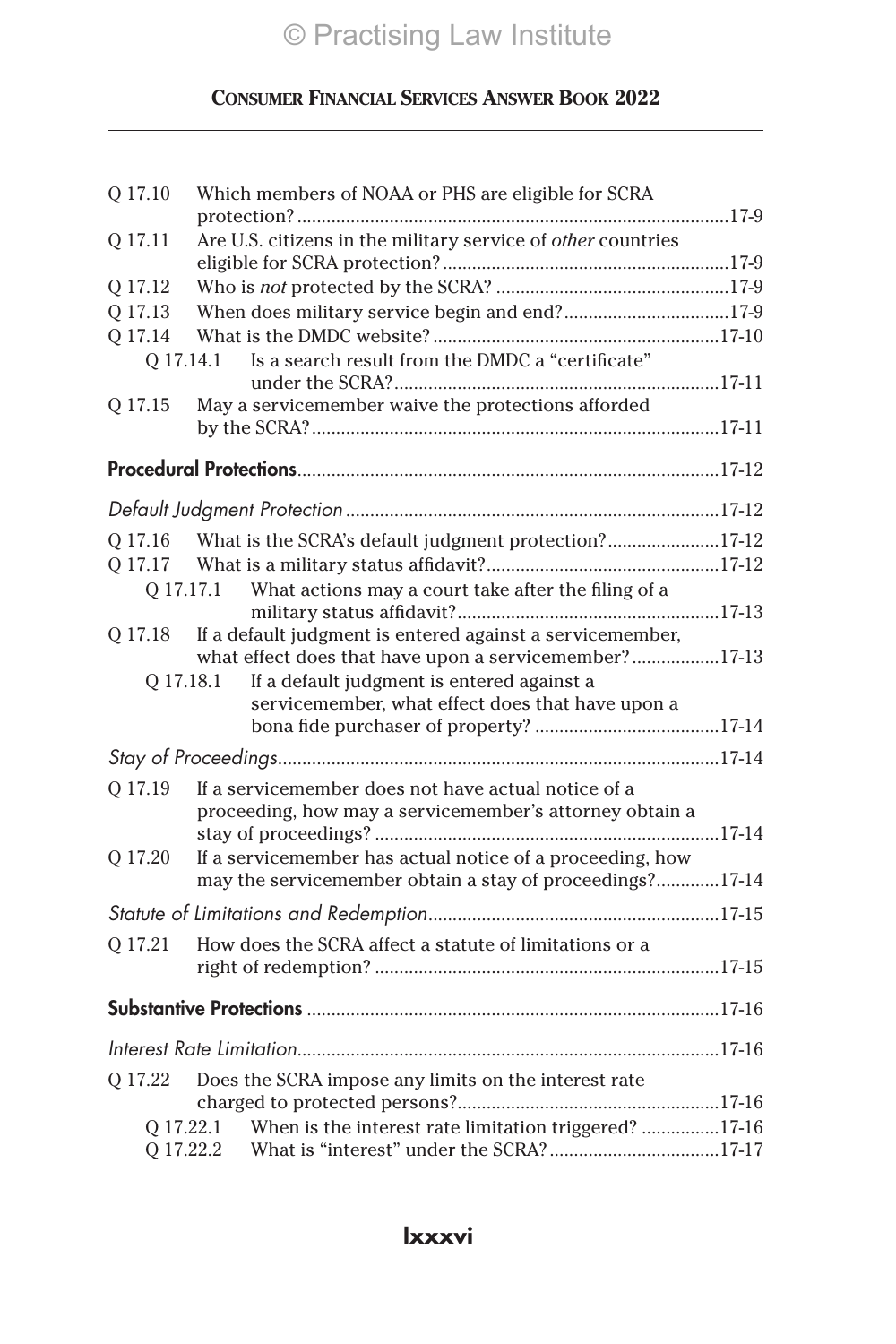| Q 17.22.3 |           | For purposes of receiving the statutory interest rate<br>benefit, what is "written notice" under the SCRA? 17-18  |  |
|-----------|-----------|-------------------------------------------------------------------------------------------------------------------|--|
| Q 17.22.4 |           | For purposes of receiving the statutory interest                                                                  |  |
|           |           | rate benefit, what is an "order calling the                                                                       |  |
|           |           | servicemember to military service"? 17-18                                                                         |  |
|           | Q 17.22.5 | What procedure must a covered person follow to<br>receive the interest rate protection?17-19                      |  |
| Q 17.23   |           | Are there any circumstances in which the creditor may                                                             |  |
|           |           | seek exceptions from the interest rate benefit? 17-19                                                             |  |
| Q 17.24   |           | How should a creditor calculate the application of the                                                            |  |
| Q 17.25   |           | Does the SCRA's interest rate protection apply to student                                                         |  |
|           |           |                                                                                                                   |  |
| Q 17.26   |           | How does the SCRA's interest rate protection apply to                                                             |  |
|           |           |                                                                                                                   |  |
|           |           |                                                                                                                   |  |
| Q 17.27   |           | Does the SCRA protect servicemembers against                                                                      |  |
|           |           |                                                                                                                   |  |
|           |           | Q 17.28 Who is entitled to the SCRA's foreclosure protections?17-22                                               |  |
|           |           | Q 17.28.1 Does foreclosure protection extend after the end of                                                     |  |
|           |           |                                                                                                                   |  |
|           |           |                                                                                                                   |  |
| O 17.29   |           | Does the SCRA protect covered persons against eviction?17-23                                                      |  |
|           |           | Q 17.29.1 What relief is available to a landlord seeking eviction?  17-25                                         |  |
|           |           |                                                                                                                   |  |
| O 17.30   |           | What protections apply to a lease of real property under                                                          |  |
|           |           |                                                                                                                   |  |
| Q 17.31   |           | What protections apply to a motor vehicle lease under                                                             |  |
|           |           |                                                                                                                   |  |
| Q 17.32   |           | What steps may a covered lessee take to terminate a real<br>property or motor vehicle lease under the SCRA? 17-26 |  |
|           | Q 17.32.1 | If the lease is properly terminated, how does a                                                                   |  |
|           |           | lessor calculate remaining payments for a lease? 17-27                                                            |  |
|           | Q 17.32.2 | Have there been any recent enforcement actions                                                                    |  |
|           |           |                                                                                                                   |  |
|           |           |                                                                                                                   |  |
| Q 17.33   |           | Does the SCRA allow termination of telephone and                                                                  |  |
|           |           |                                                                                                                   |  |
| Q 17.34   |           |                                                                                                                   |  |

### **lxxxvii**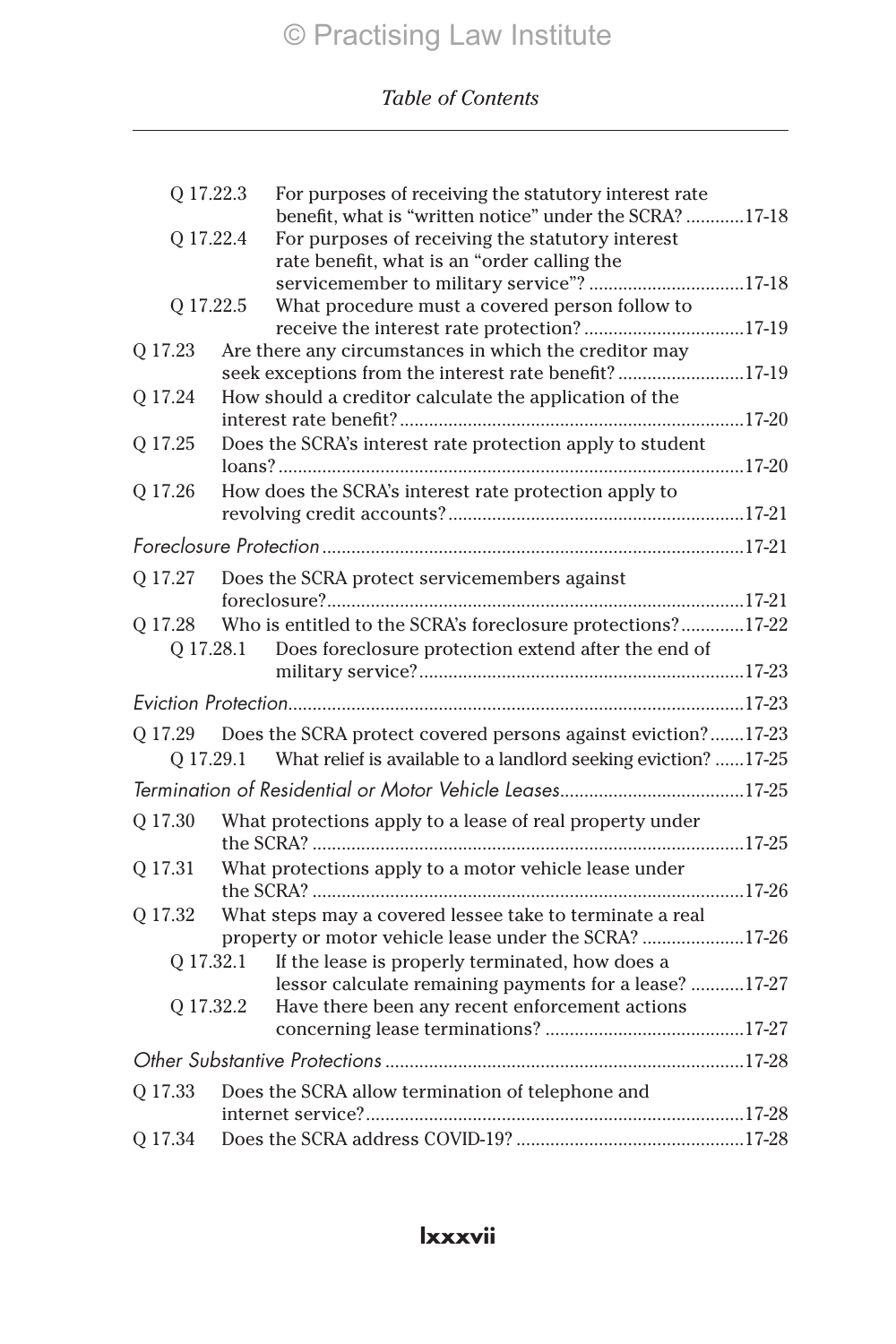|           | Q 17.35 How does the SCRA affect installment contracts?17-29                                                             |  |
|-----------|--------------------------------------------------------------------------------------------------------------------------|--|
| O 17.35.1 | Have there been any enforcement matters involving                                                                        |  |
|           |                                                                                                                          |  |
| Q 17.36   |                                                                                                                          |  |
| Q 17.37   | How may a court protect a servicemember from fines and                                                                   |  |
| Q 17.38   | May a servicemember seek anticipatory SCRA relief? 17-30                                                                 |  |
| O 17.38.1 | What happens to the SCRA protections after the<br>servicemember leaves military service?17-31                            |  |
|           |                                                                                                                          |  |
| Q 17.39   | Are there any tax protections for spouses who are in a state<br>solely because of the servicemember's active duty? 17-31 |  |
| Q 17.40   | Does the SCRA apply to commercial loans? 17-31                                                                           |  |
| Q 17.41   | If a servicemember applies for SCRA protection, will<br>this interfere with the servicemember's ability to obtain        |  |
|           |                                                                                                                          |  |
| O 17.42   | Who controls a servicemember's power of attorney if the                                                                  |  |
| 0 17.42.1 | May a creditor seize a servicemember's personal<br>assets when there is a default on the                                 |  |
|           | servicemember's business or trade obligations? 17-34                                                                     |  |
|           |                                                                                                                          |  |
|           |                                                                                                                          |  |
| Q 17.43   | Who qualifies as a dependent under the SCRA?17-34                                                                        |  |
| Q 17.44   | What protections may dependents receive? 17-35                                                                           |  |
|           |                                                                                                                          |  |
| Q 17.45   | What protections are available for non-servicemembers                                                                    |  |
|           | who are not dependents but are liable on a                                                                               |  |
|           |                                                                                                                          |  |
| Q 17.46   | May individual borrowers bring private causes of actions?17-36                                                           |  |
| Q 17.47   | May the government bring enforcement actions based                                                                       |  |
|           |                                                                                                                          |  |
| O 17.48   |                                                                                                                          |  |
|           | Q 17.48.1 How does the MLA differ from the SCRA?17-38                                                                    |  |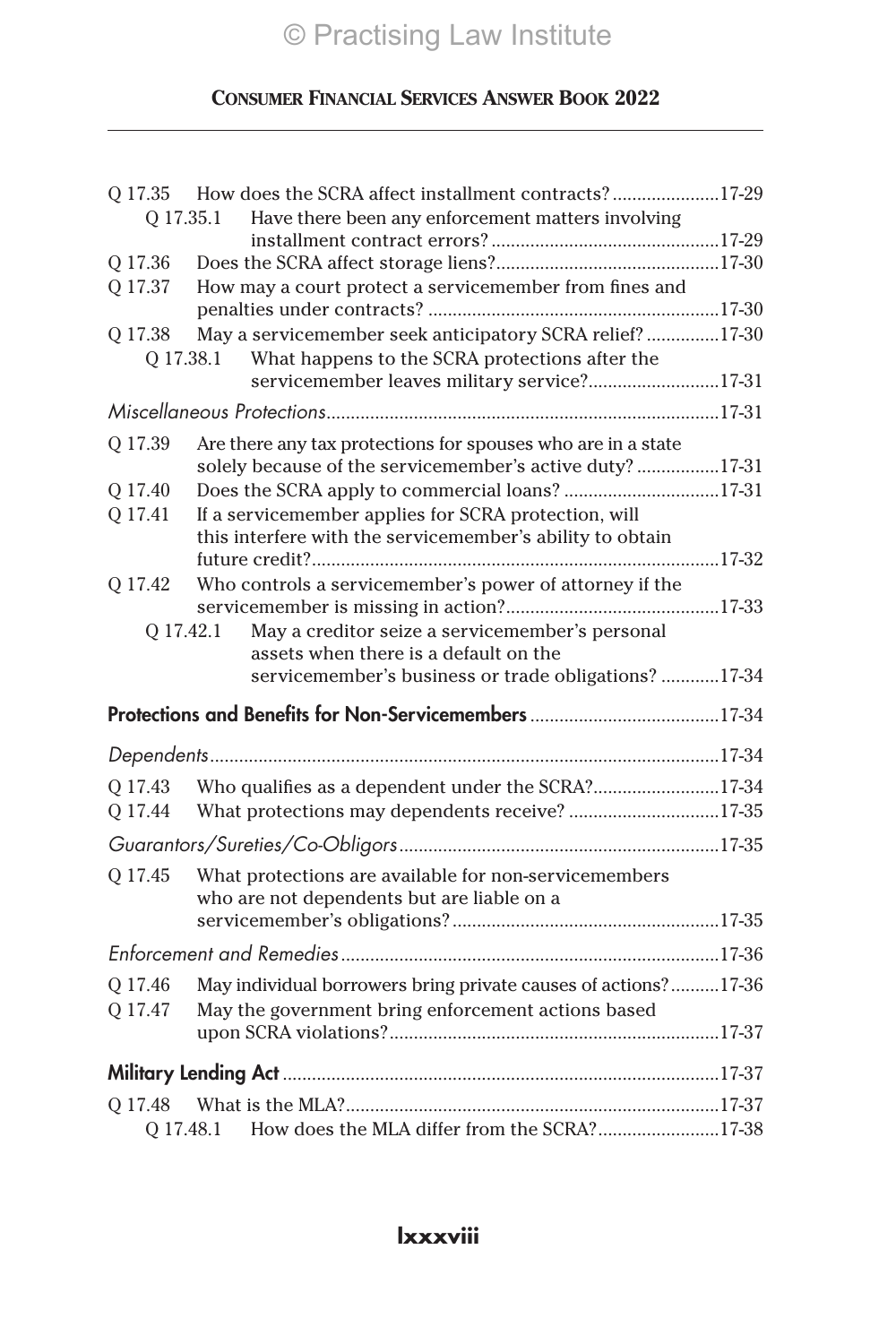| Which agencies have authority to promulgate MLA rules? 17-38<br>O 17.49<br>O 17.50<br>What are the examination procedures for MLA compliance? 17-38<br>Does the MLA preempt inconsistent state law?17-39<br>Q 17.51<br>Q 17.52<br>Who is entitled to the protections of the MLA? 17-40<br>Q 17.53<br>How does a creditor determine if a borrower is<br>Q 17.53.1<br>Q 17.54<br>Who are the creditors and other entities covered by<br>What types of consumer credit are covered by the MLA?17-42<br>O 17.55<br>What types of credit transactions are excluded?17-42<br>Q 17.56<br>Does credit extended for the purpose of<br>O 17.56.1<br>purchasing personal property that is used as<br>collateral fall within the exception to "consumer<br>credit" where the creditor simultaneously provides<br>What is the maximum amount that a creditor may charge<br>O 17.57<br>Does the MLA require specific disclosures on covered<br>O 17.58<br>O 17.58.1<br>Must the MAPR disclosures also be made orally? 17-45<br>Q 17.58.2<br>Q 17.59<br>Are any costs or fees excluded from the MAPR that are<br>Q 17.60<br>May a covered loan transaction be refinanced, renewed,<br>Q 17.61<br>Are there any other limitations on covered MLA<br>Q 17.62<br>Are there any special rules for closed-end credit?17-48<br>O 17.63<br>Are there any special rules for open-end credit?17-48<br>O 17.64<br>What happens if a covered borrower's usage of<br>O 17.64.1<br>an open-end line of credit causes the MAPR to |  |  |
|------------------------------------------------------------------------------------------------------------------------------------------------------------------------------------------------------------------------------------------------------------------------------------------------------------------------------------------------------------------------------------------------------------------------------------------------------------------------------------------------------------------------------------------------------------------------------------------------------------------------------------------------------------------------------------------------------------------------------------------------------------------------------------------------------------------------------------------------------------------------------------------------------------------------------------------------------------------------------------------------------------------------------------------------------------------------------------------------------------------------------------------------------------------------------------------------------------------------------------------------------------------------------------------------------------------------------------------------------------------------------------------------------------------------------------------------------------------------------------------------------|--|--|
|                                                                                                                                                                                                                                                                                                                                                                                                                                                                                                                                                                                                                                                                                                                                                                                                                                                                                                                                                                                                                                                                                                                                                                                                                                                                                                                                                                                                                                                                                                      |  |  |
|                                                                                                                                                                                                                                                                                                                                                                                                                                                                                                                                                                                                                                                                                                                                                                                                                                                                                                                                                                                                                                                                                                                                                                                                                                                                                                                                                                                                                                                                                                      |  |  |
|                                                                                                                                                                                                                                                                                                                                                                                                                                                                                                                                                                                                                                                                                                                                                                                                                                                                                                                                                                                                                                                                                                                                                                                                                                                                                                                                                                                                                                                                                                      |  |  |
|                                                                                                                                                                                                                                                                                                                                                                                                                                                                                                                                                                                                                                                                                                                                                                                                                                                                                                                                                                                                                                                                                                                                                                                                                                                                                                                                                                                                                                                                                                      |  |  |
|                                                                                                                                                                                                                                                                                                                                                                                                                                                                                                                                                                                                                                                                                                                                                                                                                                                                                                                                                                                                                                                                                                                                                                                                                                                                                                                                                                                                                                                                                                      |  |  |
|                                                                                                                                                                                                                                                                                                                                                                                                                                                                                                                                                                                                                                                                                                                                                                                                                                                                                                                                                                                                                                                                                                                                                                                                                                                                                                                                                                                                                                                                                                      |  |  |
|                                                                                                                                                                                                                                                                                                                                                                                                                                                                                                                                                                                                                                                                                                                                                                                                                                                                                                                                                                                                                                                                                                                                                                                                                                                                                                                                                                                                                                                                                                      |  |  |
|                                                                                                                                                                                                                                                                                                                                                                                                                                                                                                                                                                                                                                                                                                                                                                                                                                                                                                                                                                                                                                                                                                                                                                                                                                                                                                                                                                                                                                                                                                      |  |  |
|                                                                                                                                                                                                                                                                                                                                                                                                                                                                                                                                                                                                                                                                                                                                                                                                                                                                                                                                                                                                                                                                                                                                                                                                                                                                                                                                                                                                                                                                                                      |  |  |
|                                                                                                                                                                                                                                                                                                                                                                                                                                                                                                                                                                                                                                                                                                                                                                                                                                                                                                                                                                                                                                                                                                                                                                                                                                                                                                                                                                                                                                                                                                      |  |  |
|                                                                                                                                                                                                                                                                                                                                                                                                                                                                                                                                                                                                                                                                                                                                                                                                                                                                                                                                                                                                                                                                                                                                                                                                                                                                                                                                                                                                                                                                                                      |  |  |
|                                                                                                                                                                                                                                                                                                                                                                                                                                                                                                                                                                                                                                                                                                                                                                                                                                                                                                                                                                                                                                                                                                                                                                                                                                                                                                                                                                                                                                                                                                      |  |  |
|                                                                                                                                                                                                                                                                                                                                                                                                                                                                                                                                                                                                                                                                                                                                                                                                                                                                                                                                                                                                                                                                                                                                                                                                                                                                                                                                                                                                                                                                                                      |  |  |
|                                                                                                                                                                                                                                                                                                                                                                                                                                                                                                                                                                                                                                                                                                                                                                                                                                                                                                                                                                                                                                                                                                                                                                                                                                                                                                                                                                                                                                                                                                      |  |  |
|                                                                                                                                                                                                                                                                                                                                                                                                                                                                                                                                                                                                                                                                                                                                                                                                                                                                                                                                                                                                                                                                                                                                                                                                                                                                                                                                                                                                                                                                                                      |  |  |
|                                                                                                                                                                                                                                                                                                                                                                                                                                                                                                                                                                                                                                                                                                                                                                                                                                                                                                                                                                                                                                                                                                                                                                                                                                                                                                                                                                                                                                                                                                      |  |  |
|                                                                                                                                                                                                                                                                                                                                                                                                                                                                                                                                                                                                                                                                                                                                                                                                                                                                                                                                                                                                                                                                                                                                                                                                                                                                                                                                                                                                                                                                                                      |  |  |
|                                                                                                                                                                                                                                                                                                                                                                                                                                                                                                                                                                                                                                                                                                                                                                                                                                                                                                                                                                                                                                                                                                                                                                                                                                                                                                                                                                                                                                                                                                      |  |  |
|                                                                                                                                                                                                                                                                                                                                                                                                                                                                                                                                                                                                                                                                                                                                                                                                                                                                                                                                                                                                                                                                                                                                                                                                                                                                                                                                                                                                                                                                                                      |  |  |
|                                                                                                                                                                                                                                                                                                                                                                                                                                                                                                                                                                                                                                                                                                                                                                                                                                                                                                                                                                                                                                                                                                                                                                                                                                                                                                                                                                                                                                                                                                      |  |  |
|                                                                                                                                                                                                                                                                                                                                                                                                                                                                                                                                                                                                                                                                                                                                                                                                                                                                                                                                                                                                                                                                                                                                                                                                                                                                                                                                                                                                                                                                                                      |  |  |
|                                                                                                                                                                                                                                                                                                                                                                                                                                                                                                                                                                                                                                                                                                                                                                                                                                                                                                                                                                                                                                                                                                                                                                                                                                                                                                                                                                                                                                                                                                      |  |  |
|                                                                                                                                                                                                                                                                                                                                                                                                                                                                                                                                                                                                                                                                                                                                                                                                                                                                                                                                                                                                                                                                                                                                                                                                                                                                                                                                                                                                                                                                                                      |  |  |
|                                                                                                                                                                                                                                                                                                                                                                                                                                                                                                                                                                                                                                                                                                                                                                                                                                                                                                                                                                                                                                                                                                                                                                                                                                                                                                                                                                                                                                                                                                      |  |  |
|                                                                                                                                                                                                                                                                                                                                                                                                                                                                                                                                                                                                                                                                                                                                                                                                                                                                                                                                                                                                                                                                                                                                                                                                                                                                                                                                                                                                                                                                                                      |  |  |
|                                                                                                                                                                                                                                                                                                                                                                                                                                                                                                                                                                                                                                                                                                                                                                                                                                                                                                                                                                                                                                                                                                                                                                                                                                                                                                                                                                                                                                                                                                      |  |  |
|                                                                                                                                                                                                                                                                                                                                                                                                                                                                                                                                                                                                                                                                                                                                                                                                                                                                                                                                                                                                                                                                                                                                                                                                                                                                                                                                                                                                                                                                                                      |  |  |
|                                                                                                                                                                                                                                                                                                                                                                                                                                                                                                                                                                                                                                                                                                                                                                                                                                                                                                                                                                                                                                                                                                                                                                                                                                                                                                                                                                                                                                                                                                      |  |  |
|                                                                                                                                                                                                                                                                                                                                                                                                                                                                                                                                                                                                                                                                                                                                                                                                                                                                                                                                                                                                                                                                                                                                                                                                                                                                                                                                                                                                                                                                                                      |  |  |
|                                                                                                                                                                                                                                                                                                                                                                                                                                                                                                                                                                                                                                                                                                                                                                                                                                                                                                                                                                                                                                                                                                                                                                                                                                                                                                                                                                                                                                                                                                      |  |  |
|                                                                                                                                                                                                                                                                                                                                                                                                                                                                                                                                                                                                                                                                                                                                                                                                                                                                                                                                                                                                                                                                                                                                                                                                                                                                                                                                                                                                                                                                                                      |  |  |
|                                                                                                                                                                                                                                                                                                                                                                                                                                                                                                                                                                                                                                                                                                                                                                                                                                                                                                                                                                                                                                                                                                                                                                                                                                                                                                                                                                                                                                                                                                      |  |  |
| What are "bona fide" fees under the MLA? 17-49<br>O 17.64.2                                                                                                                                                                                                                                                                                                                                                                                                                                                                                                                                                                                                                                                                                                                                                                                                                                                                                                                                                                                                                                                                                                                                                                                                                                                                                                                                                                                                                                          |  |  |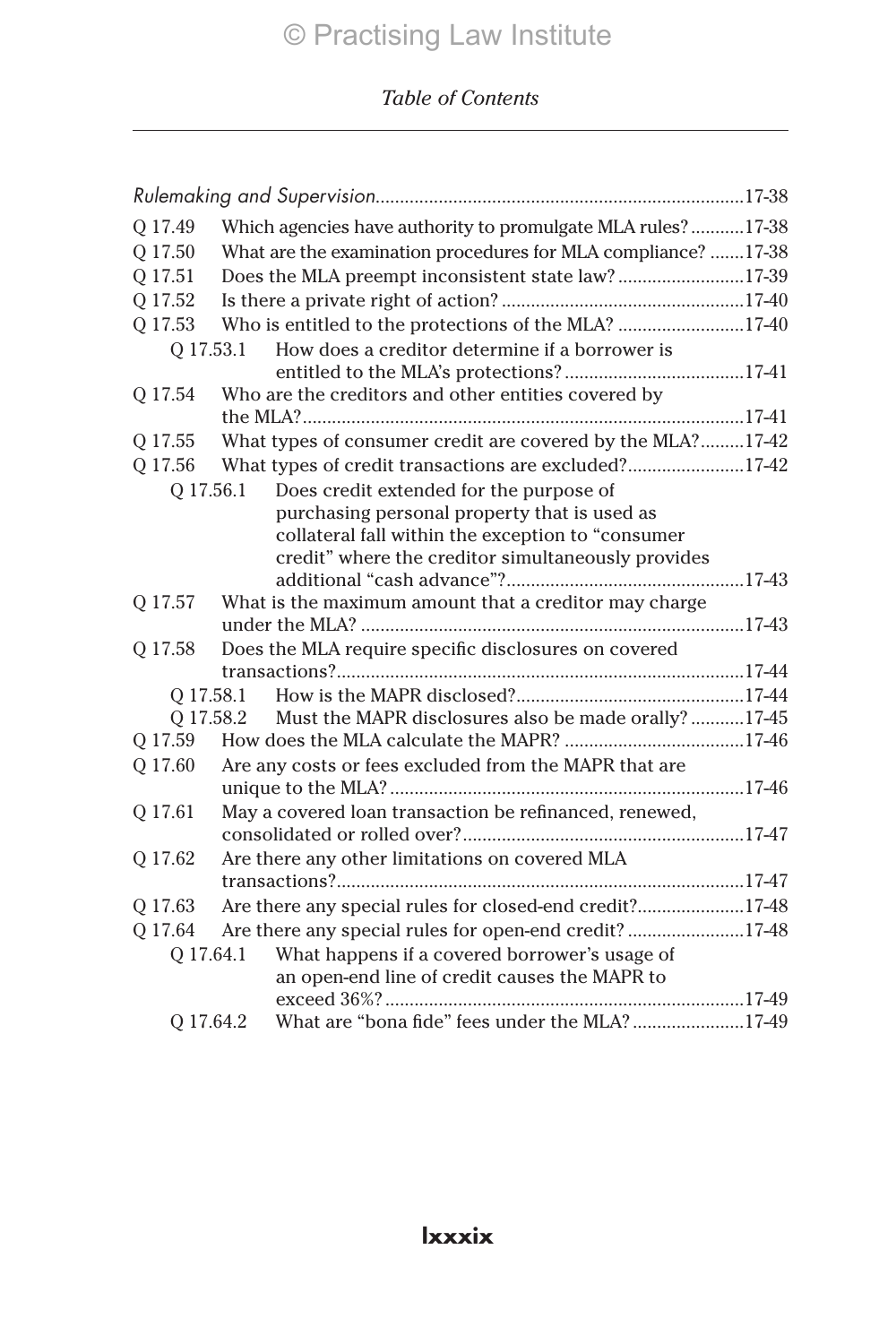### Chapter 18 CFPB Enforcement

*Richard E. Gottlieb, Scott M. Pearson, and Bryan Schneider*

| O 18.1   |                                                                                                                 |  |
|----------|-----------------------------------------------------------------------------------------------------------------|--|
| O 18.2   |                                                                                                                 |  |
| Q 18.3   |                                                                                                                 |  |
| Q 18.4   |                                                                                                                 |  |
| Q 18.4.1 | Does Enforcement coordinate with the Offices of                                                                 |  |
|          |                                                                                                                 |  |
| O 18.5   |                                                                                                                 |  |
| Q 18.5.1 | What is the Enforcement Policies and Procedures                                                                 |  |
|          |                                                                                                                 |  |
| Q 18.6   |                                                                                                                 |  |
|          | Figure 18-1 CFPB Office of Enforcement Organizational Chart18-6                                                 |  |
| Q 18.6.1 | Who is a "covered person" for purposes of CFPB                                                                  |  |
|          |                                                                                                                 |  |
| Q 18.6.2 | Who is a "service provider" for purposes of CFPB                                                                |  |
|          |                                                                                                                 |  |
| O 18.6.3 | Are there any limitations on CFPB enforcement                                                                   |  |
| Q 18.6.4 | authority tied to the size of the financial institution?18-7<br>Are any entities excluded from CFPB enforcement |  |
|          |                                                                                                                 |  |
|          |                                                                                                                 |  |
| Q 18.7   | What is the CFPB's authority to address unfair, deceptive,                                                      |  |
|          |                                                                                                                 |  |
| O 18.7.1 | What is an unfair or deceptive act or practice?18-9                                                             |  |
| O 18.7.2 |                                                                                                                 |  |
|          |                                                                                                                 |  |
| O 18.7.3 | Does Enforcement coordinate with other federal                                                                  |  |
|          |                                                                                                                 |  |
| Q 18.7.4 | Does the CFPB coordinate with state regulatory                                                                  |  |
|          |                                                                                                                 |  |
| O 18.8   | Are there any formal rules that govern the commencement                                                         |  |
|          |                                                                                                                 |  |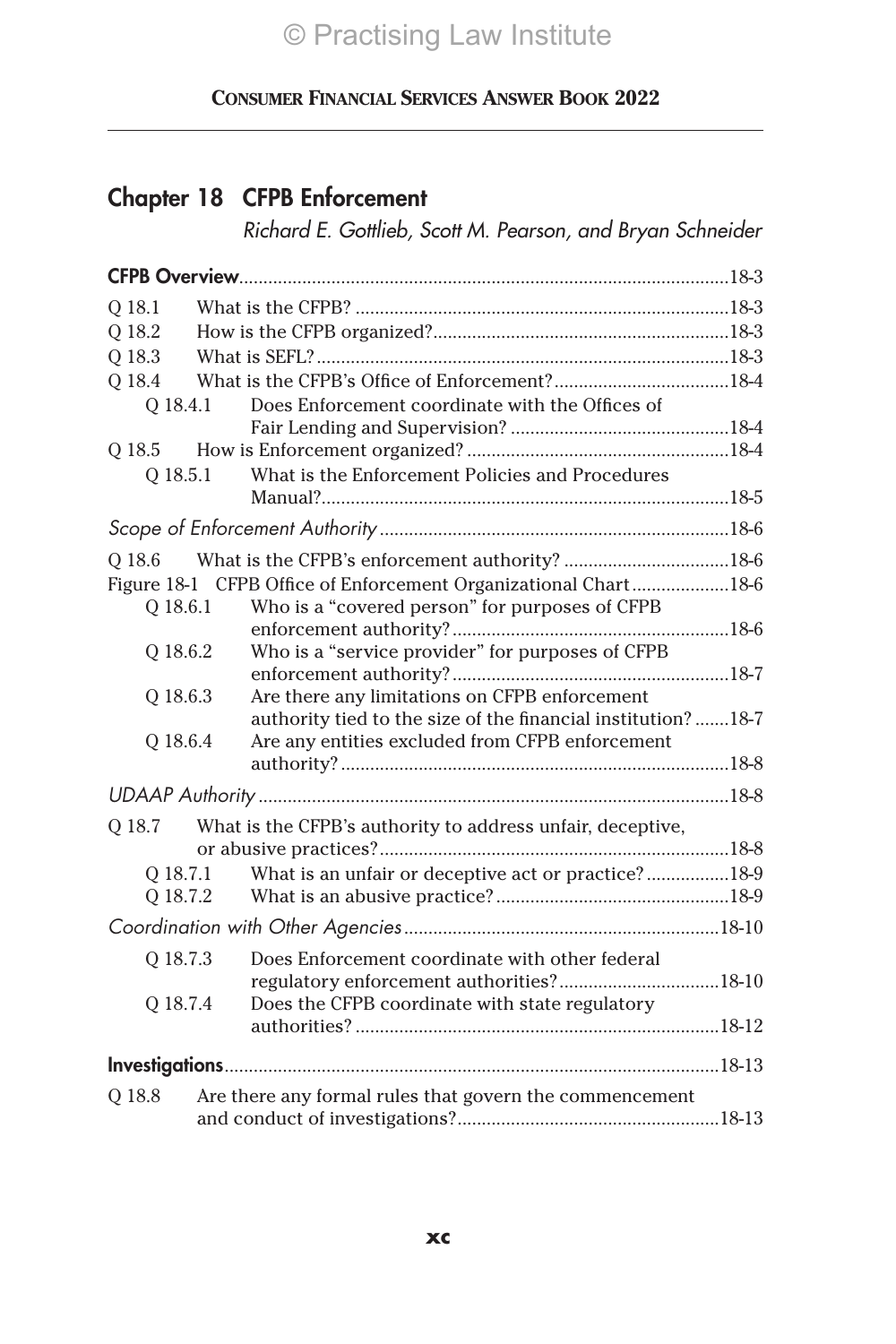| Q 18.9    | How might an institution become subject to a CFPB                                                      |  |
|-----------|--------------------------------------------------------------------------------------------------------|--|
|           |                                                                                                        |  |
| Q 18.10   | May a matter be referred to Enforcement based upon                                                     |  |
|           | findings made by Supervision in an examination?18-14                                                   |  |
| Q 18.10.1 | May supervisory guidance alone form the basis for                                                      |  |
|           |                                                                                                        |  |
| Q 18.10.2 | May entities rely on examples provided in                                                              |  |
|           |                                                                                                        |  |
| Q 18.10.3 | What is the difference between an Examination                                                          |  |
|           |                                                                                                        |  |
| Q 18.10.4 | May a low examination compliance rating lead to                                                        |  |
|           |                                                                                                        |  |
| Q 18.10.5 | May a Matter Requiring Attention (MRA) lead to                                                         |  |
|           |                                                                                                        |  |
| Q 18.10.6 | Could a Supervisory Recommendation lead to                                                             |  |
|           |                                                                                                        |  |
| Q 18.10.7 | If a depository institution is involved, may the                                                       |  |
|           | CFPB refer matters identified during an examination                                                    |  |
|           | to Enforcement without first conferring with the                                                       |  |
|           |                                                                                                        |  |
| Q 18.10.8 | May an examiner refer potential criminal conduct                                                       |  |
|           |                                                                                                        |  |
| Q 18.11   | Under what circumstances might Enforcement decide to                                                   |  |
|           |                                                                                                        |  |
| Q 18.11.1 |                                                                                                        |  |
| Q 18.11.2 |                                                                                                        |  |
| Q 18.11.3 | May Enforcement investigate an institution based                                                       |  |
| Q 18.11.4 | on a referral from another regulatory body?18-20<br>What is the Opening Investigation Memorandum?18-20 |  |
| Q 18.11.5 | Will the CFPB advise whether a person or entity                                                        |  |
|           |                                                                                                        |  |
| Q 18.11.6 |                                                                                                        |  |
| O 18.12   |                                                                                                        |  |
| Q 18.12.1 |                                                                                                        |  |
|           | Q 18.13 What is the process for responding to a CID? 18-24                                             |  |
| Q 18.13.1 | What happens during the meet-and-confer process? 18-24                                                 |  |
|           | Q 18.14 What is the process for challenging or modifying a CID?  18-26                                 |  |
| Q 18.14.1 |                                                                                                        |  |
|           | What must a petition to modify or set aside a CID                                                      |  |
| Q 18.14.2 | What are the potential consequences of filing a                                                        |  |
|           | petition to modify or set aside a CID? 18-27                                                           |  |
|           |                                                                                                        |  |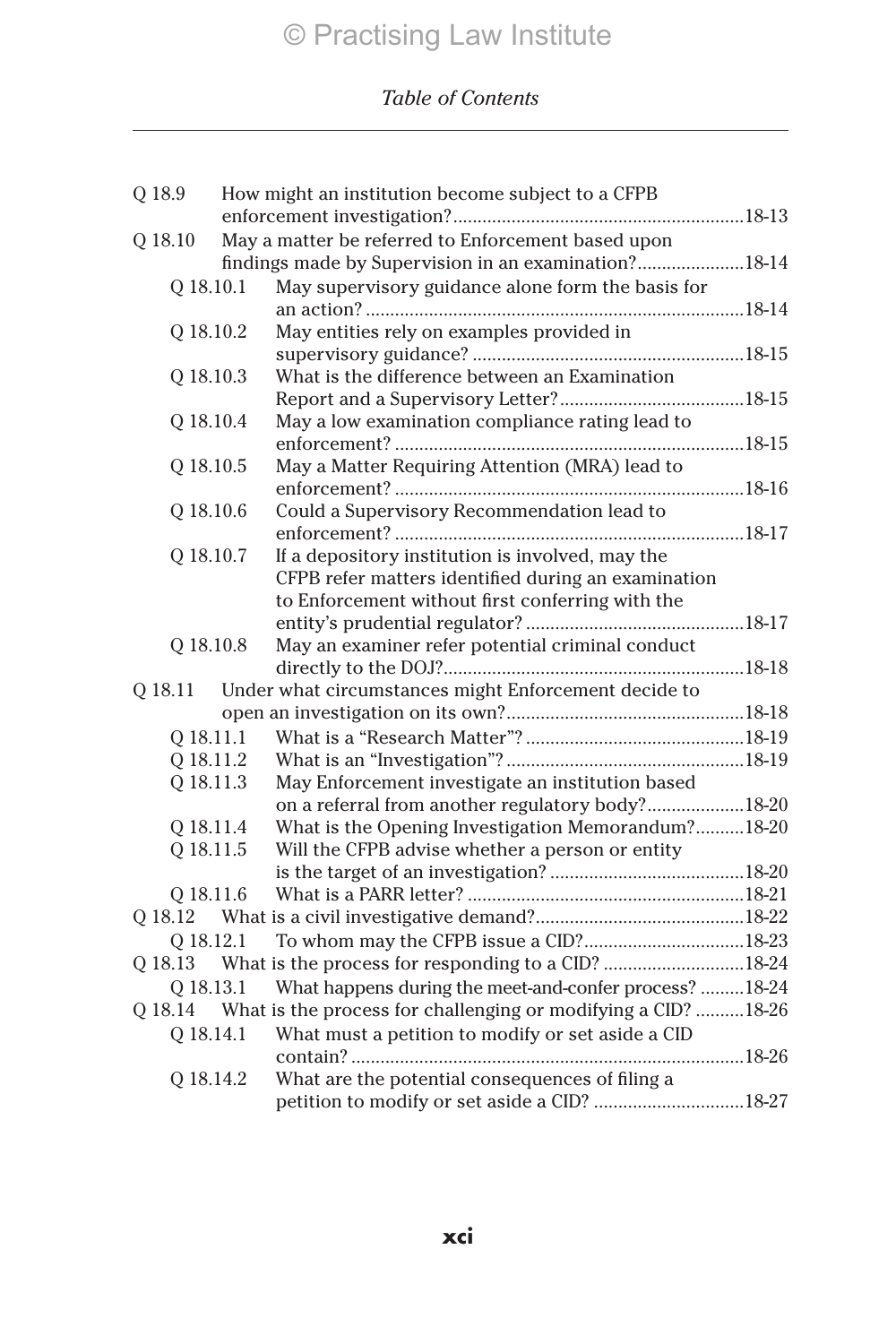|           |           | Q 18.14.3 How often has the CFPB granted a petition to modify |  |
|-----------|-----------|---------------------------------------------------------------|--|
| 0 18.14.4 |           | What is the "Notice to Persons" form?18-29                    |  |
| Q 18.15   |           | Is information provided to Enforcement in an investigation    |  |
|           |           |                                                               |  |
| Q 18.16   |           | Will the CFPB provide notice to the subject of an intended    |  |
|           |           | enforcement action prior to initiating such proceedings?18-30 |  |
| O 18.16.1 |           |                                                               |  |
| Q 18.17   |           | What actions may the CFPB take at the end of an               |  |
|           |           |                                                               |  |
| O 18.17.1 |           | How does the CFPB formally close a research                   |  |
|           |           |                                                               |  |
| Q 18.17.2 |           | Does the CFPB advise when an investigation is                 |  |
|           |           |                                                               |  |
|           |           |                                                               |  |
|           |           |                                                               |  |
| O 18.18   |           | What is the CFPB's authority to commence administrative       |  |
|           |           |                                                               |  |
| Q 18.18.1 |           | What is the CFPB's authority to commence                      |  |
|           |           | enforcement proceedings in federal court?18-33                |  |
| Q 18.18.2 |           | What is the CFPB's authority to commence                      |  |
|           |           | enforcement proceedings in its administrative                 |  |
|           |           |                                                               |  |
| Q 18.19   |           | Is there a time limitation in which the CFPB must bring       |  |
|           |           |                                                               |  |
| Q 18.20   |           | Must the CFPB provide any documents to the respondent         |  |
|           |           |                                                               |  |
|           | Q 18.20.1 | What categories of documents may the CFPB                     |  |
|           |           |                                                               |  |
|           |           |                                                               |  |
|           |           |                                                               |  |
| O 18.21   |           | Has the CFPB issued rules that govern investigational         |  |
|           |           |                                                               |  |
| O 18.22   |           | What is the process for an investigational hearing?18-36      |  |
| 0 18.22.1 |           | Will the witness be given a copy of the transcript?18-38      |  |
|           |           |                                                               |  |
|           |           | Q 18.22.2 What is the CFPB's authority to issue or seek       |  |
|           |           |                                                               |  |
| O 18.23   |           | What relief may be granted in an administrative               |  |
|           |           | proceeding or court action brought by the CFPB? 18-40         |  |
|           |           |                                                               |  |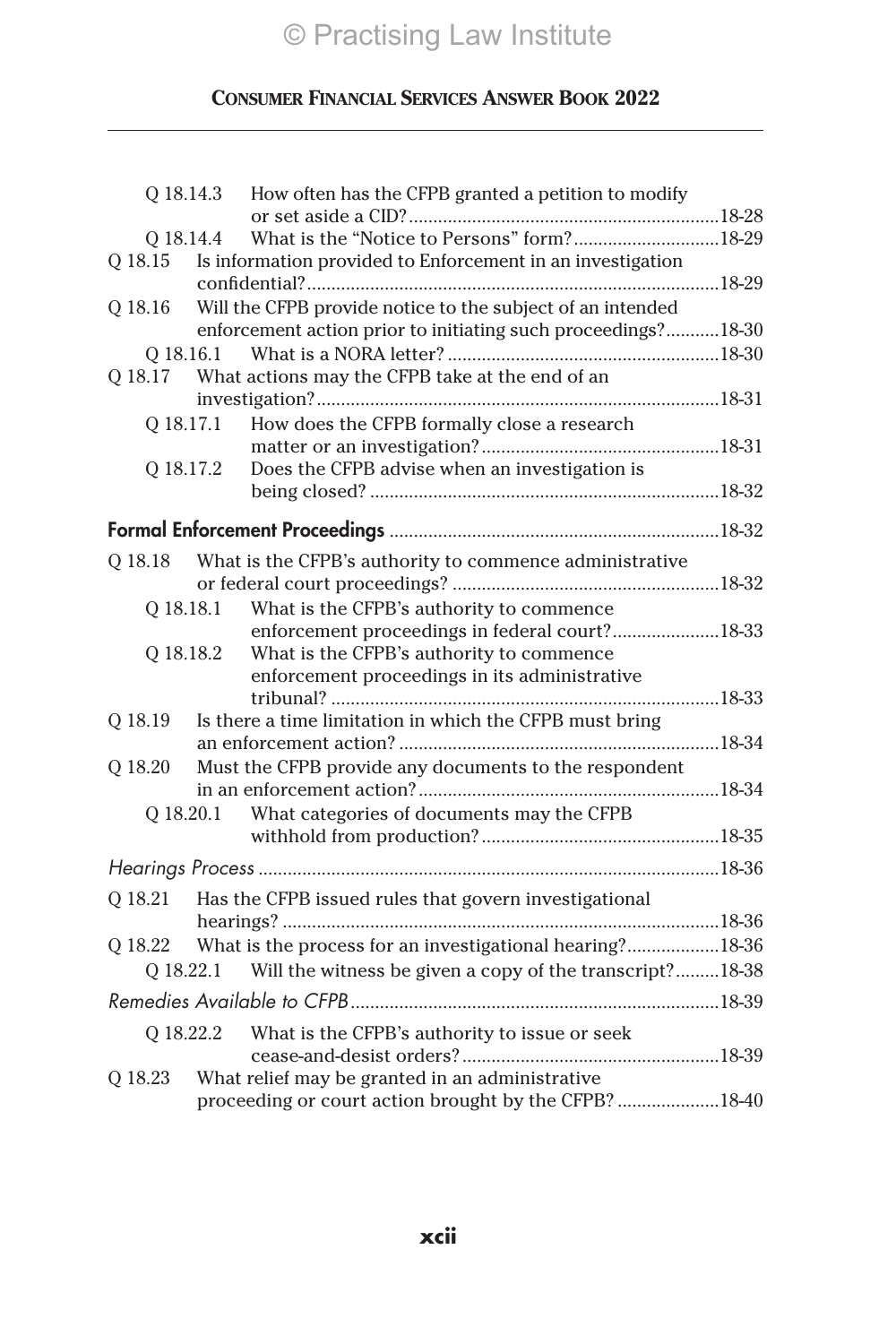|           |  | Q 18.24 May the CFPB recover civil monetary penalties?18-40   |  |
|-----------|--|---------------------------------------------------------------|--|
| 0 18.24.1 |  | How does the CFPB determine the amount of civil               |  |
|           |  | money penalties to assess in an administrative                |  |
|           |  |                                                               |  |
| 0 18.24.2 |  | What additional factors does the CFPB consider in             |  |
|           |  | determining the civil monetary penalty to seek?18-41          |  |
| Q 18.25   |  | Does the CFPB allow parties to delay CMP payments, or         |  |
|           |  |                                                               |  |
| O 18.26   |  |                                                               |  |
|           |  |                                                               |  |
|           |  |                                                               |  |
| Q 18.27.1 |  | What is the standard for responsible conduct?18-44            |  |
| Q 18.27.2 |  | How does the CFPB define "self-assessing"?18-44               |  |
| Q 18.27.3 |  | How does the CFPB define "cooperation"?18-44                  |  |
| Q 18.27.4 |  | How does the CFPB define "remediating"? 18-45                 |  |
| Q 18.27.5 |  | How does the CFPB define "self-reporting"?18-45               |  |
|           |  |                                                               |  |
| O 18.28   |  | How and when are final decisions made in administrative       |  |
|           |  |                                                               |  |
| Q 18.29   |  | Are administrative enforcement decisions subject to           |  |
|           |  |                                                               |  |
| O 18.29.1 |  | How does the CFPB proceed in an administrative                |  |
|           |  |                                                               |  |
|           |  |                                                               |  |
|           |  |                                                               |  |
| Q 18.30   |  | How often does Enforcement choose to litigate in              |  |
|           |  | administrative proceedings versus federal court? 18-48        |  |
| O 18.30.1 |  | How does the CFPB proceed in federal court                    |  |
|           |  |                                                               |  |
| Q 18.31   |  | What types of actors has Enforcement pursued in its           |  |
| Q 18.31.1 |  | Does Enforcement pursue only institutions of a                |  |
|           |  |                                                               |  |
| Q 18.31.2 |  | Does Enforcement pursue institutions for assisting            |  |
|           |  | in another person's violations of federal consumer            |  |
|           |  |                                                               |  |
| Q 18.31.3 |  | Does Enforcement pursue individuals?18-50                     |  |
| Q 18.32   |  | Is the CFPB presently more or less likely to seek relief from |  |
|           |  |                                                               |  |
| Q 18.33   |  | Has the CFPB coordinated its enforcement actions with         |  |
|           |  | other federal regulators or state authorities?18-52           |  |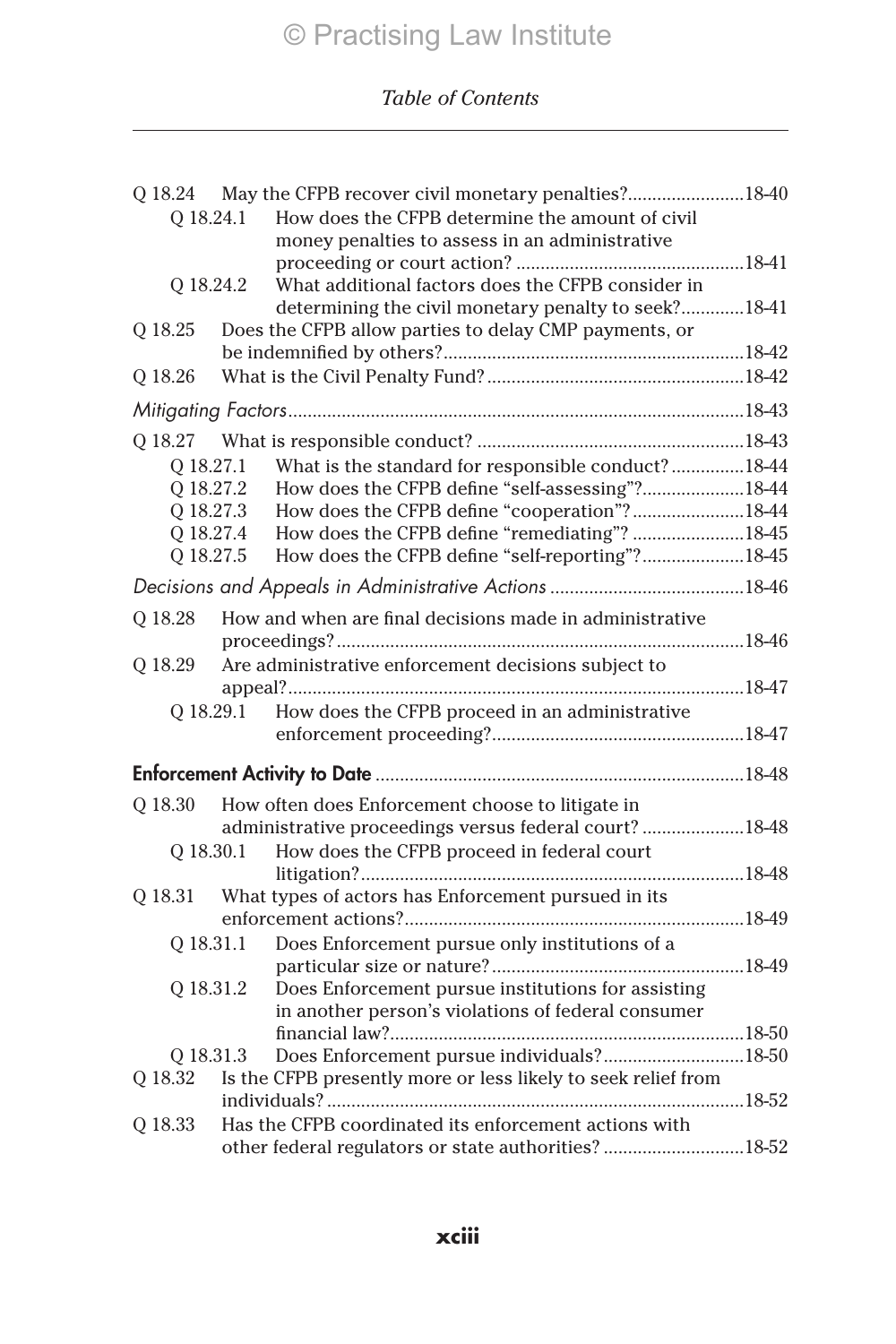|           | Q 18.34 To what extent has the CFPB used its UDAAP authority for |  |
|-----------|------------------------------------------------------------------|--|
|           |                                                                  |  |
| 0 18.34.1 | To what extent has the CFPB used its UDAAP                       |  |
|           | authority where enumerated statutes cannot apply?18-54           |  |
| 0 18.34.2 | How has the CFPB used its abusiveness authority?18-55            |  |
|           | Q 18.35 Which industries, products, or practices has Enforcement |  |
|           |                                                                  |  |
| 0 18.35.1 | Has the CFPB brought enforcement actions against                 |  |
|           |                                                                  |  |
| 0 18.35.2 | What types of actions has the CFPB pursued against               |  |
|           |                                                                  |  |
| 0 18.35.3 | How has the CFPB dealt with the sale of ancillary                |  |
|           |                                                                  |  |
| O 18.35.4 | What actions have been pursued against credit card               |  |
|           |                                                                  |  |
| O 18.35.5 |                                                                  |  |
| Q 18.35.6 | What types of actions has the CFPB pursued against               |  |
|           |                                                                  |  |
| O 18.35.7 | What types of enforcement actions have been                      |  |
|           | pursued in the area of debt collection and debt                  |  |
|           |                                                                  |  |
| O 18.35.8 | What are some of the other industries that have                  |  |
|           |                                                                  |  |
|           |                                                                  |  |

### Chapter 19 Unfair, Deceptive, or Abusive Acts and Practices Statutes

*Lukas Sosnicki, Jan Lynn Owen, and Brett J. Natarelli*

| O 19.1 | What statutes regulate unfair or deceptive acts or practices?19-3   |  |
|--------|---------------------------------------------------------------------|--|
| Q 19.2 | How do FTC regulations define "unfair" or "deceptive" acts          |  |
| O 19.3 |                                                                     |  |
|        | The Dodd-Frank Act and the Consumer Financial Protection Bureau19-8 |  |
|        |                                                                     |  |
| O 19.4 | How does the CFPB regulate unfair and deceptive acts and            |  |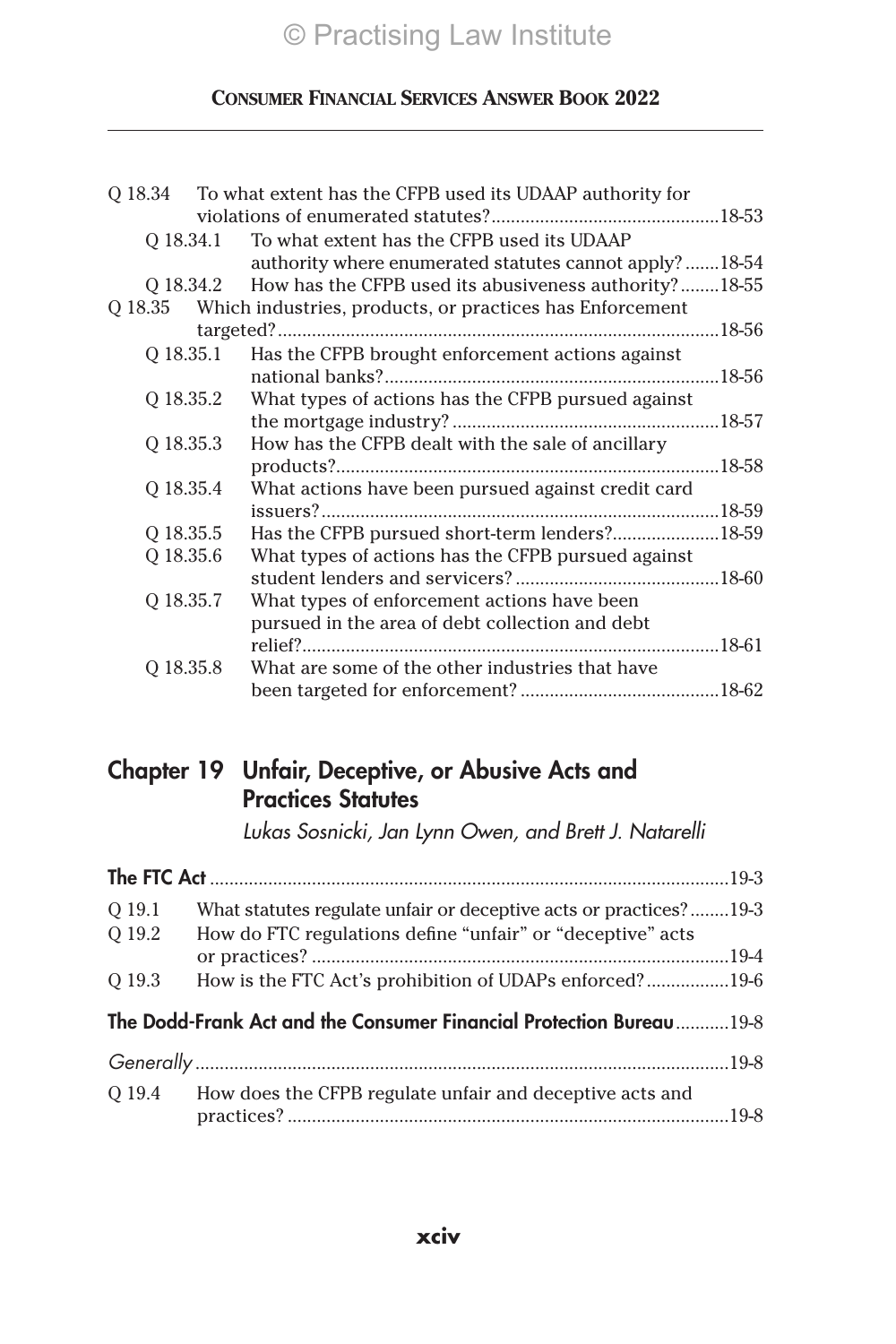| O 19.5                                                        |                                                                                                            |  |
|---------------------------------------------------------------|------------------------------------------------------------------------------------------------------------|--|
| Q 19.6                                                        | How does the Dodd-Frank Act define "unfair" acts or                                                        |  |
| Q 19.7                                                        | How does the Dodd-Frank Act define "deceptive" acts or                                                     |  |
|                                                               |                                                                                                            |  |
| Q 19.8                                                        | How does Dodd-Frank define "abusive" acts or practices?19-11                                               |  |
|                                                               |                                                                                                            |  |
| Q 19.9                                                        | Has the CFPB focused on any particular activity as giving                                                  |  |
|                                                               |                                                                                                            |  |
| Q 19.10                                                       | Is there a private right of action for enforcement of the<br>Dodd-Frank Act's proscription of UDAAPs?19-14 |  |
| O 19.11                                                       | Has the CFPB promulgated any formal rules governing                                                        |  |
|                                                               |                                                                                                            |  |
|                                                               |                                                                                                            |  |
| O 19.12                                                       | How do states regulate against unfair, deceptive, and                                                      |  |
|                                                               |                                                                                                            |  |
| O 19.13                                                       | What UDAAP-based actions have state officials filed under                                                  |  |
|                                                               |                                                                                                            |  |
|                                                               |                                                                                                            |  |
|                                                               |                                                                                                            |  |
|                                                               |                                                                                                            |  |
|                                                               |                                                                                                            |  |
|                                                               |                                                                                                            |  |
|                                                               |                                                                                                            |  |
| Florida/Connecticut Action Against Mortgage Rescue Scam 19-19 |                                                                                                            |  |
|                                                               | North Carolina/Virginia Action Against Credit Reporting Agency19-19                                        |  |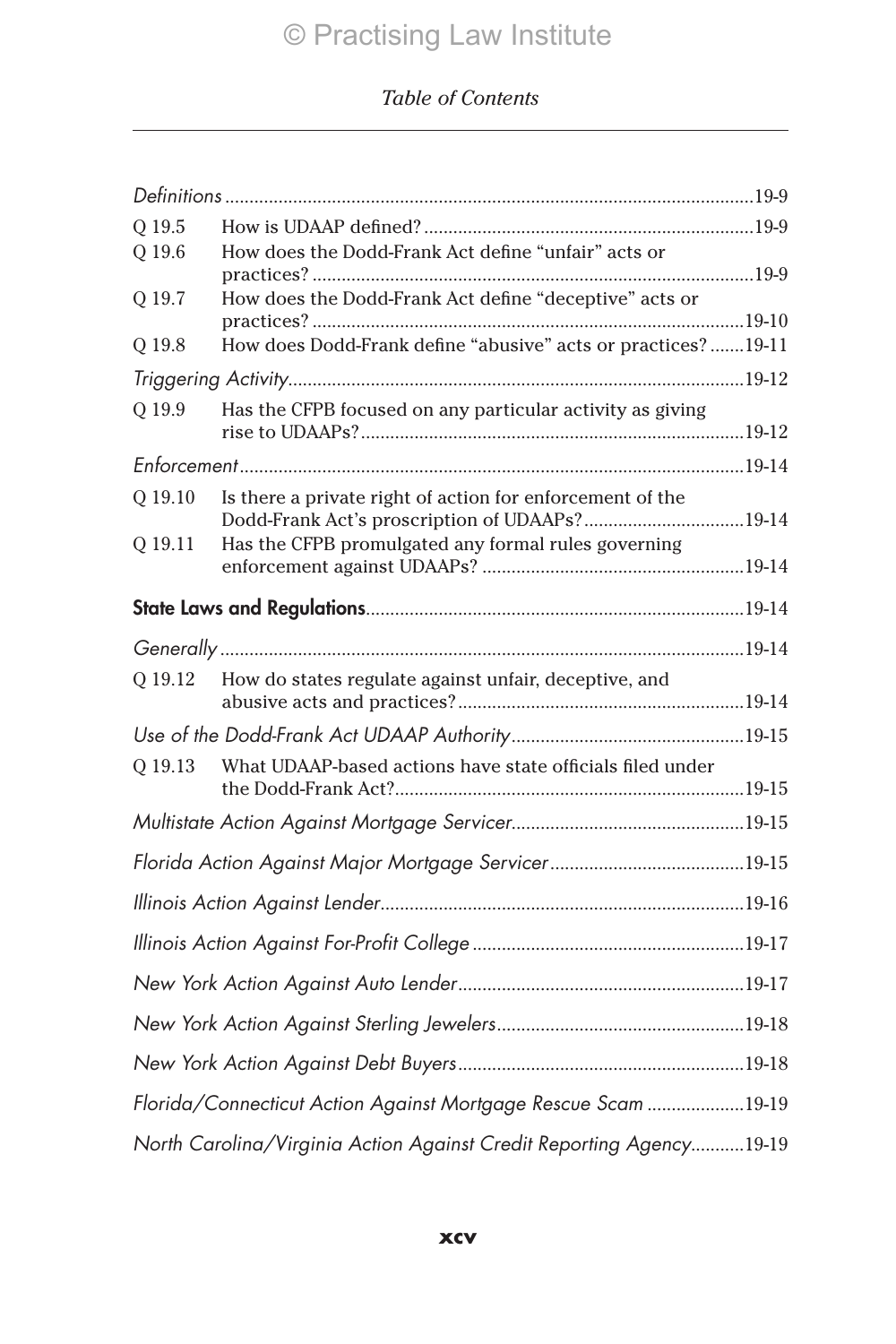| Pennsylvania Action Against Student Loan Lender and Servicer19-20 |  |                                                            |  |
|-------------------------------------------------------------------|--|------------------------------------------------------------|--|
|                                                                   |  |                                                            |  |
|                                                                   |  |                                                            |  |
| O 19.14                                                           |  | How do state laws prohibit unfair and deceptive acts?19-22 |  |
| Table 19-1                                                        |  |                                                            |  |
| Q 19.15                                                           |  | What activities do state UDAP laws prohibit?19-24          |  |
| O 19.16                                                           |  | Must an act or practice be intentional to be a UDAP?19-25  |  |
| Q 19.17                                                           |  | Do state UDAP statutes provide agency rulemaking           |  |
|                                                                   |  |                                                            |  |
| O 19.18                                                           |  | To what activities do state UDAP laws apply?19-26          |  |
| O 19.19                                                           |  | How do state agencies enforce the state UDAP laws?19-26    |  |
| O 19.19.1                                                         |  | What types of UDAP-based lawsuits have agency              |  |
|                                                                   |  | officials representing multiple states filed? 19-27        |  |
|                                                                   |  |                                                            |  |
|                                                                   |  |                                                            |  |
|                                                                   |  |                                                            |  |
| O 19.19.2                                                         |  | May consumers bring lawsuits under state                   |  |
| Q 19.19.3                                                         |  | What damages are available to consumers bringing           |  |
| Q 19.19.4                                                         |  | May consumers bring class action lawsuits under            |  |
|                                                                   |  |                                                            |  |

# Chapter 20 Residential Foreclosures and Evictions

*Brett J. Natarelli and Madelaine Newcomb*

| O 20.1                                                    |  |
|-----------------------------------------------------------|--|
| Q 20.2                                                    |  |
| Q 20.3<br>What is the difference between a mortgage and a |  |
|                                                           |  |
| Q 20.4                                                    |  |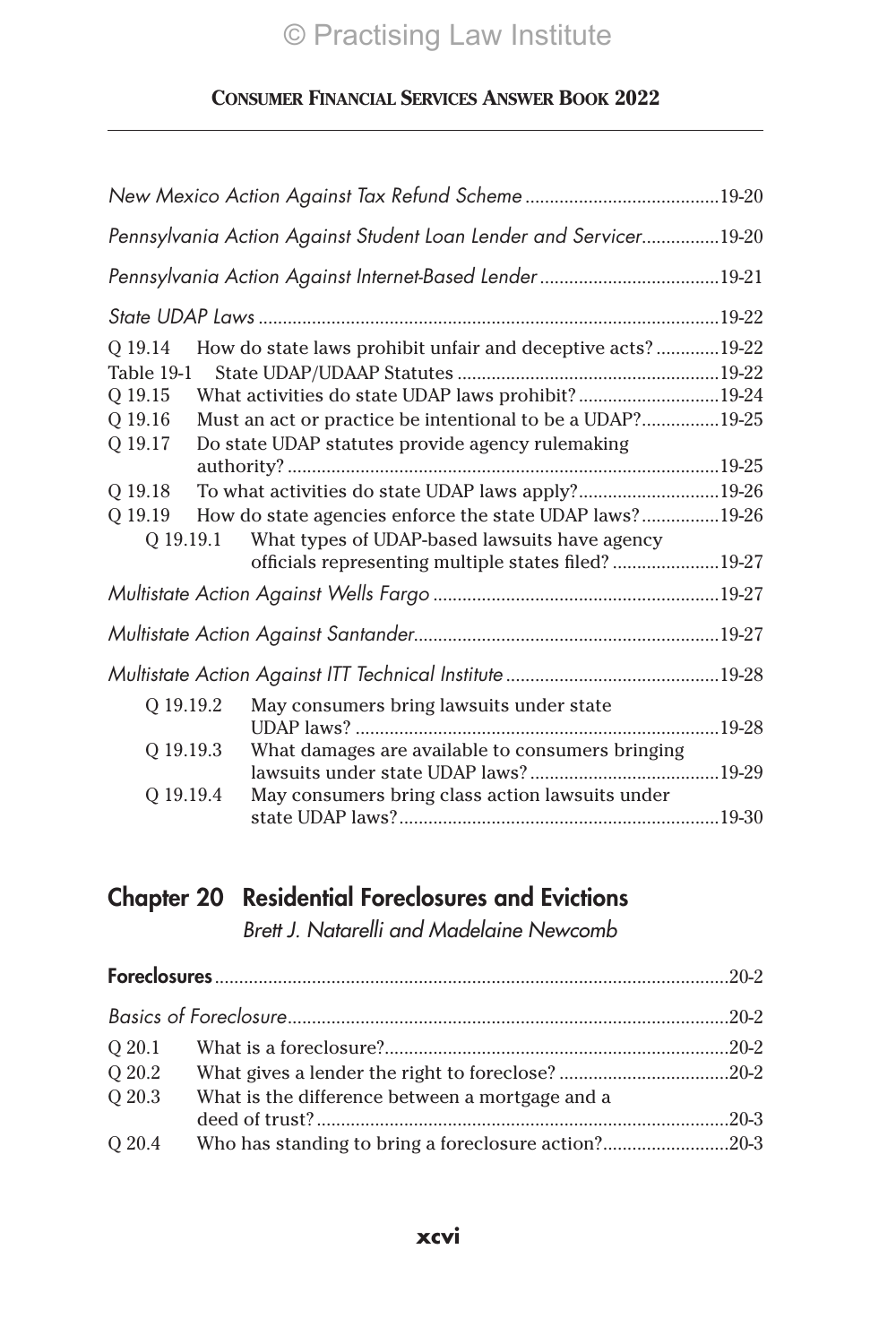| Q 20.5      |                                                                   |  |
|-------------|-------------------------------------------------------------------|--|
| O 20.5.1    | Does recording a mortgage naming MERS split the                   |  |
|             |                                                                   |  |
| $Q$ 20.6    | What is the difference between a judicial and a non-judicial      |  |
|             |                                                                   |  |
| Q 20.6.1    |                                                                   |  |
| Q 20.7      |                                                                   |  |
| Q 20.8      |                                                                   |  |
| Q 20.8.1    | What is a "quasi-judicial" foreclosure?20-8                       |  |
| Q 20.8.2    | What are the judicial, quasi-judicial, and non-judicial           |  |
|             |                                                                   |  |
| Q 20.9      |                                                                   |  |
|             |                                                                   |  |
| Q 20.10     |                                                                   |  |
| $Q$ 20.10.1 | Do some jurisdictions require mediation or                        |  |
|             |                                                                   |  |
| Q 20.10.2   | Must the lender or servicer provide notice of default             |  |
|             | before commencing foreclosure proceedings? 20-13                  |  |
| Q 20.10.3   | What happens after the loan is accelerated? 20-13                 |  |
| Q 20.10.4   | Must lenders/servicers exhaust loan modification                  |  |
|             |                                                                   |  |
| Q 20.11     | What effect do loss mitigation efforts have on foreclosure? 20-14 |  |
| Q 20.11.1   | May the lender or servicer complete a foreclosure                 |  |
|             | before it has either approved or denied a loan                    |  |
|             |                                                                   |  |
| Q 20.11.2   | Is the lender or servicer required to cancel the sale             |  |
|             | if the borrower completes an application less than                |  |
|             |                                                                   |  |
| Q 20.11.3   | Does Regulation X require that the servicer repeat                |  |
|             | all these steps every time the borrower applies?20-16             |  |
| Q 20.12     | What happens if the foreclosure sale generates a surplus?20-16    |  |
| Q 20.13     |                                                                   |  |
|             |                                                                   |  |
|             | Q 20.14 Does a bankruptcy filing suspend foreclosure?20-17        |  |
| Q 20.14.1   | What steps may a lender take to proceed with                      |  |
|             |                                                                   |  |
| Q 20.14.2   | What happens when the borrower confirms a                         |  |
|             |                                                                   |  |
| Q 20.14.3   |                                                                   |  |
| Q 20.14.4   | What other steps do borrowers take during a                       |  |
|             | bankruptcy case to delay foreclosure? 20-20                       |  |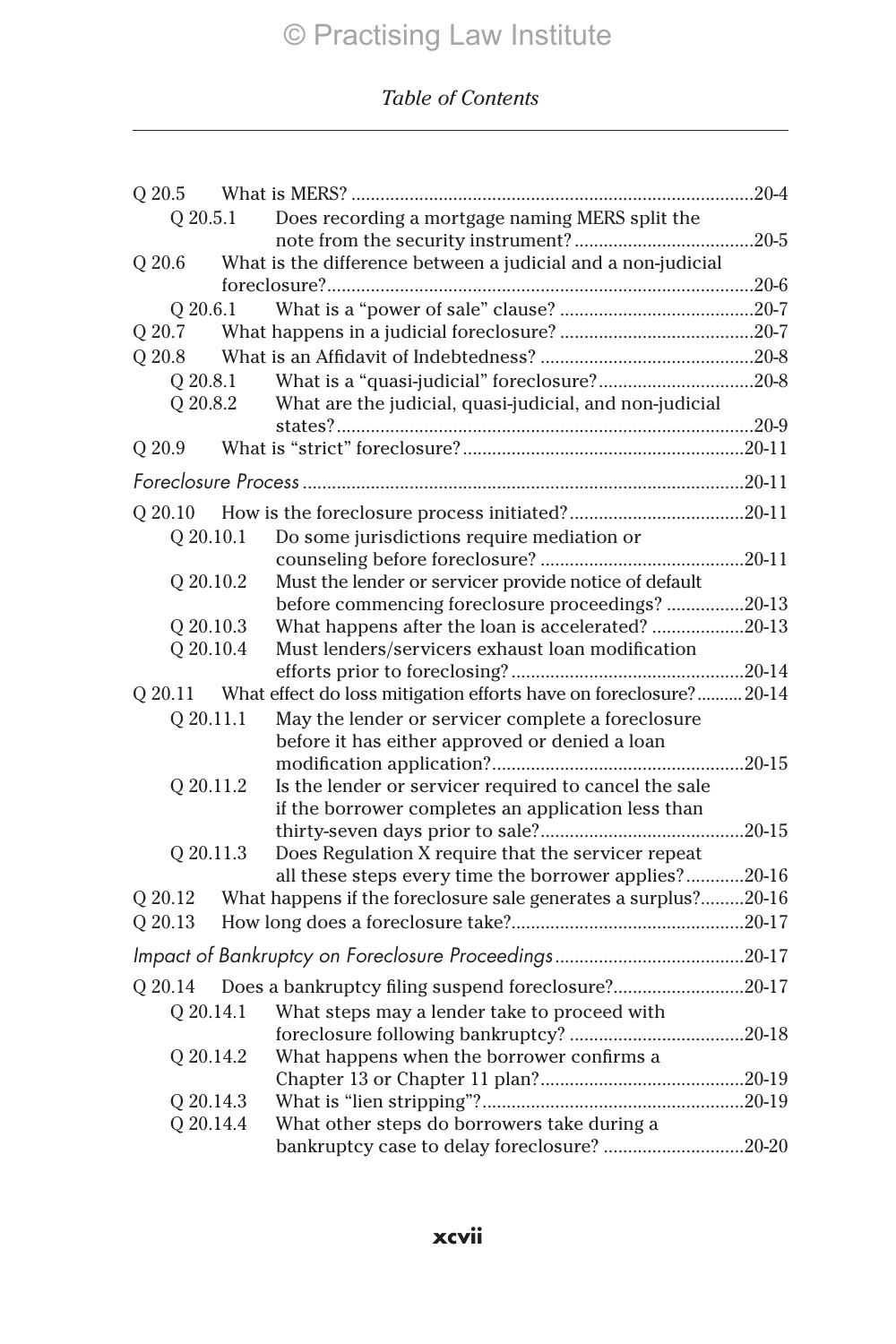|           |                                                                  | .20-20    |
|-----------|------------------------------------------------------------------|-----------|
|           | Q 20.15 What percentage of foreclosure cases are contested?20-20 |           |
| O 20.15.1 | What is the borrower typically alleging when                     |           |
|           |                                                                  | $20 - 21$ |
| Q 20.15.2 | What is the borrower typically alleging when                     | 20-21     |
| Q 20.15.3 | What are the typical claims regarding loss                       |           |
|           |                                                                  | 20-22     |
| Q 20.15.4 | What are borrowers' typical unfair practices and                 |           |
|           |                                                                  | 20-22     |
| Q 20.15.5 | What types of conspiracy and related theories are                |           |
|           |                                                                  | 20-23     |
|           | Post-Foreclosure Borrower/Mortgagor Rights, Remedies and         |           |
|           |                                                                  | $20 - 24$ |
| Q 20.16   | What remedies does a borrower have against a wrongful            |           |
|           |                                                                  |           |
| Q 20.17   |                                                                  |           |
| Q 20.18   |                                                                  |           |
|           | Do some states limit the use of deficiency<br>O 20.18.1          |           |
|           |                                                                  |           |
|           |                                                                  |           |
|           |                                                                  |           |
|           |                                                                  |           |
|           |                                                                  |           |
|           |                                                                  |           |
| O 20.20   | What happens when a mortgagor or tenant refuses to               |           |
|           |                                                                  |           |
|           | O 20.20.1                                                        |           |
|           |                                                                  |           |
| Q 20.21   | What happens to a holdover tenant's possessions upon             |           |
| Q 20.22   | What are a borrower's remedies for wrongful eviction?20-30       |           |
|           |                                                                  |           |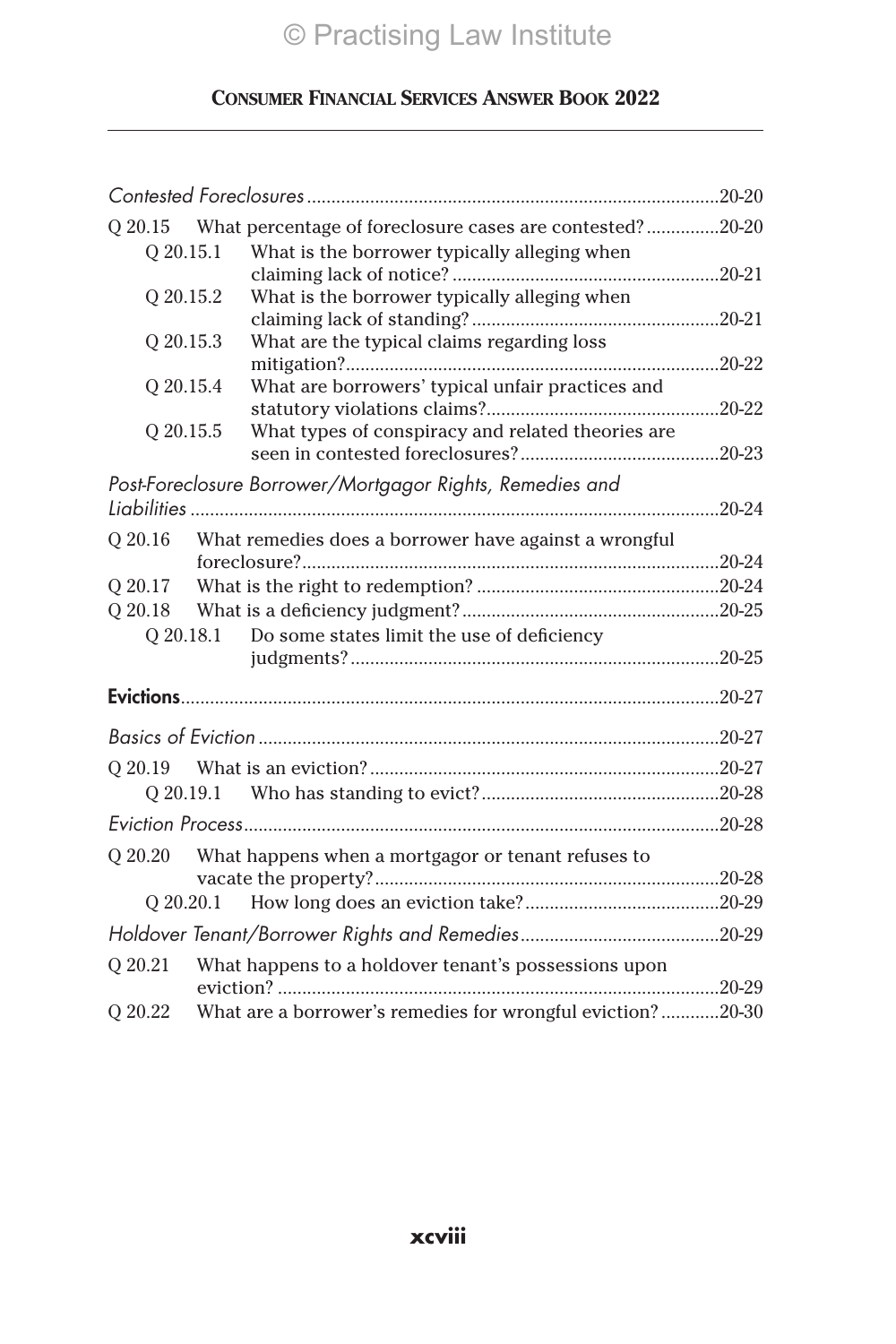|          | <b>Chapter 21 Fair Debt Collection Practices Act</b><br>Theodore W. Seitz and Madison S. Laskowski |  |
|----------|----------------------------------------------------------------------------------------------------|--|
|          |                                                                                                    |  |
| Q 21.1   | What is the Fair Debt Collection Practices Act?21-3                                                |  |
|          |                                                                                                    |  |
| Q 21.2   |                                                                                                    |  |
| Q 21.3   |                                                                                                    |  |
| Q 21.3.1 | Under what authority is the CFPB authorized to                                                     |  |
|          |                                                                                                    |  |
| Q 21.3.2 | What is a "larger participant" as applied to debt                                                  |  |
|          |                                                                                                    |  |
| Q 21.3.3 |                                                                                                    |  |
| Q 21.3.4 | Has the CFPB otherwise provided any supervision or                                                 |  |
| Q 21.3.5 | Does the CFPB also engage in enforcement for or                                                    |  |
|          | supervision of debt collection activities not covered                                              |  |
|          |                                                                                                    |  |
| Q 21.3.6 | Has the CFPB taken stances in private FDCPA                                                        |  |
|          |                                                                                                    |  |
| Q 21.3.7 | What role does the FTC continue to have on FDCPA                                                   |  |
|          |                                                                                                    |  |
| Q 21.4   |                                                                                                    |  |
|          |                                                                                                    |  |
|          |                                                                                                    |  |
| O 21.5   |                                                                                                    |  |
| O 21.6   | Must a debtor be in default for the FDCPA to apply? 21-10                                          |  |
| O 21.6.1 | When does a debt become in "default"? 21-10                                                        |  |
| Q 21.6.2 | When does the statute of limitations begin to run?21-10                                            |  |
|          | Persons Considered Debt Collectors Under the FDCPA21-10                                            |  |
|          |                                                                                                    |  |
| Q 21.7.1 | Who is included in the definition of debt collector? 21-10                                         |  |
| Q 21.7.2 | What qualifies as a person whose principal                                                         |  |
|          |                                                                                                    |  |
| Q 21.7.3 | What qualifies as a person who regularly collects                                                  |  |
|          |                                                                                                    |  |
| O 21.7.4 | Who is excluded from the definition of debt                                                        |  |
|          |                                                                                                    |  |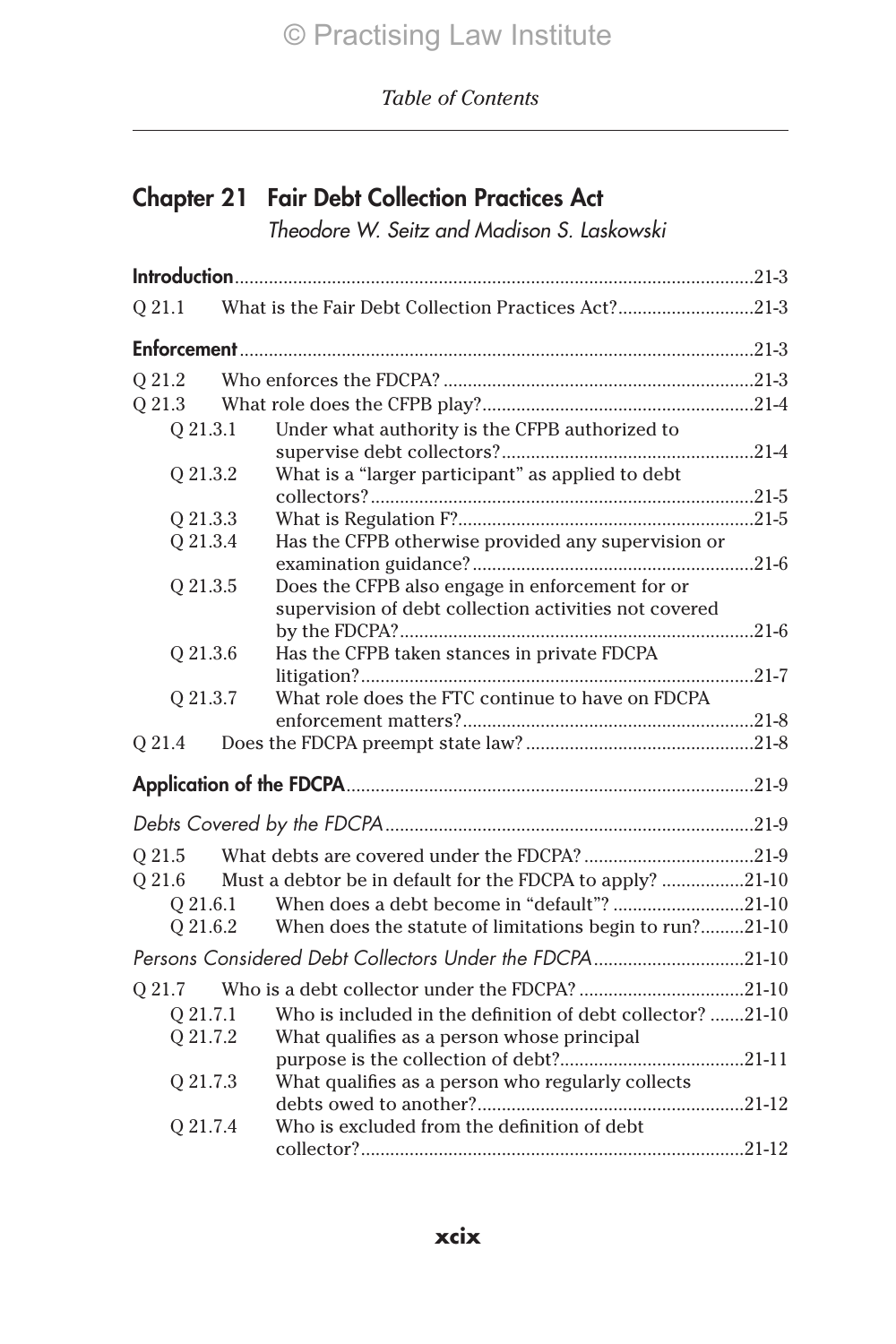| Q 21.7.5  |           |                                                                                                                       |  |
|-----------|-----------|-----------------------------------------------------------------------------------------------------------------------|--|
| Q 21.7.6  |           |                                                                                                                       |  |
| Q 21.7.7  |           |                                                                                                                       |  |
| Q 21.7.8  |           | How does Regulation F define "communications"? 21-14                                                                  |  |
| Q 21.7.9  |           | May a mortgage servicer or assignee of a                                                                              |  |
|           |           |                                                                                                                       |  |
| Q 21.7.10 |           | Is a foreclosure considered debt collection?21-16                                                                     |  |
|           |           |                                                                                                                       |  |
|           |           |                                                                                                                       |  |
| Q 21.8.1  |           | Who qualifies as a person who "allegedly" owes                                                                        |  |
|           |           |                                                                                                                       |  |
| 0 21.8.2  |           | Are only consumers permitted private right of                                                                         |  |
|           |           |                                                                                                                       |  |
|           |           |                                                                                                                       |  |
| Q 21.9    |           | What practices are prohibited under the FDCPA? 21-19                                                                  |  |
|           |           |                                                                                                                       |  |
| Q 21.10   |           |                                                                                                                       |  |
| Q 21.11   |           | What constitutes false or misleading representation?21-20                                                             |  |
| O 21.12   |           | May a debt collector furnish information to a consumer                                                                |  |
|           |           | reporting agency before communicating with the debtor?21-23                                                           |  |
| Q 21.13   |           | What is meaningful attorney involvement? 21-23                                                                        |  |
| Q 21.14   |           |                                                                                                                       |  |
| Q 21.14.1 |           | Does Regulation F address the standards for what                                                                      |  |
|           |           | constitutes "unfair or unconscionable means"?21-25                                                                    |  |
|           |           |                                                                                                                       |  |
|           |           |                                                                                                                       |  |
|           |           |                                                                                                                       |  |
| 0 21.15.1 |           | Q 21.15 What is considered a communication under the FDCPA?21-26<br>What does it mean to convey information regarding |  |
|           |           |                                                                                                                       |  |
|           |           | Q 21.15.2 What is a "limited content message"? 21-27                                                                  |  |
|           |           |                                                                                                                       |  |
| O 21.16   |           | How many phone calls constitute harassment?21-27                                                                      |  |
| Q 21.16.1 |           | Does Regulation F address call frequency? 21-28                                                                       |  |
|           |           |                                                                                                                       |  |
|           |           | Q 21.17 At what times may a debt collector call a consumer under                                                      |  |
|           |           |                                                                                                                       |  |
|           | 0 21.17.1 | For purposes of communications, who is included                                                                       |  |
|           |           |                                                                                                                       |  |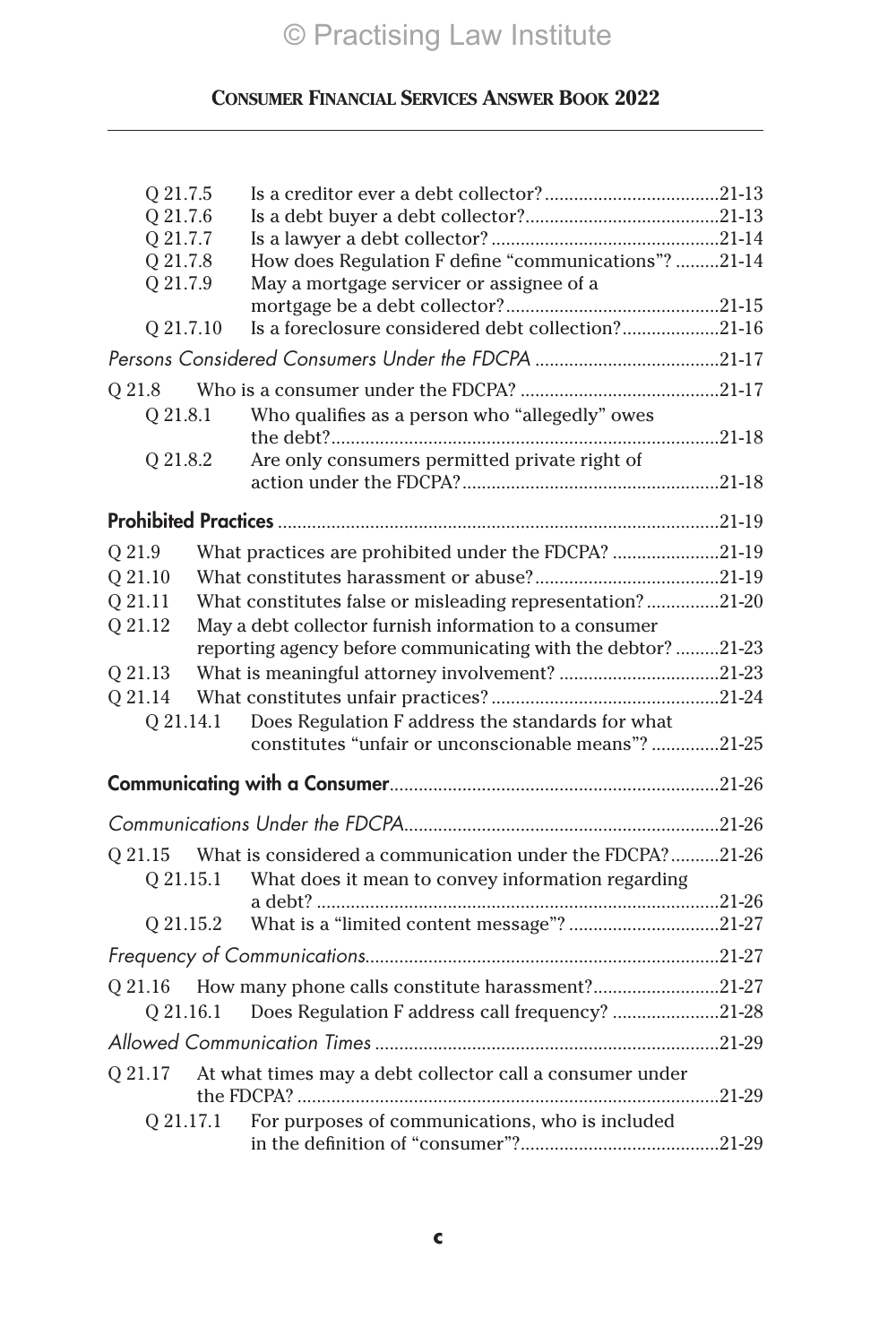| Q 21.18   | How must a collector identify itself during a phone call?21-30       |  |
|-----------|----------------------------------------------------------------------|--|
|           |                                                                      |  |
|           | Q 21.19 What are the requirements for an initial communication?21-30 |  |
| 0 21.19.1 | What content must be included in the debt                            |  |
|           |                                                                      |  |
| O 21.19.2 |                                                                      |  |
| Q 21.19.3 | Are there any safe harbors applicable to debt                        |  |
|           |                                                                      |  |
| Q 21.19.4 | Are debt collectors required to provide a specific                   |  |
|           | opportunity to opt out of electronic                                 |  |
|           |                                                                      |  |
| Q 21.19.5 | How must the amount of debt be stated where                          |  |
|           | interest or other charges are accruing?21-34                         |  |
| Q 21.19.6 | Who must send an initial communication?21-34                         |  |
| Q 21.20   | Is a lawsuit or a privacy notice considered an initial               |  |
|           |                                                                      |  |
| Q 21.21   | How should a debt collector respond to a consumer's                  |  |
|           |                                                                      |  |
|           |                                                                      |  |
|           |                                                                      |  |
|           | Q 21.22.1 How do debt collectors avoid overshadowing?21-36           |  |
|           | Q 21.22.2 Is filing a lawsuit considered overshadowing?21-37         |  |
|           |                                                                      |  |
| O 21.23   | Are subsequent communications subject to any                         |  |
|           |                                                                      |  |
|           |                                                                      |  |
| Q 21.24   |                                                                      |  |
| Q 21.25   |                                                                      |  |
| Q 21.26   |                                                                      |  |
| Q 21.27   | How should a collection agency respond to a verbal                   |  |
|           |                                                                      |  |
|           |                                                                      |  |
| Q 21.28   | How should a collection agency respond to a written                  |  |
|           |                                                                      |  |
| O 21.29   | What triggers the verification requirement?21-40                     |  |
| Q 21.29.1 | Why is the verification requirement triggered merely                 |  |
| O 21.29.2 | What constitutes verification of a debt? 21-41                       |  |
|           |                                                                      |  |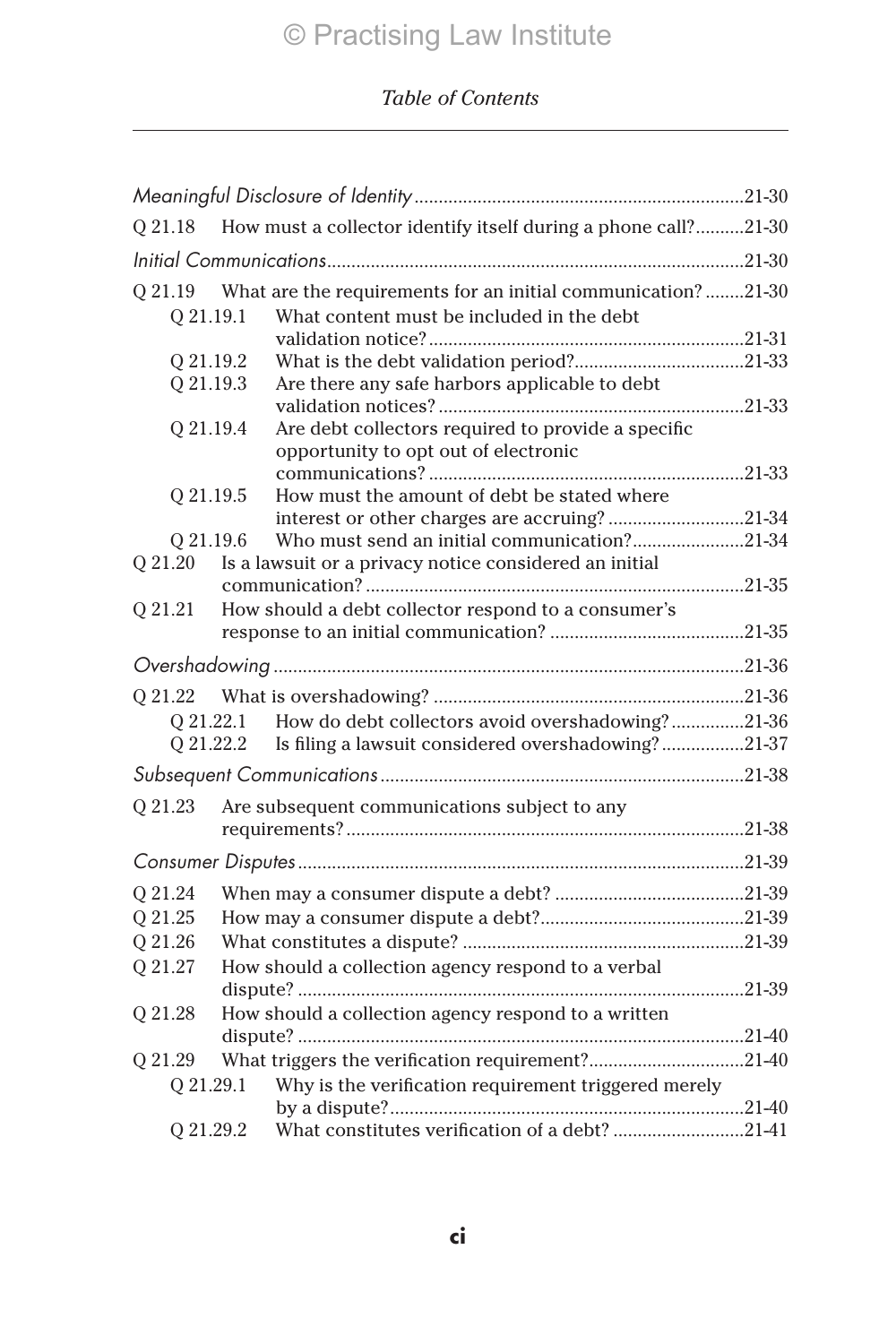## **Consumer Financial Services Answer Book 2022**

| Q 21.30 | How should a disputed debt be credit-reported? 21-42                                                                         |  |
|---------|------------------------------------------------------------------------------------------------------------------------------|--|
| Q 21.31 | What must a debt collector avoid saying when                                                                                 |  |
|         |                                                                                                                              |  |
|         |                                                                                                                              |  |
| Q 21.32 | When must a debt collector cease communications with                                                                         |  |
| Q 21.33 | Are there exceptions to communicating with the consumer<br>once a cease communications request has been received?21-43       |  |
| O 21.34 | At what time does the "cease communications" request                                                                         |  |
|         |                                                                                                                              |  |
| Q 21.35 | Are debt collectors allowed to communicate with third                                                                        |  |
| Q 21.36 | For what permissible purpose is a debt collector allowed<br>to communicate with a third party concerning the                 |  |
| Q 21.37 | What are the consequences to debt collectors who leave<br>messages on a consumer's voicemail or answering                    |  |
|         |                                                                                                                              |  |
| Q 21.38 | Does a debt collector have a duty to communicate with                                                                        |  |
|         |                                                                                                                              |  |
|         | Q 21.39 May a debt collector collect on time-barred debt?21-49<br>Do the time-barred debt prohibitions apply in<br>Q 21.39.1 |  |
|         |                                                                                                                              |  |
| Q 21.40 | What happens if the debtor retains an attorney? 21-50                                                                        |  |
|         |                                                                                                                              |  |
| Q 21.41 | What are the requirements for taking legal action against                                                                    |  |
|         |                                                                                                                              |  |
| O 21.42 | Is a debt collector liable for false statements if the false                                                                 |  |
| Q 21.43 | Are there any defenses to FDCPA violations? 21-52                                                                            |  |
|         | How may a debt collector prove the bona fide error<br>Q 21.43.1                                                              |  |
|         |                                                                                                                              |  |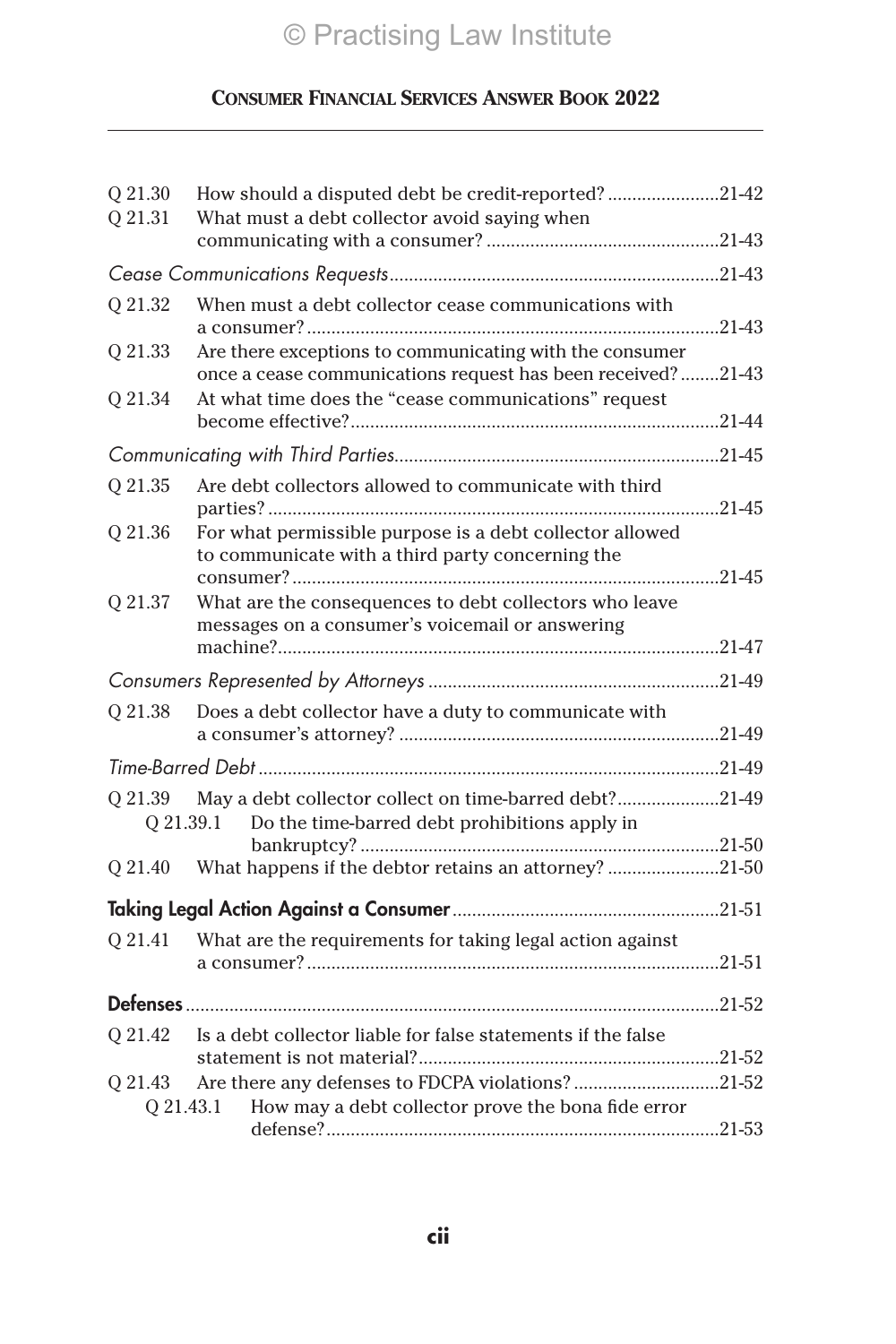| Q 21.43.2 | Does the bona fide error defense apply to mistakes                                                        |            |
|-----------|-----------------------------------------------------------------------------------------------------------|------------|
| 0 21.43.3 | Are there any specific ways for debt collectors to<br>establish a bona fide error defense with respect to |            |
| 0 21.43.4 | What non-statutory defenses are commonly utilized                                                         |            |
|           |                                                                                                           |            |
| O 21.44   | What remedies or penalties may be imposed under the                                                       |            |
|           |                                                                                                           | $.21 - 57$ |
| O 21.45   | If the debt is not subject to the FDCPA, are there any other                                              |            |

## Chapter 22 Service Providers and Third-Party Risk

*Richard E. Gottlieb, John W. McGuinness, and Kristin E. Haule*

|          |                                                             | $.22 - 3$ |
|----------|-------------------------------------------------------------|-----------|
| O 22.1   |                                                             |           |
| Q 22.2   |                                                             |           |
| Q 22.3   |                                                             |           |
| O 22.3.1 | Are vendors and suppliers the <i>same</i> as service        | $.22 - 4$ |
| O 22.4   | Do "third-party relationships" include everything that is   |           |
|          |                                                             | .22-5     |
| O 22.5   | What are common types of service provider relationships?    | .22-5     |
|          |                                                             |           |
|          |                                                             | $.22 - 7$ |
| O 22.6   | What are the key risk types that regulators have identified |           |
|          |                                                             |           |
| O 22.6.1 |                                                             |           |
| O 22.6.2 |                                                             |           |
| O 22.6.3 |                                                             |           |
| O 22.6.4 |                                                             |           |
| O 22.6.5 |                                                             |           |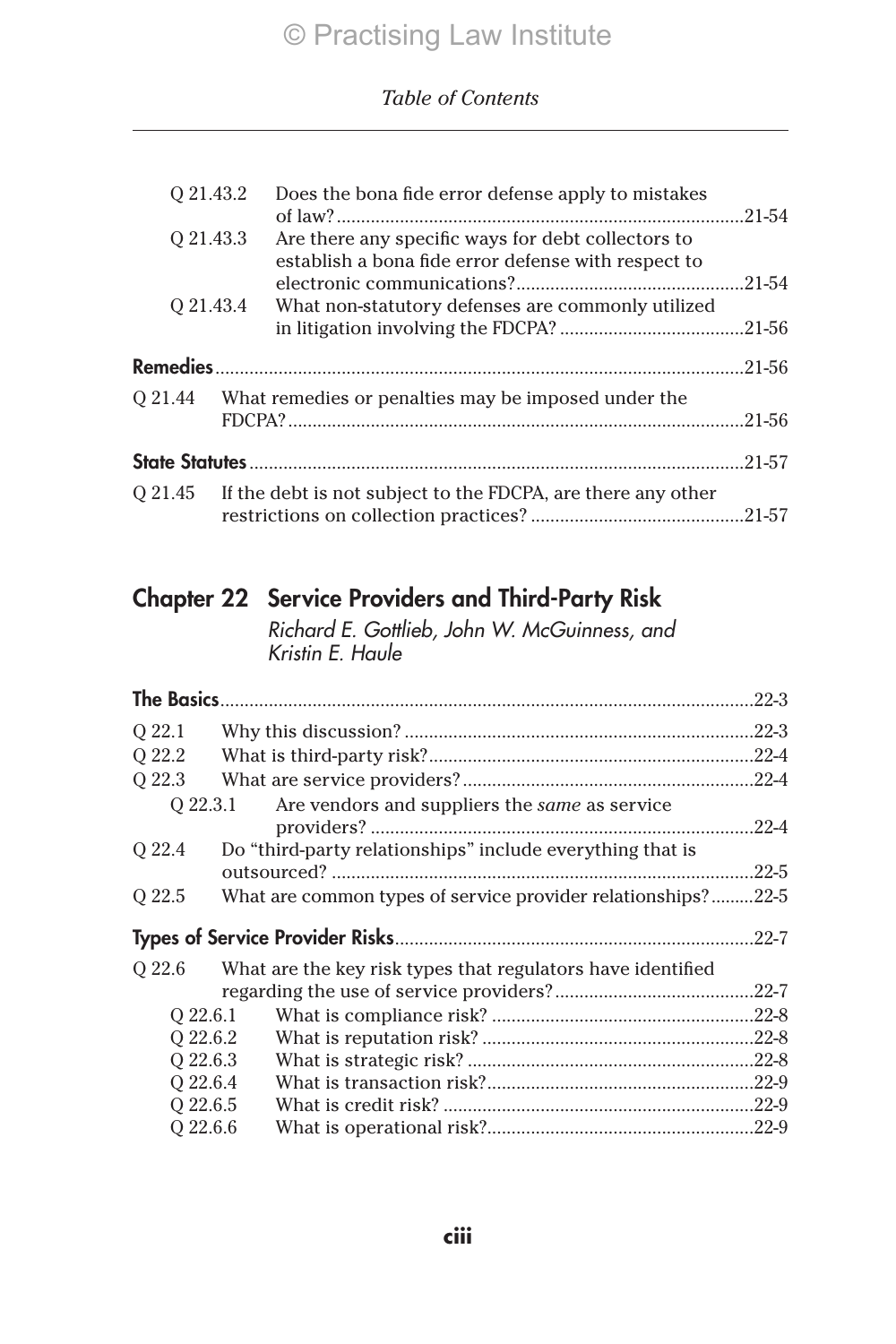## **Consumer Financial Services Answer Book 2022**

| Q 22.6.7  |                                                                                                                 |       |
|-----------|-----------------------------------------------------------------------------------------------------------------|-------|
| Q 22.6.8  |                                                                                                                 |       |
| Q 22.6.9  |                                                                                                                 |       |
|           |                                                                                                                 |       |
| Q 22.7    | Who has regulatory authority over financial institutions                                                        |       |
|           |                                                                                                                 |       |
| Q 22.8    | What are the primary sources of regulatory requirements                                                         | 22-12 |
| Q 22.9    | What is the latest banking regulator guidance on the topic                                                      |       |
|           |                                                                                                                 |       |
| Q 22.10   | Does the CFPB have supervisory authority with third-party                                                       |       |
| Q 22.11   | Are the supervisory powers afforded to each of the                                                              |       |
|           |                                                                                                                 |       |
|           | What steps should a supervised institution take<br>Q 22.11.1<br>to ensure compliance with the latest applicable |       |
|           |                                                                                                                 |       |
| Q 22.12   | How do regulators enforce service provider oversight?22-14                                                      |       |
|           | <b>Regulatory Expectations of Service Provider Engagements 22-15</b>                                            |       |
| O 22.13   | What are the regulators' general expectations for                                                               |       |
|           |                                                                                                                 |       |
| 0 22.13.1 |                                                                                                                 |       |
| O 22.14   | Is there a standard risk-rating scale for vendors?22-17                                                         |       |
| 0 22.14.1 | What is the typical risk-rating methodology?22-17                                                               |       |
| Q 22.15   | Once the inherent risks, costs, and benefits have been                                                          |       |
|           | identified, what should the financial institution do?22-18                                                      |       |
| Q 22.16   | How frequently should risk assessments be conducted?22-19                                                       |       |
| O 22.17   | Once risk assessment and planning is complete, what<br>specific due diligence must be performed for potential   |       |
|           |                                                                                                                 |       |
| Q 22.18   | Are financial institutions required to perform due diligence                                                    |       |
|           | on all service providers prior to engagement?22-21                                                              |       |
| O 22.18.1 | In conducting due diligence, may financial                                                                      |       |
|           | institutions collaborate with other potentially                                                                 |       |
|           |                                                                                                                 |       |
| Q 22.19   | What are the key factors to be considered with respect to                                                       |       |
|           |                                                                                                                 |       |
| Q 22.20   | What should institutions consider when negotiating a                                                            |       |
|           |                                                                                                                 |       |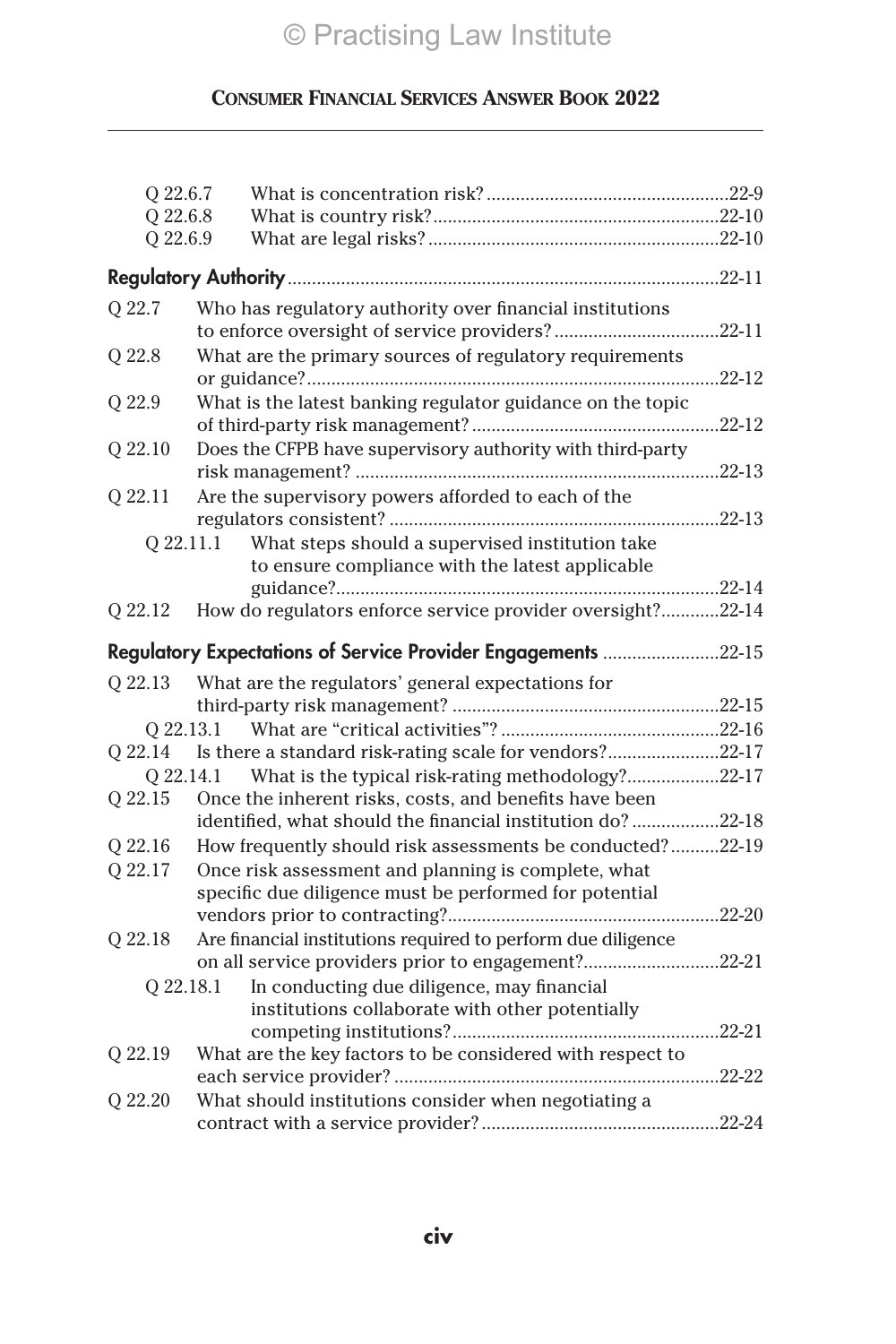| Q 22.21.1 | How are SLAs used to manage service providers to                  |  |
|-----------|-------------------------------------------------------------------|--|
|           |                                                                   |  |
| Q 22.21.2 | Are there any minimum expectations for SLA                        |  |
|           |                                                                   |  |
| Q 22.22   | Once a contract with a service provider is executed, what         |  |
|           | types of ongoing relationship monitoring activities are           |  |
|           |                                                                   |  |
| Q 22.23   | What have FDIC examiners observed in financial                    |  |
| 0 22.23.1 |                                                                   |  |
| 0 22.23.2 | Are there specific guidelines addressed to cyber                  |  |
|           |                                                                   |  |
|           |                                                                   |  |
|           |                                                                   |  |
| Q 22.24   | What are current areas of regulatory focus related to             |  |
|           |                                                                   |  |
| Q 22.24.1 | What aspects of legal and regulatory compliance                   |  |
|           | should an institution focus as part of its ongoing                |  |
| Q 22.24.2 | What does "early identification of issues" mean?22-30             |  |
| Q 22.24.3 | What aspects of information security should                       |  |
|           | an institution focus on with respect to ongoing                   |  |
|           |                                                                   |  |
| Q 22.24.4 | What actions should a financial institution take to               |  |
|           | ensure that subcontractors to service providers                   |  |
|           | are complying with the contract and applicable laws               |  |
|           |                                                                   |  |
| O 22.24.5 | What steps should an institution take in its ongoing              |  |
|           | monitoring of consumer complaints?22-31                           |  |
|           | Engagement and Termination of Service Provider Relationships22-32 |  |
| Q 22.25   | What role do executive management and the board have              |  |
|           | with respect to the engagement of service providers?22-32         |  |
| Q 22.26   | What considerations should financial institutions give            |  |
|           | when terminating a relationship with a service provider?22-32     |  |
|           |                                                                   |  |
| O 22.27   | Has the OCC issued any formal bulletins addressing                |  |
|           |                                                                   |  |
| Q 22.28   |                                                                   |  |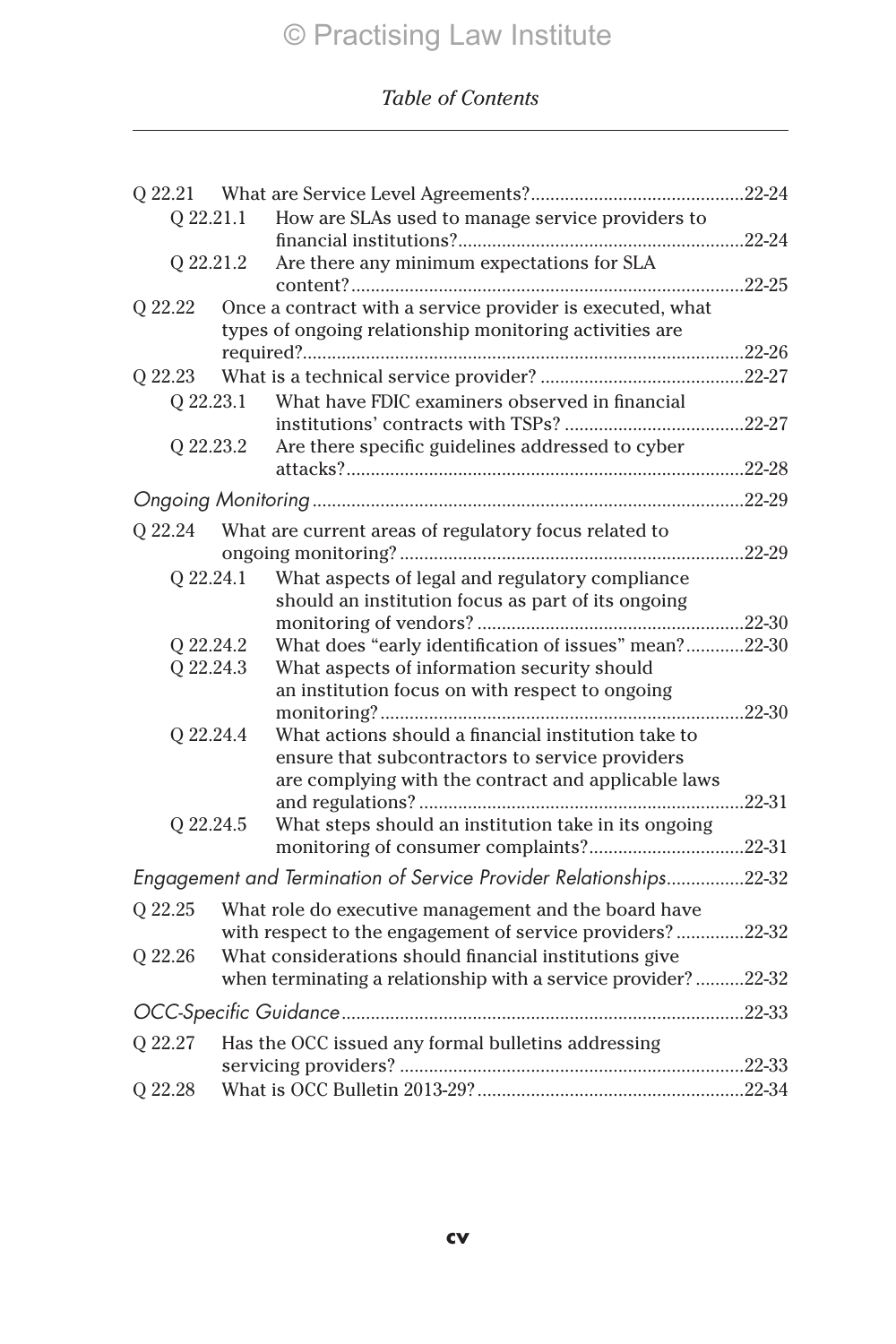| O 22.29.1 | Under OCC Bulletin 2017-7, what aspects of a                    |  |
|-----------|-----------------------------------------------------------------|--|
|           | bank's vendor management processes does the                     |  |
|           |                                                                 |  |
| O 22.29.2 | How does the OCC determine the <i>quantity</i> of risk          |  |
|           | associated with a particular third-party relationship?22-35     |  |
| Q 22.29.3 | How does the OCC determine the quality of risk                  |  |
|           | associated with a particular third-party relationship?22-36     |  |
| O 22.30   |                                                                 |  |
| O 22.31   | Does the OCC permit collaboration among banks with              |  |
|           |                                                                 |  |
| 0 22.31.1 | In what ways are there still bank-specific                      |  |
|           | responsibilities with common vendors?22-38                      |  |
| Q 22.31.2 | What outside resource may banks use to augment                  |  |
|           | their third-party management capabilities?22-38                 |  |
| Q 22.31.3 | May banks use a third-party assessment service to               |  |
|           | monitor and evaluate service providers? 22-38                   |  |
|           |                                                                 |  |
| Q 22.32   | By their nature, do all fintech relationships constitute        |  |
|           |                                                                 |  |
| Q 22.33   | If a bank contracts with a fintech, is the fintech relationship |  |
|           | deemed a covered third-party relationship?22-40                 |  |
| Q 22.34   | What additional steps should national banks take with           |  |
|           | respect to fintech startups that have limited financial         |  |
|           |                                                                 |  |
| Q 22.35   | May banks meet certain of their obligations to provide          |  |
|           | banking services to the underbanked via fintech                 |  |
|           |                                                                 |  |
| O 22.36   | Does the OCC treat marketplace lending relationships            |  |
|           |                                                                 |  |
|           |                                                                 |  |
| O 22.37   | What are the primary bulletins addressing service provider      |  |
|           |                                                                 |  |
| Q 22.38   | What are the CFPB's general expectations with respect to        |  |
|           | regulated entities and their oversight of service provider      |  |
|           |                                                                 |  |
| 0 22.38.1 | What steps should entities supervised by the CFPB               |  |
|           | take to ensure that their business arrangements                 |  |
|           | with service providers avoid harm to consumers or               |  |
|           | violation of federal consumer financial laws?22-44              |  |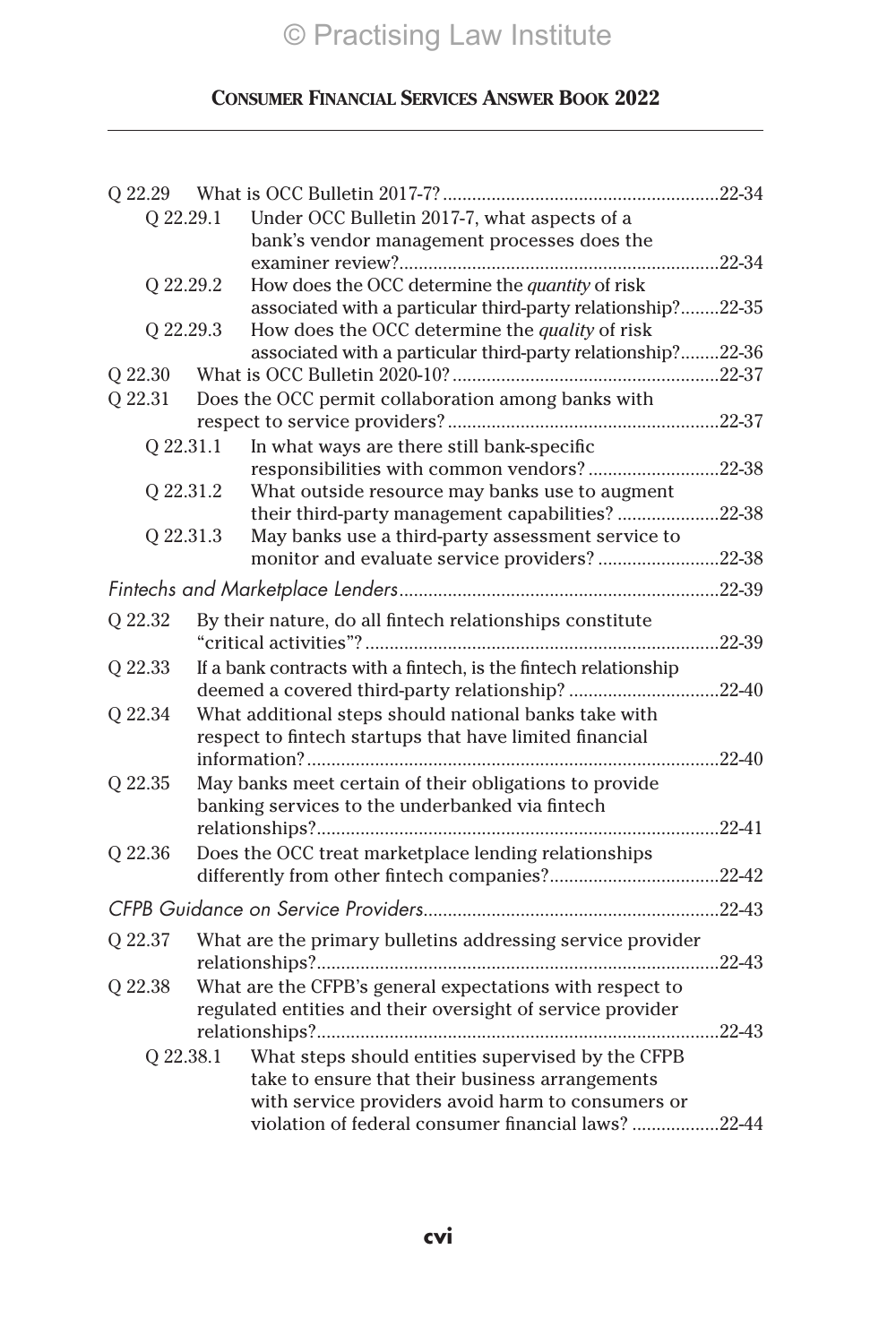|                        | Q 22.38.2 | Does the CFPB allow for "flexibility" in the oversight                                                              |  |
|------------------------|-----------|---------------------------------------------------------------------------------------------------------------------|--|
| Q 22.39                |           | What are the risks to consumers associated with some                                                                |  |
| Q 22.39.1              |           | What guidance does the CFPB provide to prevent<br>risks to consumers from certain production                        |  |
|                        |           |                                                                                                                     |  |
|                        |           |                                                                                                                     |  |
| O 22.40                |           | Do the other prudential regulators offer general TPRM                                                               |  |
|                        | Q 22.40.1 | What is the FFIEC Management Booklet?22-46<br>Q 22.40.2 What is FHFA Advisory Bulletin 2018-08?22-47                |  |
|                        |           | Remedies for Noncompliance with Oversight Responsibilities22-47                                                     |  |
| Q 22.41                |           | What happens if a banking organization fails to have an<br>effective third-party risk management process?22-47      |  |
| Q 22.42                |           | What remedies are available to regulators against financial<br>institutions for failure to manage service providers |  |
|                        |           |                                                                                                                     |  |
| 0 22.42.1<br>Q 22.42.2 |           | What is a Matter Requiring Attention (MRA)?22-49<br>What is a Memorandum of Understanding (MOU)?22-49               |  |
| Q 22.43                |           | May banking regulators directly examine service                                                                     |  |
|                        |           |                                                                                                                     |  |
| Q 22.44                |           | Do regulators prepare examination reports for all                                                                   |  |
|                        |           |                                                                                                                     |  |
|                        | O 22.44.1 | May banks access the TSP reports of examination?22-50                                                               |  |
|                        |           |                                                                                                                     |  |
| Q 22.45                |           | Is a financial institution or its service provider subject to                                                       |  |
|                        |           | an enforcement proceeding if either or both fail to adhere                                                          |  |
| Q 22.46                |           |                                                                                                                     |  |
| Q 22.47                |           | May enforcement actions be brought by regulators directly                                                           |  |
|                        |           |                                                                                                                     |  |
| Q 22.48                |           | Do the Dodd-Frank Act's unfair, deceptive, and abusive<br>acts and practices (UDAAP) standards apply to service     |  |
|                        |           |                                                                                                                     |  |
| O 22.49                |           | Have regulators brought UDAAP actions for violation by                                                              |  |
|                        |           | service providers of federal consumer financial laws?22-53                                                          |  |
| Q 22.49.1              |           | Have state enforcement actions been brought against                                                                 |  |
|                        |           | financial institutions and their service providers for<br>violation of state consumer protection laws?22-53         |  |
|                        |           |                                                                                                                     |  |